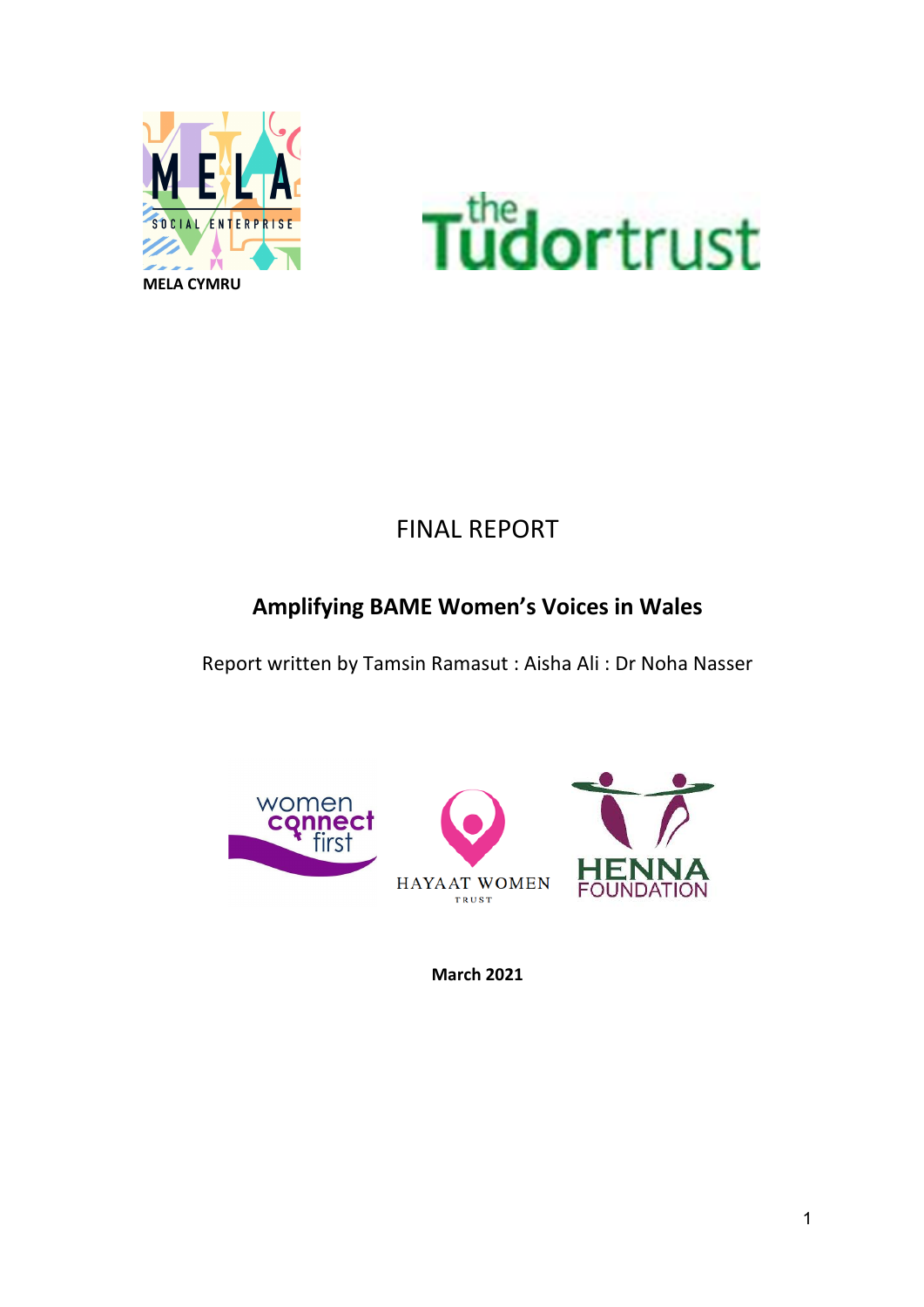#### **PREFACE**

This report is presented by three BAME women's organisations and represents the views of their service users and BAME networks.



Women Connect First's mission is to empower and improve the lives of disadvantaged Black and Minority Ethnic Women and communities in South Wales to help them realise their full potential and make a positive contribution to Welsh society.

WCF targets, in particular, disadvantages, isolated and marginalised Black and Minority Ethnic Women who are experiencing multiple layers of deprivation, discrimination and exclusion in accessing services and employment.



Hayaat Women's Trust promotes social inclusion for the public benefit by working with African women residing in Wales who are socially excluded on the grounds of their ethnic origin or gender, to relieve their needs and to assist them to integrate into society, in particular by providing health and well-being information, advice, education and training to support and enable them to increase access to quality health and clinical services.



Henna Foundation provides appropriate services primarily to disadvantaged Muslim women and their families so that they can overcome internal and external barriers and achieve their personal goals and life aspirations. Henna aims to improve participation, reduce isolation and marginalisation, and work with our partners to address the challenges faced by the human family to build a stronger civil society that is faith sensitised, underpinned by the values of social justice, human rights and security.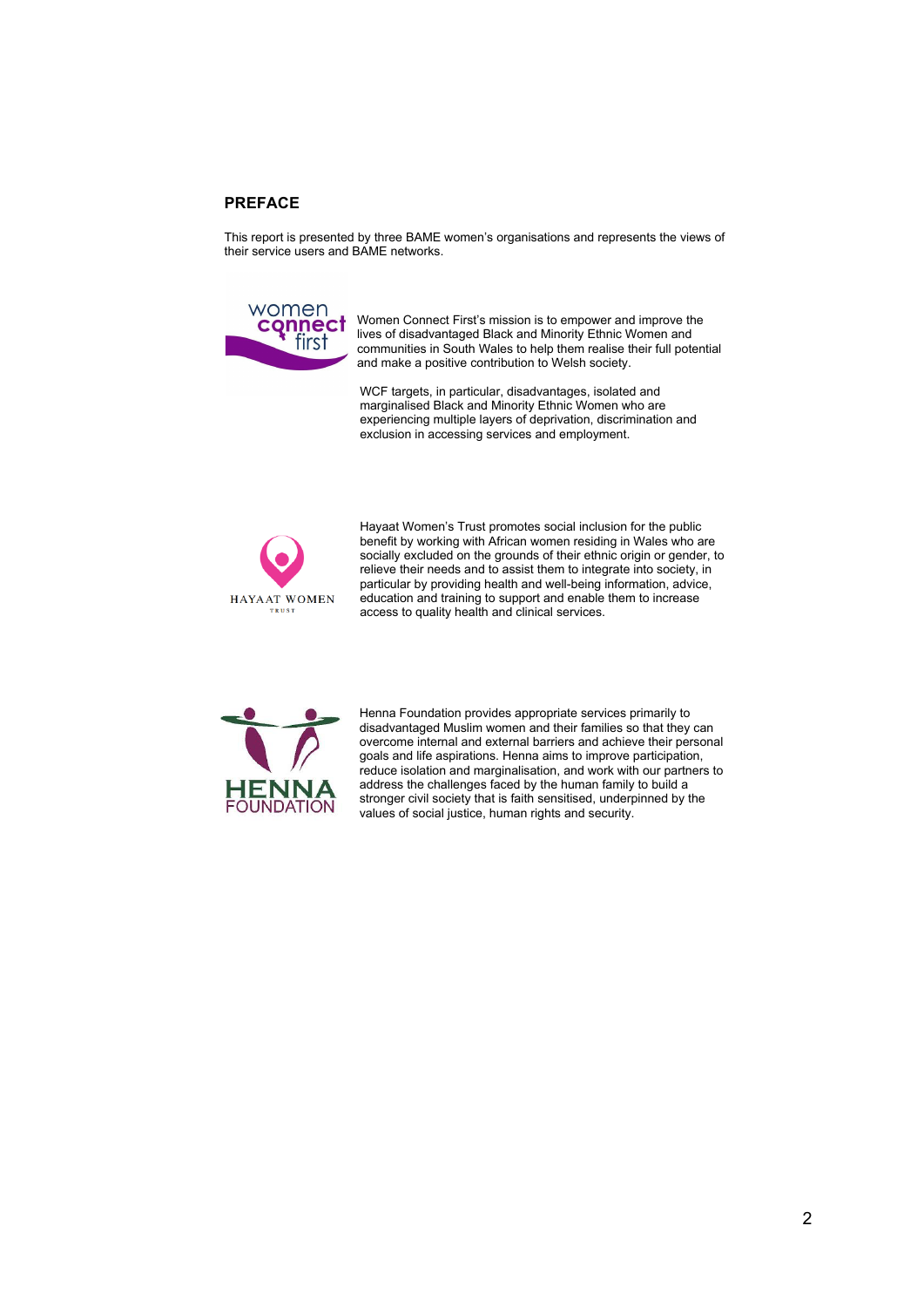### **Table of Contents**

| 1.0 |                                                               |
|-----|---------------------------------------------------------------|
| 1.2 |                                                               |
| 1.3 |                                                               |
| 1.4 |                                                               |
| 2.0 |                                                               |
|     |                                                               |
| 2.1 |                                                               |
| 2.2 |                                                               |
| 2.3 |                                                               |
| 3.0 |                                                               |
| 4.0 | FINDINGS AND EXAMPLES OF BAME WOMEN COMPOSITE CASE STUDIES 15 |
| 4.1 |                                                               |
| 4.2 |                                                               |
| 5.0 |                                                               |
| 5.1 |                                                               |
| 5.2 |                                                               |
| 5.3 |                                                               |
| 5.4 |                                                               |
| 5.5 |                                                               |
| 5.6 |                                                               |
| 6.0 |                                                               |
| 6.1 |                                                               |
| 6.2 |                                                               |
| 6.3 |                                                               |
| 6.4 |                                                               |
| 6.5 |                                                               |
| 6.6 |                                                               |
| 6.7 |                                                               |
| 7.0 |                                                               |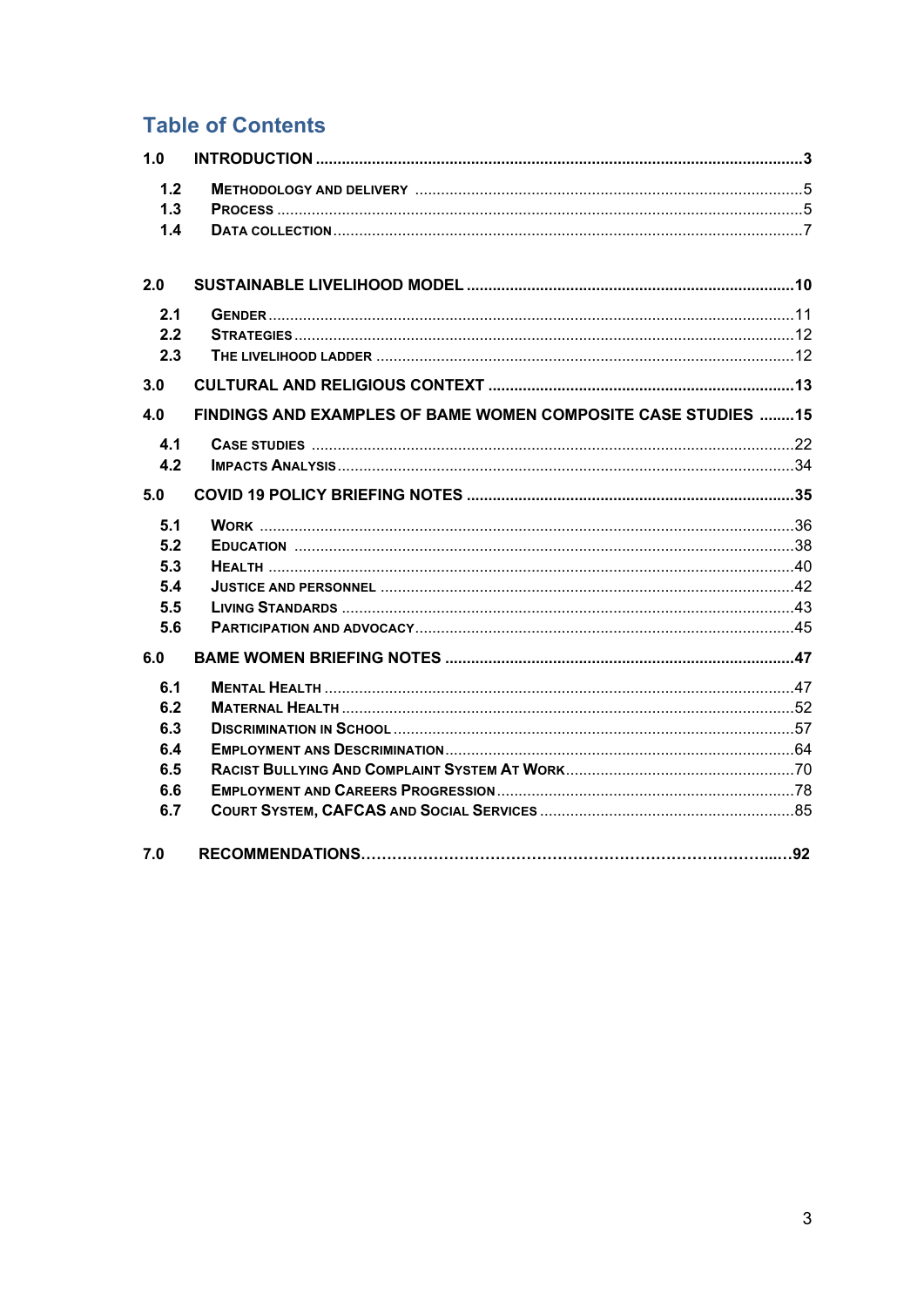# **1.0 INTRODUCTION**

- 1.0.1 MELA Cymru have been commissioned by Women Connect First (WCF), Hayaat Women's Trust (HWT) and Henna Foundation (HF) to listen to the experiences of BAME women in Wales to identify key inequalities that BAME women experience and present clear policy recommendations for the women's organisations and external influence, particularly during Covid-19. The commission has been funded by The Tudor Trust an independent grant-making trust which supports voluntary and community groups working in any part of the UK. WCT, HWT and HF would like to thank The Tudor trust for the support and opportunity to fund this report which they believe will help amplify BAME women's voices in Wales.
- 1.0.2 Our findings are based on in-depth interviews with the project officers and staff of the three organisations delivering services to BAME women prior to and during the pandemic. In addition to the interviews we spoke seventy-five BAME women about their lived experiences, who directly use the services of Women Connect First, Hayaat Women's Trust and Henna Foundation, this also included two focus groups of 16 Afro-Caribbean Welsh Women. We therefore understand our results are not representative of the full demographic picture in Wales. We also acknowledge that with the exception of the Afro-Caribbean Welsh Women, the service users tend to be women who are newly migrated or first-generation migrants. Due to the geographical location of the women's organisations, there has been a predominant focus on Cardiff.
- 1.0.3 Our findings have raised the multifaceted and intersectional nature of BAME women's lived experience, therefore we have created a number of case studies and scenarios which demonstrate and amalgamate the pattern of experiences we have heard to illustrate the complexities of the lives of BAME women. The purpose of this approach was to capsulate the challenges being faced by these women in their daily lives.
- 1..0.4 It is important to acknowledge the role of WCF, HWT and HF play in supporting and guiding BAME women in their day to day lives as well as in traumatic difficult situations being experienced by women. Throughout the engagement and research process it was evident the dedication and significant contribution made by the three organisations in improving, helping and supporting BAME women is immeasurable. During the engagement sessions, the three organisations were often described as 'life lines' by a number of women. It is therefore vital that WCF, HWT and HF continue to provide the existing services as well as the opportunity to expand and increase their service provision in the future.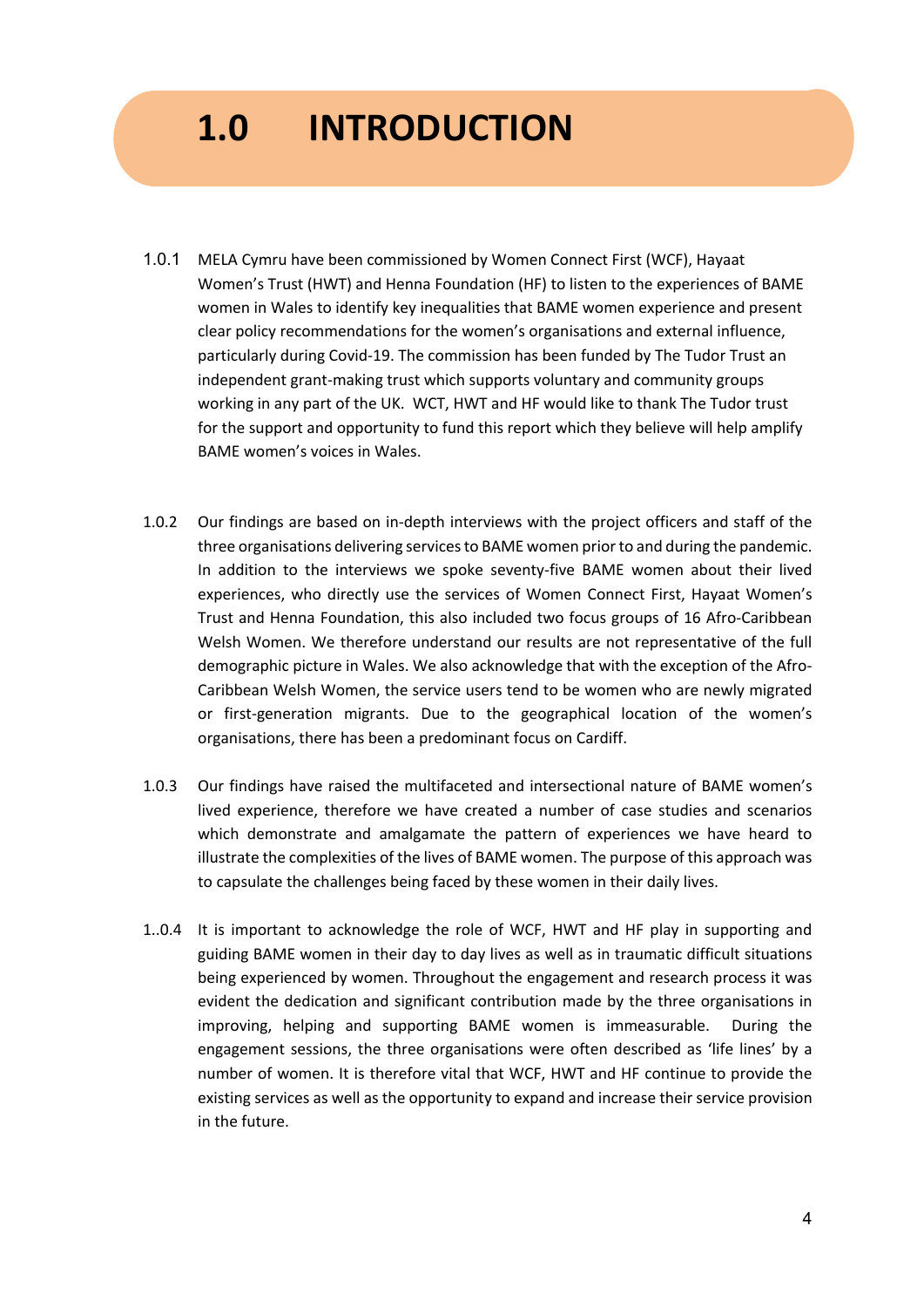- 1.1.5 To analyse the data, we have selected the Sustainable Livelihoods Model approach to determine a holistic approach to BAME women's lives. This framework combines the lived experience with policy recommendations in a comprehensive manner taking into account BAME women's assets in their everyday lives and its effect on their security, vulnerability and long-term strategies.
- 1.1.6 To provide the three BAME women organisations with a strong policy-influencing capability amongst external stakeholders and policy-makers, the policy recommendations from the findings have been produced in a series of Policy Briefings focusing on the themes of Health, Employment, Education, Social Welfare and Housing, and Justice System and Hate Crime.
- 1.1.7 During this commission MELA Cyrmu, on behalf of the three women's organisations, were grant-funded to prepare a response to the Welsh Government's call for community engagement for the Race Equality Action Plan. The engagement work for this assignment built upon a number of insightful and meaningful conversations with the staff and service users to understand their lived experience of the women that they work closely with. MELA Cymru identified the following themes in relation to the challenges BAME women and their families face in Wales:
	- Barriers to accessing culturally appropriate and specialist **advocacy** to support benefit claims, immigration and access to services, including housing, employment rights, discrimination in **social services** and the **justice system.**
	- Barriers to accessing specialist support for **education** and support for parents when dealing with **schools.**
	- Health inequalities, including **physical and mental health**.
	- Social isolation, linguistic barriers and health inequalities faced by older women.
	- **Hate/race related crime.**
- 1.0.8 After carrying out our initial series of workshops and one-to-one conversations, the following gaps were identified;
	- The policy needs of **BAME young women** needed to be further explored, understood and acted upon by the Welsh Government through the race equality plan. This will focus on policy areas of mental health, violence against women, education, participation, leadership, employment and citizenship.
	- The policy needs of **older BAME women** (50+) needed to be further explored, understood and acted upon by the Welsh Government. This will explore policy areas of health, housing, community cohesion and isolation, access to allowance's and support.
	- The policy needs of **BAME mothers** needed to be further explored, understood and acted upon by the Welsh Government. This will explore policy areas of employment, housing, access to services, participation and parenting support for those with additional learning needs and large families.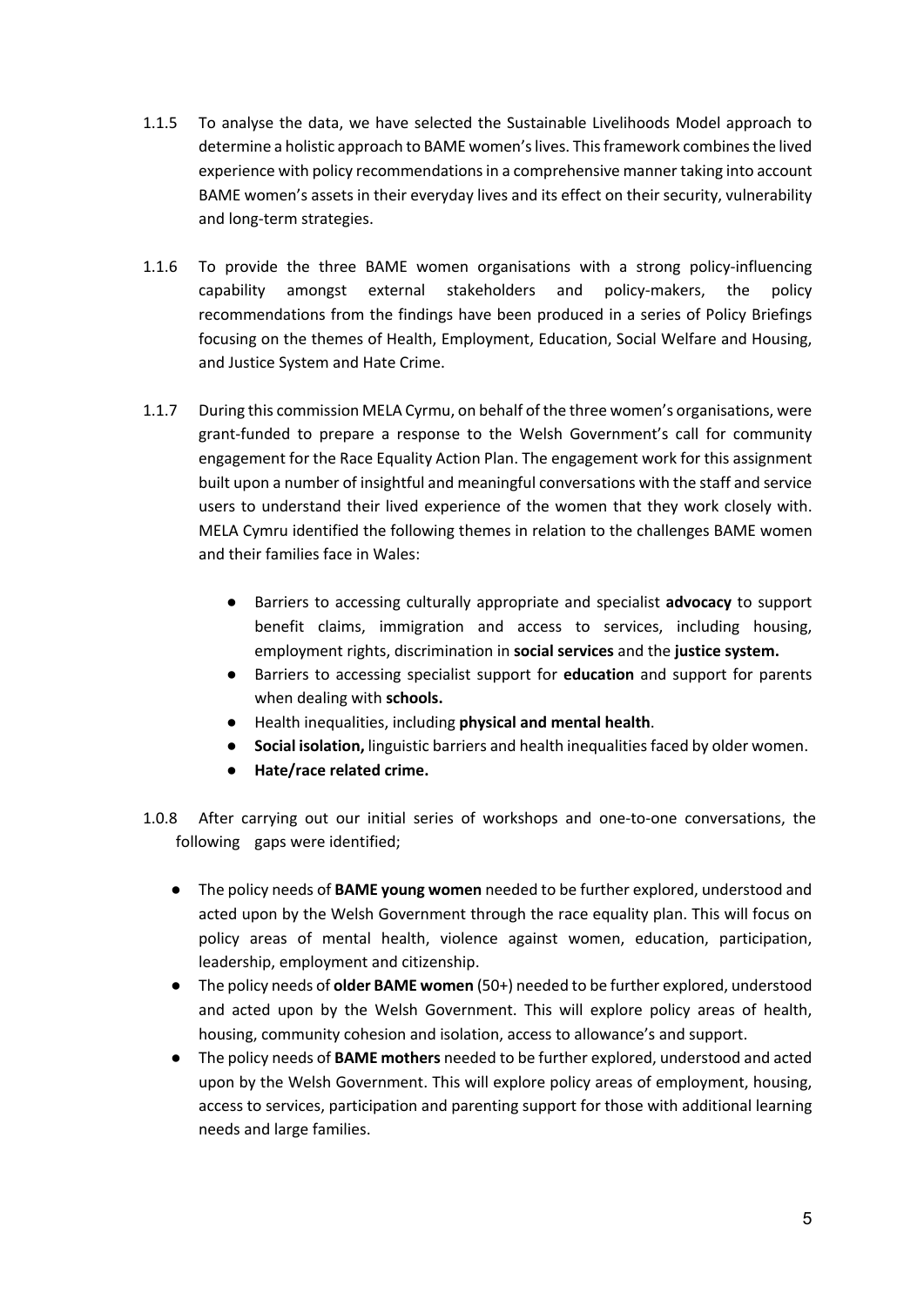1.1.9 The findings from the Race Equality Action Plan community engagement report to Welsh Government has been incorporated into the findings and recommendations of this report.

### **1.2 Methodology and Delivery**

- 1.2.1 The aim of the consultation was that we would take an **intersectional lens through looking at gender, race, age, and socio-economic background.**
- 1.2.2 MELA Cymru have collected evidence and qualitative data through listening and engaging with BAME women through the themes identified above and gaining a greater understanding.
- 1.2.3 In order to facilitate the collection of data, given that social distancing was a requirement during the ongoing pandemic, all workshops were held on Zoom. Facilitation ensured all voices were heard and encouraged to participate. A comfortable and relaxed setting was created in which people were willing to share thoughts and insights. MELA Cymru are skilled in facilitating people without privilege or lacking in confidence. The team also speaks Arabic, Urdu, Gujarati and Hindi.
- 1.2.4 Of the four demographics that we identified we decided that groups of 7-10 was the most a group could be in order to be able to have meaningful discussion and be able to give individual women an opportunity to express their experiences without rushing them.

### **1.3 Process**

- 1.3.1 In our proposal we organised our research under 3 groupings:
	- Stage 1: 'Ambitions and Expectations' 1-2-1 meetings with Senior Organisational Executives
	- Stage 2: 'Understanding Challenges and Opportunities' group meetings with organisational staff around established themes
	- Stage 3: 'How we feel and what we need' group conversations with service users to understand their lived experience. This research dovetailed into the community engagement work grant-funded by the Welsh Government for the Race Equality Action Plan consultation. On reflection of our initial work leading into this commission we were aware that the voice of Welsh Afro-Caribbean Women was not being captured as they were not service users of the grassroots BAME Women Organisations. We felt that this demographic group would have a specific and important set of experiences on racism and discrimination that we felt needed to be heard.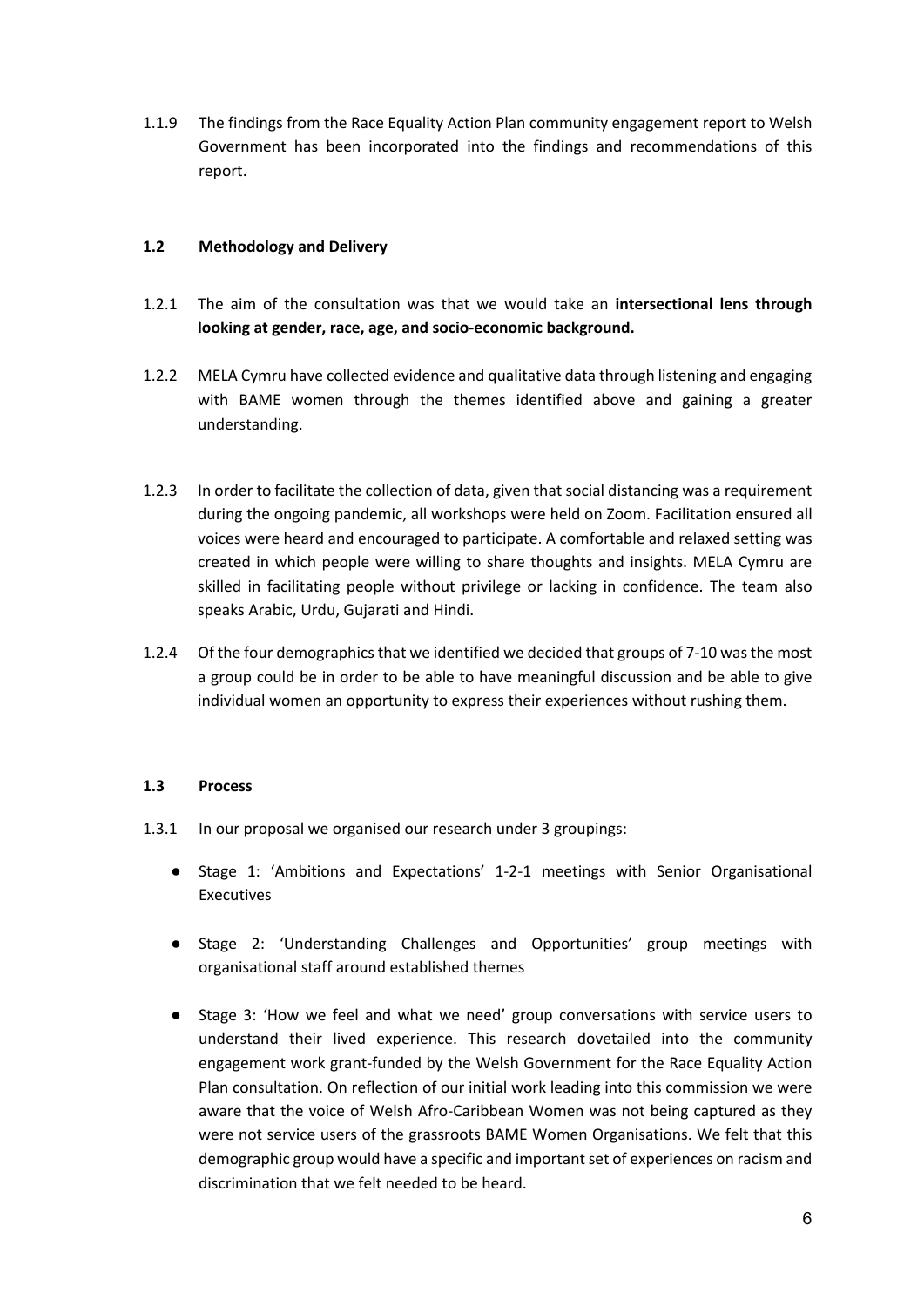- 1.3.2 An initial meeting with Maria Mensa the director of WCF and Hannah Wharf Board member, to establish a clear brief for the project and discuss logistics such as contracts  $(29<sup>h</sup>$  July)
- 1.3.3 The following week ( $6<sup>th</sup>$  August) a two-hour introductory scoping meeting was held with the leaders of the 3 organisations in the collective, to give an oversight of the sector and the service that each organisation delivers. The structures of the organisations and the emphasis and focus of their work was discussed. A clear steer was given on their organisation's desire to have a stronger collective to represent the BAME women's perspective in policy development and mainstream service delivery. It was clear that there are specific and shared (gender and race) barriers that WOC faced during the lockdown period and the pandemic more generally. Structural inequality and racism run through all the work that the organisations deliver, and it became clear that the targeted work that they deliver is crucial in supporting the needs of specific and varying communities of BAME women.
- 1.3.4 An initial rapid desktop policy review to develop a clearer and more comprehensive, understanding of the existing and emerging policy context in Wales, was undertaken.
- 1.3.5 There were several relevant policy documents which related to this piece of work in relation to both Covid – 19 and more generally issues of racism and structural inequality. There have been reviews of the impact of Covid-19 from both a perspective of Women and BAME communities. Both Women and BAME communities have clearly been impacted disproportionally by the pandemic, it is one of the clear aims of this consultation and engagement exercise to understand and delve further into the specific intersectional nature and lived experience of WOC in Wales.

### 1.3.6 Stage 1: Ambitions and Expectations One-to-Ones Conversations with Leadership

Two hour long, deep conversations were held with each organisation in the first series of meetings.

Haayat Trust; Fowzia Ali and Sara (27<sup>th</sup> August)

Women Connect First; Maria Mensa (28<sup>th</sup> August)

BAWSO; Mutale Merriill and Sam  $(10^{th}$  Sept) – shortly afterwards BAWSO withdrew from this commission

Henna Foundation; Shahein Taj (9<sup>th</sup> Sept)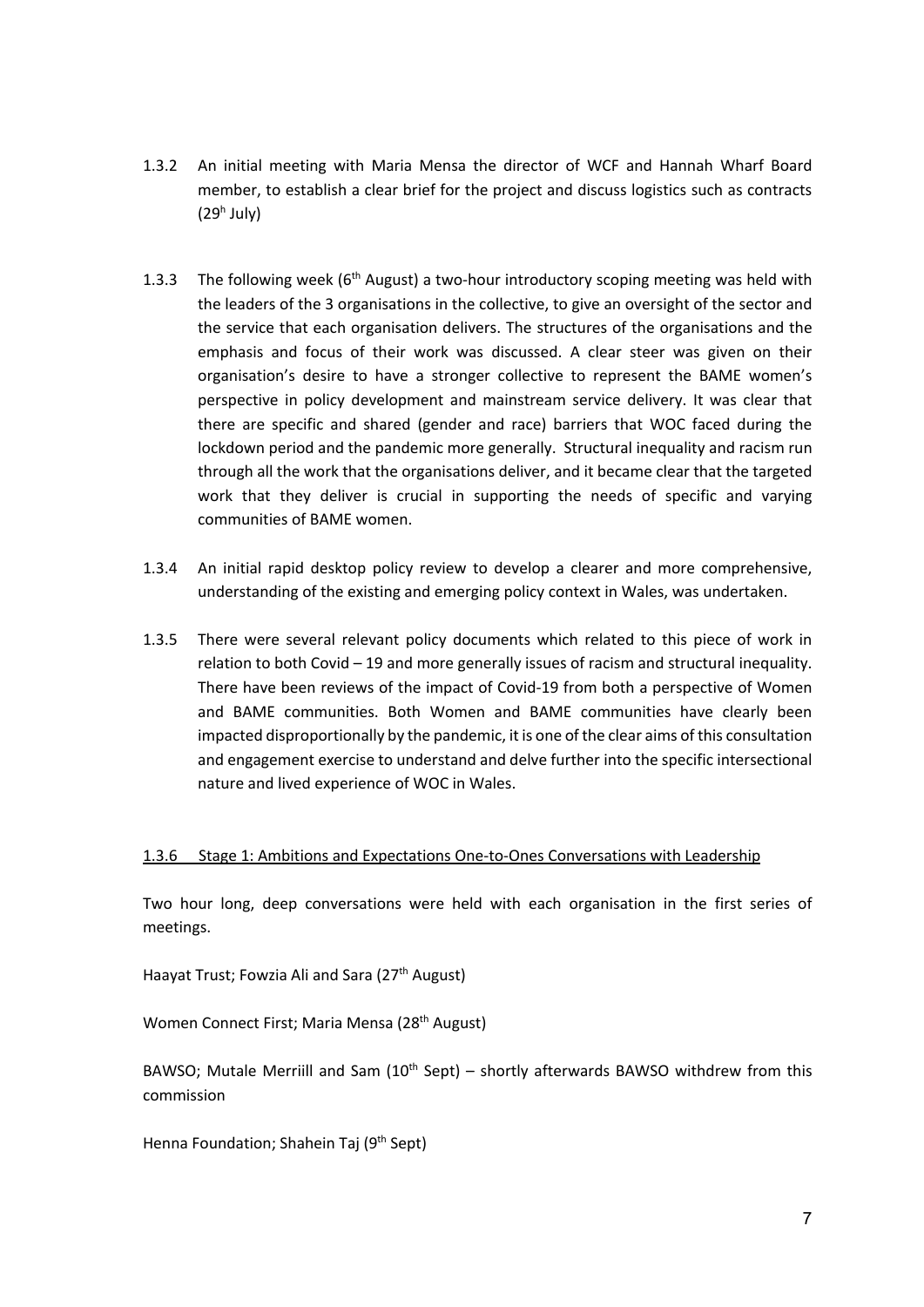### 1.3.7 Stage 2: Understanding Challenges and Opportunities Group Meetings with Staff

In light of this initial research we decided to structure the report around 5 themes. Group zoom meetings were arranged and held with invitees of project leaders and officers 3 organisations.

1. Advocacy; Benefits, housing, immigration (asylum and refugee), employment, food banks. Meeting Date; Thursday 10 September 10am-12noon

2. Education; Children, young people, childcare provision and parent support. Meeting Date; Monday 14 September 10am-12noon

3. Health; Physical and Mental. Meeting Date; Wednesday 16 September 12noon-2pm

4. Woman of age. Meeting Date; Thursday 17 September 10am-12noon

5. Violence against women; hate/race related crime, domestic violence, Meeting Date; Friday 18 September 10am-12

### 1.3.8 Stage 3: Focus Group Conversations with Service Users and Afro-Caribbean Welsh Women

Two focus groups were scheduled for each demographic of BAME Young Women, Older BAME Women, BAME Mothers and Afro-Caribbean Welsh Women, a total of eight focus groups and 75 BAME women. Outreach and recruitment was undertaken by WCT, HF and Hayaat. We asked specifically for a wide ethnic spread to represent a variety of experiences and challenges. Project officers from the Women's Organisations attended most of the sessions to assist with relevant technological requirements and translation needs.

### **1.4 Data collection**

1.4.1 The Stage 3 consultation schedule and ethnic backgrounds of participants is as follows:

| Demographic group          | Date                | <b>Participants</b> |
|----------------------------|---------------------|---------------------|
| Welsh Afro-Caribbean Women | 3rd Nov (2.30hours) | 8 Women             |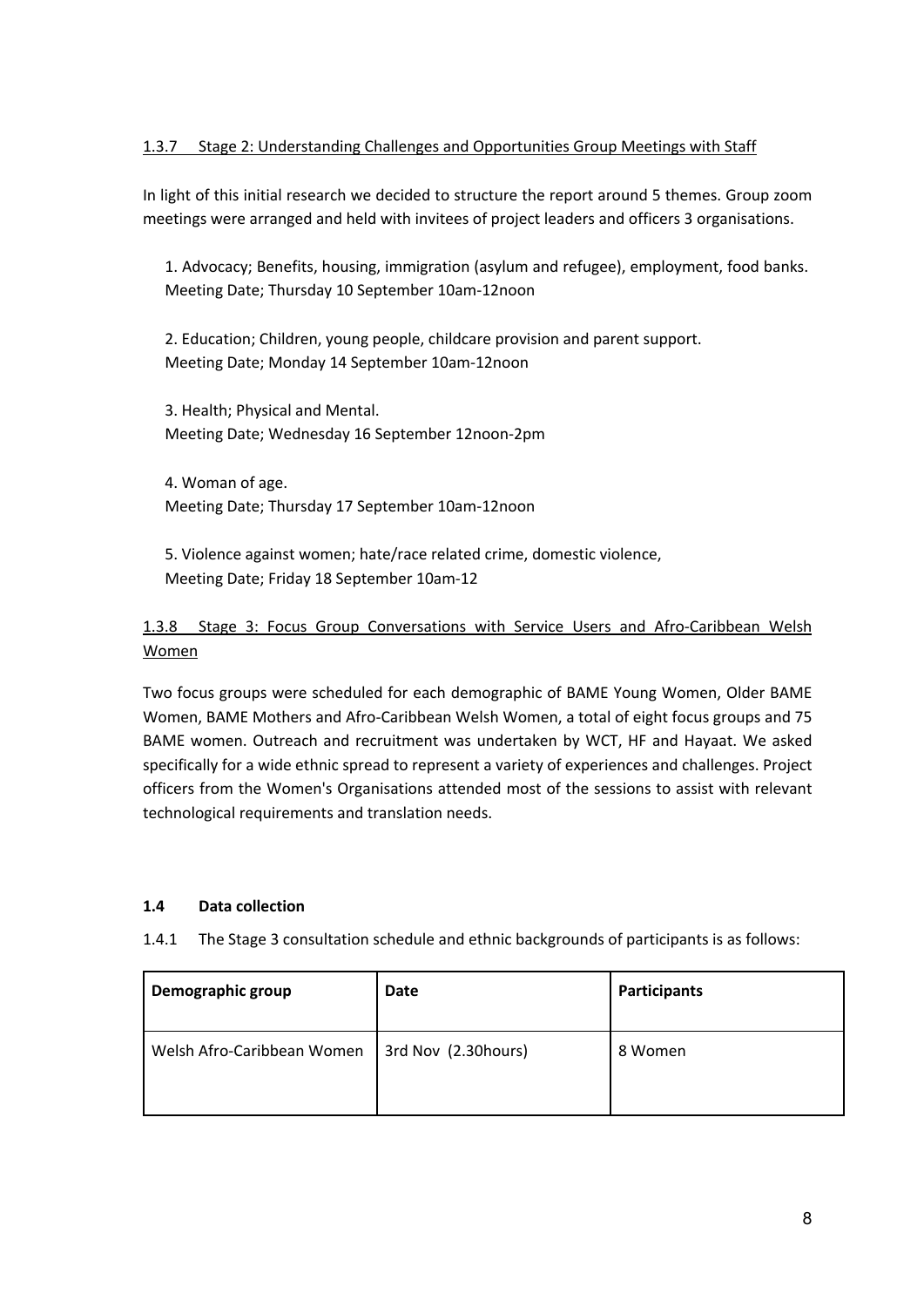| Welsh Afro-Caribbean Women                                                                                                                     | 7th Nov (2.30 hours)  | 8 Women  |
|------------------------------------------------------------------------------------------------------------------------------------------------|-----------------------|----------|
| Older BAME women group<br>(Representing Indian,<br>Pakistani, Algerian, Moroccan,<br>Somali, and Sudanese<br>communities)                      | 9th Nov (2 hours)     | 7 Women  |
| Older BAME women group<br>(Representing Sudanese,<br>Syrian, Bengali, Nigerian,<br>Pakistani, Tunisian, Palestinian<br>and Somali communities) | 10th Nov (2.30 hours) | 20 Women |
| Young BAME Women's Group<br>$(12-17 \text{ years old})$<br>(Sudanese and Somali)                                                               | 13th Nov (2.30 hours) | 7 Women  |
| <b>BAME Mother's Group</b><br>(Somali, Bengali, Pakistani, and<br>Sudanese)                                                                    | 16th Nov (2 hours)    | 8 Women  |
| <b>BAME Mother's Group</b><br>(Somali, Columbian, Pakistani,<br>Sudanese, and Bengali)                                                         | 17th Nov (2.30 hours) | 10 Women |
| Young BAME Women's Group<br>$(18-25 \text{ years old})$<br>(Mixed race, Afro-Caribbean,<br>Sudanese, Somali, and Filipino)                     | 18th Nov (2 hours)    | 7 Women  |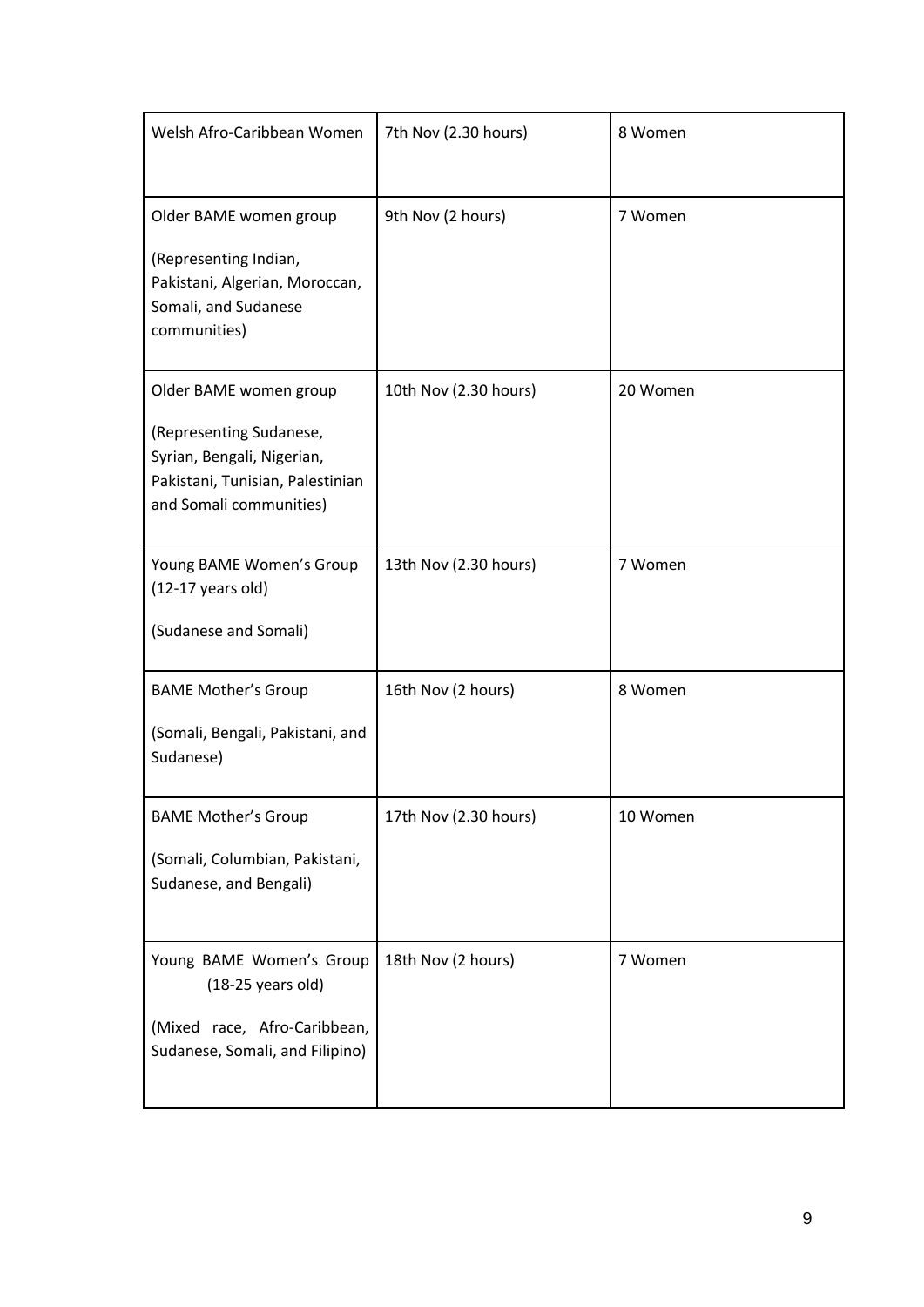1.4.2 We have made every attempt to transcribe the interviews as closely as possible to the original. Not all ethnicities were able to be attributed to the quotes, however, we have endeavoured where possible. Many of the women had English as an additional language and some had very little English to express themselves. Translators were available in each session but sometimes the stories were not told in a coherent manner, there were some clarifications necessary. Therefore, in writing up, we have summarised sometimes convoluted conversations. Each workshop was attended by 3 consultants from MELA Cymru. One facilitated whilst the other two took notes and intervened for clarification when necessary. All transcriptions have been read by the three consultants and agreed that the data is as close to the original as possible. Audio recordings were taken of each session and returned for corrections, if required.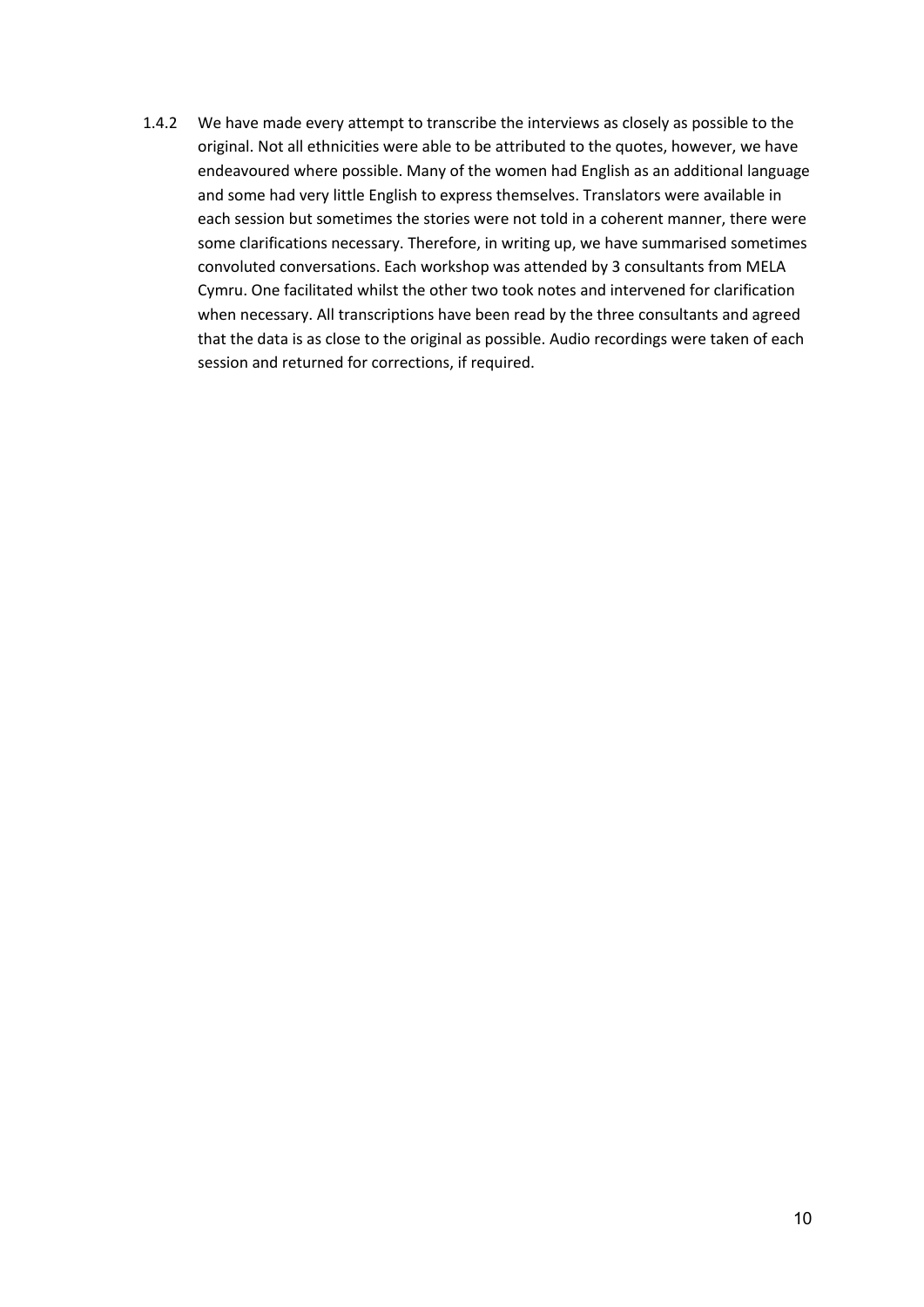# **2.0 SUSTAINABLE LIVELIHOODS MODEL**

### **A Policy Approach**

- 2.0.1 This policy work has decided to take a Livelihoods approach to understand the lived experiences of BAME women in Wales. The Sustainable Livelihoods approach provides a systematic approach to analysing and understanding poverty and inequality from a community and individual citizen centred perspective.
- 2.0.2 Below is a precis of The Sustainable Livelihoods Approach as outlined in Oxfam Cymru SLA Toolkit for Wales (2013).
- 2.0.3 The SLA provides a systematic approach to first understanding and then taking steps against poverty. It is effective whether working with an individual, a family or a community. Mainstream research on poverty has often tended to view people living in poverty as a group of passive individuals. By contrast, use of the SLA reveals that people are in fact often already in possession of assets which can help them start to overcome the problems in their lives and are very capable of making rational decisions and choices about their lives. At the same time, the SLA also helps identify those problems and barriers which are institutional or policy-based, and so also focuses efforts on what can be changed in an individual's life as well as what cannot.
- 2.0.4 There are two parallel strands to any SLA based project: firstly, building up a picture of the various livelihood strategies that people adopt, along with the level of assets they have as individuals and within their communities; and secondly, exploring whether these livelihood strategies link and relate to the wider institutions and policies that impact upon their lives. The ways in which people combine their assets to support themselves and their families coupled with the decisions and choices they make within the context in which they live, are what determine their livelihood strategy and how they manage to get by.
- 2.0.5 The SLA starts by looking at the day-to-day experiences of people's lives. It believes that in order to make ends meet people draw on a range of different assets depending on which ones are available to them. This will obviously vary with each individual, household and community. For example, some communities are fortunate in having a longstanding community organisation which provides numerous services from childcare to lifelong learning opportunities and community development support. Some households are better resourced than others and many individuals are also fortunate to have strong social networks and family support.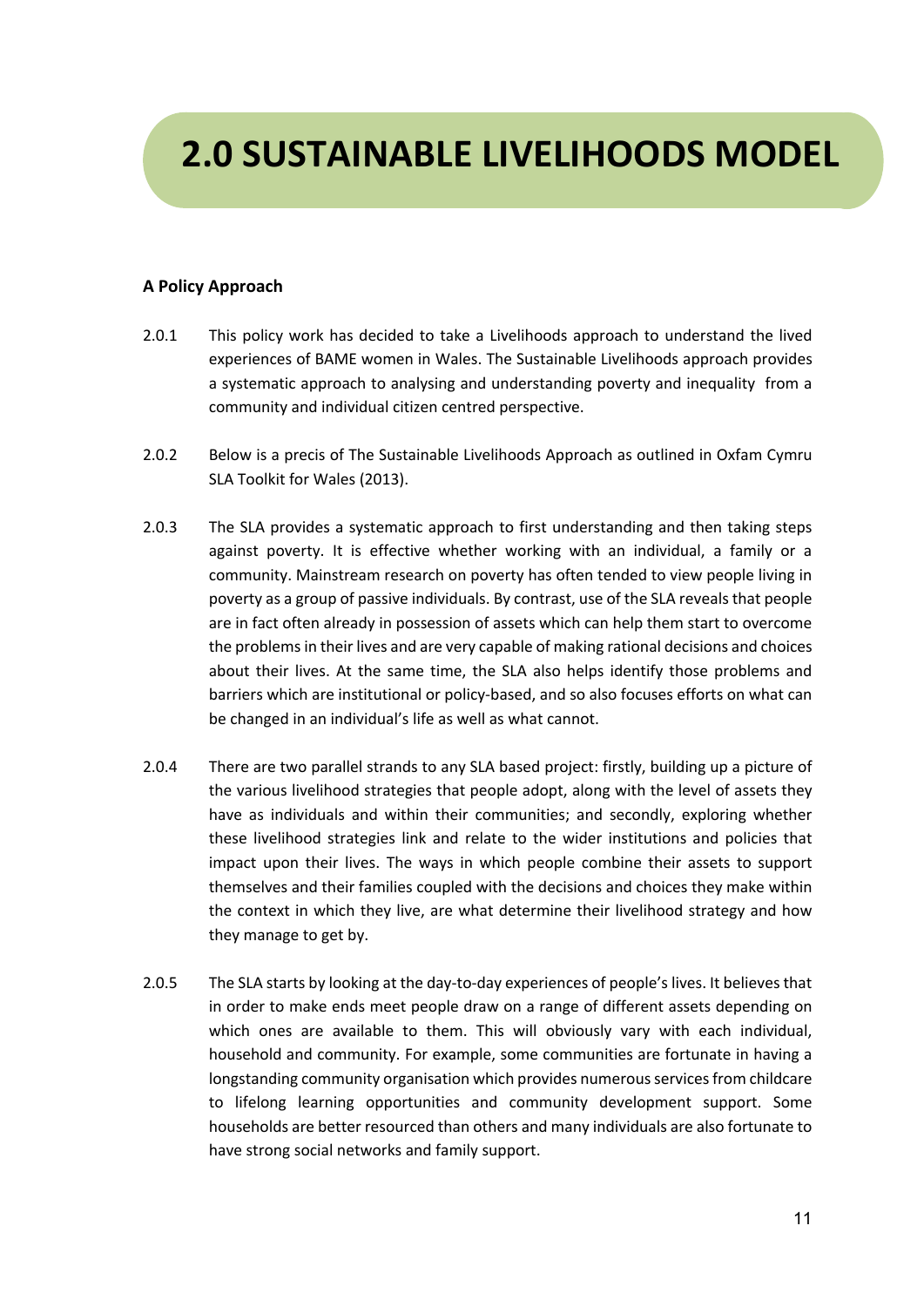### 2.0.6 **Key principles of SLA**

- Everyone has varying degrees of assets in their life (Human, Social, Financial, Physical and Public) . When combined they create a livelihood. However, for those with fewer assets a sustainable livelihood is not possible, leaving people vulnerable to internal and external "shocks" such as a pandemic!
- People with the least number of assets are more likely to be those who are most likely to experience social exclusion and discrimination, such as women, people from BME communities or people with disabilities.
- External government policies often focus only upon a single aspect of someone's life, such as their income or earnings. Other factors that also impact, such as family and caring responsibilities, are not considered. Policies which recognise the benefits of a "holistic" approach would be more effective in supporting people to make positive changes in their lives.
- 2.0.7 In parallel with the identification of individual, household and community assets, the SLA also explores how organisations, policies and practices operating locally, regionally and nationally impact upon people's lives. People experiencing poverty in areas of social deprivation are often the subject of government programmes, along with a variety of other initiatives from across the voluntary, community and statutory sectors.
- 2.0.8 Social, cultural and religious practices are also taken into account as they play an integral part to developing livelihoods that are either restrictive or enabling. For example, these practices can influence who has primary responsibility for childcare and who has control over particular assets. In addition, the potential opportunities and barriers that emerge from these interactions are identified and can be used to develop livelihoods that are more sustainable and secure.

### **2.1 Gender**

- 2.1.1 A core principle of the SLA is the recognition of the diversity and power relations that exist within relationships, households and communities. Identifying the assets and comparing the differences between men and women, or between people of different ages or different ethnic backgrounds, allows us to explore how these factors operate at different levels.
- 2.1.2 These differences need to be understood in order to explore the different livelihood strategies that exist within households, relationships and communities. This means, for example, finding out who earns income and how it is spent, who owns the assets in the house, who has caring responsibilities as well as involvement in social assets.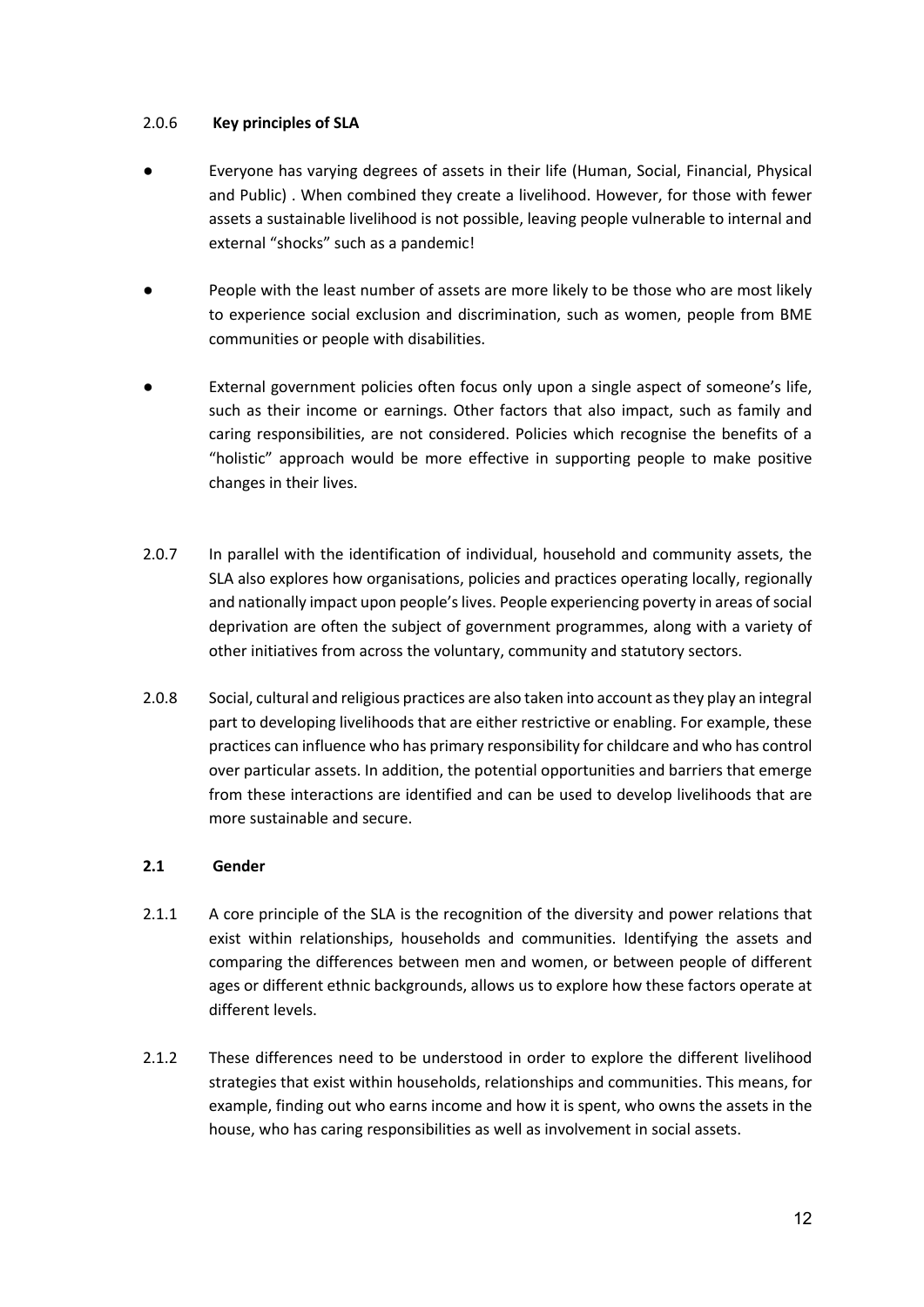2.1.3 It is also relevant to ask how the above differences relate to the wider external context which is why a detailed mapping of the social and cultural practices is important. Gender expectations could influence the different roles between men and women.

### **2.2 Strategies**

2.81 Livelihood strategies as described, people draw on their different assets to build an overall livelihood strategy which enables them to sustain their lives and the lives of their families. Those who have assets in all areas will have strong strategies, probably with a number of back-up solutions should the primary strategy fail.

### **2.3 The Livelihoods Ladder**

2.3.1 As a person's assets increase, they are better able to protect themselves from shocks and their vulnerability decreases. The idea of the "livelihoods ladder" was developed as a way of understanding these transitions. As a person builds their asset base, their position on the ladder moves up and becomes more secure, but if they subsequently lose assets they risk falling back down the ladder, becoming more vulnerable.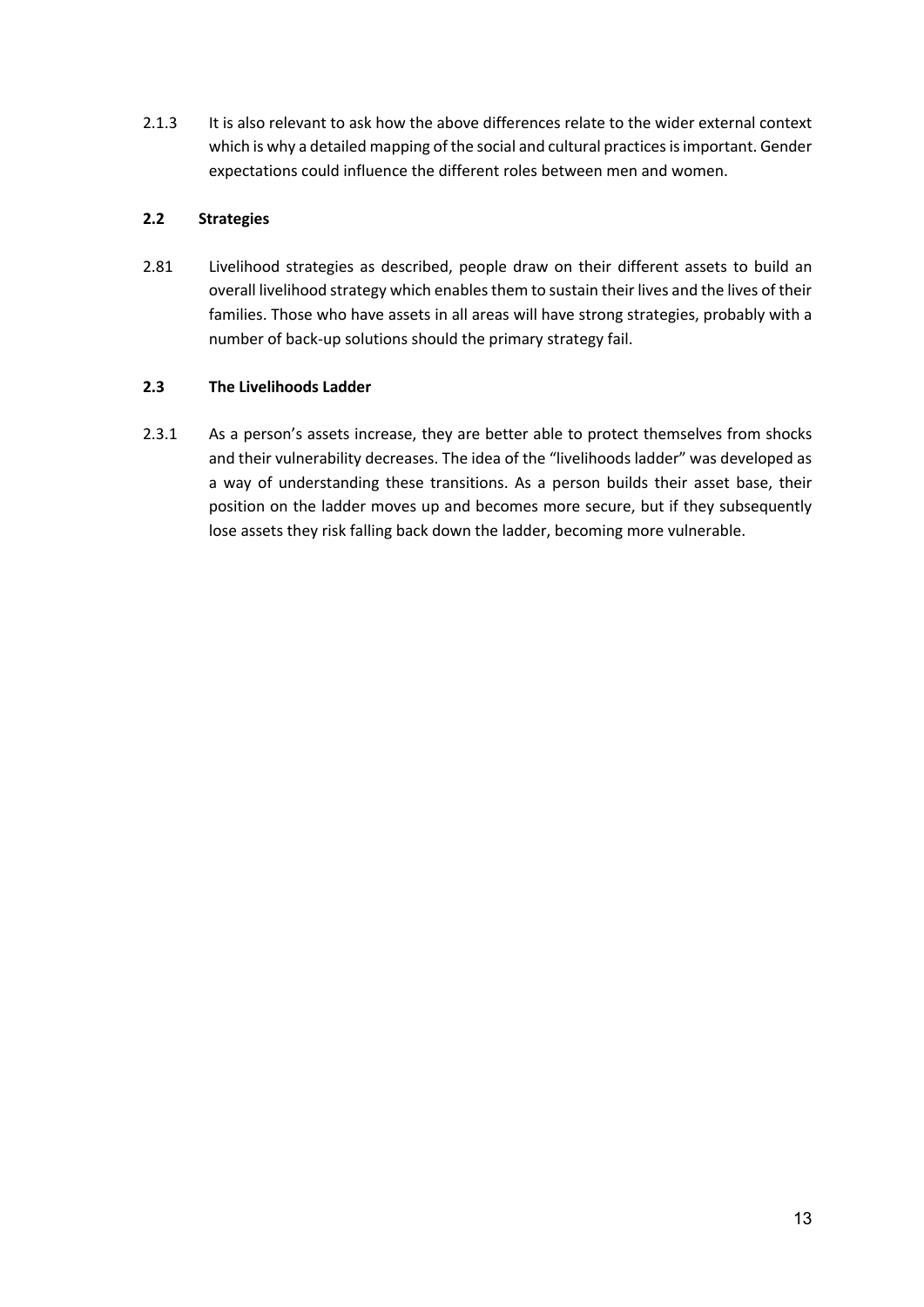## **3.0CULTURAL AND RELIGIOUS CONTEXT**

- 3.0.1 In understanding the reasons behind why BAME women fail to engage with services related to physical and mental health, violence, and rights-based services, it is important to acknowledge the significant impact of cultural and religious practices and expectations on BAME women.
- 3.0.2 Research by Gilbert et al (2004) explored themes of shame, subordination and entrapment in South Asian women. These themes are not only found within this ethnic group, but extend to many diasporic communities in the UK including Middle Eastern, Turkish, African, Chinese, Japanese, and Jewish communities as well as those of South Asian heritage (Siddiqui 2003 ; Zaidi and Shuraydi 2002).
- 3.0.3 Gilbert et. al. (2004) found that the concept of family shame (izzat) played a powerful role in Asian women's experience. 'Izzat' is described as a learnt, complex set of rules an individual follows in order to protect the family honour and keep his/her position in the community. Izzat is related to standing within one's family and the family's standing within the community.
- 3.0.4 The fear of bringing shame to others, which can be called 'reflected shame' (Gilbert, 2002), was linked to socially defined rules and prescriptions for reputation gaining and maintaining, via culturally transmitted systems of honour (izzat). To lose honour (by the actions of another) or to bring dishonour is to be externally shamed, lose status in the eyes of others' or even disowned by the family and community.
- 3.0.5 There is now good evidence that in collective cultures emotions are more linked to how behaviours reflect on others, whereas in individualistic cultures emotions such as pride and shame relate to reflections on the self (Mesquita, 2001). The social pressure is all about reputations, what people are going to think. As Lindisfarne (1998) notes, shame and honour are not only socially defined but attention should be given to those who have the power to define them. She points out that in many cultures, male honour and shame can be related to control of women's sexuality and her body. Males can lose honour and be shamed by failure to control women in their network. There can even be an acceptance of honour killing of wives or daughters who break the rules (who commit adultery). Although boys and girls are both subject to izzat, the responsibility for izzat is greater on the daughters. In fact, the daughter takes her izzat to her in-laws. It is incumbent upon women to maintain and increase the male or family honour. Any digression from this code, whether real or alleged, bears grave consequences for the woman—from gossip, to her chances of marriage being ruined, to being beaten or killed by her immediate male kin (Gilligan and Akhtar, 2006).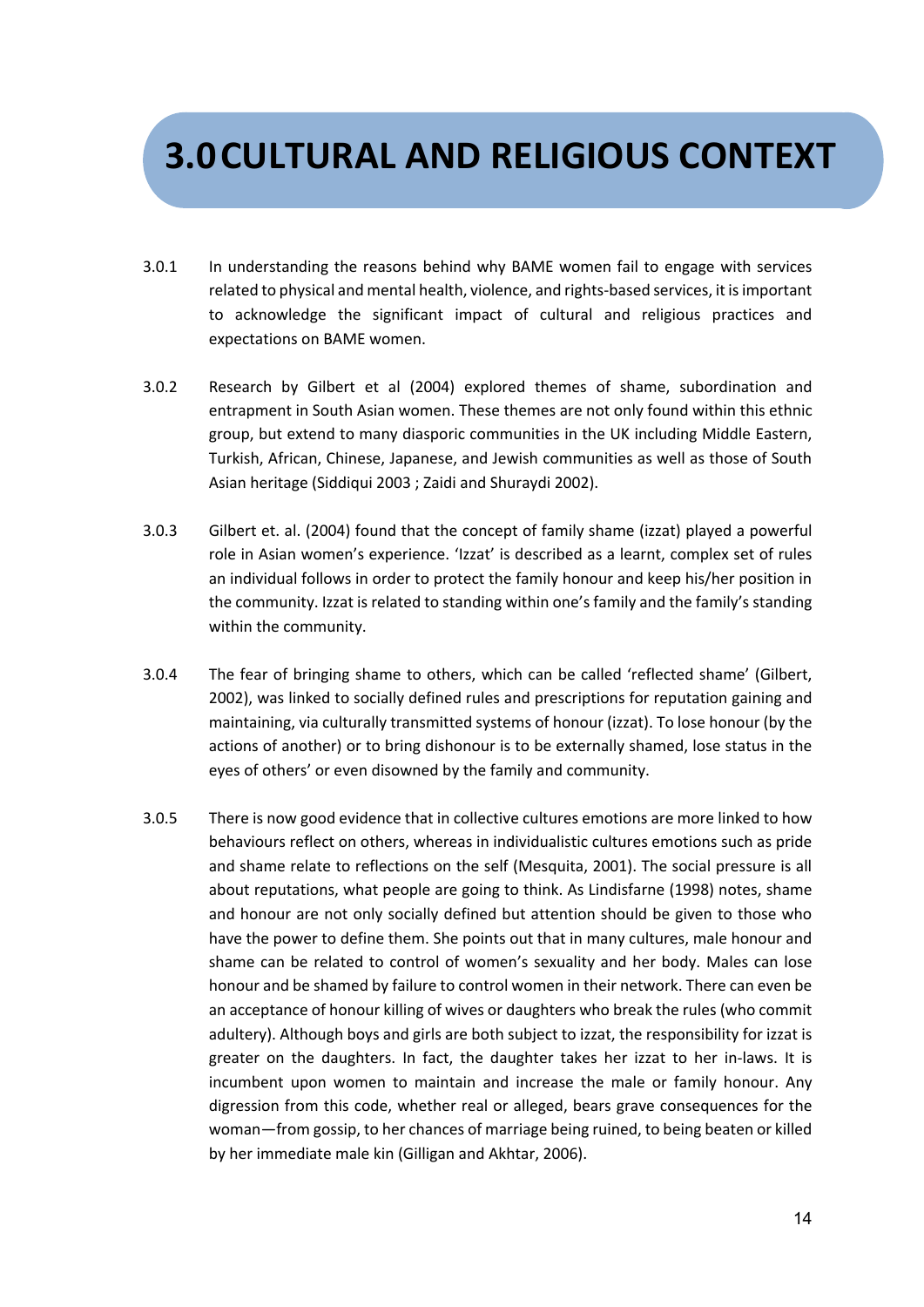- 3.0.6 According to Gilligan and Akhtar (2006) cultural imperatives arising from concepts such as izzat (honour/respect), haya (modesty) and sharam (shame/embarrassment) are, for many in Asian communities, crucial determinants of behaviour.
- 3.0.7 Sharam, or shame, is based on social expectations according to Gilbert et al. (2004). The South Asian woman is socially constructed as a good wife and mother (Kallivayalil 2010), thus socialising women to value success in relationships at all costs can be a form of coercion (Anitha and Gill 2009). If a woman is not perceived to be a good mother or a good wife then she is not a good woman. And if she is not a good woman that would bring shame on her family. Bringing shame on one's family is also to bring shame on oneself. Marrying is not simply marrying the man but marrying the family. There is an expectation to please the in-laws, and if they are pleased the husband is pleased. This is related to subordination and the need to please others.
- 3.0.8 According to Sandhu and Barrett (2020) subordination to parents and family members in particular is a reflection of the collective and family-based cultures over individualistic notions when connected to marriage. Arranged marriage can serve a societal objective to secure and preserve status within the family, kinship, and communities, and thus is "a key instrument for economic, social, and political stability in South Asian communities" (Bhopal 2011 , p. 434). The significant role played by the family explains why an arranged marriage can provide a safeguard of family protection if a woman faces difficulties in the relationship (Mohee 2011 ). Women who have stepped outside social norms of arranged marriage and autonomously formed an intimate relationship of choice may not have this family safeguard.
- 3.0.9 This subordination leads to entrapment. Several factors have been found to contribute to entrapment including concerns with the children, lack of opportunities and support, fears of being found if she left, others coming after her, sense of failure for leaving with the fear of being disowned by the family and the community (Gilbert et al., 2004). These pressures are given precedence over the care and happiness of women. Through Izzat, women's roles in family life are reinforced, often to coerce women in remaining silent about their problems (Gilligan and Akhtar, 2006). Izzat was described as all pervasive, internalised and reinforced by women, preventing other community members from listening and getting involved. For some women, religious beliefs imply that they are more likely to use prayer as a coping mechanism to remain silent about their problems (Plikington et al, 2012).
- 3.0.10 In understanding the context of cultural imperatives arising from concepts such as izzat (honour/respect), haya (modesty) and sharam (shame/embarrassment), it is clear they influence the likelihood of BAME women accessing services in which trust, confidentiality, and cultural literacy of service providers are fundamental.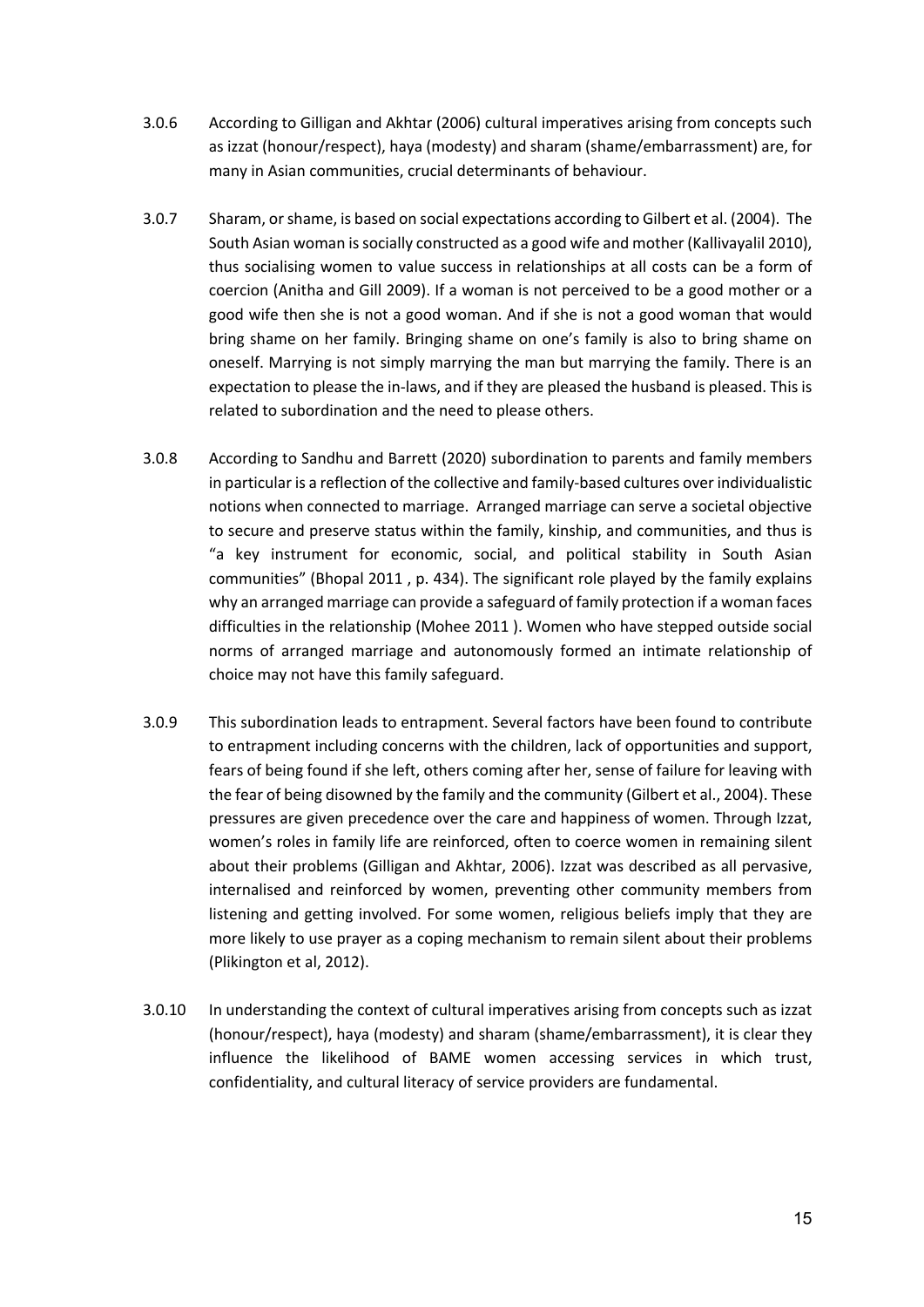# **4.0FINDINGS / EXAMPLES OF BAME WOMEN COMPOSITE CASE STUDIES**

### 4.0.1 **Findings Table (based on engagement sessions in stage 1 and 2)**

| <b>Policy</b><br><b>Areas</b> | <b>Covid19 Findings</b>                                                                                                                                                                                                                                                                                                           | <b>General Findings</b>                                                                                                                                                 | <b>Possible Recommended</b><br><b>Actions</b>                                                                                                                                                                                                                            |
|-------------------------------|-----------------------------------------------------------------------------------------------------------------------------------------------------------------------------------------------------------------------------------------------------------------------------------------------------------------------------------|-------------------------------------------------------------------------------------------------------------------------------------------------------------------------|--------------------------------------------------------------------------------------------------------------------------------------------------------------------------------------------------------------------------------------------------------------------------|
| <b>Education</b>              | <b>Children:</b><br>Digital limitations - lack<br>of access to devices and<br>poor WIFI connection.<br>Access to online learning<br>platforms and resources.<br>Language barriers of<br>parents to support<br>children's learning.<br>Additional needs and<br>autism - additional<br>support needed for<br>parents and children - | Confidence<br>Language Barriers<br>Engagement with<br>mainstream.<br><b>IT literacy</b><br><b>Barriers of BAME</b><br>communities in<br>accessing resources.<br>Poverty | Tutoring and catch up<br>provision.<br><b>ESOL</b> provision for<br>parents and homework<br>clubs for children of<br>parents who speak ESL.<br>Early targeted provision<br>of ESOL.<br>Ladder of ESOL<br><b>Parenting Courses</b>                                        |
|                               | parents lacked<br>awareness.<br>More girls participated in<br>online educational<br>activities than boys.<br>Educational gap has<br>increased because of<br>circumstances.<br><b>Bullying not always</b><br>disclosed because of<br>cultural taboos.                                                                              | IT and Linguistic<br>Literacy<br>In some BAME<br>community's girls are<br>not encouraged to<br>study and be<br>ambitious.                                               | <b>Digital Equality</b><br>Financial and Life Skills.<br>Aspiration Raising and<br>Mentoring opportunities<br>in civic institutions.<br>Greater accessibility for<br>refugees and asylum<br>seekers for creche<br>facilities.<br>Needs assessment for<br>home-schooling. |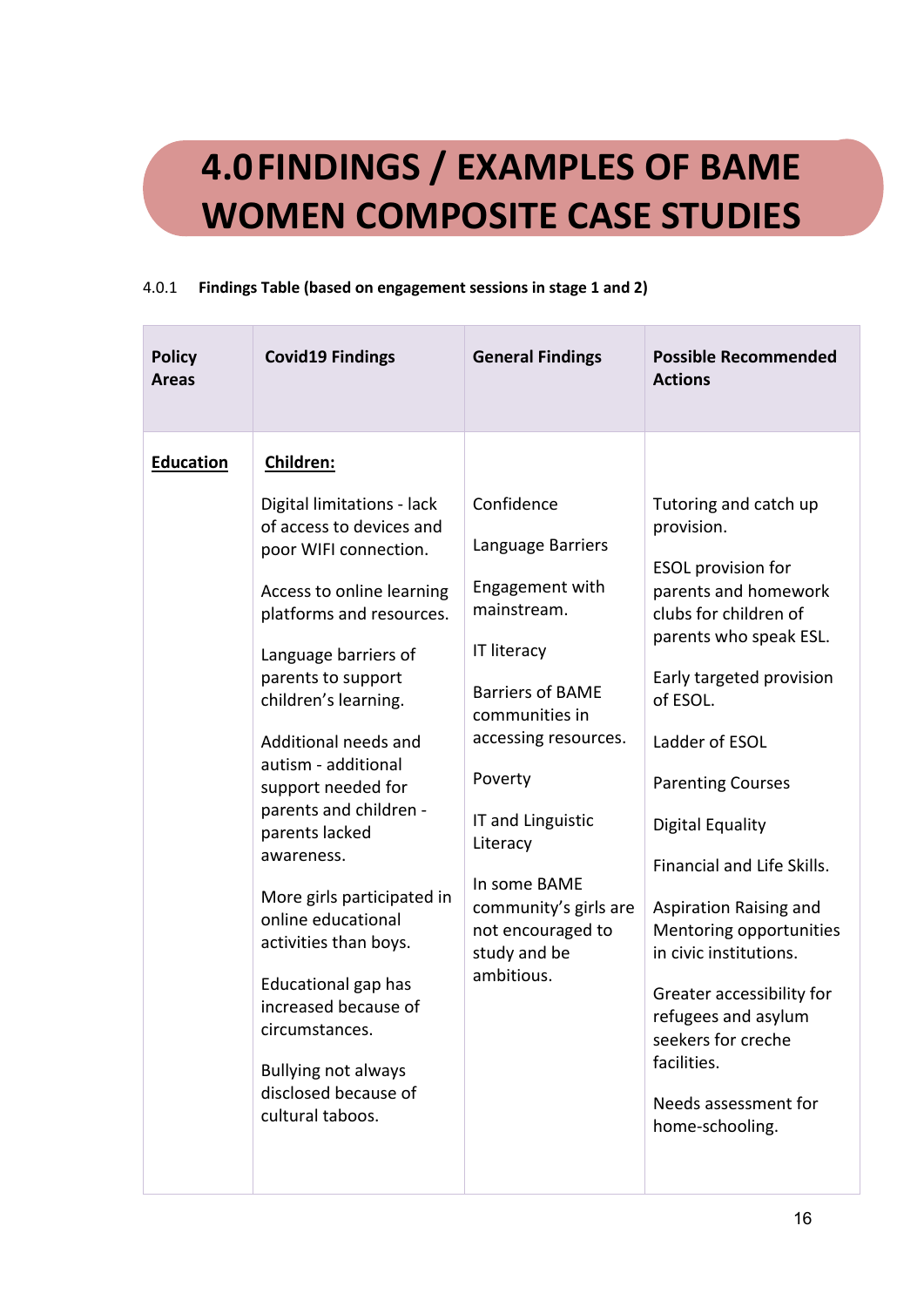### **Adults:**

Parenting of older boys challenging to get them to do their homework.

Stress of working parents and tension overseeing homework.

ESOL was needed to support children and everyday needs.

Cost of broadband was a financial burden on households.

A lack of understanding government guidance.

### **Older Women:**

Lack of skills in living independently including financial skills.

Linguistic barriers to accessing services e.g. medical and utilities.

Digital literacy to access online activities.

Education around sources of information.

Lack of understanding government guidance.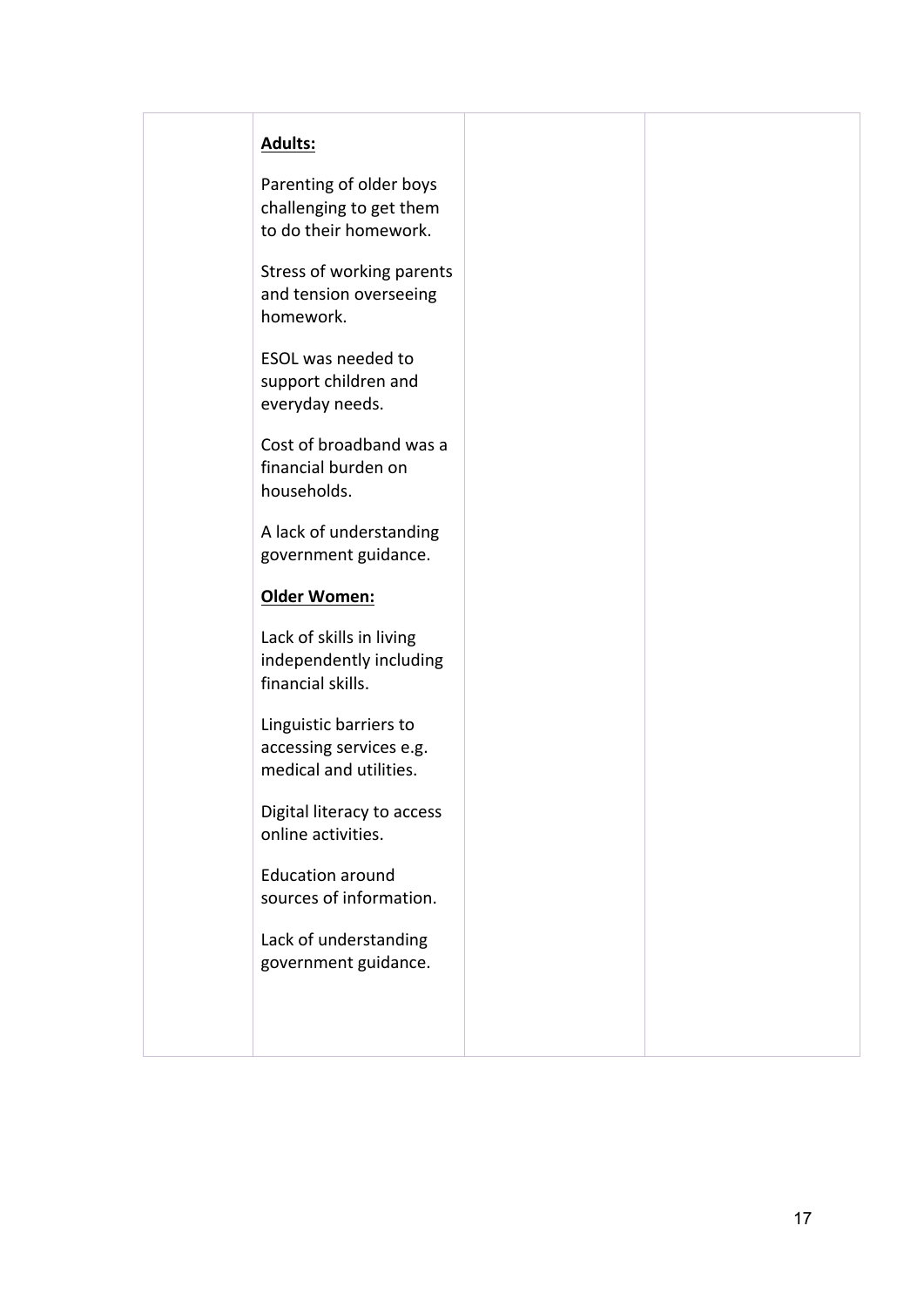| <b>Work</b> | <b>Adults</b>                                                                                                                                                                                                                                                                                                                                                                                                                                                                                                                                                                                                                                                                    |                                                                                                                                                                                                                                                                                                                                                                                                                                                                                                                                                                                                                                         |                                                                                                                                                                                                                                                                                                                                                                          |
|-------------|----------------------------------------------------------------------------------------------------------------------------------------------------------------------------------------------------------------------------------------------------------------------------------------------------------------------------------------------------------------------------------------------------------------------------------------------------------------------------------------------------------------------------------------------------------------------------------------------------------------------------------------------------------------------------------|-----------------------------------------------------------------------------------------------------------------------------------------------------------------------------------------------------------------------------------------------------------------------------------------------------------------------------------------------------------------------------------------------------------------------------------------------------------------------------------------------------------------------------------------------------------------------------------------------------------------------------------------|--------------------------------------------------------------------------------------------------------------------------------------------------------------------------------------------------------------------------------------------------------------------------------------------------------------------------------------------------------------------------|
|             | After school clubs:<br>Women could go to<br>work.                                                                                                                                                                                                                                                                                                                                                                                                                                                                                                                                                                                                                                | Leadership and<br>opportunity.                                                                                                                                                                                                                                                                                                                                                                                                                                                                                                                                                                                                          | Support more women to<br>work and be financially<br>independent.                                                                                                                                                                                                                                                                                                         |
|             | Women lost their jobs<br>because in care and<br>cleaning sectors led to<br>financial stress.<br>Women working from<br>home e.g. catering<br>business lost their<br>custom.<br>Single mothers have<br>different types of job<br>overworked or<br>unemployed during<br>pandemic.<br>Women in care jobs were<br>overworked and they<br>didn't know their rights.<br>Women in cleaning jobs<br>became unemployed.<br>Care homes understaffed<br>and asked Somali women<br>to work longer.<br>Care packages and<br>attendance allowances<br>were cut and women had<br>to do extra unpaid work<br>themselves - BAME<br>women were<br>undervalued as carers.<br>High incidence of women | Lack of diversity in<br>Academi Wales.<br><b>BAME</b> women get<br>paid less than their<br>white counterparts.<br>Not encouraged to<br>apply for higher paid<br>jobs.<br>Lack of promotional<br>opportunities to<br>progress further.<br>Poor representation<br>at higher<br>management and<br>governance levels;<br>boards; civil servants;<br>universities;<br>Lack of opportunity<br>for employment and<br>career jobs because<br>of recruitment<br>practices e.g.<br>wording of JDs;<br>educational<br>attainment<br>requirements<br>Tokenistic approach<br>to diversity and<br>appointing BAME<br>women in high level<br>positions | Leadership and<br>governance training for<br>BAME women in mid-<br>career for future roles.<br>Monitored and<br>accountable diversity of<br>board members.<br>BAME women on the<br>front line be given<br>emergency grants (carers,<br>cleaners, catering, single<br>mothers etc.).<br>How to support<br>vulnerable front -line<br>workers not declaring full<br>income. |
|             | with diabetes put them<br>at greater risk working on<br>the front line and in care<br>jobs,                                                                                                                                                                                                                                                                                                                                                                                                                                                                                                                                                                                      | Young women have<br>ambitions and<br>aspirations for the<br>future.                                                                                                                                                                                                                                                                                                                                                                                                                                                                                                                                                                     |                                                                                                                                                                                                                                                                                                                                                                          |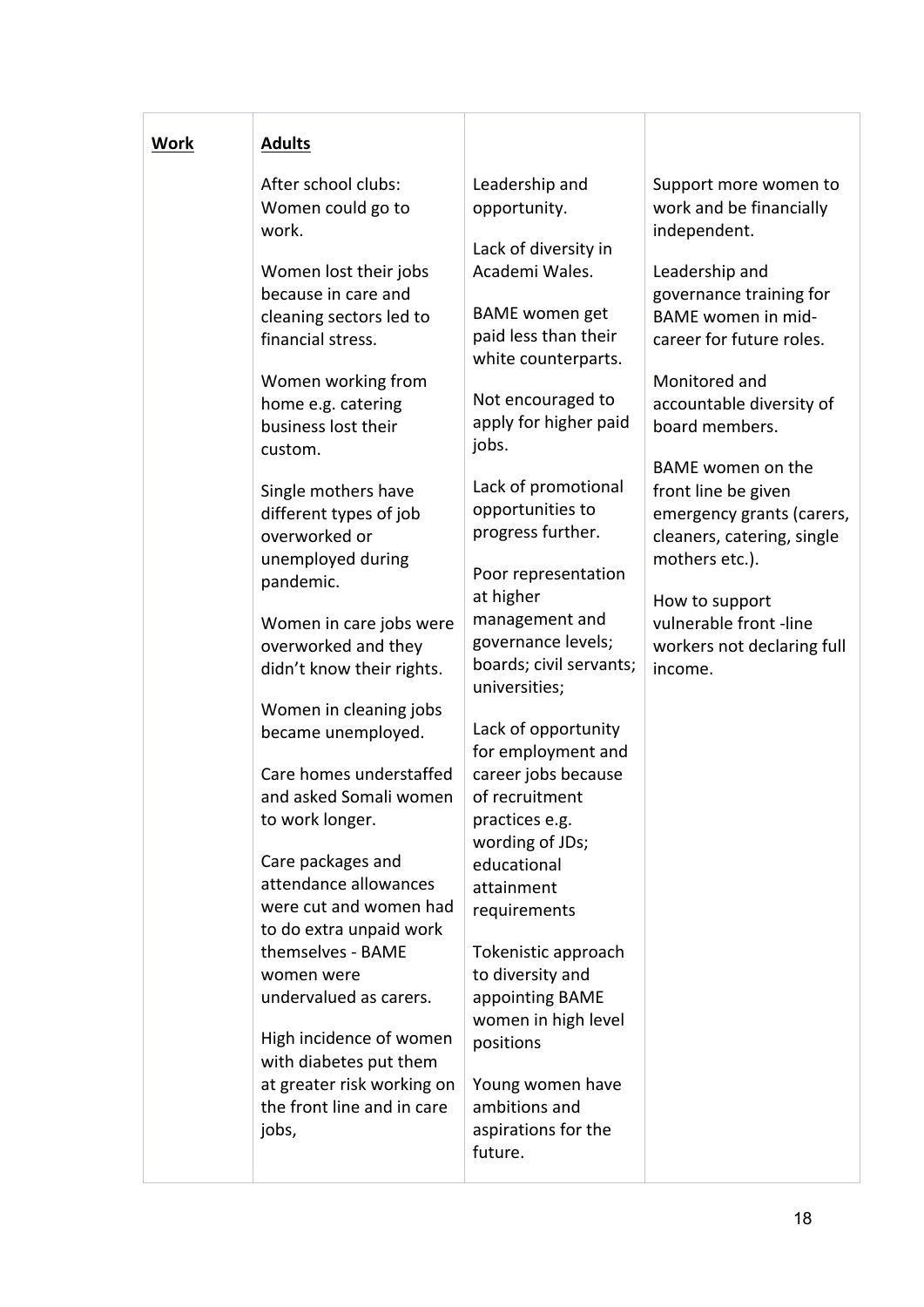| Living<br><b>Standards</b> | Housing:<br>Housing repairs caused a<br>lot of stress due to lack of<br>services.<br>Overcrowding - difficult<br>for older people to<br>shield.<br>Lack of space for online<br>physical activities.<br>Lack of outdoor space<br>e.g. gardens and<br>balconies. | Develop housing for<br>larger households.<br>Higher likelihood for<br>quality green open<br>spaces.<br><b>BAME</b> people like<br>living in communities<br>and often feel<br>isolated in white<br>dominated areas.                                                                            | Develop culturally-<br>appropriate housing for<br>larger extended family<br>households.<br>Housing for<br>multigenerational use.<br>Quality outdoor space in<br>the housing unit e.g.<br>gardens and balconies.<br>Quality green open space.<br>Raising awareness about<br>accessing affordable<br>housing. |
|----------------------------|----------------------------------------------------------------------------------------------------------------------------------------------------------------------------------------------------------------------------------------------------------------|-----------------------------------------------------------------------------------------------------------------------------------------------------------------------------------------------------------------------------------------------------------------------------------------------|-------------------------------------------------------------------------------------------------------------------------------------------------------------------------------------------------------------------------------------------------------------------------------------------------------------|
|                            | Income:<br>Dramatic loss of income.<br>Lack of take up of<br>entitlements and<br>benefits.<br>large percentage in key<br>worker roles - job<br>vulnerability.                                                                                                  | Older women -<br>pension not enough<br>to cover living<br>expenses - often<br>forced to sell their<br>homes.<br>Financial<br>vulnerability due to<br>cheating and<br>robbery.<br>Attendance<br>allowance not<br>available if<br>applications made<br>after 65 years of age<br>- a limitation. |                                                                                                                                                                                                                                                                                                             |
| <b>Health</b>              | Children with additional<br>needs; taboo in<br>acknowledging children<br>need additional support.                                                                                                                                                              | Contraception and<br>sexual health<br>services for young<br>people.                                                                                                                                                                                                                           | Health professionals<br>should have the<br>provisions to visit women<br>at home for screening<br>and smear tests.                                                                                                                                                                                           |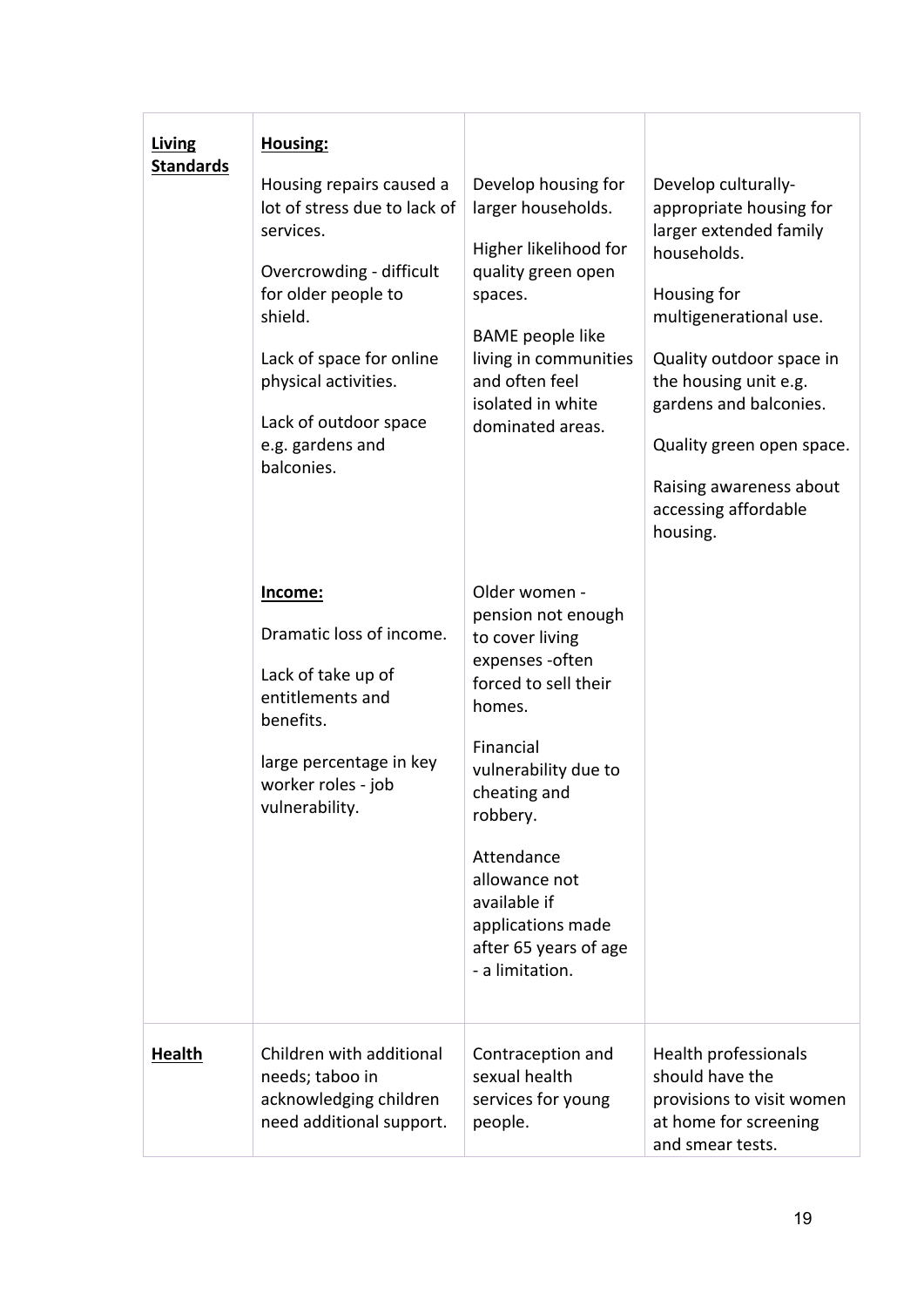| Language barriers<br>between health officials<br>(doctors, nurses, health<br>visitors) due to<br>translators not always             | Stigma around<br>disability and<br>children with special<br>needs.                                           | Culturally-appropriate<br>meals on wheels and food<br>bank facilities.                                                |
|-------------------------------------------------------------------------------------------------------------------------------------|--------------------------------------------------------------------------------------------------------------|-----------------------------------------------------------------------------------------------------------------------|
| available. Often leading<br>to misdiagnosis.<br><b>Malnutrition in families</b><br>throughout lockdown,<br>massive financial strain | <b>Cultural and religious</b><br>barriers such as<br>female only<br>clinicians. permitted<br>to treat women. | Carers and support<br>workers who understand<br>cultural needs of women<br>and older women.                           |
| on families due to<br>increase in food                                                                                              | Lack of<br>understanding of                                                                                  | <b>Translation of health</b><br>information.                                                                          |
| shopping.<br>A large number of                                                                                                      | specific illnesses<br>affecting BAME<br>women.                                                               | Training health<br>professionals in culturally<br>specific needs.                                                     |
| women living on their<br>own and feeling isolated<br>and lonely.                                                                    | Maternity issues;<br>General lack of<br>cultural and religious                                               | Mental health support<br>and counselling; raising<br>awareness.                                                       |
| General lack of<br>understanding of mental<br>health issues leading to<br>action being taken too<br>late.                           | requirements;<br>privacy issues,<br>female doctors, pain<br>relief, post -natal<br>support, stigma           | 'Adverse childhood<br>affects' to include cultural<br>nuances.                                                        |
| Carers stopped attending<br>and in some cases<br>women refused carers to<br>come in fear of infection.                              | against post -natal<br>depression.                                                                           | Special support for<br>parents with children<br>with special needs who<br>do no speak English as a<br>first language. |
| Health services not<br>translating important<br>information and<br>guidelines.                                                      | Partners (Male) often<br>act as translators<br>often causing<br>obstructions for<br>treatment.               |                                                                                                                       |
| Food deliveries not being<br>provided to cultural<br>requirements.                                                                  | Issues with trust and<br>disclosure of health<br>issues.                                                     |                                                                                                                       |
| Delivery of medication<br>not always available and<br>lack of awareness to<br>delivery services.                                    | Challenging to get<br>women to go for<br>regular screening<br>and smear tests.                               |                                                                                                                       |
| Fake news about COVID<br>being shared in the<br>community creating a                                                                | Cultural stigmas and<br>taboos around<br>mental health,                                                      |                                                                                                                       |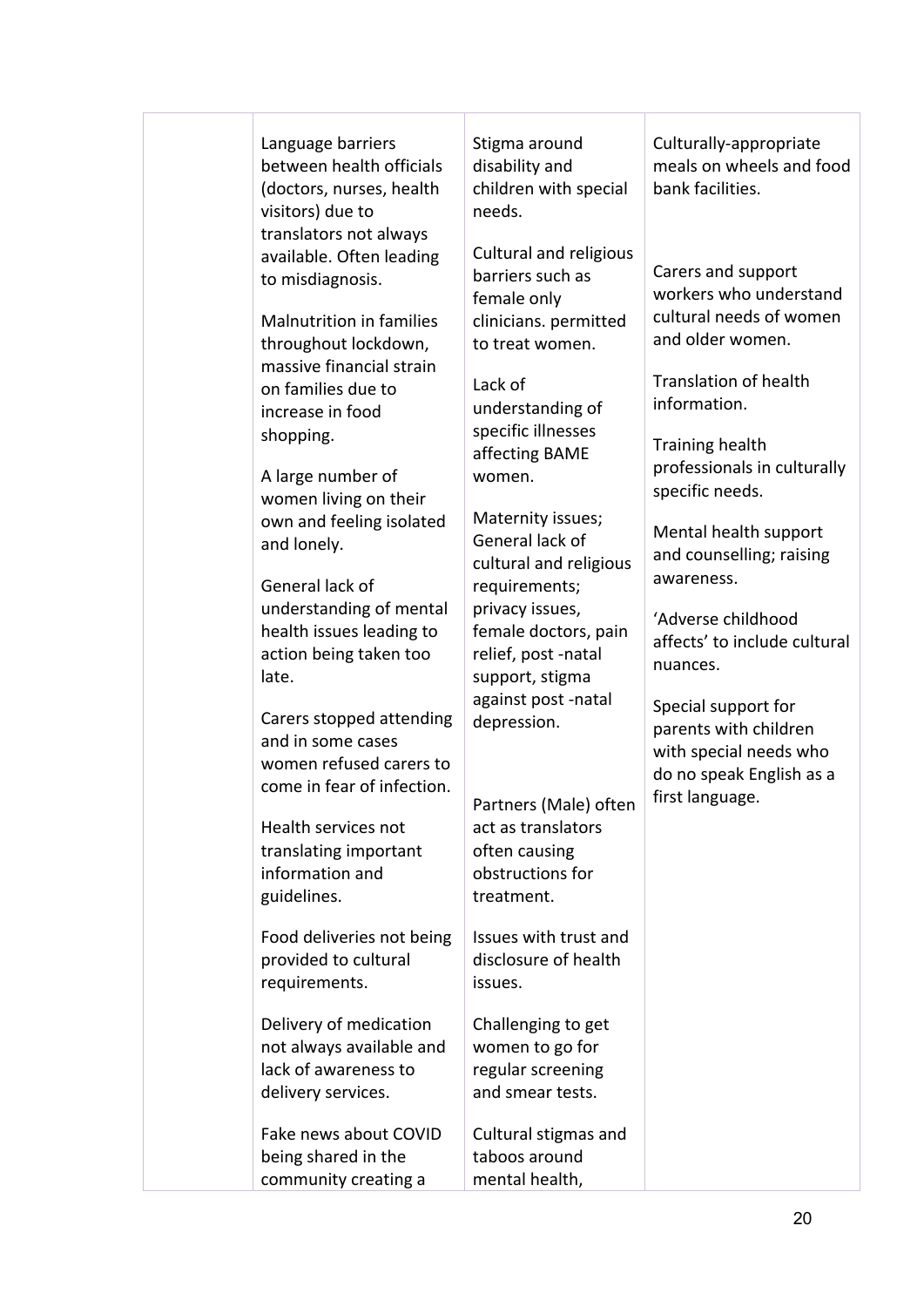|                                                   | number of problems<br>including anxiety and<br>depression.<br>Malnutrition and general<br>diminishing of health in<br>lockdown.                                                                                        | Dementia and<br>Alzimers preventing<br>women from seeking<br>help.                                                                                                                                                                                                                                                                                                                                                                                                                                                                                                      |                                                                                                                                                                                                                                                                                                                                                                                                                                                                                                                                                                                                                                                                                                                                                                                   |
|---------------------------------------------------|------------------------------------------------------------------------------------------------------------------------------------------------------------------------------------------------------------------------|-------------------------------------------------------------------------------------------------------------------------------------------------------------------------------------------------------------------------------------------------------------------------------------------------------------------------------------------------------------------------------------------------------------------------------------------------------------------------------------------------------------------------------------------------------------------------|-----------------------------------------------------------------------------------------------------------------------------------------------------------------------------------------------------------------------------------------------------------------------------------------------------------------------------------------------------------------------------------------------------------------------------------------------------------------------------------------------------------------------------------------------------------------------------------------------------------------------------------------------------------------------------------------------------------------------------------------------------------------------------------|
| <b>Justice and</b><br>Personal<br><b>Security</b> | Unresponsive Police -<br>lack of cultural context.<br>Unresponsive Women<br>Aid - Delayed Response.<br>Great deal of mental<br>stress from demanding<br>partners.<br>No real increasing trend<br>of Domestic Violence. | Lack of Action in<br>Wales to help<br>women experiencing<br>force marriages,<br>domestic abuse and<br>honour based abuse.<br>Lack of victim<br>support for the<br>above.<br>Lack of emotional<br>and counselling<br>support for women.<br>High levels of trauma<br>not being managed.<br>The right to divorce -<br>women instigating<br>right to divorce -<br>culturally not<br>granted without<br>extensive evidence<br>of harm.<br>Women getting<br>married without the<br>protection of the<br>state due to lack of<br>civil marriages only<br>religious ceremonies. | Online toolkit and risk<br>assessment for honour<br>based violence.<br><b>Grassroots Support for</b><br>Independent Living based<br>on trauma-informed<br>approach.<br>Moving from risk<br>assessment approach to a<br>trauma-informed<br>approach.<br><b>BAME Family Support</b><br>Service to include<br>counselling within BAME<br>cultural contexts.<br>More social workers from<br><b>BAME backgrounds -</b><br>pathway careers to<br>become support workers.<br>Safeguarding and<br>awareness raising in<br>schools.<br>Peer-to-peer support<br>groups.<br><b>Harmful Cultural Practices</b><br>Hub - within cities to<br>support local authority<br>services e.g. health,<br>justice, and other<br>mainstream services and<br>people who can support<br><b>BAME</b> women. |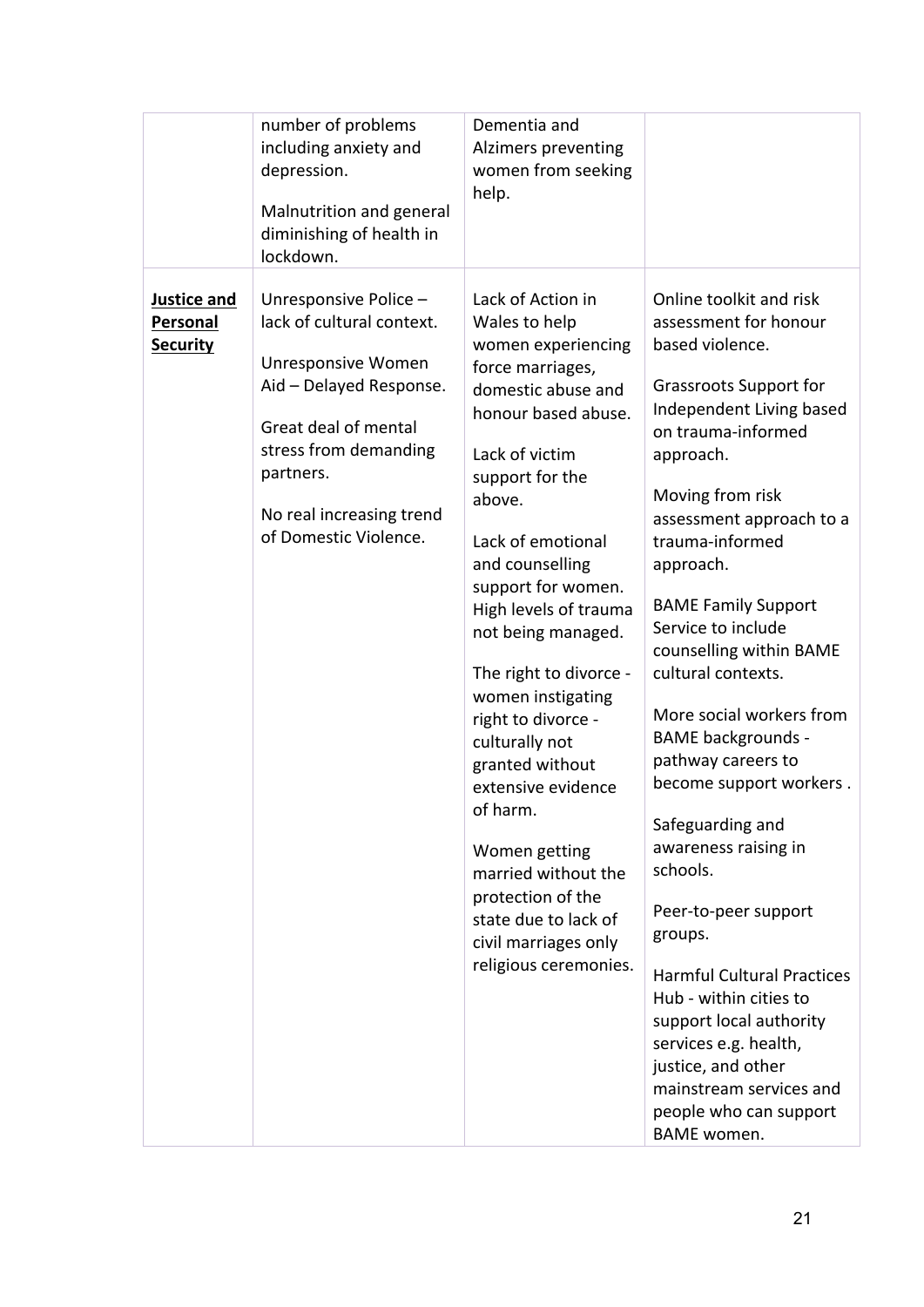|                                   |                                                                                                                                                                                                                                                                                                                                                                                                                                                                                                                                                                                                           |                                                                                                                                                                                                                                                                                                                                      | <b>Community Role Models</b><br>and Survivors to be<br>advocates and awareness<br>raising.<br>Parental representation<br>when social services put<br>child in care and<br>protection. |
|-----------------------------------|-----------------------------------------------------------------------------------------------------------------------------------------------------------------------------------------------------------------------------------------------------------------------------------------------------------------------------------------------------------------------------------------------------------------------------------------------------------------------------------------------------------------------------------------------------------------------------------------------------------|--------------------------------------------------------------------------------------------------------------------------------------------------------------------------------------------------------------------------------------------------------------------------------------------------------------------------------------|---------------------------------------------------------------------------------------------------------------------------------------------------------------------------------------|
| <b>Participatio</b><br>n Advocacy | Lack of understanding<br>government guidance.<br>Lack of awareness of<br>support services available<br>from the council.<br>Administrative functions<br>limited with no office use<br>- challenge to help<br>women.<br>Services closed down<br>during lock down -<br>slowed down<br>appointments and things<br>getting done e.g. home<br>repairs.<br>Loss of income and not<br>knowing which benefits<br>they are entitled to.<br>Cancelled care packages<br>leading to malnutrition<br>and isolation.<br>Language barriers to<br>making accurate medical<br>assessments on the<br>phone due to lockdown. | Tensions between bi-<br>cultural identity in<br>young people.<br>Lack of security and<br>future opportunities<br>for Refugee and<br>Asylum seekers.<br>The cultural issue of<br>'honour' and 'pride'<br>that is a barrier to<br>accessing services<br>across the board.<br><b>Employment rights</b><br>not clear when<br>overworked. | A physical or online space<br>for young people to<br>explore their identity and<br>talk about hate crime or<br>bullying.                                                              |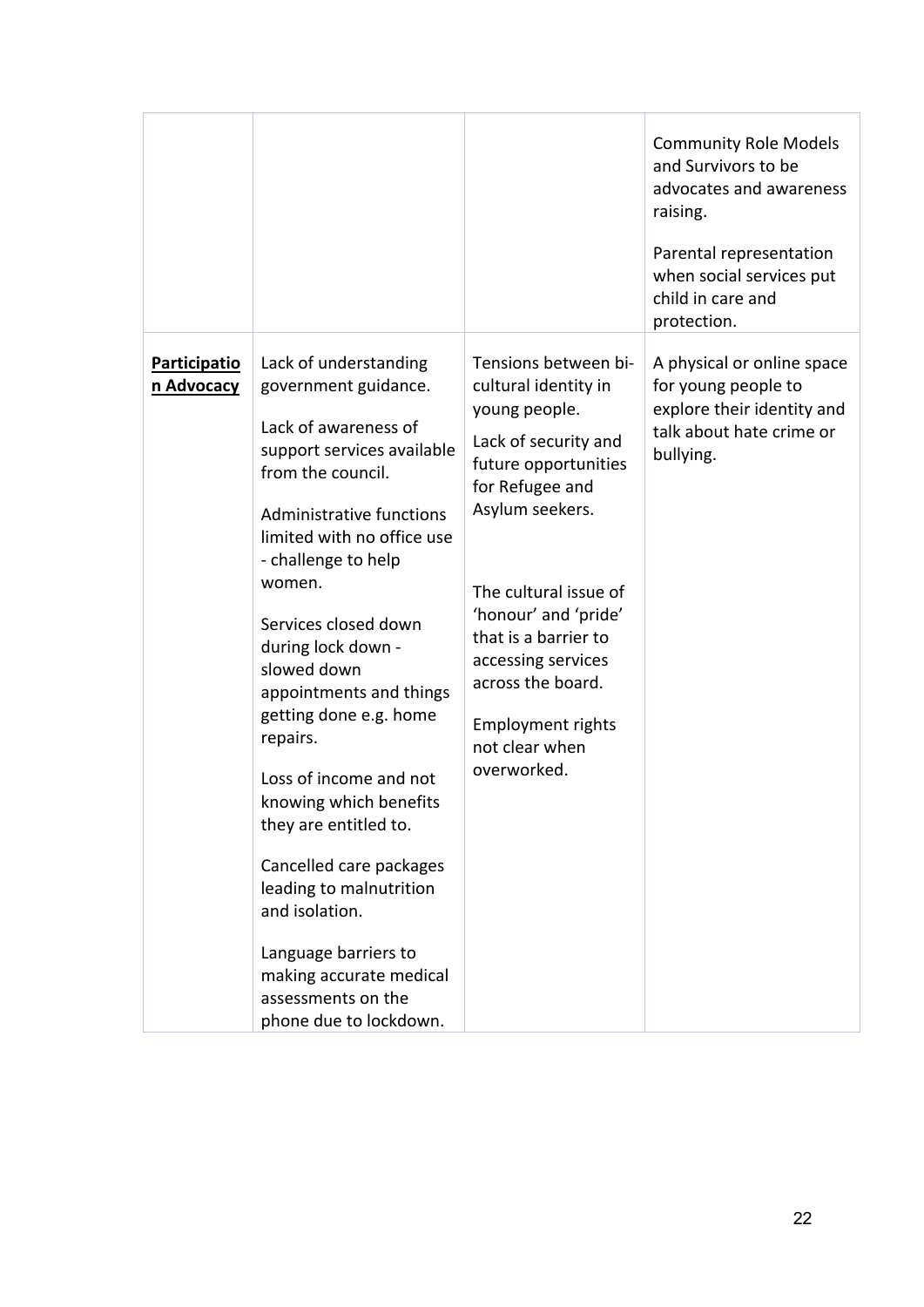### 4.1 **Examples of BAME women composite case studies.**

Throughout our engagement and research in Stages 2 and 3 we came across repeated types of scenarios and recurring patterns of lived experience, therefore we have created fictional characters to demonstrate the intersectional challenges women are facing as well as their opportunities for effective interventions in terms of policy and practice.

The findings have identified a number of vulnerabilities that BAME women experience due to the intersectional and multi-faceted nature of their lives, particularly women who are newly migrated or first-generation migrants.

Using the Sustainable Livelihoods Model based on the asset-based approach (see Chapter 2) we can demonstrate that shocks such as the pandemic have made BAME women even more vulnerable than they already are. In the tables following each character, we demonstrate the extent of these vulnerabilities and the need for a holistic approach to policy-making interventions. The analysis shows the critical importance and pivotal role of the three women's organisations in providing the services needed to bolster and strengthen BAME women's assets.

#### 4.1.1 4 4.1.1 EXAMPLE 1; ZAINAB

Zainab is Iraqi. She immigrated from war-torn Iraq in the 1990s with her parents. Zainab suffers from post-traumatic Stress Disorder (PTSD), a mental health issue.

She is in her 40s and is a single parent of 4 children, one of her children is autistic.

Culturally, being a single parent is frowned upon. The community judges single women as incapable of raising their children well, and their perceived sexual vulnerability of being without a male partner.

Her level of English is good, as is her educational standard. Zainab works as a cleaner.

During the pandemic lockdown, she lost her job and was not clear how to claim her additional benefits especially since her local advice centre was closed.

She lives in a 3-bed Council apartment with no garden. Having all her children in the house for an extended period of time, with no outdoor facilities, became extremely stressful. There was a lot of tension because of overcrowding.

The household had three digital devices to do their home schooling but lacked internet data because it was too expensive. Zainab had particular difficulties in engaging her two teenage boys in home-schooling.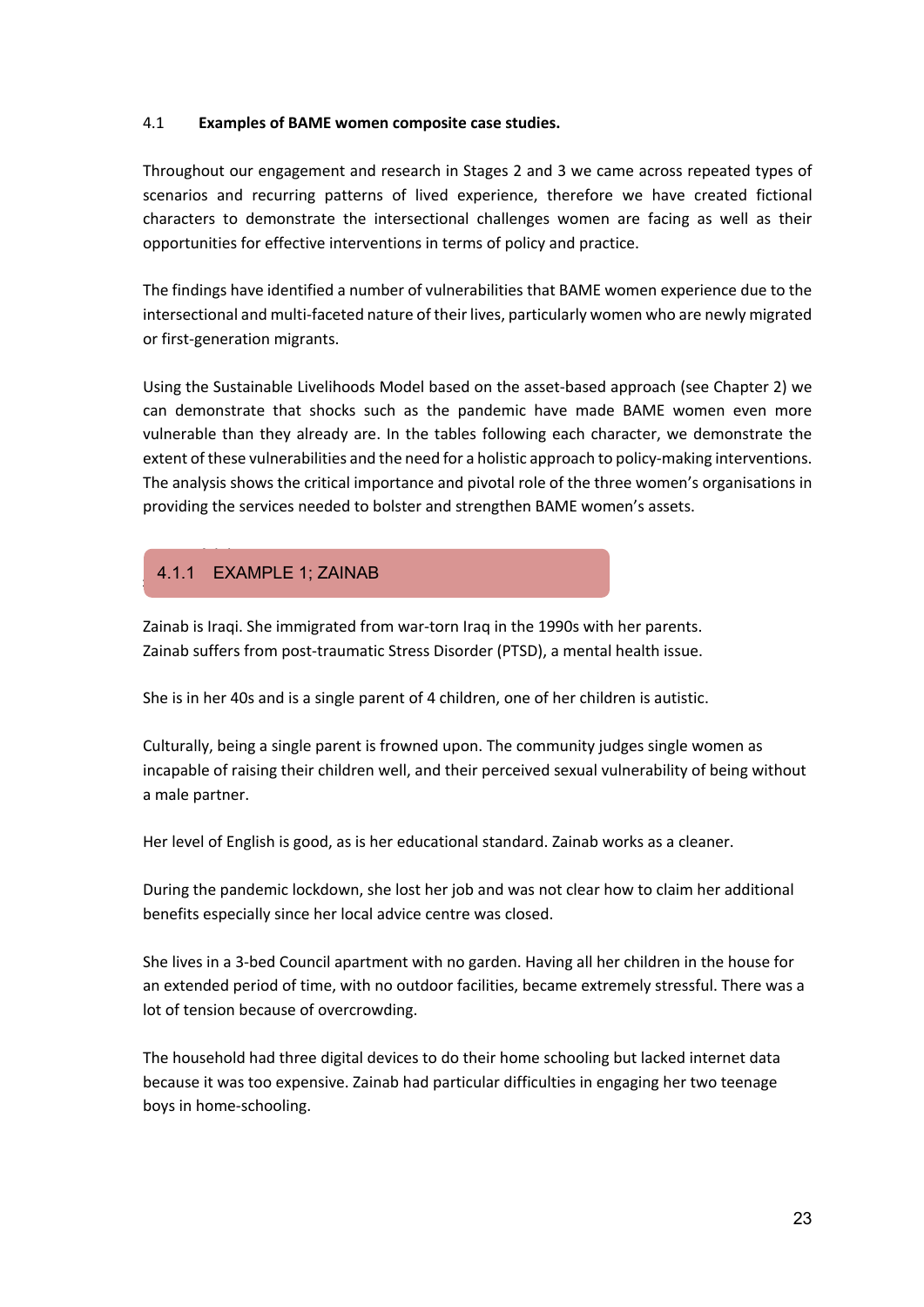In particular, her autistic child needed additional support both in terms of special educational needs, as well as mental health support. Without the school's support, Zainab felt helpless and frustrated.

She had difficulty feeding her children while they were at home, whereas before they had been on free school meals. During the pandemic her income had dropped significantly. She couldn't afford healthy food. Meals were skipped and reduced to cope.

Zainab's underlying mental health triggered her anxiety and depression because her children's education had been set back significantly and she couldn't feed them because of her job loss. She has high aspirations for her children's success in the UK and with her inability to fully support her children's schooling, she feels like she has failed them.

Zainab is afraid to seek help for her PTSD resurgence because mental health is considered a taboo in her community. She is also fearful that if Social Services found out she had mental health issues they might take her children away from her.

| <b>Social</b><br><b>Assets</b>                                                                                                                                                                                                        | <b>Physical Assets</b>                                                                                                                                                                                                                                                                                                                                    | <b>Public</b><br><b>Assets</b>                                                                                                                                                                                                                                                              | <b>Human Assets</b>                                                                                                                                                                                                                                                                                                                                                                                                  | <b>Financial Assets</b>                                                                                                                                                                                                                                                                                                                                                                                                 |
|---------------------------------------------------------------------------------------------------------------------------------------------------------------------------------------------------------------------------------------|-----------------------------------------------------------------------------------------------------------------------------------------------------------------------------------------------------------------------------------------------------------------------------------------------------------------------------------------------------------|---------------------------------------------------------------------------------------------------------------------------------------------------------------------------------------------------------------------------------------------------------------------------------------------|----------------------------------------------------------------------------------------------------------------------------------------------------------------------------------------------------------------------------------------------------------------------------------------------------------------------------------------------------------------------------------------------------------------------|-------------------------------------------------------------------------------------------------------------------------------------------------------------------------------------------------------------------------------------------------------------------------------------------------------------------------------------------------------------------------------------------------------------------------|
| The pandemic has<br>significantly<br>undermined her<br>social assets which<br>she depended on<br>as she can no<br>longer access the<br>help and support of<br>her family, friends<br>and schools that<br>she relied on<br>previously. | Although her<br>physical assets have<br>not been affected<br>directly in this<br>account, the<br>importance of the<br>physical assets such<br>as a small flat with<br>no outdoor space<br>has become a major<br>issue as has the<br>amount of<br>technology available<br>to the family has<br>become an obstacle<br>to learning and<br>points of tension. | Access to public<br>assets has been<br>impacted on<br>dramatically. Zainab<br>has lost the support of<br>the advice service that<br>she would seek<br>guidance and she lost<br>her daily access of<br>schools not only to<br>educate her children<br>but to provide food<br>and ALN support | Zainab's Human<br>assets are<br>weakened in 2 main<br>ways - her mental<br>health and in this<br>case her children's<br>education will be<br>affected with strong<br>possible medium<br>and long term<br>effects of Zainab's<br>long term strategy<br>for her children to<br>have high levels of<br>education.<br>Furthermore, her<br>human assets have<br>been detrimentally<br>affected as she is<br>going hungry. | In this case Zainab's<br>financial assets have<br>been reduced in two<br>ways - she has lost<br>her income by losing<br>her job and he<br>cannot access<br>benefits because she<br>does not understand<br>the system and<br>cannot access<br>guidance from the<br>advice centre. Not<br>only has her income<br>reduced but her<br>costs have increased<br>from having all the<br>children at home all<br>day every day. |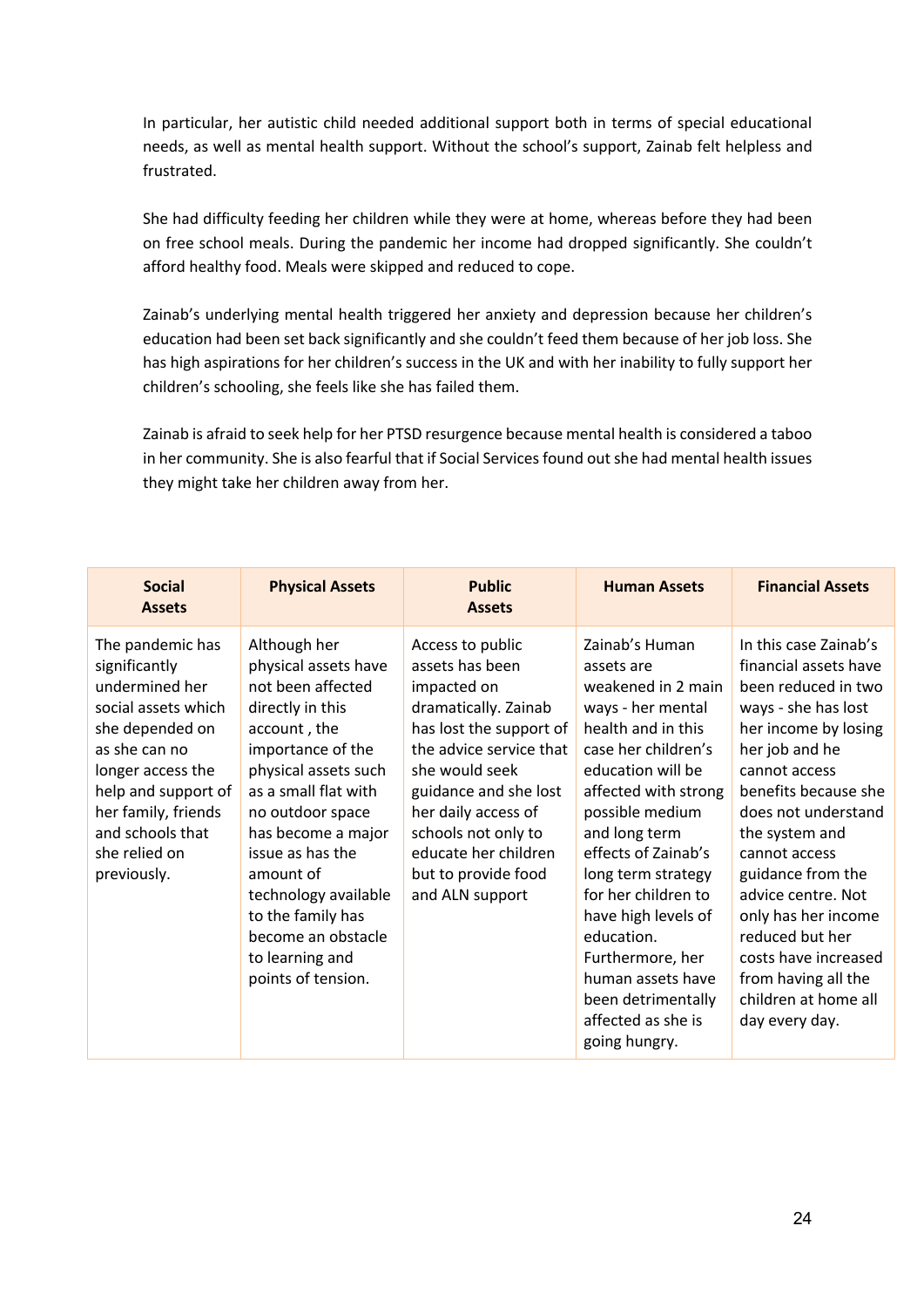## 4.1.2 Example 2: Amina 4.1.2 EXAMPLE 2; AMINA

Amina is a Somalian widow in her 70s. She lives alone in Nelson House in Butetown.

Her English is very poor. She receives daily care assistance for her limited mobility and personal hygiene. However, there has been a language barrier with her carer which means she does not always get the most out of the support.

When her husband died, Amina found it overwhelming to handle her financial issues. She had depended fully on her husband. To help with her household finances, Amina had to seek support from Hayaat Women's Trust on how to apply for benefits and allowances.

During the pandemic lockdown, Amina received a great deal of misinformation from the Whatsapp social media groups she was a member of, heightening her fear for her health and safety. Amina was unable to understand the government's medical advice because it was not translated. This caused Amina immense anxiety to the degree she cancelled her care assistance.

She was afraid to leave her house. Several months later in October, she is still shielding.

She was not visited by her family during this time because of travel restrictions.

She was not able to contact her doctor or get her prescription renewed because the surgery was not answering the phone at first, nor were they giving appointments, and then eventually when she did get through, she had linguistic barriers to explain her needs.

Amina's deteriorating mental health has gone unchecked. She finds it difficult to trust and open up to health professionals because she feels they don't understand her culturally. She doesn't have the confidence to explain how she feels with her limited English, particularly if it is a male doctor. Amina also worries about others in her social circles finding out that she has mental health issues, they might think she is crazy and disassociate from her.

Amina had trouble completing her benefit applications and allowances on the phone or online without the help of her local advice centre, often giving incorrect answers to questions because of her lack of understanding.

Amina's inability to meet with her social network and her family, made her feel very socially isolated. Without the care assistance, she stopped eating. She lost 12kg in weight and slowly lost all motivation in life. It is not always easy for Amina to ask for support. She doesn't want to burden her family, and particularly issues like providing food. Without her care worker, she hardly cooked at all. Even with the Meals on Wheels Scheme, Amina has found it not culturally appropriate; the portion insufficient, too expensive, and the food is not to her taste.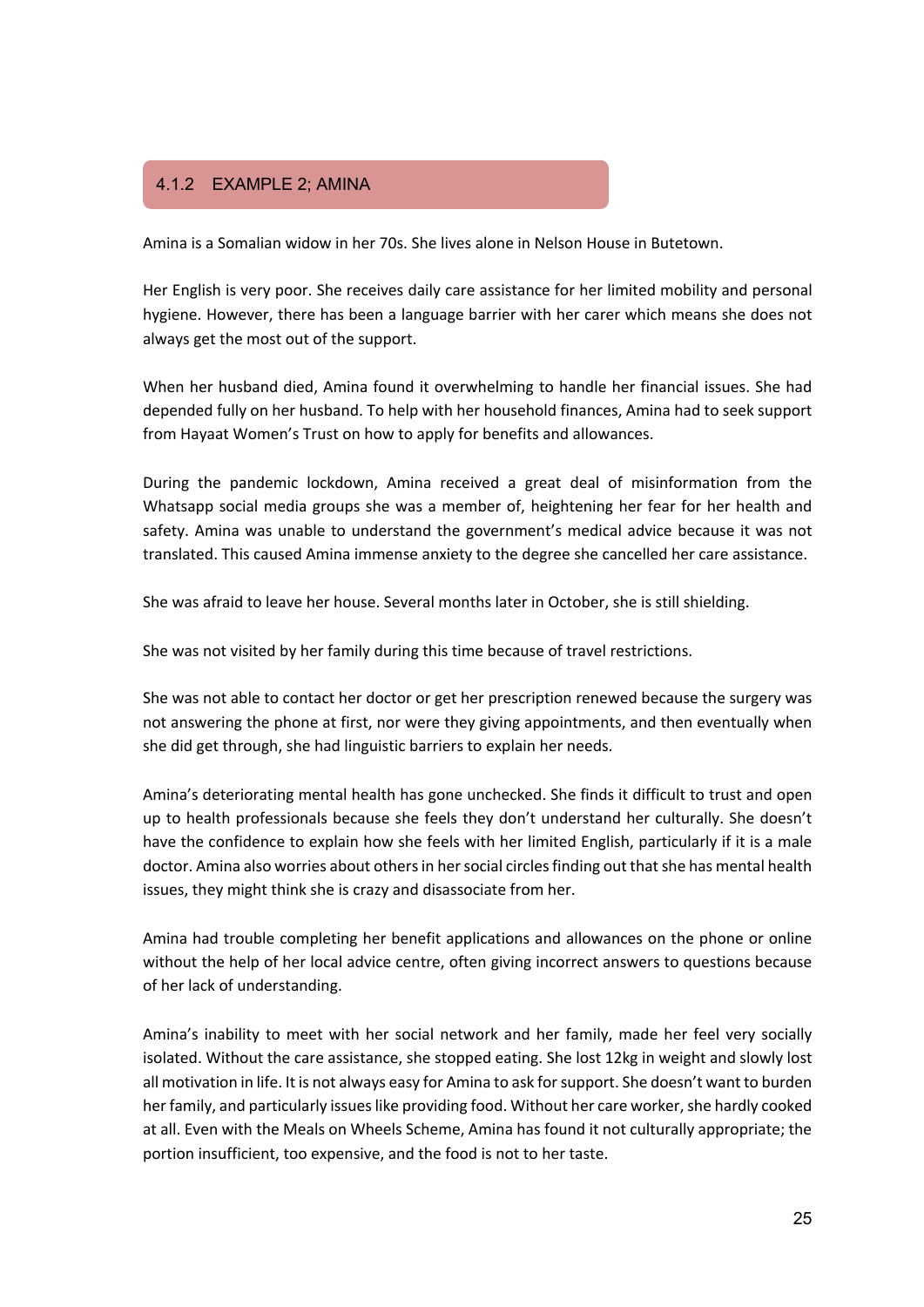Over the lock down she needed pressing housing repairs but was unable to reach anyone. Her living space made her depressed. She lives in one room, she can't leave the room, and she can't live in the room because of the repairs needed. She felt trapped in a house that was not fixed and suitable for her to inhabit.

Amina had no access to digital platforms such as Zoom, Skype and other video-based apps, further isolating her.

Fortunately, Amina received some support from a Somali sessional worker from Hayaat Women's Trust who did her shopping and collected her medicine for her. She felt much better that she could share her hardship with someone she could identify with culturally.

| <b>Social</b><br><b>Assets</b>                                                                                                                                                                                                     | <b>Physical Assets</b>                                                                                                          | <b>Public</b><br><b>Assets</b>                                                                                                                                                                                                                                                                                                                                                                                                                                                       | <b>Human Assets</b>                                                                                                                                                                         | <b>Financial Assets</b>                                                                                                                                                                                                                                                                                          |
|------------------------------------------------------------------------------------------------------------------------------------------------------------------------------------------------------------------------------------|---------------------------------------------------------------------------------------------------------------------------------|--------------------------------------------------------------------------------------------------------------------------------------------------------------------------------------------------------------------------------------------------------------------------------------------------------------------------------------------------------------------------------------------------------------------------------------------------------------------------------------|---------------------------------------------------------------------------------------------------------------------------------------------------------------------------------------------|------------------------------------------------------------------------------------------------------------------------------------------------------------------------------------------------------------------------------------------------------------------------------------------------------------------|
| Amina's social<br>assets have been<br>hit hard during the<br>pandemic - she<br>has been isolated<br>and has lost<br>contact form her<br>normal social<br>$network =$ . She is<br>reliant on a<br>sessional worker<br>for her needs | Her physical assets<br>have deteriorated<br>over the period with<br>her living<br>accommodation<br>becoming barely<br>habitable | The lack of access to<br>suitable public assets<br>has really affected<br>Amina. Although she<br>is still provided with<br>care assistance - it is<br>inadequate due to<br>linguist and cultural<br>barriers. Language<br>barriers, which she<br>has been able to<br>navigate due to the<br>Third sector<br>organisation<br>advocating on her<br>behalf, is now a huge<br>barrier to accessing all<br>public assets including<br>government<br>information and<br>guidance on Covid. | Amina' human<br>assets have been<br>damaged and<br>inevitably in the<br>longer term as well.<br>Her mental health<br>has suffered and<br>she has lost weight<br>impacting on her<br>health. | Amina was<br>previously in a very<br>precarious situation<br>with her financial<br>assets as she had no<br>understanding of<br>them. There is a<br>potential financial<br>loss for Amina<br>during this period<br>due to not<br>understanding<br>benefit assessments<br>and having none of<br>her usual support. |

### 4.1.3 EXAMPLE 3; MUSSARAT

Mussarat is in her 70s and lives with her husband and her two sons. Her eldest son and his family also live with her. There are 9 people in her household.

She lives in an owner-occupied house. Mussarat's English language skills are weak. She depends completely on her husband and sons.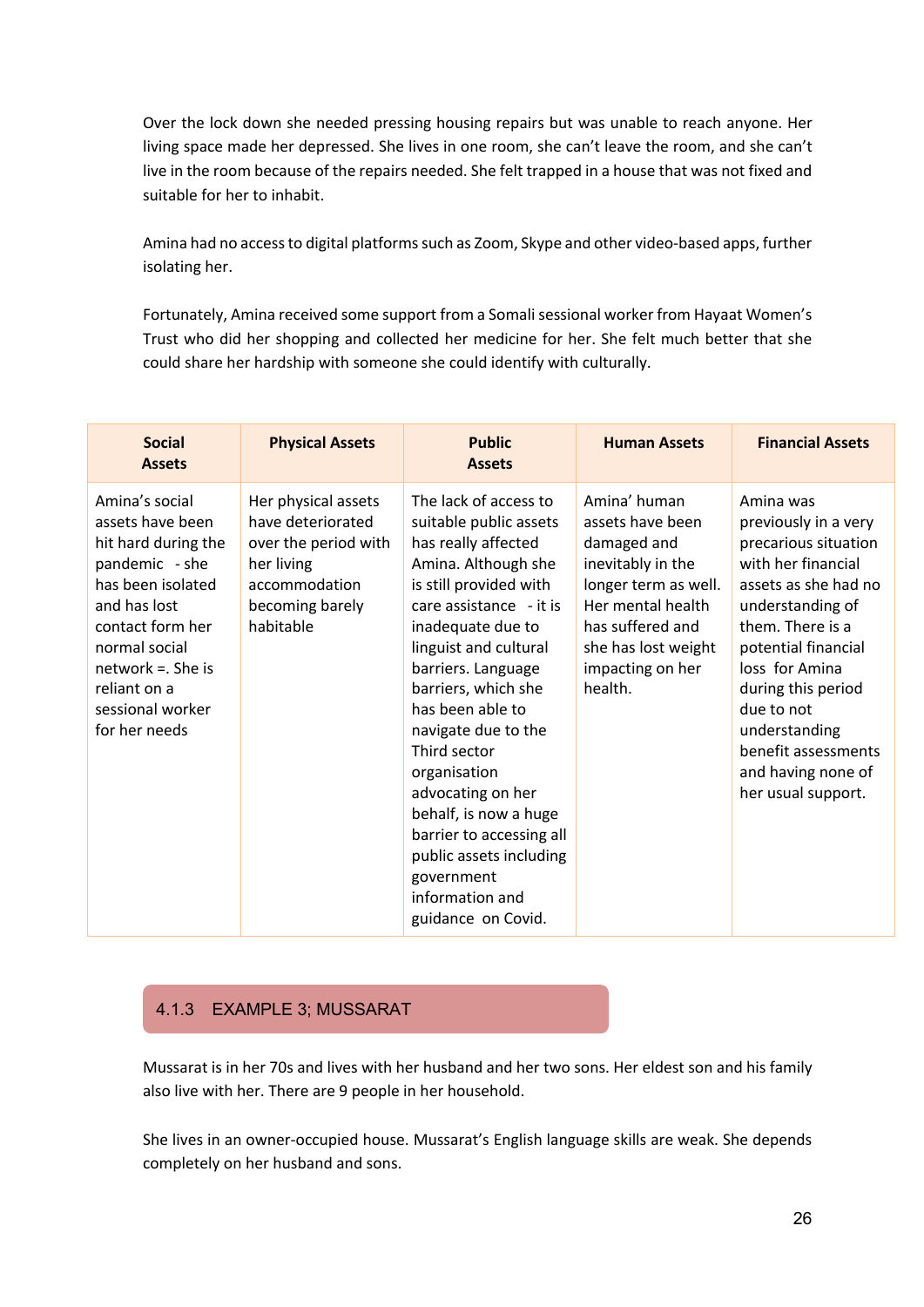She claims disability allowance but missed out on the Carer Allowance package because she did not know she needed to apply before she turned 65. Mussarat is suffering from the onset of dementia and poor mobility.

Her and her husband are reluctant to go to the doctor to discuss her dementia. Mental issues are considered embarrassing and could affect their standing in the community.

During the pandemic, Mussarat felt increasingly vulnerable as she was unable to shield because both her sons needed to continue working outside the house, and she had no space to self-isolate. The fake news being circulated on social media added to her stress and anxiety levels. The lack of covid related information translating into Urdu meant she was relying on others for important information.

Musarath loves living as part of an extended family however at times wishes she did not have to rely on her family for everything. Her husband controls all the finances, even the allowances she receives from the state.

Her husband is a regular visitor at the local Mosque and often meets his friend there to offer prayers. During Covid he was unable to go and became very upset and angry being at home. His behaviour was having a negative impact on the entire family, as he was often short tempered and grumpy. Musarat is finding this extremely difficult as she seems to be getting the brunt of it. Her mental health is at its all-time low and the dementia seems to be worsening, her memory is deteriorating fast. This further frustrates her husband, and is still not willing to get medical professional help for his wife.

| <b>Social</b><br><b>Assets</b>                                                                                                                                                          | <b>Physical Assets</b>                                                              | <b>Public</b><br><b>Assets</b>                                                                                                                                | <b>Human Assets</b>                                                                                                                                                 | <b>Financial Assets</b>                                                                                                                                                                                 |
|-----------------------------------------------------------------------------------------------------------------------------------------------------------------------------------------|-------------------------------------------------------------------------------------|---------------------------------------------------------------------------------------------------------------------------------------------------------------|---------------------------------------------------------------------------------------------------------------------------------------------------------------------|---------------------------------------------------------------------------------------------------------------------------------------------------------------------------------------------------------|
| Mussarat's social<br>assets have stayed<br>relatively stable<br>during the<br>pandemic however<br>her husband's bad<br>temper has<br>impacted on her<br>wellbeing and<br>mental health. | There has not been a<br>major change in her<br>physical assets<br>during this time. | Mussarat's access to<br>public assets are<br>controlled and<br>mitigated by her<br>family. Thus, her own<br>needs are often not<br>met by public<br>services. | Due to age and not<br>getting the correct<br>heath provision<br>Mussarat's human<br>assets are<br>deteriorating both<br>mentally and in<br>terms of<br>her mobility | Although her needs<br>are provided for,<br>Mussrat has no<br>financial<br>independent assets.<br>She is also not able<br>to access the full<br>income she is<br>entitled to via the<br>benefits system. |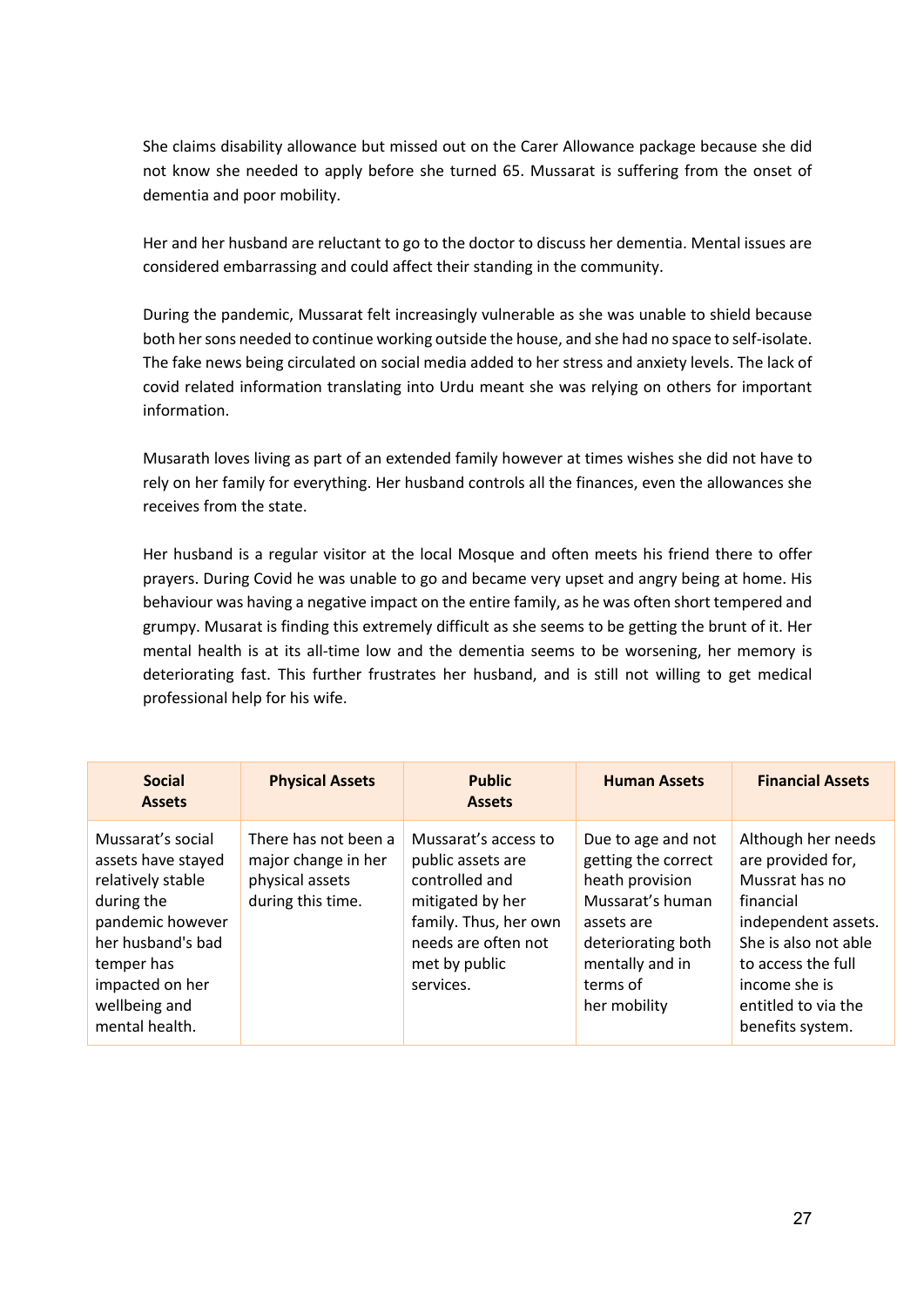### 4.1.4 EXAMPLE 4; NEIA

Neia has been working as a carer for the past 6 years for an agency. Neia is on a 0 hours contract, her hours are variable and she is only paid for the hours she is in contact with a client. During the pandemic, several of Neia's co-workers were not available to work, therefore there was an expectation that Neia's hours would increase significantly from her normal hours.

Neia has a family, 3 children and her husband is also working during the pandemic. This meant that her children were left for many hours in the day alone.

Neia tried to communicate that she could not undertake the increased hours due to her family circumstances but it was made clear that she was expected to do the hours the agency required.

During the pandemic Neia felt stressed and vulnerable that she was not provided with adequate PPE and her health and safety was not a priority. Although Neia had concerns around her working conditions she did not know what her employment rights were or who could advise her on them.

Previously, Neia had gone for several promotions at the Care agency, but found that she was overlooked despite having the right skills. Neia recognises her own ability and is keen to progress in her career. She is aware that there are no managers of colour in the agency and has been told by her friend that there are no managers of colour in the other agencies that they work for.

| <b>Social</b><br><b>Assets</b> | <b>Physical Assets</b> | <b>Public</b><br><b>Assets</b>                                                                                                                                      | <b>Human Assets</b>                                                                                                                                                                                                                                                                                                                                                                                                                                                                                                                                     | <b>Financial Assets</b>                                                                                                                                                                                                           |
|--------------------------------|------------------------|---------------------------------------------------------------------------------------------------------------------------------------------------------------------|---------------------------------------------------------------------------------------------------------------------------------------------------------------------------------------------------------------------------------------------------------------------------------------------------------------------------------------------------------------------------------------------------------------------------------------------------------------------------------------------------------------------------------------------------------|-----------------------------------------------------------------------------------------------------------------------------------------------------------------------------------------------------------------------------------|
| N/A                            | N/A                    | In this case, Neia<br>public assets are<br>limited with regard<br>to her working<br>conditions; and her<br>understanding and<br>support to her<br>employment rights | Neja human assets have<br>been put at risk in this<br>scenario, as she was not<br>given proper protection in<br>her role, potentially exposing<br>her to a deadly virus. The<br>human assets of her<br>household have also suffered<br>with her children being left<br>alone with no supervision<br>and impacting their learning.<br>Another stress on Neja's<br>human assets is that she has<br>a long-term strategy of<br>improving her employment<br>situation through promotion<br>but is not achieving this<br>probably through<br>discrimination. | Neja financial assets<br>have probably<br>improved during this<br>period but this may<br>be a more short<br>term improvement,<br>whereas she has a<br>long term plan of<br>improving her<br>financial assets<br>through promotion |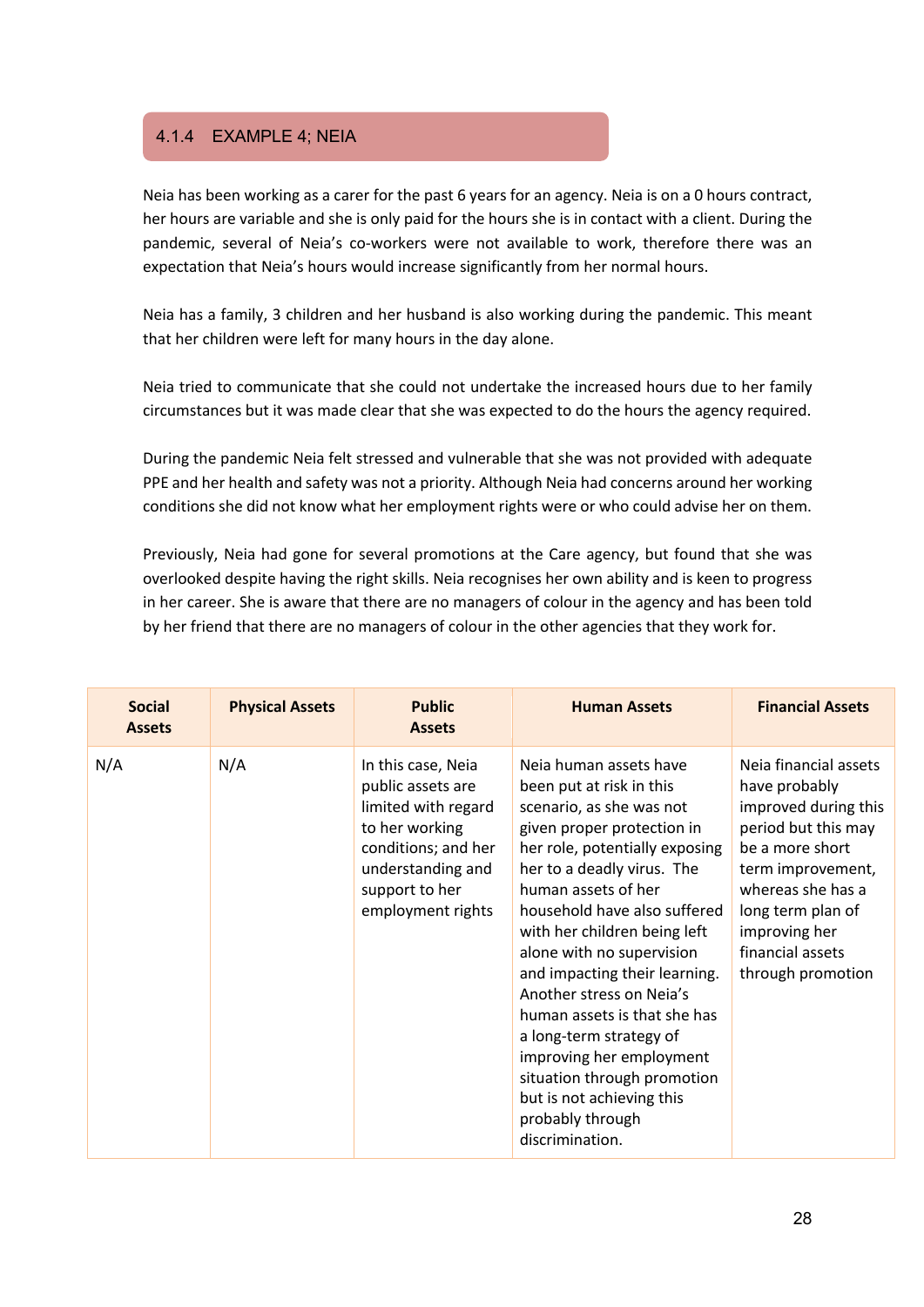### 4.1.5 EXAMPLE 5; SARA

Sara is Turkish woman with three girls aged 8-14. She married at a young age under pressure from her parents who had a traditional outlook on life. Her parents were on low incomes and marrying Sara off early would release their financial burden.

Sara was introduced to Mehmet by a mutual family friend. At first he seemed a nice enough guy. They were married by a local Imam in the neighbourhood mosque. Mehmet did not place priority on registering the marriage as a British civil marriage.

Within weeks of their marriage, Mehmet began to get irritated with her on a regular basis. He would shout at her and withdraw his affection and financial support if she responded. Over the years this gradually got worse, particularly as Sara became more and more engaged with the children. His angry moods would sometimes escalate and he would put her down, throw things at her, and occasionally push her around or kick her.

Sara didn't know what to do and kept these incidents private. She didn't dare share it with her family and friends as it would bring shame on Mehmet and that would make him angrier. She also felt ashamed that this was happening to her. She would pretend in front of the community that everything was alright. It is common in her culture to just accept the way things are 'as part of life'. She feared Mehmet's reprisal and the possibility of losing her children. Sara feared the shame of leaving Mehmet could affect the future of marrying her three girls.

During the pandemic, Mehmet had lost his job, and his angry moods got worse and more frequent as he was frustrated in the limited space they were now all occupying. He was hitting Sara almost daily, and the children were becoming more and more distressed. She needed to leave.

Luckily, she knew someone in Women Connect First who advised her of her rights. She didn't know that there was a Women's Refuge she could go to where she could be safe and start court proceedings. The idea of going to court and to take legal action against Mehmet daunted her, as she didn't understand the court system and needed a translator to help her understand her legal position.

While she was in the refuge, she felt supported with a roof over her head and food, she also had legal support, but her mental health was suffering and there was no one she could talk to from her cultural background who could help empower her. She had endured multiple traumas from enduring the violence, to deciding to leave, and now in facing legal action and setting up her new life independently. She felt very alone and isolated.

Sara also realised that because her marriage had not been registered as a civil marriage in the UK she had limited rights. So, Sara visited the mosque where she had been married to ask for support in filing for an Islamic divorce. The mosque committee did not look favourably on divorce and offered Sara no assistance. They advised her that without 'evidence of harm' in the marriage she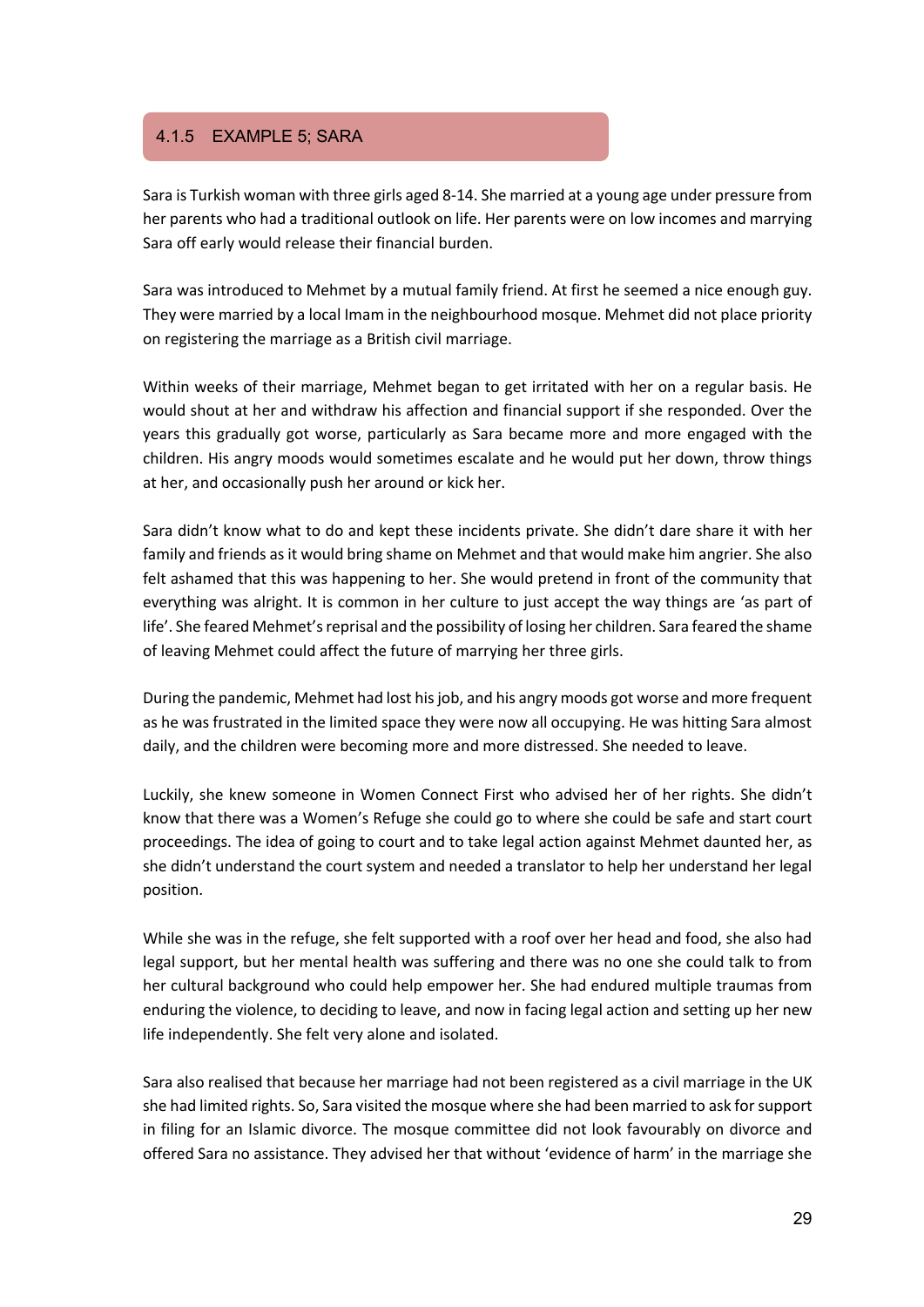should stay within the marriage. Sara felt she had been let down and felt further isolated from her community.

| <b>Social</b><br><b>Assets</b>                                                                                                                                                                                                                                          | <b>Physical Assets</b>                                                                              | <b>Public</b><br><b>Assets</b>                                                                                                                                                                                                                                              | <b>Human Assets</b>                                                                                                     | <b>Financial Assets</b>                                                                                                                                         |
|-------------------------------------------------------------------------------------------------------------------------------------------------------------------------------------------------------------------------------------------------------------------------|-----------------------------------------------------------------------------------------------------|-----------------------------------------------------------------------------------------------------------------------------------------------------------------------------------------------------------------------------------------------------------------------------|-------------------------------------------------------------------------------------------------------------------------|-----------------------------------------------------------------------------------------------------------------------------------------------------------------|
| Sara's social assets<br>have been<br>damaged in this<br>case due to the<br>stigma and<br>judgement from<br>her community<br>around divorce.<br>She has lost her<br>family support as<br>well. Her only social<br>asset is the support<br>she has had from<br><b>WCF</b> | Sara has lost<br>whatever physical<br>assets she may have<br>possessed through<br>leaving her home. | Going to the refuge<br>has meant that Sara<br>has realised the public<br>asset available to her<br>and she now has a<br>clear pathway to the<br>court system.<br>However, she has also<br>discovered that her<br>rights are limited due<br>to not being legally<br>married. | Sara's human assets<br>have been<br>impacted by the<br>violence she has<br>endured, both<br>physically and<br>mentally. | Although Sara has<br>not had control over<br>her financial assets<br>when living in the<br>family home. Sara is<br>still in a precarious<br>financial position. |

### 4.1.6 EXAMPLE 6; ZAHRA

Zahra is 18 years old, she was born in Wales, her parents immigrated from Pakistan before she was born. She is currently studying 'A' levels at college. She hopes to go to University to study Veterinary Science however her parents are trying to persuade her to study medicine as being a vet is not perceived as a high attaining profession in the Pakistani community. She wants advice and the opportunity to do some work experience in her chosen field but does not know of any practising vets.

Zahra has been in a relationship with Sohail for over a year. Her family are unaware of this. She has tried to end the relationship but Sohail has threatened to tell the community about their sexual relationship. Zahra has been afraid to seek advice on contraception she is afraid her family will find out. Zahra was made aware of the Henna Foundation by a close friend, she decides to contact them and tells them about her difficult situation with Sohail. She is desperate to get out of the relationship as she fears if her parents find out they would get her married immediately to a boy of their choice to avoid being shamed within the Asian community. Her father is a reputable man and is a member of the local Mosque Committee. He prides himself on having an honourable and well-respected family. Henna Foundation provides Zahra with immense support and helps her navigate her way out of the relationship with Sohail. Zahra is both relieved and grateful.

Her parents have recently been discussing marriage proposals from friends and family. Her father has expressed his wishes for Zahra to be married before the age of 20. This is extremely stressful for her as she has been hearing of young girls being taken to Pakistan and are forced to marry.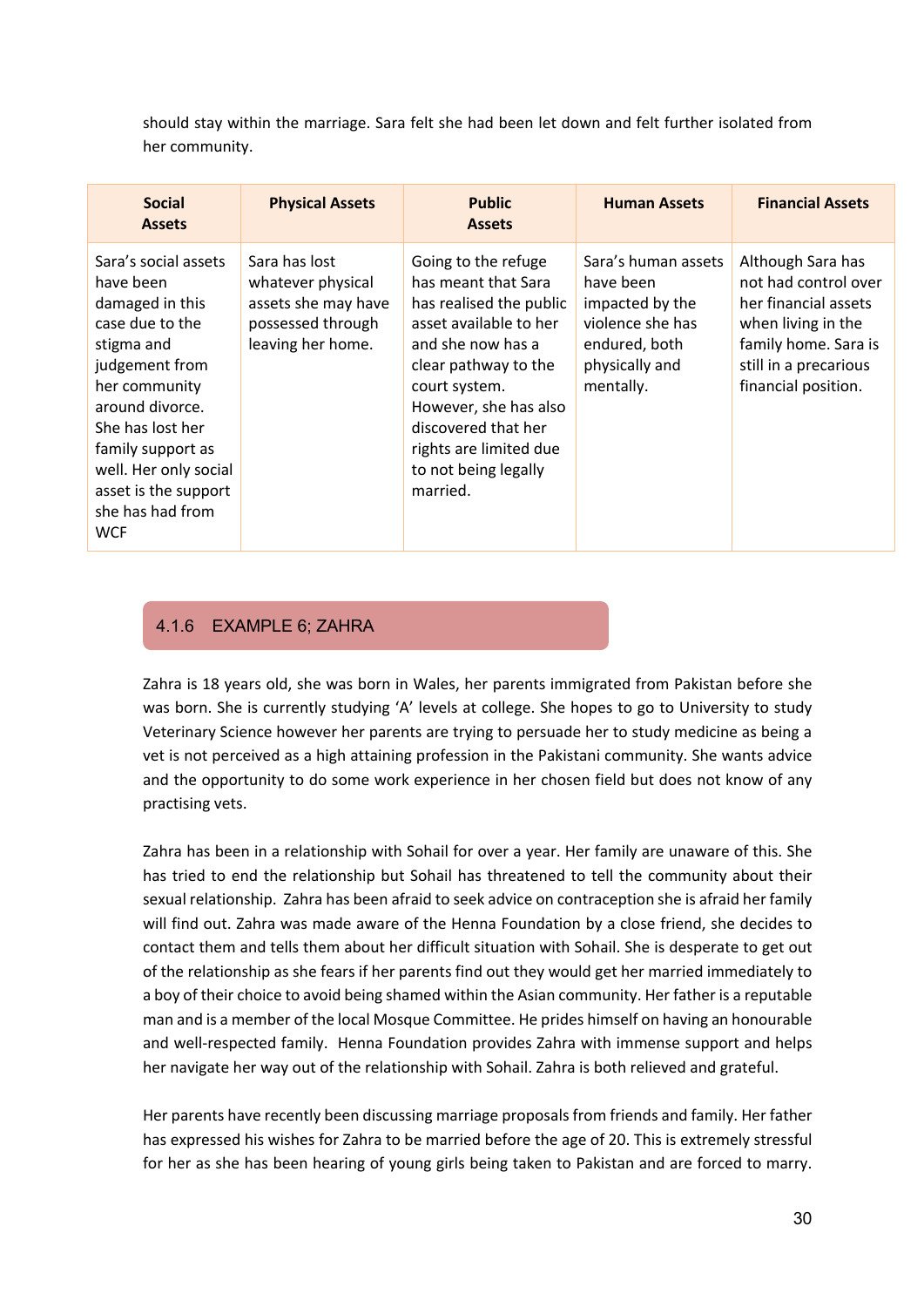Furthermore, there have been cases of honour killings where girls have expressed their wishes to marry their non-Muslim boyfriends. Zahra is very proud of being a British Pakistani Muslim however often feels torn between the western and eastern cultures. There are many aspects of her life she is unable to share with her parents as she feels her actions will bring great shame to her parents.

During the pandemic Zahra has been at home with her parents and two brothers, her family are highly anxious as both parents have diabetes and have been deemed as vulnerable. Zahra has had to help her mother with domestic tasks and has not had the time to study. Falling behind in her studies is making her feel anxious and frustrated. She is desperate to go to university and fulfil her dreams.

| <b>Social</b><br><b>Assets</b>                                                                                                                                                                                                                                                                                                                                                       | <b>Physical Assets</b>                                            | <b>Public</b><br><b>Assets</b>                                                                                                                                                                                                                                                                           | <b>Human Assets</b>                                                                                                                                                                                                                    | <b>Financial Assets</b>                   |
|--------------------------------------------------------------------------------------------------------------------------------------------------------------------------------------------------------------------------------------------------------------------------------------------------------------------------------------------------------------------------------------|-------------------------------------------------------------------|----------------------------------------------------------------------------------------------------------------------------------------------------------------------------------------------------------------------------------------------------------------------------------------------------------|----------------------------------------------------------------------------------------------------------------------------------------------------------------------------------------------------------------------------------------|-------------------------------------------|
| Zahra is vulnerable<br>to some extent<br>because she abides<br>by her parent's<br>rules. She is torn<br>between two<br>cultures and if she<br>is found out she<br>could lose the<br>support of her<br>community and<br>parents.<br>Zahra's desire to<br>become a vet is<br>unsupported due<br>to her lack of links<br>to other vets and<br>career choices that<br>she can draw upon. | She lives under her<br>parent's roof and is<br>relatively secure. | Zahra is fully<br>supported by her<br>parents in providing<br>her with access to a<br>good education.<br>However, she is not<br>accessing legal<br>support in helping her<br>overcome the<br>blackmailing by<br>Sohail, Zahra has a<br>cultural barrier to<br>accessing sexual<br>health due to 'izzat'. | Zahra's ambition to<br>complete her<br>education is being<br>compromised by<br>the pandemic.<br>During this period<br>she has been<br>subjected to the<br>pressure of helping<br>the family rather<br>than focusing on<br>her studies. | Her needs are being<br>met by her parents |

### 4.1.7 EXAMPLE 7; RAQIYA

Raqiya is a Somali woman aged 27 and is expecting her first child. She has been married to Hakeem for two years, they are both very excited about expecting their first child. They live with his mother and father in a flat in an area in Cardiff that has a very tight knit community. Raqiya's husband and family are very traditional and have major concerns about women's exposure to men, to this end Raqiya wears a full naqab (veil), she is happy to wear this as it signifies a pious and honourable Muslim lady.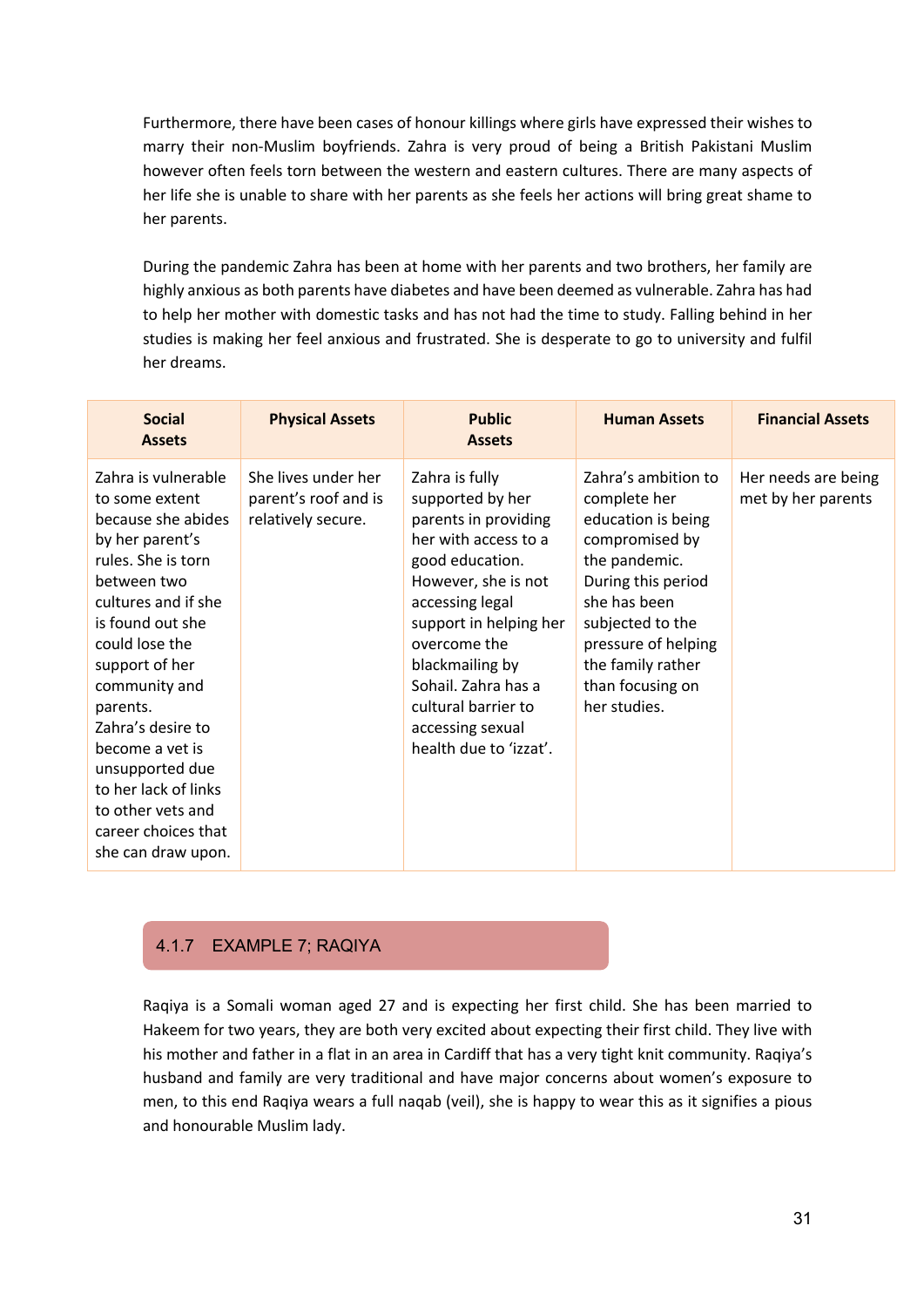At her last check up at the maternity unit the doctor informs them Raqiya is severely deficient in Vitamin C and Iron and will need to take extra supplements. The doctor also suggests that she should sit in the sun as much as possible. Hakeem finds this comment amusing as he knows this is impossible as they live in a flat, using the outdoor public space is not an option as Raqiya wears a full naqab (covering).

When attending the 12-week scan Hakeem speaks to the male consultant at the maternity clinic with regards to Raqiya's examination and scan. He expresses his concerns and is adamant a female clinician examines his wife. He is told there are no female doctors on duty and the next available doctor will be available in four hours.

When the female maternity doctor arrived she takes Raqiya into a private room and Hakeem is asked to wait outside. An internal examination takes place. The doctor begins to ask personal questions and states that she has noticed Raqiya has had a Female Genital Mutilation (FGM) procedure. The questions are very intrusive and presumptuous. She is asked if she was forced to have the procedure and if she is a victim of child abuse? This causes Raqiya great distress, she asks if Hakeem can join her. All the painful memories she had blocked out for years all come flooding back. The doctor tries to calm her down and reassures her everything will be ok and asks her to complete a questionnaire. Some of the questions are quite embarrassing. The doctor informs her that her medical records will be updated with detailed information about her FGM procedure. Rakiya feels ashamed and humiliated and just wants to go home.

It's time for the baby to arrive, Hakeem's mother is insisting on being there at the birth which is causing Rakiya great distress. The labour pains are too strong for her to bear. The deficiencies have made her weak and she feels like passing out.

Upon arrival at the hospital she is taken into an examination room, the midwife confirms she is in established labour. Hakeem asks the midwife for some pain relief, she is given paracetamol which has no effect, when asked for more pain relief the nurse is dismissive and says she has to tend to other women in the ward. An hour later the midwife comes to examine Raqiya and tells her she has a while to go. She asks for some stronger pain killers, the midwife is annoyed and tells her the doctor on call will have to discharge this.

The baby girl arrives and Raqiya and Hakeem are overjoyed. Raqiya is moved into a ward, she wants to breastfeed her baby but is too embarrassed as there is no privacy in the ward. She asks Hakeem to draw the curtains, within a few minutes a nurse comes and opens the curtains and tells them they are not allowed to close the curtains. Raqiya is deeply embarrassed and upset. Throughout her entire life she has always dressed modestly and not exposed herself in public.

Moments later two female consultants and a midwife come to speak to her about the safeguarding of her baby girl against FGM. Raqiya is exhausted and very emotional. She is deeply embarrassed by all the questions asked and is concerned about social services getting involved and taking her baby away. Hakeem's mother is blaming Raqiya and tells her she shouldn't share any information with the health officials.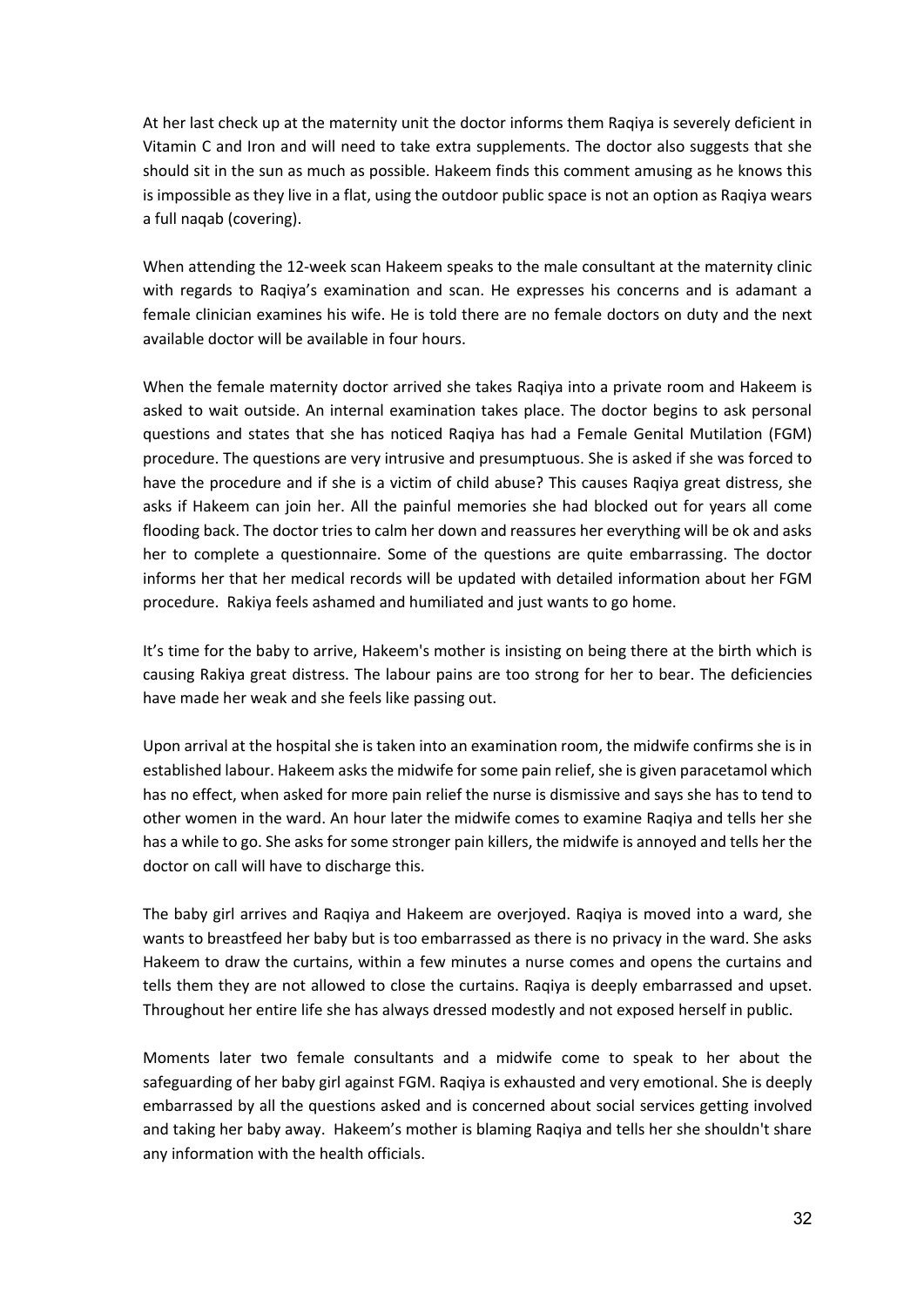| <b>Social</b><br><b>Assets</b>                                                                                                                                                                                     | <b>Physical Assets</b>                       | <b>Public</b><br><b>Assets</b>                                                                                                                                                                                                                                                                                                                                   | <b>Human Assets</b>                                                                                                                                                                                                                                                   | <b>Financial Assets</b>       |
|--------------------------------------------------------------------------------------------------------------------------------------------------------------------------------------------------------------------|----------------------------------------------|------------------------------------------------------------------------------------------------------------------------------------------------------------------------------------------------------------------------------------------------------------------------------------------------------------------------------------------------------------------|-----------------------------------------------------------------------------------------------------------------------------------------------------------------------------------------------------------------------------------------------------------------------|-------------------------------|
| Despite Ragiya's<br>security in the care<br>of her husband and<br>mother in law,<br>Raqiya is not<br>independent and<br>empowered in<br>herself. She<br>culturally complies<br>to her husband and<br>family norms. | Ragiya is secure but<br>lacks outdoor space. | Although Raqiya has<br>access to maternity<br>services her cultural<br>requirements are not<br>understood and<br>respected. She feels<br>the system is<br>judgemental of her<br>and her FGM<br>procedure which<br>makes her fearful of<br>social services getting<br>involved. In this<br>scenario the public<br>asset is unsupportive,<br>and more of a threat. | Due to Ragiya's<br>FGM procedure her<br>human assets have<br>been violated even<br>if it is traditionally<br>encouraged. The<br>FGM is now<br>compromising her<br>gynaecological and<br>mental health<br>(PTSD).<br>This procedure has<br>affected her<br>childbirth. | Secure but not<br>independent |

### 4.1.8 EXAMPLE 8; LORETTA

Loretta is an Afro-Caribbean Welsh Woman of 35 years of age, a mother of three young children aged 7, 9 and 11 and is a homeowner. She has a degree in Law but never succeeded in working in a legal career. She has faced racism and discrimination in her jobs since graduating. Loretta now works for a large public sector organisation where she puts in long hours, at the expense of her children, to get promoted. She works in a building where all management are located and she is the only black manager despite there being other black workers 'on the shop floor'. Her colleagues are all white and have regularly expressed their resentment to her perceived success. Over the years, Loretta has had to change her behaviours and appearance to avoid being labelled 'aggressive' and to be accepted. She has learnt not to express opinions or make complaints in order to progress. Loretta often feels that she is being micro-managed by her boss, compared to her colleagues. Often her subordinates undermine her by ignoring her instructions, or unwilling to communicate with her directly. These behaviours take a toll on her personally but she stays focused and determined to break through.

Loretta's eleven year-old son, who is bright and articulate, tends to act in class like a bit of a joker sometimes. Loretta feels the teachers are quick to reprimand him and call her in. She has been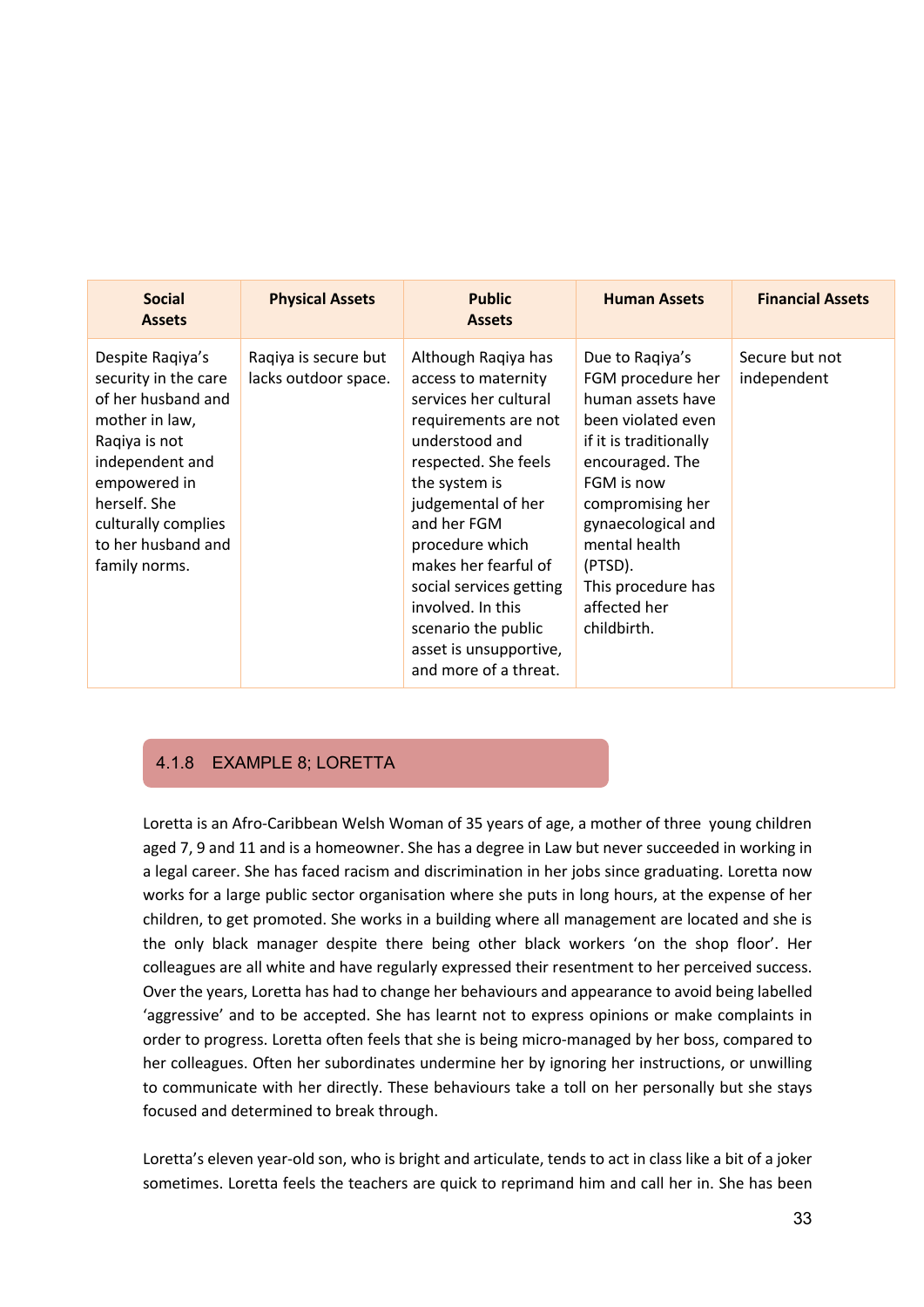aware of her son being labelled since the age of six. Loretta has complained to the head Teacher in her effort to communicate with the school and find a solution. When she heard back, the School was defensive. The teacher is physically aggressive towards her son and holds him by the scruff of his neck and throws him on the floor. The young boy becomes aggressive and distressed. Loretta finds out when the school calls about what happened, and the school decides to exclude him for a few days. She feels very angry about how unfairly her son has been treated and raises it with the Chair of Governors. She receives a standard response inviting her and her husband to a meeting with the Chair and the Head Teacher. They continued to be defensive. Loretta couldn't help feel the School closed ranks.

| <b>Social</b><br><b>Assets</b>                                                                                                                                                                                                                                                                                                                        | <b>Physical Assets</b>                                                                                        | <b>Public</b><br><b>Assets</b>                                                                                                                                                                                                                             | <b>Human Assets</b>                                                                                                                                                                                                         | <b>Financial Assets</b>                                                    |
|-------------------------------------------------------------------------------------------------------------------------------------------------------------------------------------------------------------------------------------------------------------------------------------------------------------------------------------------------------|---------------------------------------------------------------------------------------------------------------|------------------------------------------------------------------------------------------------------------------------------------------------------------------------------------------------------------------------------------------------------------|-----------------------------------------------------------------------------------------------------------------------------------------------------------------------------------------------------------------------------|----------------------------------------------------------------------------|
| Loretta has not<br>benefited from<br>having the right<br>social networks in<br>the context of work<br>and the school and<br>the workplace. She<br>has had to progress<br>and challenge the<br>systems despite her<br>lack of social assets<br>in these contexts.<br>Loretta's<br>employment<br>opportunities have<br>been curtailed due<br>to racism. | Loretta has a good<br>base of a physical<br>asset which<br>provides security<br>for her and her<br>household. | The public asset, her<br>son's school, is creating<br>barriers though<br>discrimination for<br>Loretta and her<br>household. The public<br>asset is quick to judge,<br>obstructive, punitive<br>and exclusionary<br>treating Loretta's family<br>unfairly. | Loretta has strong<br>human assets in the<br>form of her<br>education,<br>employment and<br>her health. Her<br>wider concerns are<br>with the long-term<br>strategy around the<br>development of her<br>son's human assets. | Loretta has good,<br>independent<br>financial assets<br>though her income. |

### 4.1.9 Example 9: Latifa

Latifa is an African Welsh Woman, 29 years of age. She is in her second pregnancy and is going into labour. Her husband is at home with her first child. She attends the hospital with her mother. She feels she is being judged for showing up alone without her partner. Culturally, it is more common for her mother to attend a birth rather than her husband.

Initially the birth went well, but during the third stage of the birth she felt rushed by the midwives who complained that she was not pushing hard enough to birth the placenta. She felt like an object. The midwives kept saying, 'Let's just get the placenta out of her, this is taking too long. You need to hurry up, it's taking ages.' The midwives tugged on Latifa's placenta leaving her haemorrhaging. They called an ambulance to take her to an emergency unit in another hospital. They gave her a needle, and wrapped her baby who she didn't even get to see. Her mother was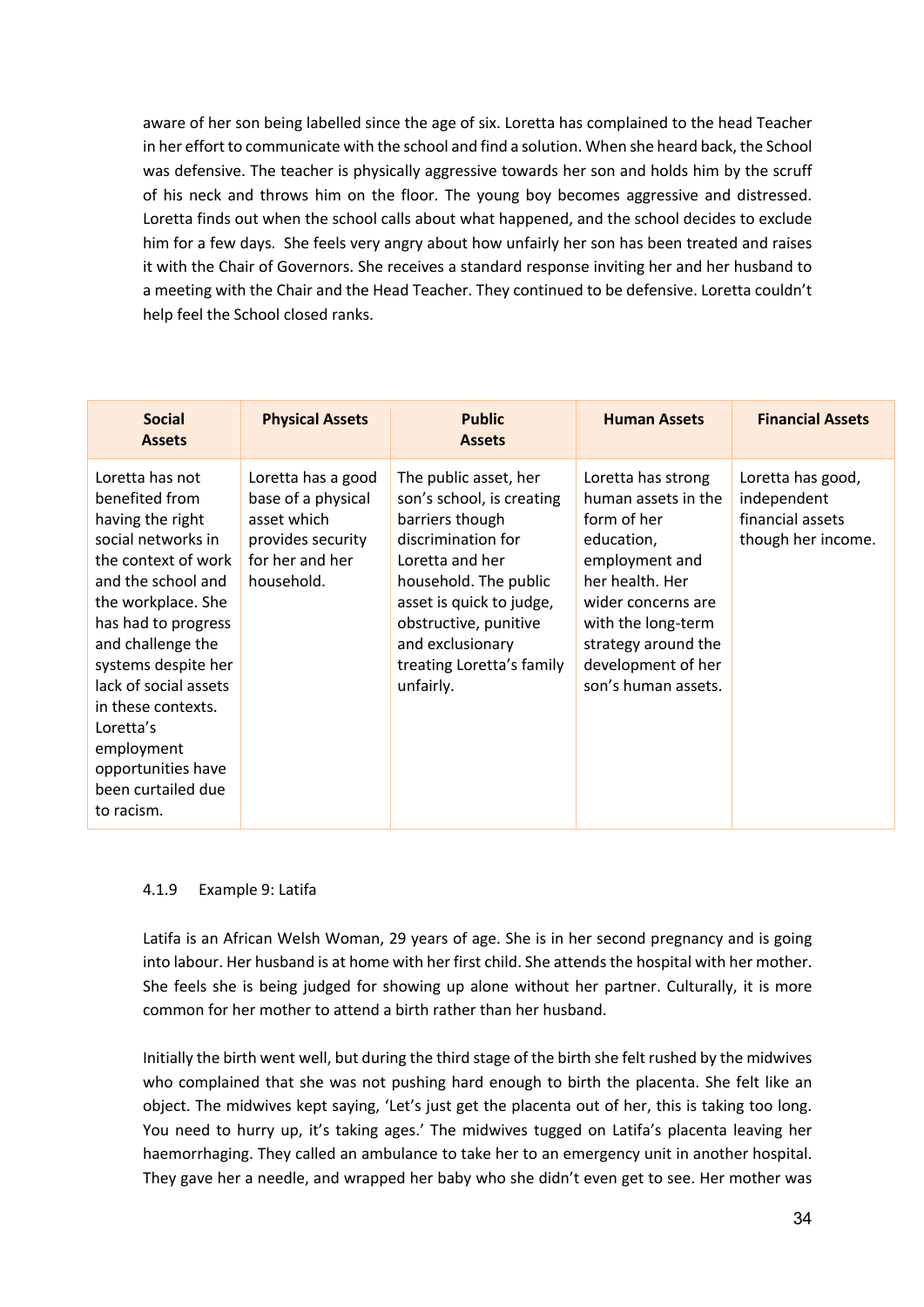looking after him. In the other hospital Latifa was left in a small, cold room alone, with no one explaining to her what was happening. She waited for her baby to be brought to her, but the baby did not join her that night. Finally, she was taken to a ward, and the baby was brought to her.

She was sharing the ward with several other women. Latifa tried to get the baby to breastfeed but there was no support and he wouldn't latch on. There was a white woman opposite her and she was given two hours attention to help her with breastfeeding and they gave Latifa only 5 minutes. She felt as if she was a second-class citizen.

After a few days, Latifa was ready to leave the hospital. The midwife said in a derogatory manner 'I'll see you next year.'

| <b>Social</b><br><b>Assets</b>                                             | <b>Physical Assets</b> | <b>Public</b><br><b>Assets</b>                                                                                                                                            | <b>Human Assets</b>                                                                      | <b>Financial Assets</b> |
|----------------------------------------------------------------------------|------------------------|---------------------------------------------------------------------------------------------------------------------------------------------------------------------------|------------------------------------------------------------------------------------------|-------------------------|
| Latifa has a<br>supportive husband<br>and mother, a<br>secure family unit. | N/A                    | Latifa has access to<br>basic health care even<br>though discriminatory<br>practices such as<br>micro-aggressions,<br>being treated<br>inhumanely and with<br>negligence. | The negligence in<br>the delivery may<br>have caused long<br>term damage to her<br>body. | N/A                     |

### 4.2 **Impacts Analysis**

The recurring assets with the greatest vulnerability for BAME women are social, public and financial assets. During the shock of the pandemic the financial and social assets had the greatest negative impact and most amplified. Pre-pandemic the financial and social assets were already weak, but as a result of the pandemic, these assets have been easily undermined, reducing their security.

Within the framework of the Sustainable Livelihood Models not only have women suffered short term 'shock', but their greatest concern is the compromise to the effects on their longterm livelihoods for themselves and their children with the damage to their children's education being their greatest concern.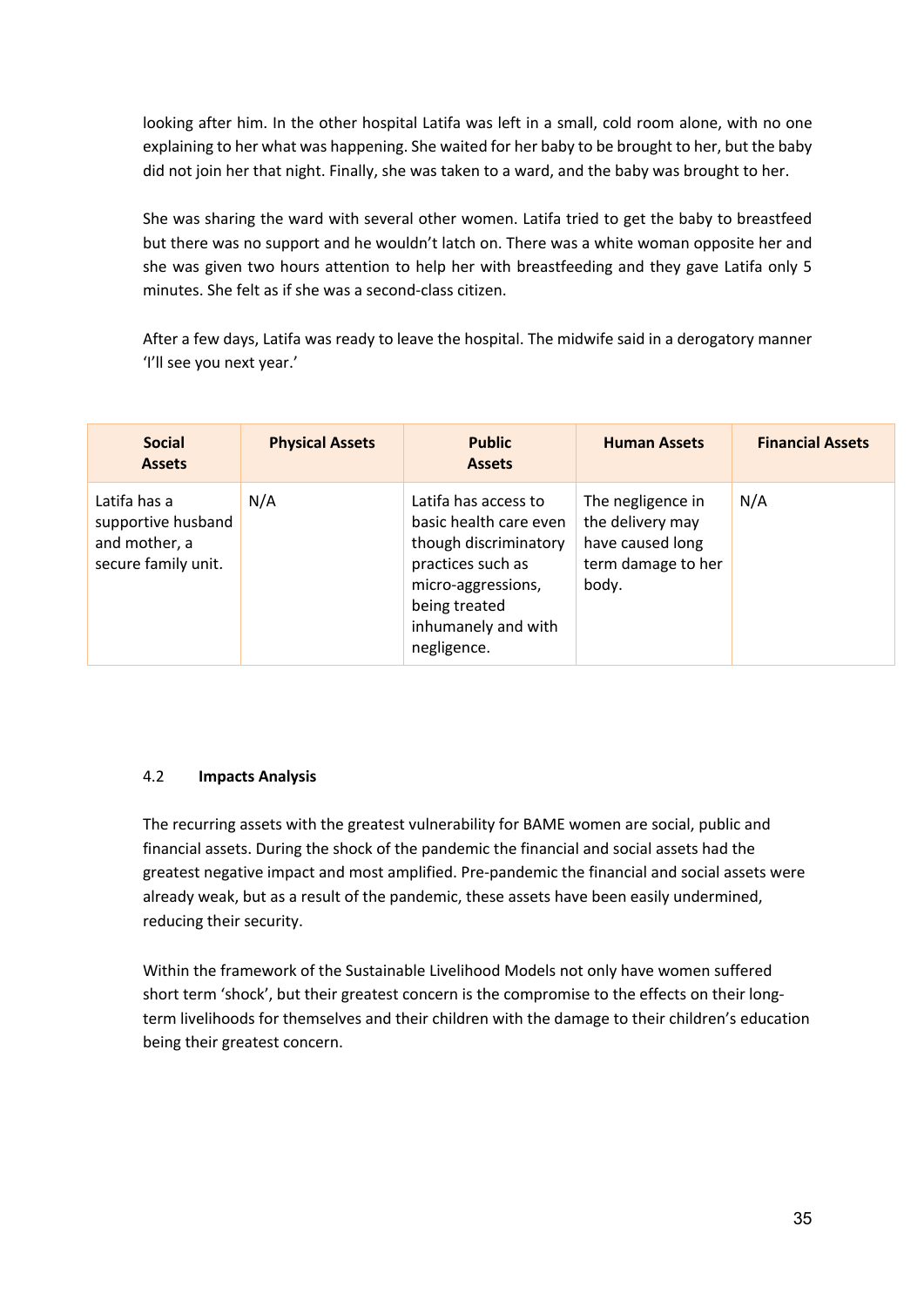## **5.0 COVID-19 POLICY BRIEFING NOTES**

In order to respond to the evidence that we have collected during our research and the brief that we have been assigned to improve the influence in the policy sphere of the three women's organisations we decided that a useful tool to include in the report would be a series of thematic briefing reports. There are two sets of briefing notes one set related to COVID, and one which are more general to women's experiences. Each briefing note is created to stand on its own , so that they can be extracted from this report and used to inform a policy meeting or a service provider, or respond to a consultation process.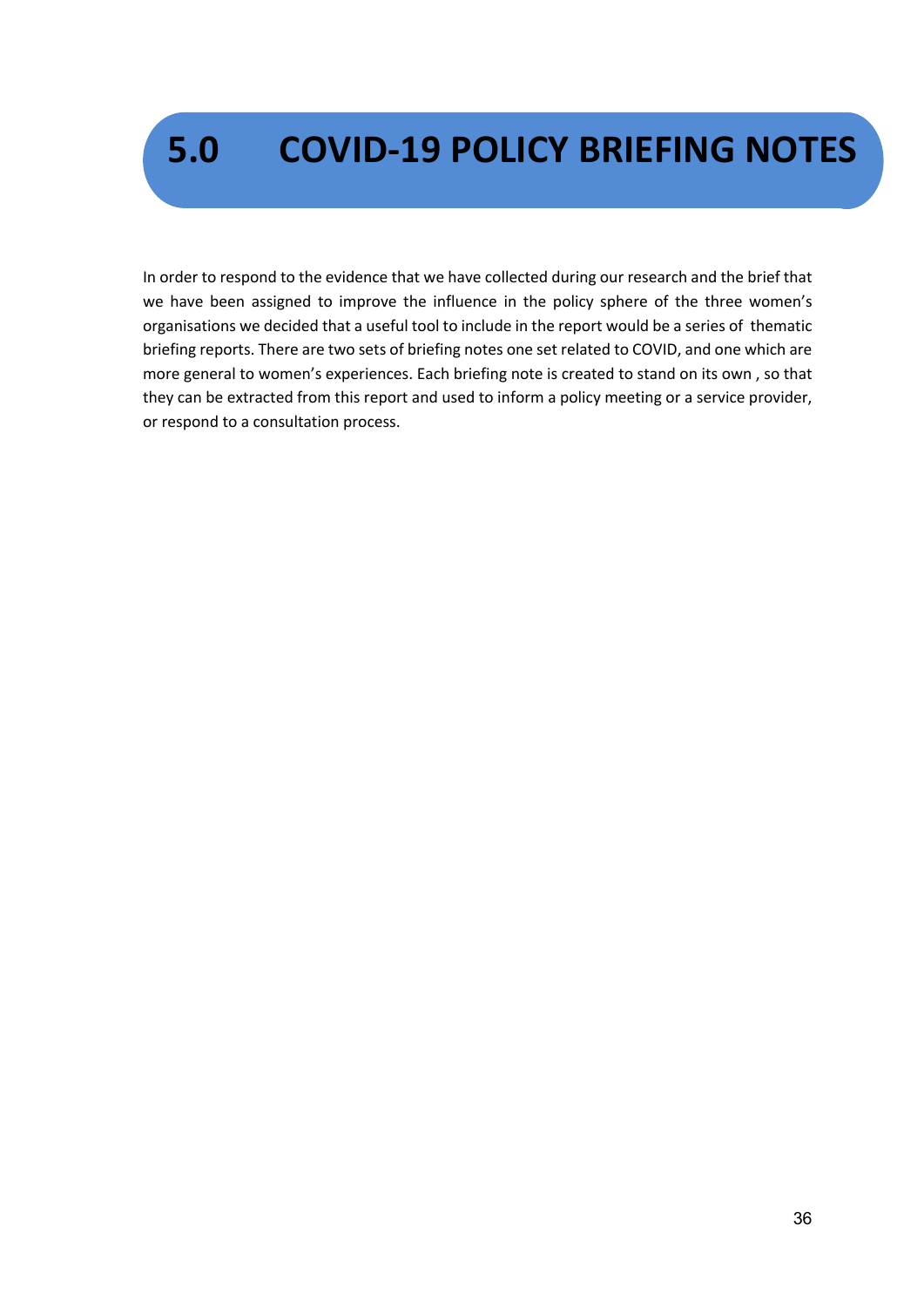# **5.1 Briefing Note: Work During Covid-19**

## PURPOSE:

To understand the experience of Black, Asian and Minority Ethnic (BAME) Women in Wales in relation to their work-based income during Covid-19.

# BACKGROUND:

This briefing was commissioned by Women Connect First (WCF), Hayaat Women's Trust (HWT) and Henna Foundation (HF) to listen to the experiences of BAME women in Wales to:

- identify key inequalities that BAME women experience
- present clear policy recommendations for the women's organisations
- influence statutory policymakers

Robust consultation was carried out by MELA Cymru with seventy service users in the period October to December 2020. The information gathered in this briefing note is a result of the research undertaken.

# ISSUES:

BAME women experienced exceptional job- and income-vulnerability due to their precarious job roles in the care and cleaning sectors, as well as the front line during the Covid-19 pandemic.

# Existing gaps in provision:

Challenges:

- After school clubs proved to be a critical provision to allow women to go to work
- BAME women lost their jobs in vulnerable and highly-impacted care and cleaning sectors. This led to financial stress.
- BAME women working from home e.g. catering business lost their custom due to the lockdown.
- Single mothers work many different types of job to earn their income, mostly in vulnerable and precarious job roles, during the pandemic they were either expected to work longer or lost their jobs leaving them stressed and financially insecure.
- BAME women in care jobs were overworked and they didn't know their rights to challenge their employers, affecting their homelife. Care homes, in particular, were understaffed and women were asked to work longer.
- BAME women in cleaning jobs found themselves unemployed during lockdown leading to financial pressure.
- Care packages and attendance allowances were cut and women had to do extra unpaid work themselves - BAME women felt they were undervalued as carers.
- There was a high incidence of women with diabetes put them at greater risk working on the front line and in care jobs.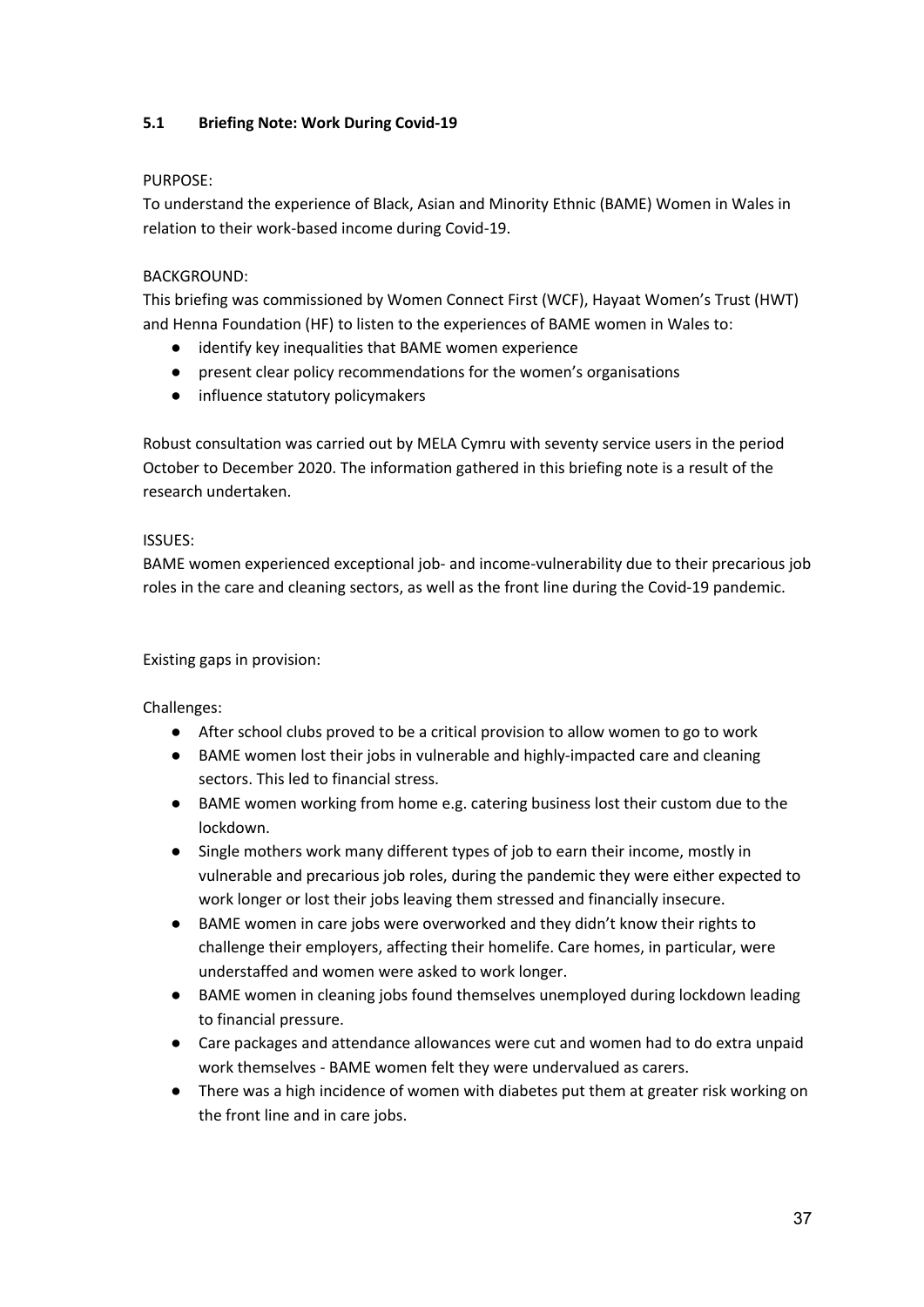Gaps/Recommendations:

- Greater job security and employment safeguards necessary to protect the most vulnerable workers
- Funding of after-school clubs by third sector organisations such as WCF and HWT to support BAME women in working.
- Make BAME women aware of their employment rights through training programmes.
- Provide helplines to support vulnerable workers during a crisis.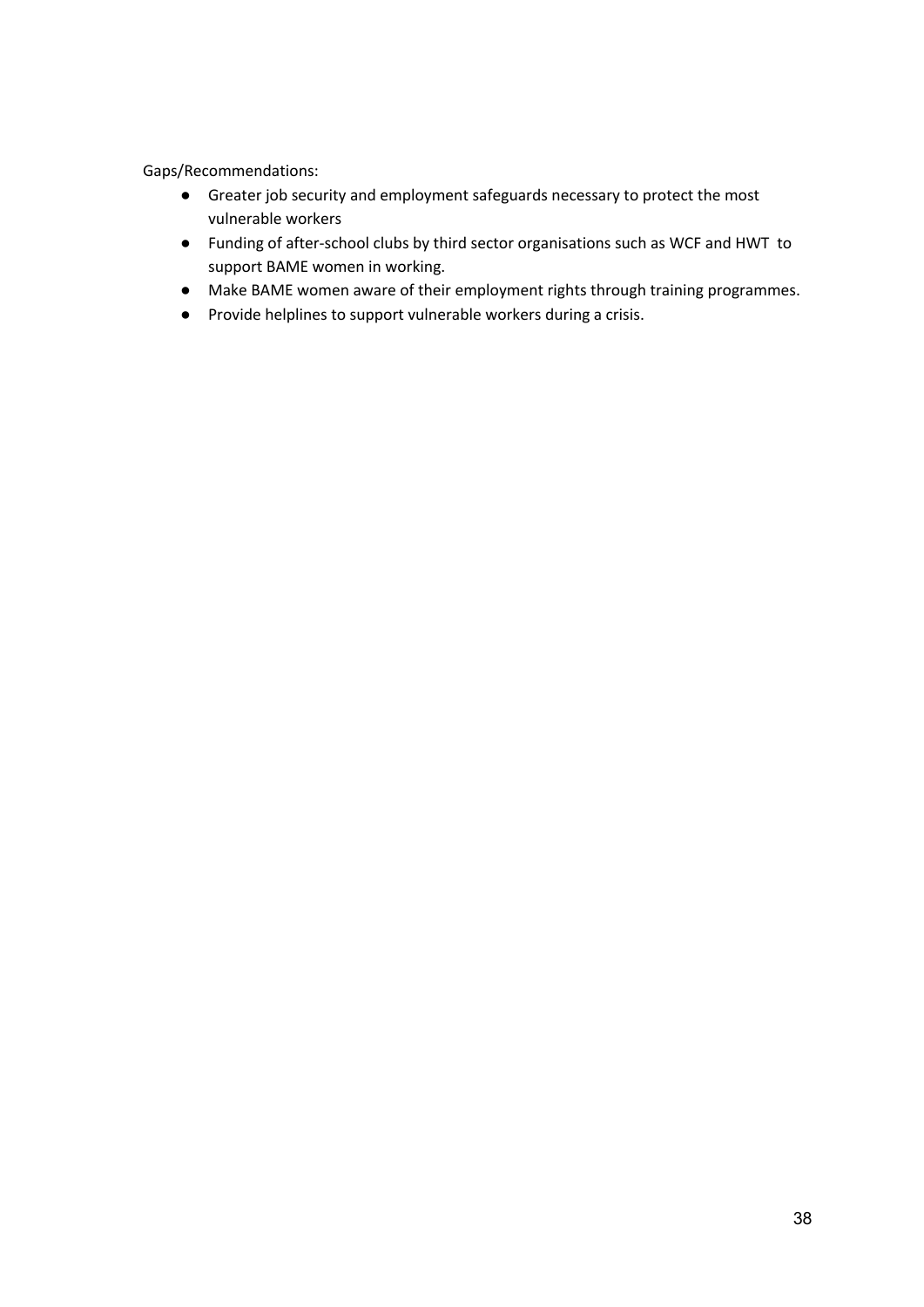# **5.2 Briefing Note: Education During Covid-19**

#### PURPOSE:

To improve the experience and protection against racism of Black, Asian and Minority Ethnic Women in Wales in the workplace.

# BACKGROUND:

This briefing was commissioned by Women Connect First (WCF), Hayaat Women's Trust (HWT) and Henna Foundation (HF) to listen to the experiences of BAME women in Wales to identify key inequalities that BAME women experience and to present clear policy recommendations for the women's organisations and to influence statutory policymakers. Robust consultation was carried out by MELA Cymru with seventy service users in the period October to December 2020. The information gathered in this briefing note is a result of the research undertaken for the Welsh Government Race Equality Action Plan Consultation 2020.

## ISSUES:

BAME women experienced exceptional challenges in home schooling their children and the related impact on educational attainment, access to IT hardware and software, and wifi, as well as language limitations.

Existing gaps in provision:

# Challenges:

Children:

- Children's educational attainment was impacted by digital limitations; particularly a lack of access to devices and poor Wi-fi connection
- Not all BAME children had access to online learning platforms and resources, impacting negatively their learning capacity.
- Insufficient support for parents with language barriers to support their children's learning.
- Parents of children with additional needs and autism needed additional support which was not accessible partly due to parents' lack of awareness of services.
- A trend emerged where more BAME girls participated in online educational activities than boys, impacting negatively the educational attainment of boys post-pandemic.
- There appears to be an emerging increasing educational gap for BAME children as a result of Covid-19 and lockdown.

Adults:

- During home-schooling throughout the pandemic, parenting of older boys was far more challenging to get them to do their homework, affecting their educational attainment and their family relationship.
- BAME women reported increased stress-levels and tension in situations where they were working parents and overseeing homework.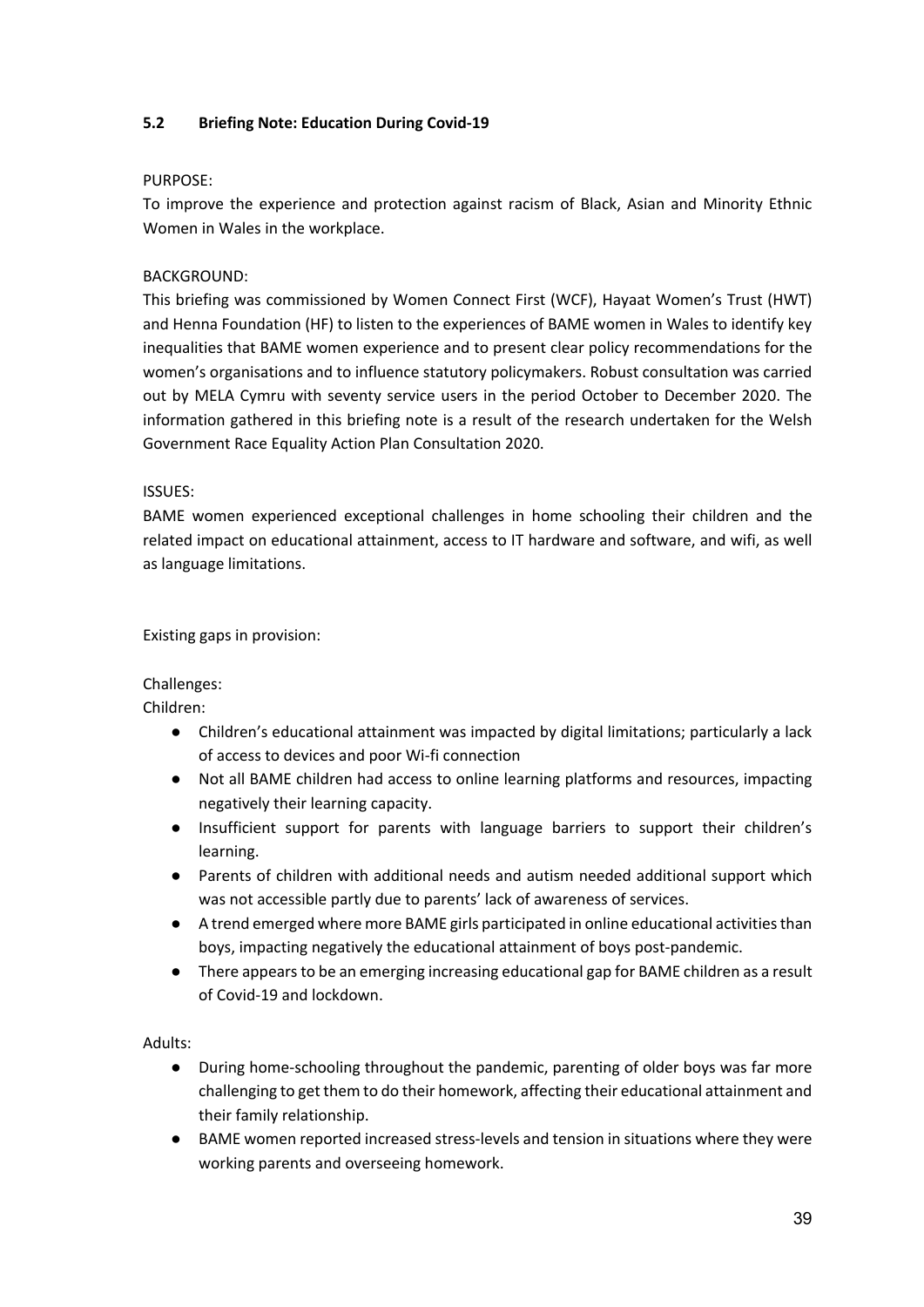- BAME women reported a need for ESOL to support their children and everyday needs.
- BAME women complained about the cost of broadband as a financial burden on households.
- There was a lack of understanding government guidance and support.

Older Women:

- Many older women and widows lack the skills to live independently, including financial skills, making them more vulnerable to isolation and financial stress.
- Linguistic barriers prevent older BAME women from accessing services e.g. medical and utilities.
- The poor levels of digital literacy to access online activities left older BAME women feeling isolated and lonely.
- BAME older women required education around accessing sources of information
- There was a lack of understanding government guidance and support.

Gaps/Recommendations:

- Additional financial support for vulnerable BAME households to access digital support such as higher-speed broadband, software such as learning platforms, and devices.
- More support for parents to support home-schooling for example, ESOL classes, afterschool clubs, and online resources and extra support.
- Support BAME women in improving their resilience for example course in financial management, IT development, and access to information.
- Translation and communication strategy to reach BAME communities and households by educational service providers and government guidance and support.
- Additional support for BAME boys and young people to ensure they are not disadvantaged educationally
- Parent support courses to improve capacity for home-schooling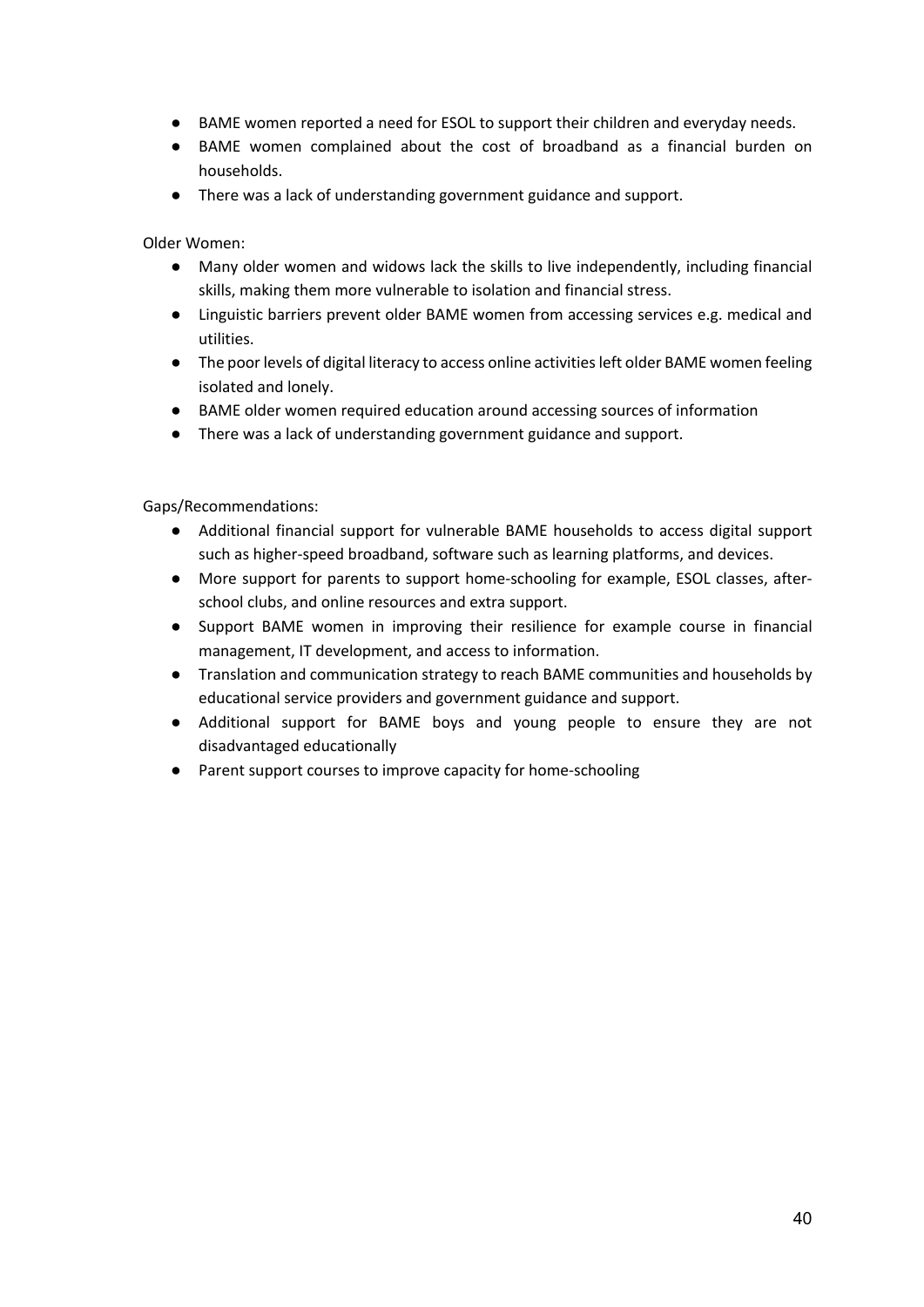# **5.3 Briefing Note: Health During Covid-19**

## PURPOSE:

To understand the experience of Black, Asian and Minority Ethnic Women and children in Wales in relation to their health and wellbeing during the Covid-19 pandemic.

# BACKGROUND:

This briefing was commissioned by Women Connect First (WCF), Hayaat Women's Trust (HWT) and Henna Foundation (HF) to listen to the experiences of BAME women in Wales to:

- identify key inequalities that BAME women experience
- present clear policy recommendations for the women's organisations
- influence statutory policymakers

Robust consultation was carried out by MELA Cymru with seventy service users in the period October to December 2020. The information gathered in this briefing note is a result of the research undertaken.

## ISSUES:

The health of BAME women and their families was impacted by Covid-19 pandemic and lockdown as a result of isolation and third parties, affecting mental health, malnutrition and finances.

Existing gaps in provision:

# Challenges:

Children and young people:

● BAME women reported cultural taboos to acknowledge children need additional support, with children not getting the support they need.

Adults:

- Language barriers between health officials (doctors, nurses, health visitors) due to translators was not always available. This often led to misdiagnosis.
- There were reports of malnutrition in families throughout lockdown due to the inability to provide food and the massive financial strain of food shopping.

Older women:

- A large number of BAME women live on their own and have felt isolated and lonely.
- There was a general lack of understanding of mental health issues by public health service providers leading to action being taken too late.
- Carers stopped attending, and in some cases, women refused carers to come in fear of infection, leading to a rapid decline in mental and physical health.
- There was insufficient translation of important information and Public Health guidelines.
- Food deliveries such as Meals on Wheels were not being provided to cultural requirements, leading to many BAME women being malnourished.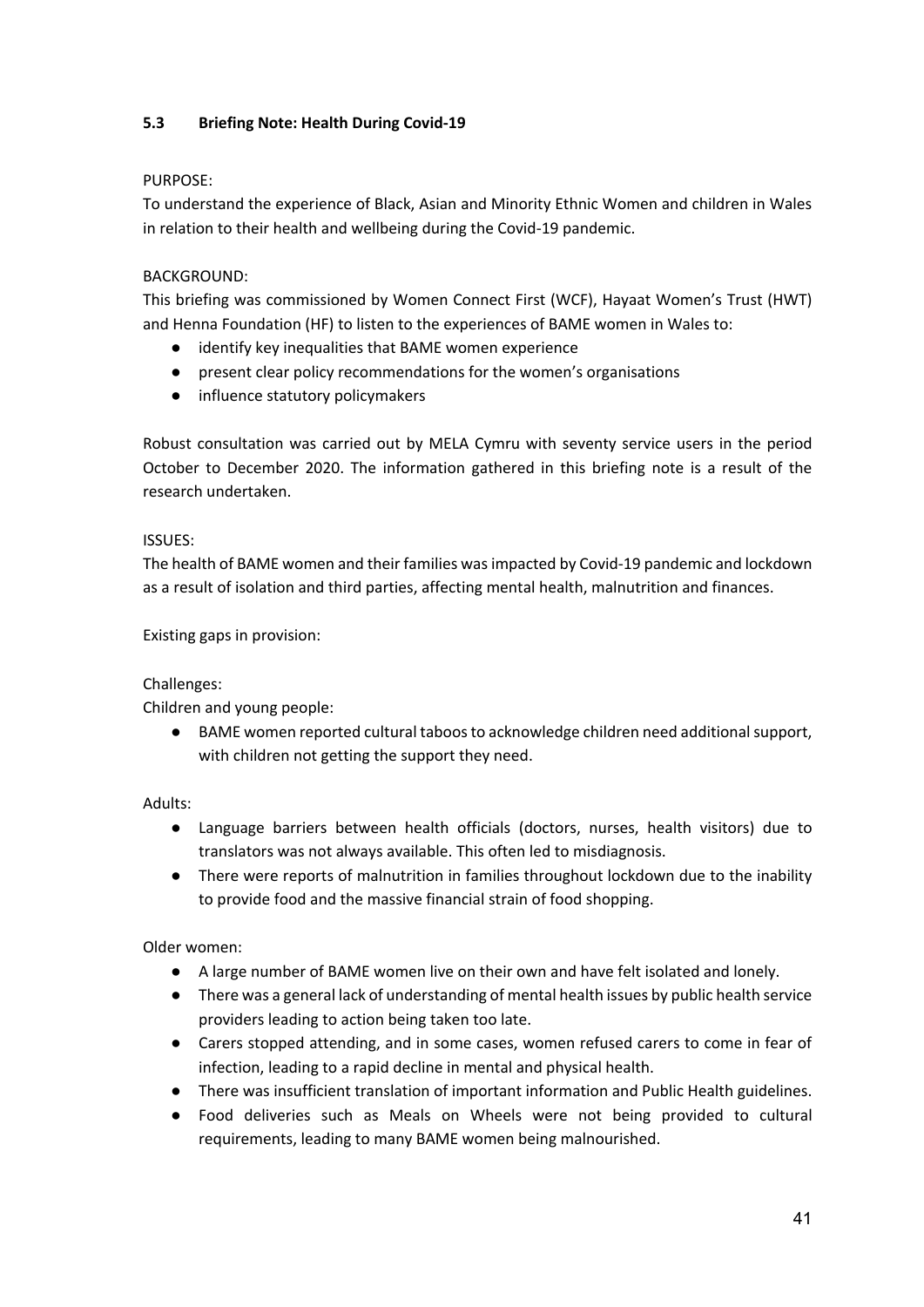- The delivery of medication was not always available and there was a lack of awareness of delivery services.
- The circulation of 'fake news' about COVID being shared in the community created a number of problems including widespread anxiety and depression.

Gaps/Recommendations:

- Provision of culturally appropriate food parcels for more isolated BAME women.
- Additional funding to support food shopping, food and medication delivery, and mental health support during a crisis.
- Care packages that are culturally appropriate and supportive of mental health issues
- Improved translation of important information and public health guidelines.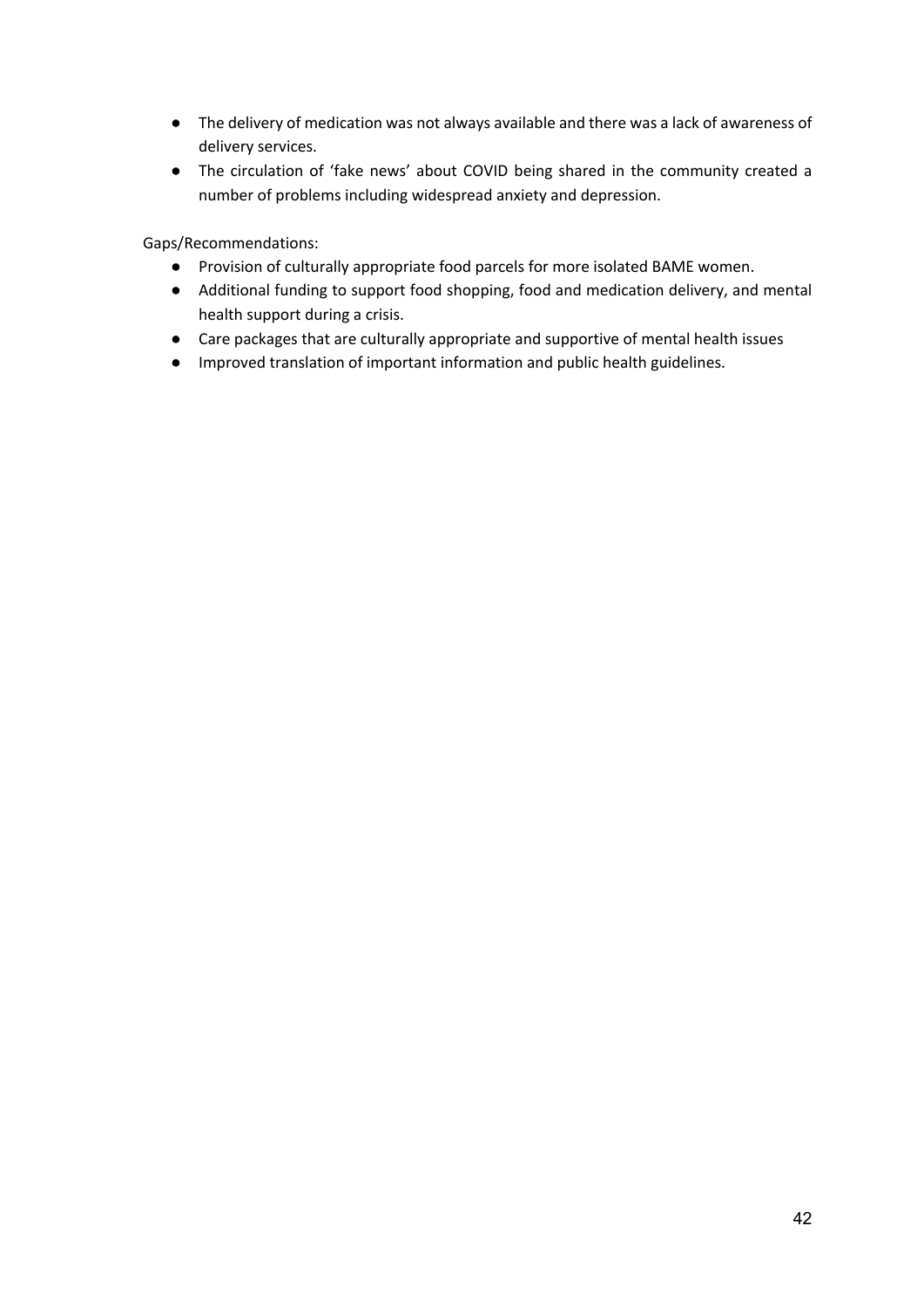# **5.4 Briefing Note: Justice and Personal Security During Covid-19**

# PURPOSE:

To understand the experience of Black, Asian and Minority Ethnic (BAME) Women in Wales in relation to justice and personal security during the Covid-19 pandemic.

# BACKGROUND:

This briefing was commissioned by Women Connect First (WCF), Hayaat Women's Trust (HWT) and Henna Foundation (HF) to listen to the experiences of BAME women in Wales to:

- identify key inequalities that BAME women experience
- present clear policy recommendations for the women's organisations
- influence statutory policymakers

Robust consultation was carried out by MELA Cymru with seventy service users in the period October to December 2020. The information gathered in this briefing note is a result of the research undertaken.

# ISSUES:

BAME women reported experiencing reduced responsiveness from key public service providers.

# Existing gaps in provision:

Challenges:

- The experience of an unresponsive Police Force particularly in providing emergency accommodation.
- The experience of BAME women contacting Women's Aid and taking a long time to receive support or a response.
- Due to lockdown, BAME women were under a great deal of mental stress from demanding partners
- There was no reporting to WCF, HWT and HF of any real increasing trend of Domestic Violent, although this could just be due cultural self-preservation.

Gaps/Recommendations:

● Helplines and other emergency support mechanisms to be funded to remain responsive during crisis such as Covid-19.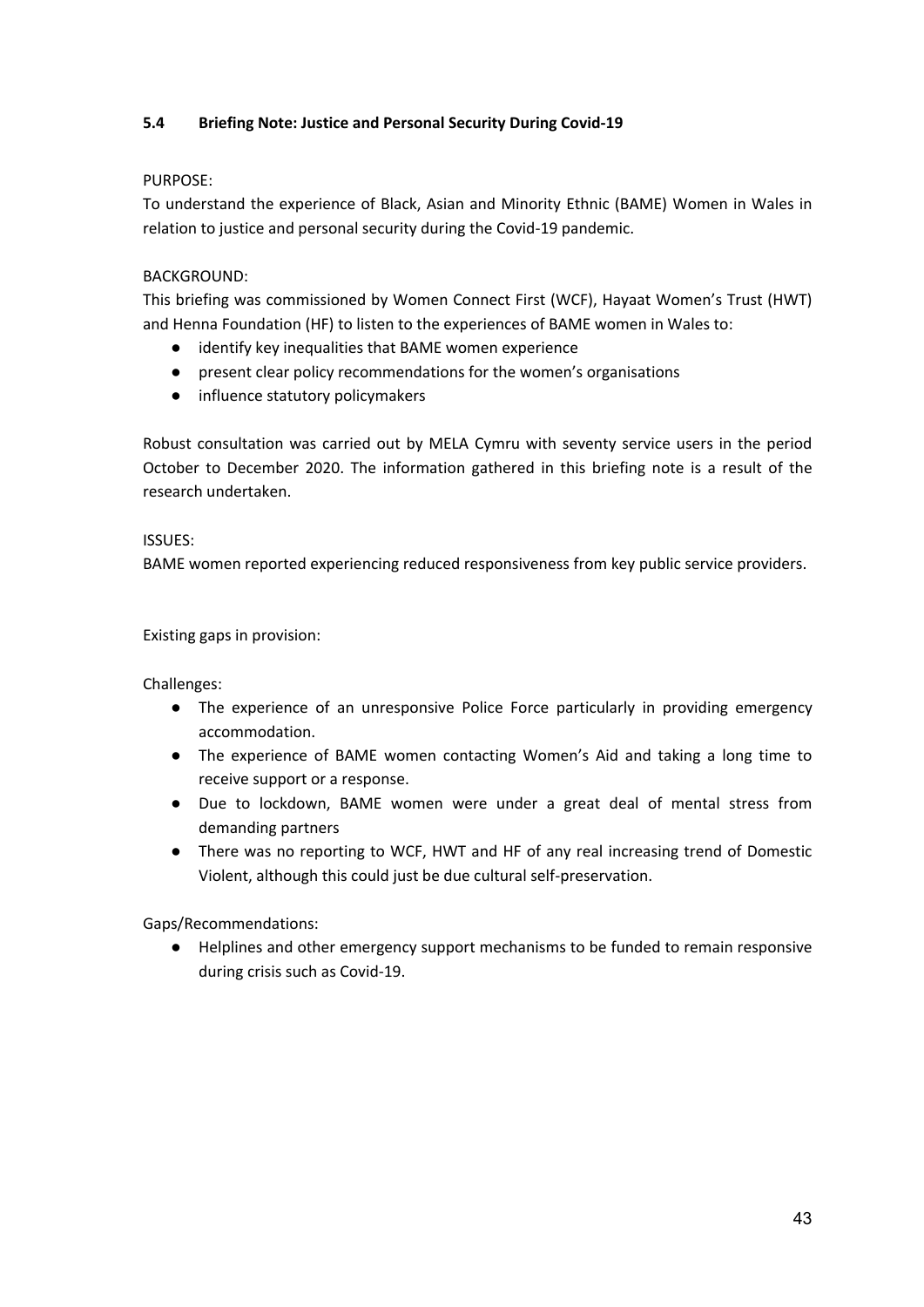# **5.5 Briefing Note: Living Standards During Covid-19**

## PURPOSE:

To understand the experience of Black, Asian and Minority Ethnic (BAME) Women in Wales in relation to their living standards during the Covid-19 pandemic.

# BACKGROUND:

This briefing was commissioned by Women Connect First (WCF), Hayaat Women's Trust (HWT) and Henna Foundation (HF) to listen to the experiences of BAME women in Wales to:

- identify key inequalities that BAME women experience
- present clear policy recommendations for the women's organisations
- influence statutory policymakers

Robust consultation was carried out by MELA Cymru with seventy service users in the period October to December 2020. The information gathered in this briefing note is a result of the research undertaken.

# ISSUES:

The BAME women reported impacts on their living standards due to Covid-19 in relation to their housing and income.

Existing gaps in provision:

# Challenges:

Housing:

- Due to the lack of services, and the poor response rate, housing repairs caused a lot of stress and impacted physical and mental health.
- Due to overcrowding, it proved increasingly difficult for older people to shield
- Due to small homes, there was a lack of space for online physical activities
- Due to lack of outdoor space e.g. gardens and balconies, there was an impact on mental health.

Income:

- Many BAME women and their families work on the front lines, and thy experienced a dramatic loss of income.
- There was a lack of take up of entitlements and benefits due to lack of awareness.
- There was a disproportionately high percentage of key frontline worker roles that experienced job vulnerability.

Gaps/Recommendations:

● The needs for homes that are well-maintained by housing providers, with sufficient space for large families and their needs, and with access to outdoor space.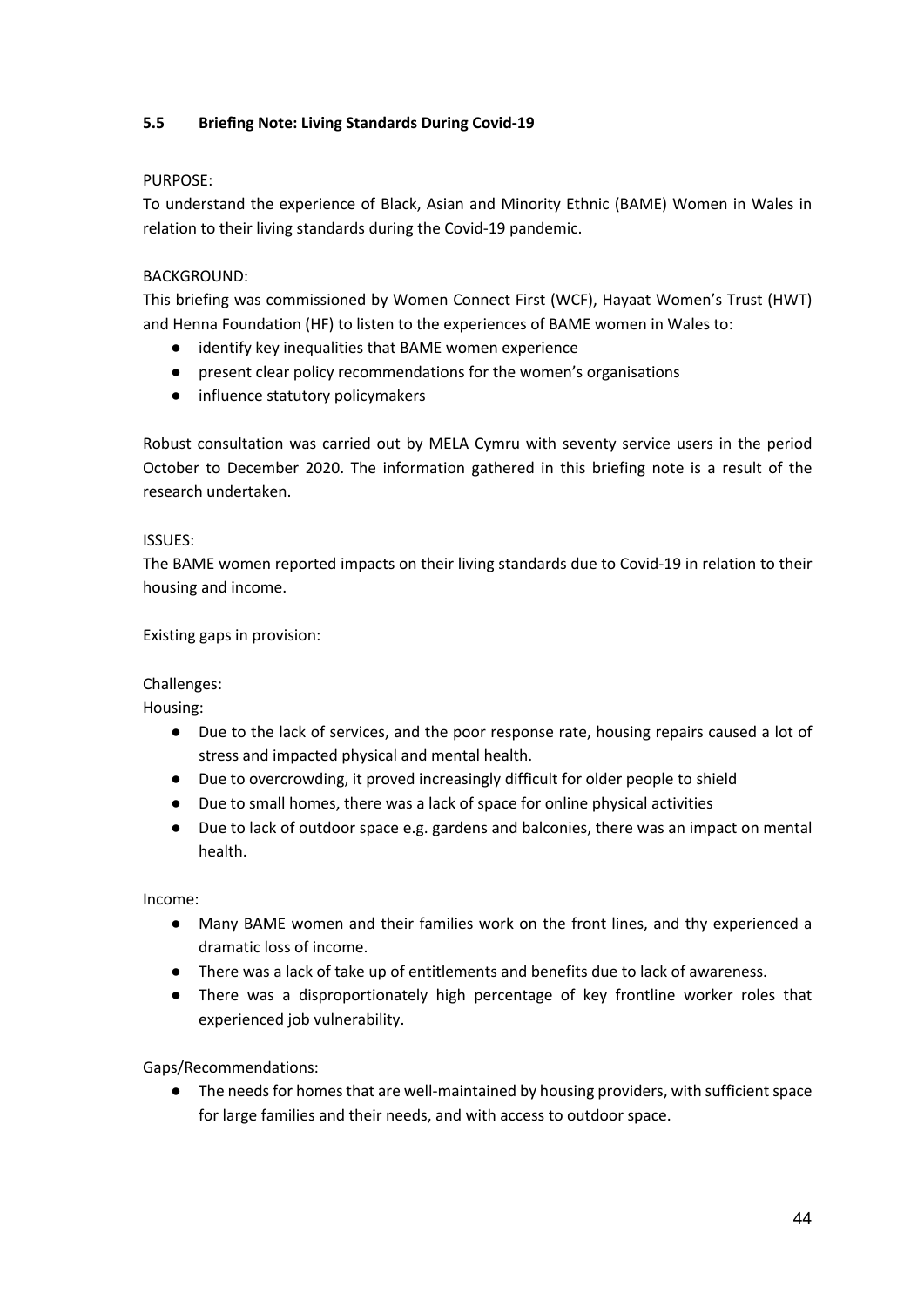● Emergency helplines and support mechanisms for those BAME women working on the frontline through statutory and third sector organisations, including awareness raising for benefits and entitlements.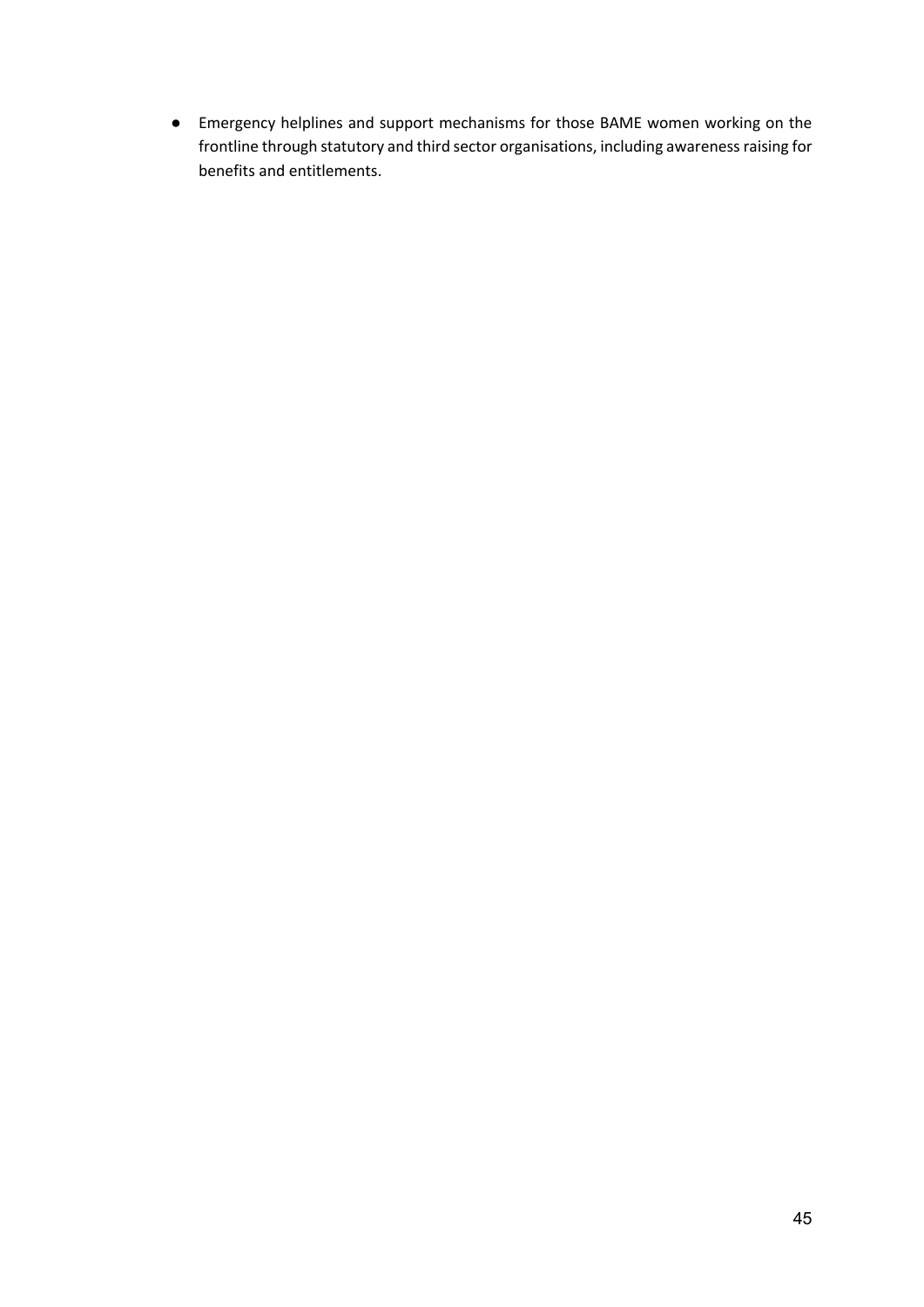# **5.6 Briefing Note: Participation and Advocacy During Covid-19**

#### PURPOSE:

To disseminate the experience of Black, Asian and Minority Ethnic (BAME) Women in Wales in the level of their participation and advocacy during the Covid-19 pandemic.

## BACKGROUND:

This briefing was commissioned by Women Connect First (WCF), Hayaat Women's Trust (HWT) and Henna Foundation (HF) to listen to the experiences of BAME women in Wales to:

- identify key inequalities that BAME women experience
- present clear policy recommendations for the women's organisations
- influence statutory policymakers.

Robust consultation was carried out by MELA Cymru with seventy service users in the period October to December 2020. The information gathered in this briefing note is a result of the research undertaken.

## ISSUES:

The stories from BAME women during Covid-19 demonstrate that during the Covid-19 pandemic a number of key barriers to inclusion emerged or were reinforced due to language, weak communication channels, and access to closed down services and advice.

## Existing gaps in provision:

Challenges:

- There was a general lack of understanding of government guidance to BAME communities and in formats that were accessible, resulting in increased levels of anxiety, fear and stress.
- BAME women felt they lacked the awareness of the support services available from the council due to poor channels of communication with the Council. BAME women resorted to third sector organisations such as Women Connect First, Hayaat Women's Trust and the Henna Foundation for interpretation and support.
- BAME women third sector organisations such as WCF, HWT and HF had to limit their administrative functions due to lockdowns and with no office use, making it more difficult to support BAME women at this time leading to more women not receiving the vital services they needed.
- Many mainstream services were closed down during the lock down such as the GP appointments and home repairs, leaving many women without any support for their basic needs.
- Many BAME women reported a loss of income and not knowing which benefits they were entitled to, affecting their ability to economically sustain themselves and their families during the lockdown.
- Many BAME women working on the front line were overworked and not aware of their employment rights, leading to exhaustion, stress, and the inability to cope with homelife.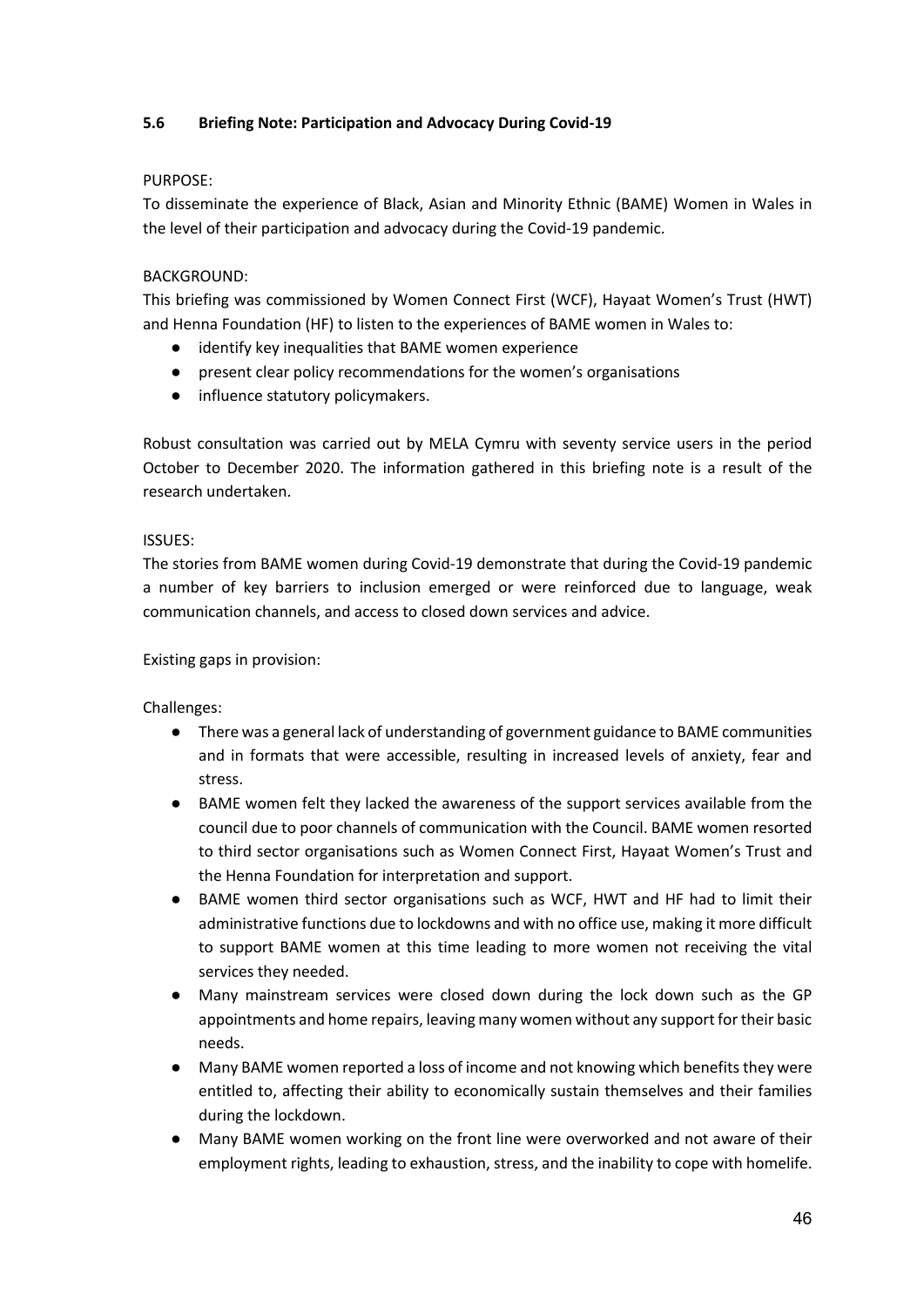- Older BAME women either cancelled their care packages themselves due to fear, or had their care packages cancelled due to reduced services, leading to malnutrition, loneliness and isolation.
- Older BAME women had to rely on phone assessments for their benefits, however, due to language barriers many of these assessments were not accurate nor fair.

Gaps/Recommendations:

- More inclusive mechanisms for sharing public health information by the public sector that addresses community languages and access to information, including through third sector organisations.
- Additional funding and support to third sector organisations such as wCF, HWT, and HF to provide immediate care and support to BAME women.
- Greater awareness of employment and benefit rights to be offered to BAME women through third sector organisations.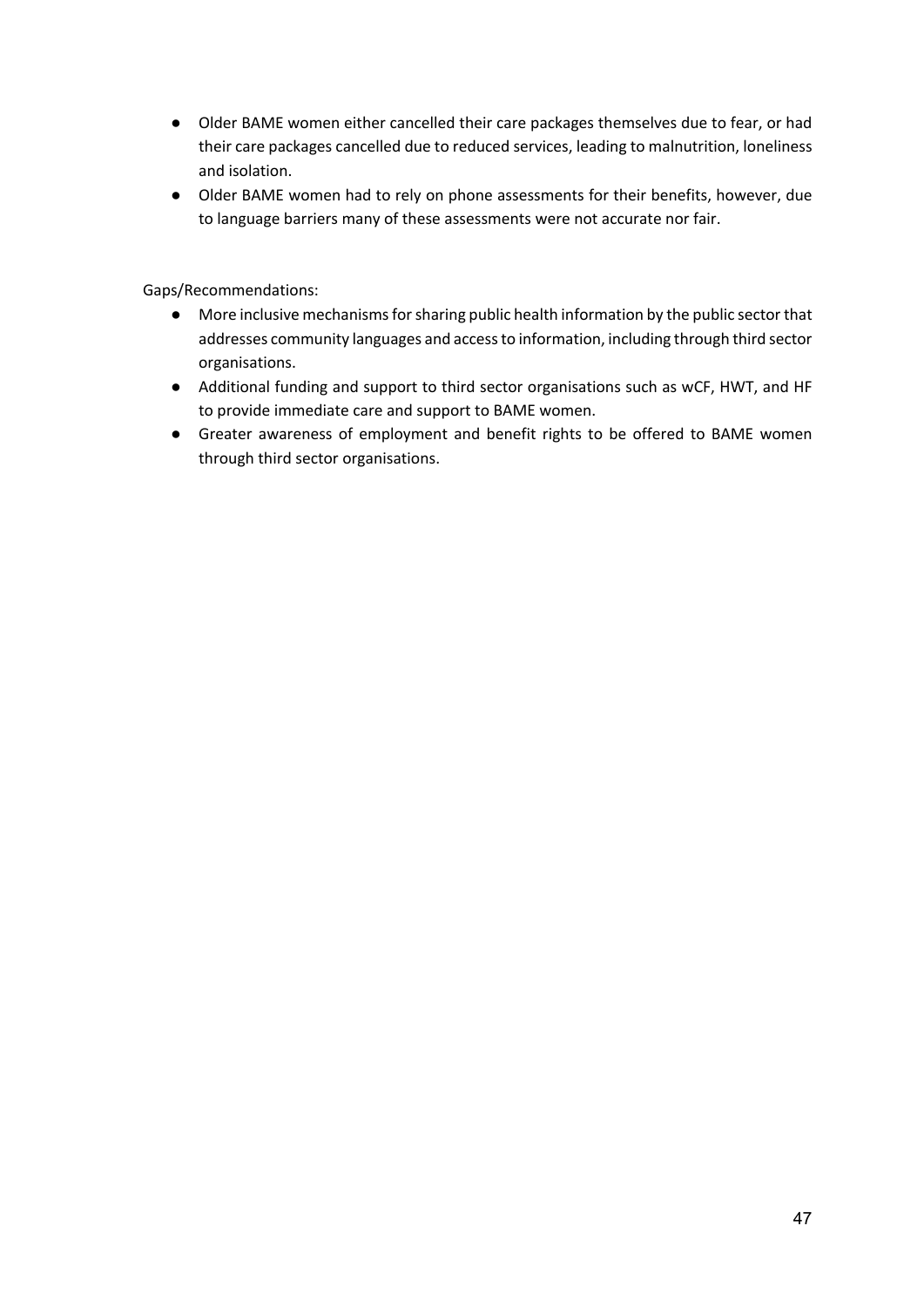# **6.0 BAME WOMEN POLICY BRIEFING NOTES**

## **6.1 Briefing Note: Mental Health**

#### **PURPOSE:**

To improve the quality and access of mental health provision for Black, Asian and Minority Ethnic Women in Wales.

# **BACKGROUND:**

This briefing was commissioned Women Connect First (WCF), Hayaat Women's Trust (HWT) and Henna Foundation (HF) to listen to the experiences of BAME women in Wales to identify key inequalities that BAME women experience and present clear policy recommendations for the women's organisations and external influence. Robust consultation was carried out by MELA Cymru with seventy service users in the period October to December 2020. The information gathered in this briefing note are a result of the research undertaken for the Welsh Government Race Equality Action Plan Consultation 2020.

## **CONTEXT**

In Wales, 5.9% of the population identify as Black, Asian, 'Mixed/Multiple' or 'Other' ethnic groups, but there are wide variations between local authority areas ranging from 1.7% to 19.8% (GOV.Wales, 2020a). There are persistent racial inequalities in health and access to health and social care, and in levels of loneliness, among other social and economic disparities (EHRC, 2018).

Racial and ethnic minorities in Wales experience disparities in mental health and wellbeing (e.g. greater levels of loneliness) and access to mental health care, particularly among refugees and asylum seekers (EHRC, 2018). Research also indicates that the Coronavirus pandemic and associated social distancing measures are disproportionately affecting the mental health and wellbeing (including anxiety and feelings of isolation) of Black, Asian and minority ethnic groups in Wales (Public Health Wales, 2020).

#### **ISSUES:**

Below are similar stories of British Pakistani women who have dealt with mental health issues which have been exacerbated by divorce. They carry a significant cultural stigma of being Single Mothers, which they felt was not understood and overlooked by mental health providers and that the lack of support of their own mental health issues have had an effect on their children and their chances of children being taken away from them by social services.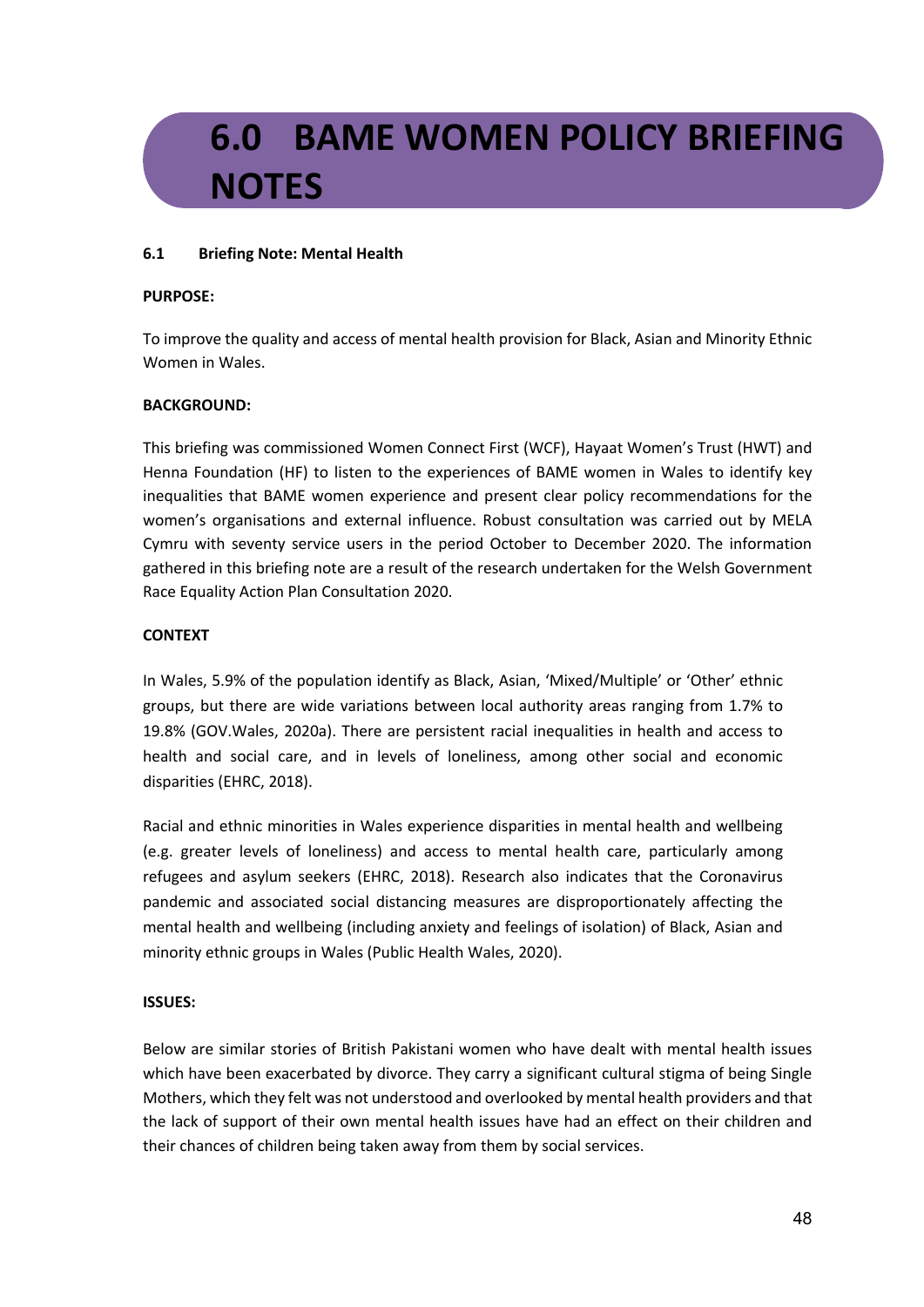We heard numerous descriptions from the Older Women of how social isolation and pain have caused them to have depression. Feelings of isolation and depression have been exacerbated throughout the pandemic.

## **CASE STUDIES**

## **5.1.1 Mother: Story 1**

*"There is a lack of tailored mental health support. I was not dealt with in an inappropriate manner. I get private counselling now though my job for anxiety, depression and PTSD. There is a stigma and there is a stereotype that BAME women don't know what they are talking about and are ignored.They are pushed into a corner and ignored and have no voice.*

*I didn't get a diagnosis for my mental health for years. My son struggled with his mental health. There is a big stigma about being a divorcee in our communities. It took me a year to get support because I was so controlled and frightened. I know now that my mental health issues are because of reactive stress."*

*Everything I was going through was not fully understood because of a lack of tailored mental health care for BAME. I'm integrated, I speak English and am educated. But I'm telling you I was not dealt with in an appropriate manner. Particularly single mums. The stigma that BAME women carry - they don't know what we are talking about and understand"*

# **5.1.2 Mother: Story 2**

*"I am diagnosed with anxiety and PTSD and depression. I am stronger now and I can talk about it. I will say my son is challenged, but I don't raise it with anyone. We don't want to be exposed. Particularly as a divorcee. It took me years to get over the fear. They gas light you don't they? It has taken me since 2011. It is only the past few months to start socialising. Stigma is definitely there. Now I say I don't care."*

#### **5.1.3 Mother: Story 3**

*I don't want to share my mental health because I don't want it to be on any medical records. He said I am not a good mum because I have anxiety and depression. I am scared it will affect us.*

#### **5.1.4 Afro-Caribbean Welsh Woman**

*A few years ago, when I went to my GP and I was feeling my anxiety and psychosis,*

*I was told by the Doctor, as a trans-woman, 'Black men often suffer from psychosis'.*

It's common that black trans-women have to be the ones to put up with the idiocy of the NHS, the *staff that support you with your mental health have no idea.*

*Black communities are more likely to access mental health through the prison service or women support groups, rather than through their GPs. It is crazy.*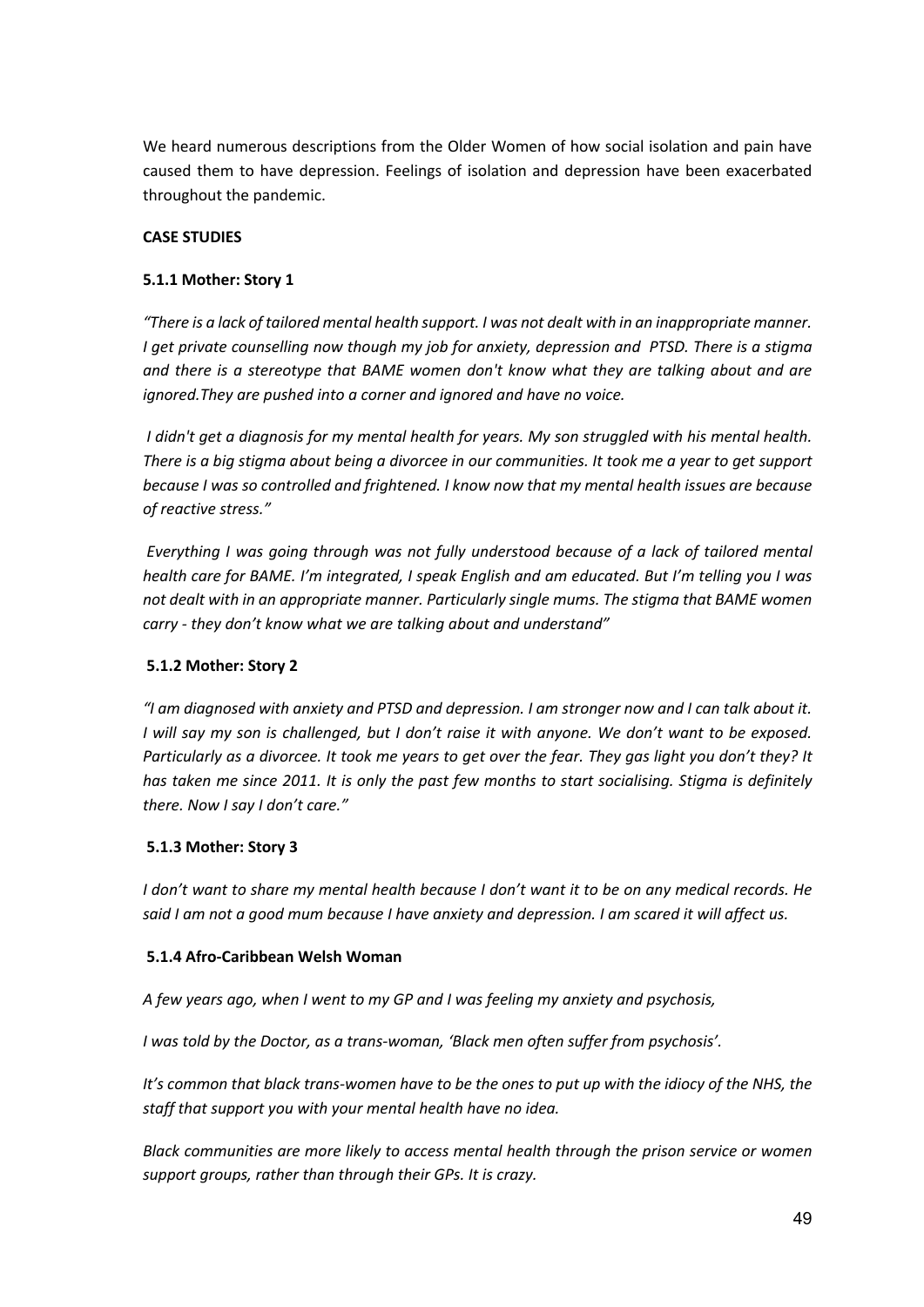*Scientifically it was how they wanted to categorise me - as a man. Even the people who want to help you don't really understand you. I was just another black man - a statistic. I was prescribed medication - quite a high dose. It made me sleep a lot 13-14 hours a day. I was constantly sleeping. The medication didn't help me, it just made me sleep. I was given no help with speaking therapy. Just given tablets and see you later. I was given no referral after diagnosis by the GP of psychosis. I took the medication for a couple of months, but I wasn't socialising, sleeping or sitting on my sofa.*

*Since being with Michael, my partner, my mental health and physical health has improved everything. A Better quality of life has helped."*

## **EXISTING GAPS IN PROVISION**

## **Challenges:**

● There is a stereotype that BAME women don't know what they are talking about and are ignored and can't express themselves about their health

● There is a cultural stigma around divorce for fear of being exposed and gas-lighted by the community

● Single BAME mothers do not share about their mental health because of fear of medical records being used against them and their children being removed

● BAME trans-women identity is often not recognised by health providers

● BAME older women have less social capital due to language barriers, less confidence, and codependency tendencies to be part of the wider community making them more vulnerable to isolation

● Social workers and their interpreters can be socially and culturally unaware

● Feelings by BAME women that their conditions and voices are being dismissed by medical professionals

# **Gaps:**

●There is a significant gap in provision of tailored mental health support for BAME women. Due to the lack of trusting, supportive and specialist environment for vulnerable women to share mental health can often result in missed early diagnosis for mental health because of stereotyped and their issues are dismissed

● There is a lack of availability of speaking therapy or other referrals for mental support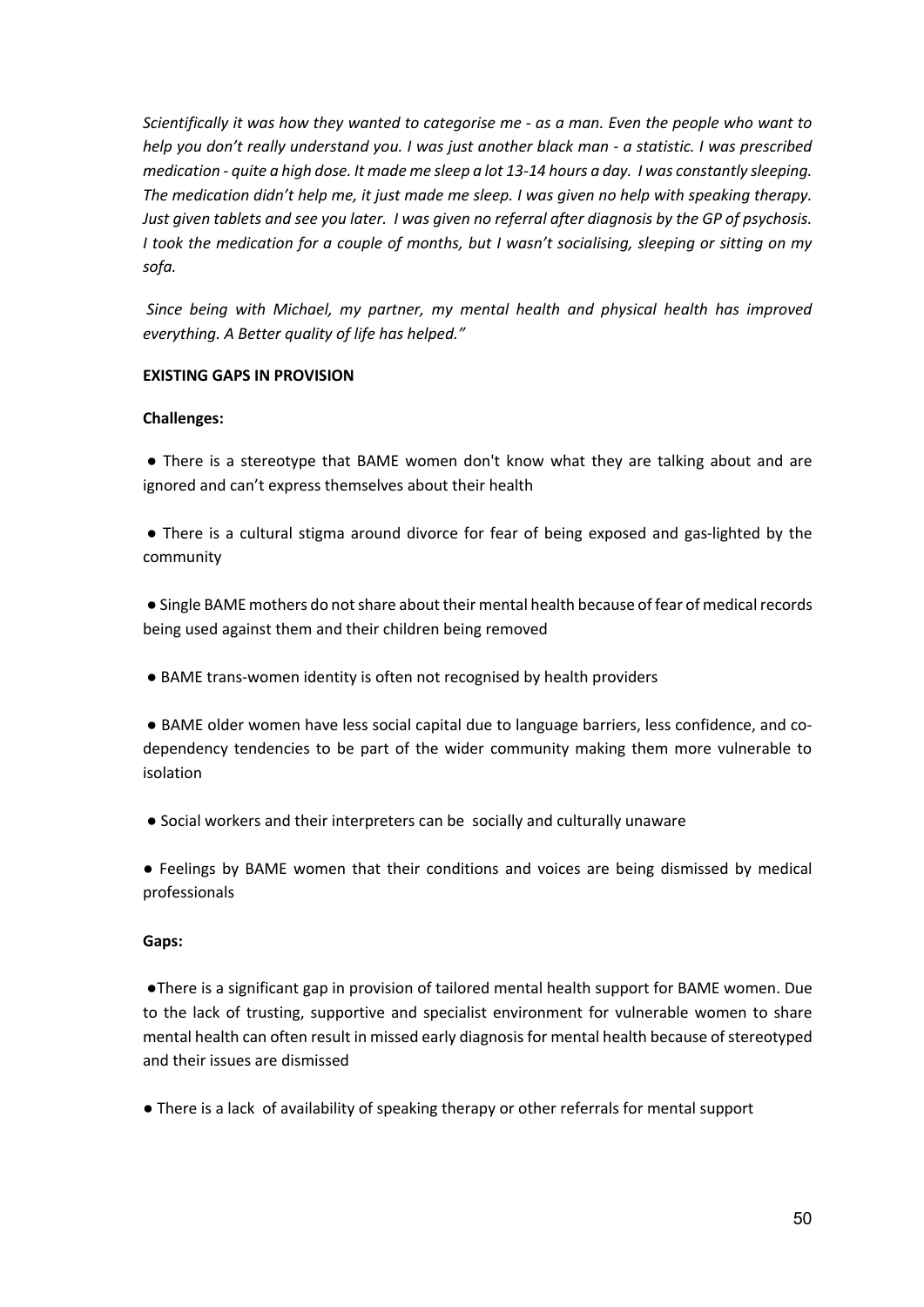●There is a lack of funding for support groups like Women Connect First who not only offer BAME older women activities and care but are often provisioning informal mental health support for Women who are struggling to cope or distressed

● Often there is a sense of disempowerment from families of children over the age of 18 that they cannot be part of decision making and cannot be fully informed of the situation and therefore cannot adequately support their children.

# **RECOMMENDATIONS:**

| Area of Impact     | <b>Recommendation</b>                                                                                                                                                                                                                                                                                              |
|--------------------|--------------------------------------------------------------------------------------------------------------------------------------------------------------------------------------------------------------------------------------------------------------------------------------------------------------------|
| <b>Training</b>    | Cultural Awareness (e.g. stigmas, taboos, nuances etc.) training for<br>medical professionals.                                                                                                                                                                                                                     |
| Policy/Legislation | Support culturally competent models of care provision and<br>support and extend accreditation schemes such as Diverse<br>Cymru's 'BME Mental Health Workplace Good Practice<br>Certification Scheme'                                                                                                               |
|                    | Mental Health Act should be reviewed whereby the patient has to<br>voluntarily go to hospital or be sectioned. There is nothing between<br>voluntarily and sectioning                                                                                                                                              |
| Practice           | Develop a network of Community-based BAME health visitors and<br>social workers who are culturally (and preferably linguistically)<br>appropriate for older BAME women's care                                                                                                                                      |
|                    | Set up a HUB for service providers to give on-the-job training for<br>professionals such as teachers, social workers, health care workers etc.<br>to interact and learn from BAME women who can share in sight and<br>help foster better understanding between service providers and the<br>communities they serve |
|                    | Engage racial and ethnic minority service users and their carers in<br>the design and development of a competency framework which                                                                                                                                                                                  |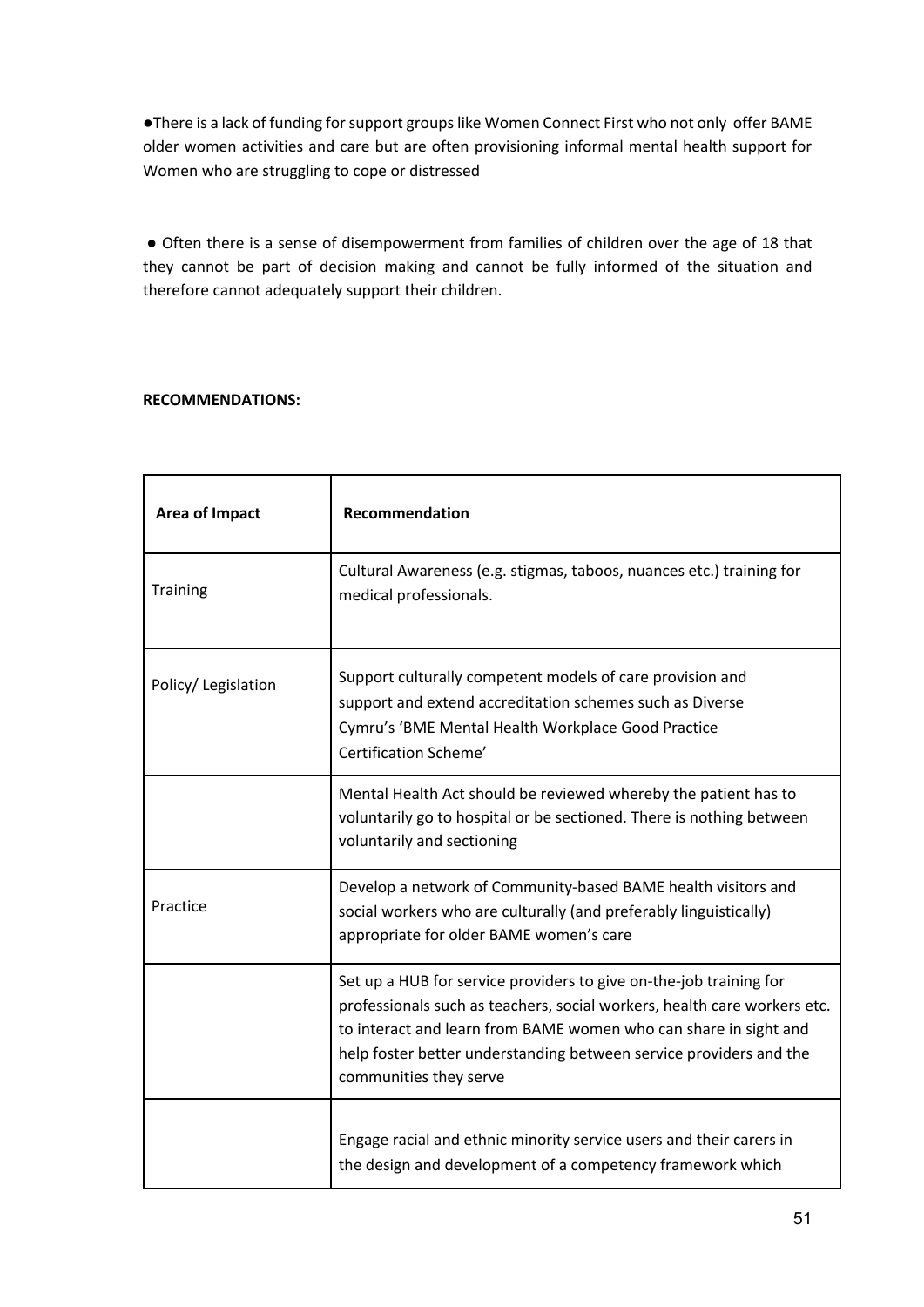|                             | should enable mental health providers to understand and meet the<br>needs of their local population and reduce racial disparities in care<br>and outcomes for service users.                                                                                                                                   |
|-----------------------------|----------------------------------------------------------------------------------------------------------------------------------------------------------------------------------------------------------------------------------------------------------------------------------------------------------------|
| Recruitment                 | Recruitment of BAME carers, social workers, and mental health<br>professionals                                                                                                                                                                                                                                 |
| <b>Outreach and Support</b> | Fund and resource Black, Asian and minority ethnic community<br>organisations to enable them to be involved in engagement<br>work and to take an active role in public health promotion and<br>messaging.                                                                                                      |
|                             | Identify and tailor appropriate multiple channels of<br>communication to local communities, while also acknowledging<br>and addressing any community concerns about specific<br>strategies.                                                                                                                    |
|                             | Engage racial and ethnic minority community members and<br>representatives from voluntary, community and social<br>enterprise sectors, faith organisations, and other stakeholders<br>in designing and implementing communications and<br>prevention strategies which are relevant to the local<br>population. |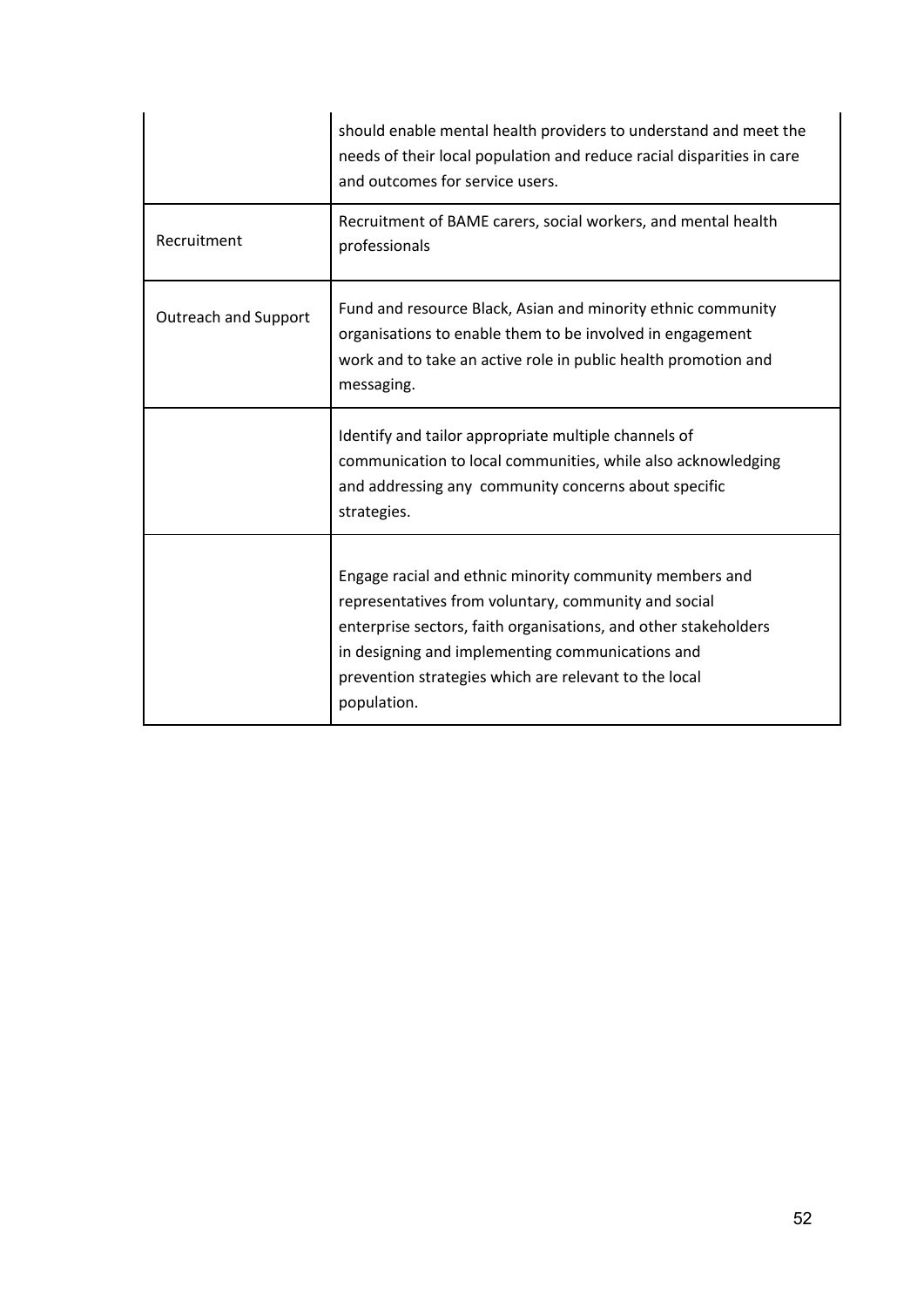## **6.2 Briefing Note: Maternal Health**

#### **PURPOSE:**

To improve the quality and access of maternal ante- and post-natal services for Black, Asian and Minority Ethnic Women in Wales.

## **BACKGROUND:**

This briefing was commissioned Women Connect First (WCF), Hayaat Women's Trust (HWT) and Henna Foundation (HF) to listen to the experiences of BAME women in Wales to identify key inequalities that BAME women experience and present clear policy recommendations for the women's organisations and external influence. Robust consultation was carried out by MELA Cymru with seventy service users in the period October to December 2020. The information gathered in this briefing note are a result of the research undertaken for the Welsh Government Race Equality Action Plan Consultation 2020.

## **CONTEXT**

In Wales, 5.9% of the population identify as Black, Asian, 'Mixed/Multiple' or 'Other' ethnic groups, but there are wide variations between local authority areas ranging from 1.7% to 9.8% (GOV.Wales, 2020a). There are persistent racial inequalities in health and access to health and social care, and in levels of loneliness, among other social and economic disparities (EHRC, 2018). (WCPP 2020)

There remains a more than four-fold difference in maternal mortality rates amongst women from Black ethnic backgrounds in the UK and an almost two-fold difference amongst women from Asian ethnic backgrounds compared to white women, emphasising the need for a continued focus on action to address these disparities.(MBRRACE Report 2020)

#### **ISSUES:**

Numerous women described that they had a negative, and some, a traumatic birth experience. Nearly everyone expressed that they felt the midwives were uncaring and unsupportive, some described negligent behaviour. Nearly every story mentioned that they thought they were being discriminated against due to racism.

# **CASE STUDIES OF LIVED EXPERIENCE**

#### **British Pakistani Mother**

*"When I had my baby, after the delivery the midwives didn't support me. I was trying to get the baby to breastfeed but there was no support, he wouldn't latch on. The midwives called me 'RIffiafty Riffarty Raff'. There was a white woman opposite me and she was given 2 hours of*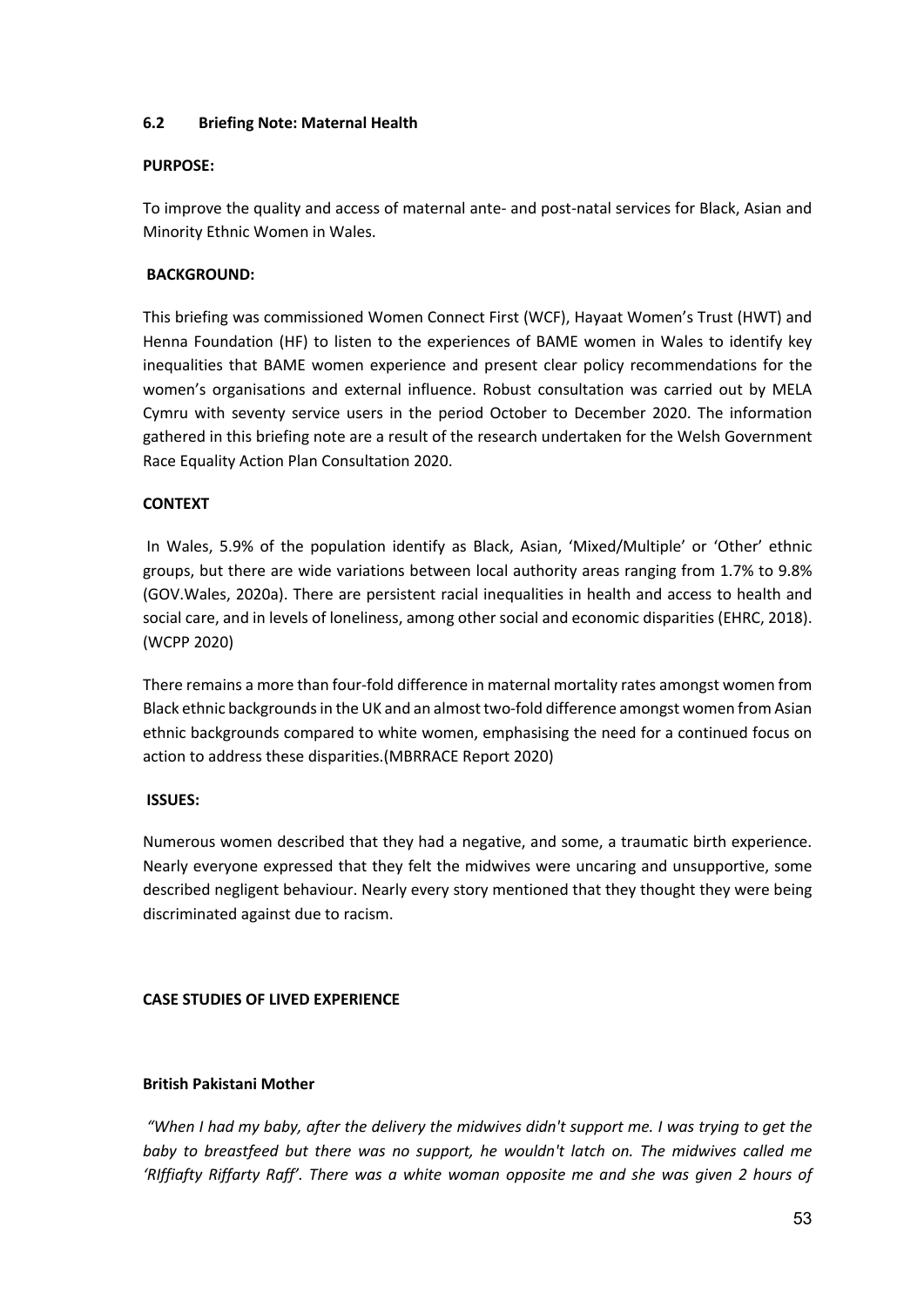*attention to help her with breastfeeding and they gave me 5 minutes. I was a hijabi and they treated me as if I'm stupid."*

# **Afro-Caribbean Welsh Woman**

*"When you are a black woman when you go into hospital by yourself they make assumptions. My partner was looking after the children at home. I had a black midwife with my son. For my second daughter they said 'let's get this baby out quickly'. They left me there, in stirrups. I had the baby at 3pm then my family came at 5pm I was still in stirrups, bleeding and open. They left me there in a dirty room and never came back in. "*

# **Afro-Caribbean Welsh Woman**

*"I had my baby at Llandough Hospital. They were talking about me like I was an object. They kept saying 'let's just get the baby out of her' - let's hurry this up it is taking ages.'*

# **Afro-Caribbean Welsh Woman:**

*"I found the same with my second, I was quite rushed by midwives, they couldn't wait for my placenta. They said I was taking too long to push. They wrapped my baby up and I never saw them again. I had a tear that had to be rectified in my third child. It goes to show that even when you are in labour and you see the racism, this dismissive behaviour, they just think another black woman having a baby.They messed around up there - I haemorrhaged. I was rushed to the Heath Hospital, they gave me a needle. I hadn't seen my baby - I didn't get a glimpse of him. My mother was sorting him out. It makes me think, I was in a small room left there alone. They did stitch me up. I stayed overnight in a cold horrible room. I was waiting for my baby to be brought to me. They didn't bring my baby in the ambulance. It felt like forever waiting for my baby. Nobody explained to me what was happening except when I was haemorrhaging.*

# **Somali Mother**

*When I went to have my baby the midwife said - ' oh I'll see you next year' in rude way.*

Existing challenges and gaps in maternal health provision:

Challenges:

- There is a common experience of Midwives making assumptions about BAME women. This stereotyping included social assumptions that women were ignorant , that women were unsupported by a partner, or were 'baby machines' .There were also physical assumptions about women's ability to manage pain. Women often felt unseen and unheard by midwives.
- Women in the research felt discriminated against by uncaring and unsupportive attitudes by midwives. These manifested in microaggression or unfair treatment on the ward vis a vie white mothers; being berated or rushed during childbirth; birthing partners being asked to leave.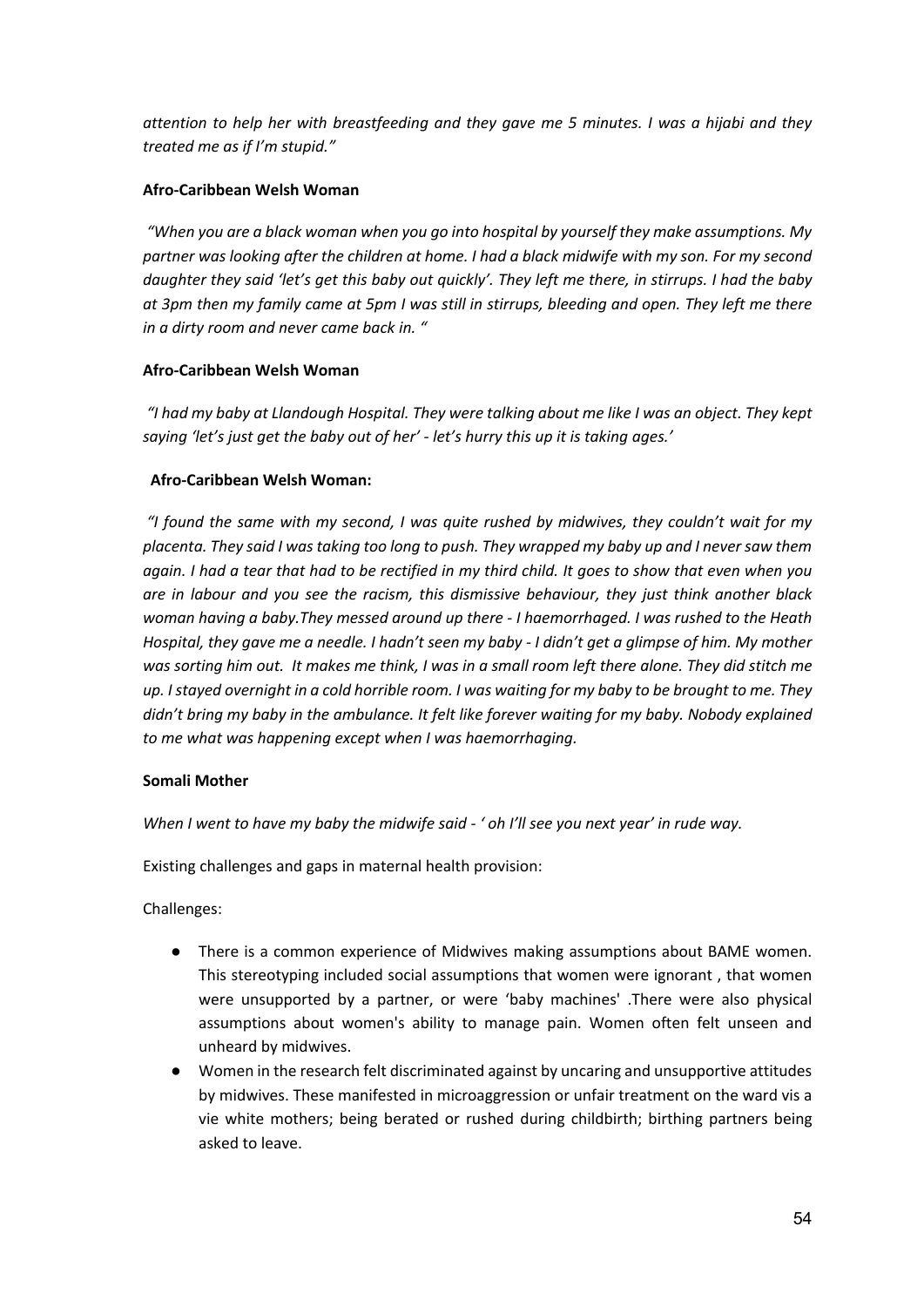- Several women reported negligent practice during childbirth, there were reports of women being left unattended for hours after giving birth, or dangerous practice during childbirth.
- There were barriers to Muslim women getting full support due to cultural sensitivities such as Muslim women refusing medical attention due to only male practitioners availability and lack of privacy provided when Muslim women were trying to breast feed.
- Feeling of suspicion and fear around postnatal services with midwives and health visitors. Women felt judged when practicing their own postpartum cultures and fearful of social services, especially with regard to mental health situations they felt social services would come and 'take their children.'

## Gaps

- There is a clear and fundamental lack of understanding of racism and promotion of antiracist procedures in midwifery with a significant number of racist abuses going unrecorded and unaddressed damaging women's mental health, wellbeing and often causing trauma.
- A great deal of existing ignorance to BAME cultures and the understanding of racism by midwives due to a lack of anti-racism training and education. This in turn perpetuates stereotyping, racism and discrimination, there is a lack of cultural awareness and sensitivities by midwives and health visors.
- Ineffective complaints procedures and monitoring systems in place. There is an absence of a meaningful, easily accessible and clearly outlined complaints system. Despite numerous women having bad and traumatic experiences during childbirth nearly no one made a complaint. When complaints were made they were not pursued or taken seriously by the NHS.
- Lack of understanding of diverse cultural/religious post-natal practices.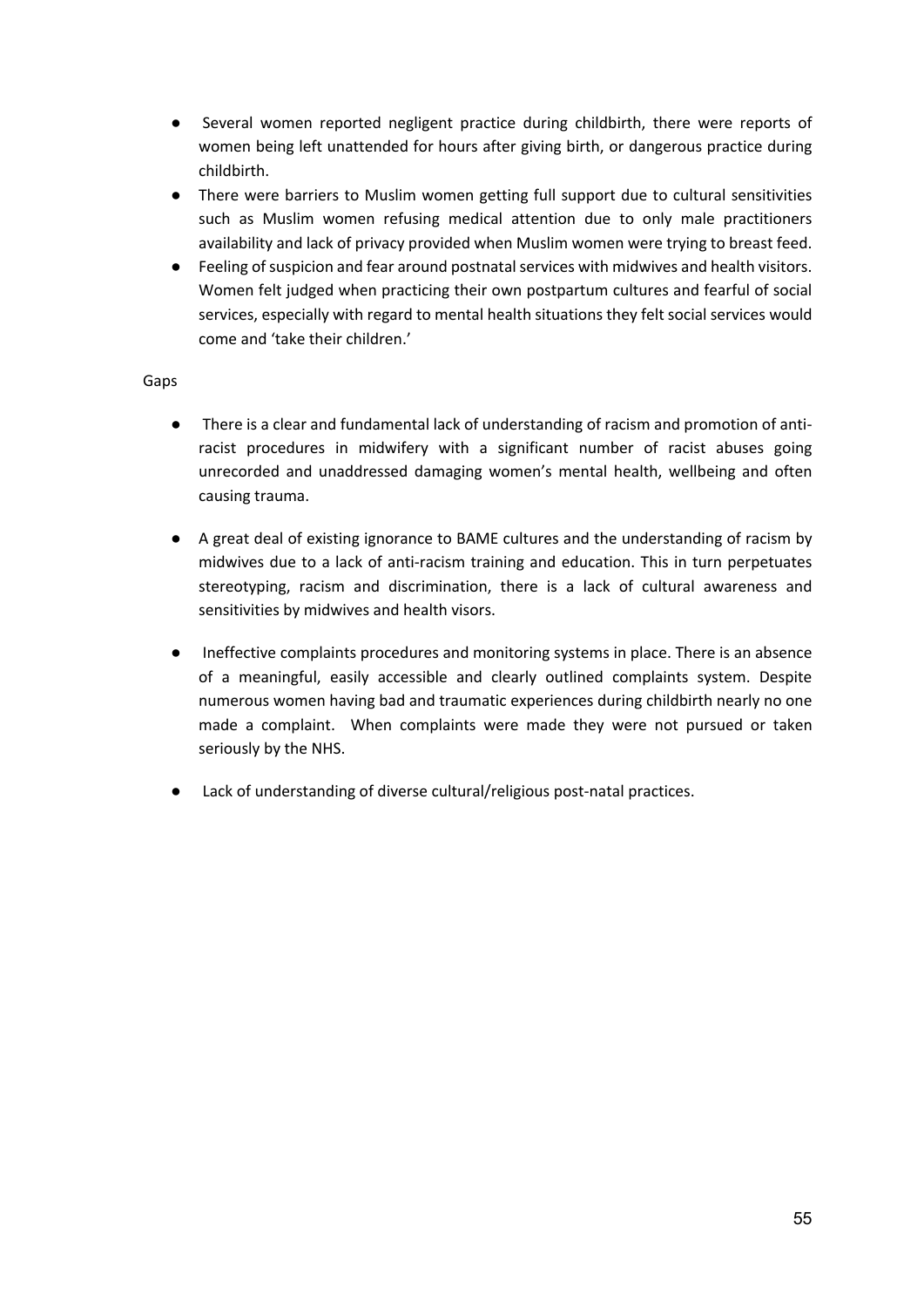## **RECOMMENDATIONS:**

| Area of Impact              | Recommendation                                                                                                                                                                                                                                                                                                               |
|-----------------------------|------------------------------------------------------------------------------------------------------------------------------------------------------------------------------------------------------------------------------------------------------------------------------------------------------------------------------|
| <b>Training</b>             | Unconscious bias training with midwives in their degree and in their<br>ongoing professional development.                                                                                                                                                                                                                    |
|                             | Mandatory NHS staff training on racism, prejudice and stereotyping.                                                                                                                                                                                                                                                          |
| Policy                      | The development of explicit anti-racist organisational policies in the<br>health service.                                                                                                                                                                                                                                    |
|                             | Improve and monitor anti-racism complaints procedures in the health<br>service with data on ethnicity and race to be collected.                                                                                                                                                                                              |
| Practice                    | Culturally sensitive postnatal support and procedures.                                                                                                                                                                                                                                                                       |
|                             | Set up a HUB for service providers to give on-the-job training for<br>professionals such as teachers, social workers, midwives and health<br>visitors etc. to interact and learn from BAME women who can share in<br>sight and help foster better understanding between service providers<br>and the communities they serve. |
| Recruitment                 | Recruitment of BAME midwives and Health Visitors.                                                                                                                                                                                                                                                                            |
| Leadership                  | Proportional BAME representation in management positions NHS.                                                                                                                                                                                                                                                                |
| <b>Outreach and Support</b> | Establish women-only culturally-sensitive ante-natal sessions to<br>inform BAME women of the birthing process in the Wales and to<br>create an opportunity for mid-wives/health visitors to learn about<br>BAME post-natal practices.                                                                                        |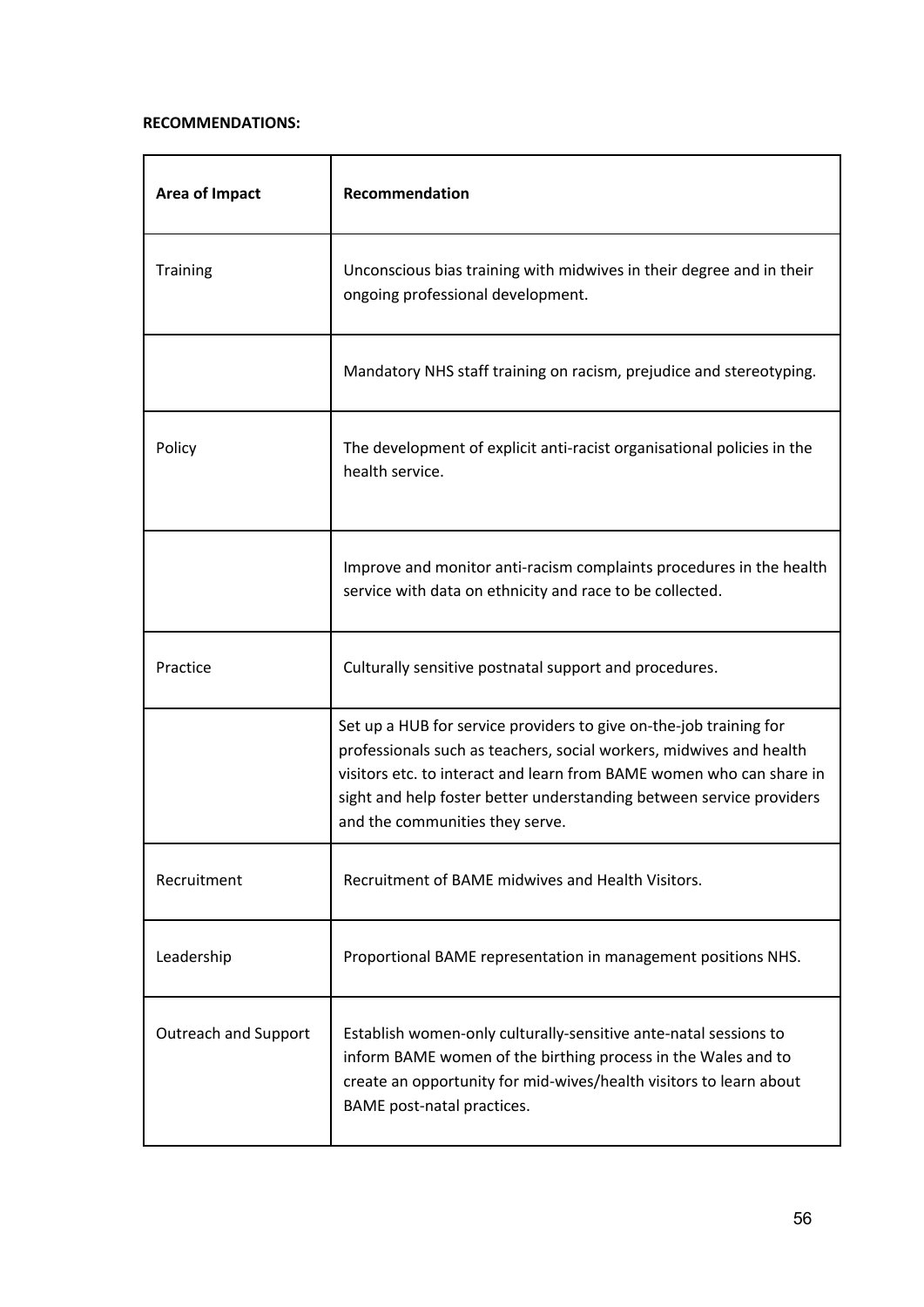|  | Set up a Patients Advocacy Group with BAME women who have<br>recently given birth to capture experiences. |
|--|-----------------------------------------------------------------------------------------------------------|
|--|-----------------------------------------------------------------------------------------------------------|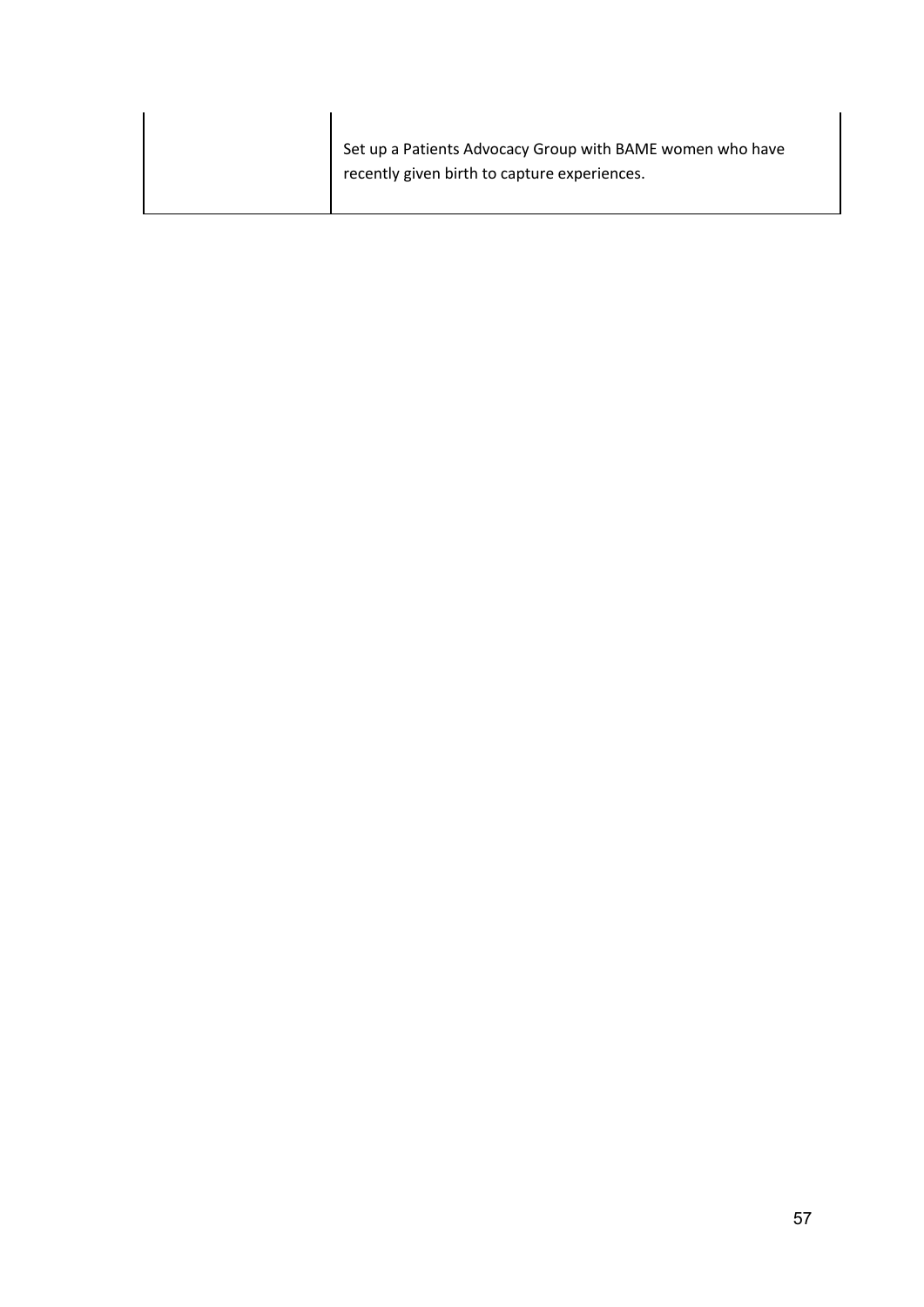## **6.3 Briefing Note: School discrimination**

#### PURPOSE:

To improve the quality of education in schools and address discrimination for Black, Asian and Minority Ethnic children in Wales.

## BACKGROUND:

This briefing was commissioned by Women Connect First (WCF), Hayaat Women's Trust (HWT) and Henna Foundation (HF) to listen to the experiences of BAME women in Wales to identify key inequalities that BAME women experience and to present clear policy recommendations for the women's organisations and to influence statutory policymakers. Robust consultation was carried out by MELA Cymru with seventy service users in the period October to December 2020. The information gathered in this briefing note is a result of the research undertaken for the Welsh Government Race Equality Action Plan Consultation 2020.

## LITERATURE

The education system privileges and disadvantages particular racial and ethnic minority groups in Wales (e.g. Show Racism the Red Card, 2020a); and race and ethnicity intersect with other types of inequality (Ogbonna, 2020). A number of actions have already been taken to tackle race inequality in the Welsh education system, including steps outlined in *Our National Mission* to reduce the attainment gap and deliver a fairer education system (Welsh Government, 2020b). Most notably, this includes the introduction of the Curriculum for Wales 2022, in consultation with the *Communities, contributions and cynefin: BAME experiences and the new curriculum advisory group* (Welsh Government, 2020c). (WCPP 2020).

Reducing temporary and permanent exclusions of Black, Asian and Minority ethnic children and young people from mainstream education settings must be a high priority in Wales, given observed racial disproportionality in exclusions (Brentnall, 2017). Gathering real time data on exclusion and ethnic breakdown is essential to monitoring potential patterns of discrimination (Brentnall, 2017), and it is important to disaggregate data by different ethnic subgroups. (WCPP 2020).

Attainment data reveal figures of particular concern for the Black Caribbean, Black African, Any Other Black Background and Mixed White and Black Caribbean sub -groupings. Exclusion figures show higher representation of Black and Mixed ethnicity pupils in all types of school exclusion. Explanations put forward in studies locate the causes in: conflictual relationships, often between teachers and pupils; the influence of stereotyping and low expectations from teachers; pupils challenging authority; and harsher disciplinary responses to misbehaviour. Schools often react to instances of misbehaviour without trying to fully understand or address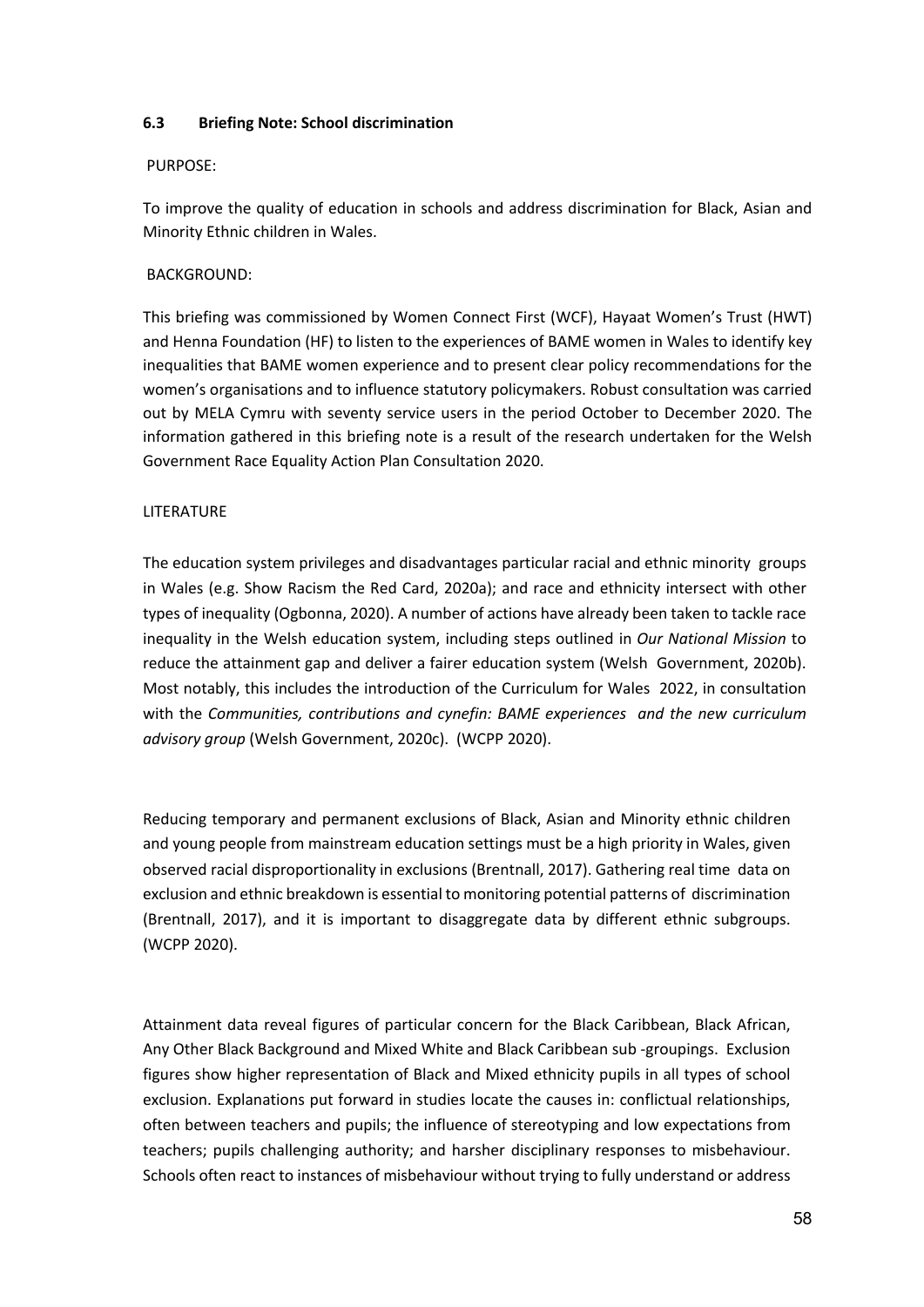the underlying reasons, and they take too little account of the dimensions of race and identity when investigating incidents. Black and Mixed ethnicity boys, in particular, are often excluded for retaliatory behaviour against what they perceive to be personal or institutional racism. (Brentanall 2017).

#### CASE STUDIES

## **British Pakistani Mother**

*My son had mental health issues other kids had different treatment with their difficulties - I spoke to a safeguarding officer because there was a historical issue from my ex-marriag but they just said he's "a bit of a lad". They kept threatening him with a special needs unit but they didn't do that to the other kids who were misbehaving. The school just wanted to "wash their hands of him". They were stereotyping him. He was given no informal support. In the end I needed advocacy from a Women Support Group to get him the help he needed. The school didn't care - they didn't understand the dynamics. …...The school didn't make racist comments but they did treat him differently. "*

## **Sudanese Young Woman, 12**

*"I had a problem one person in my class said 'only black people do crimes'. He was challenged by me and he was getting upset. The class was shouting. The teacher took me outside and told me not to cause trouble.'*

#### **Afro-Caribbean Welsh Woman**

*I challenged her (the Headmistress) and asked why? What is the issue… she said 'I think it's not suitable.' I asked her if it was a disability issue or racist issue. The conversation became quite tense. She was rude to me so I told her I wouldn't take parenting advice from her. She didn't like it. I made a complaint that then went to the Deputy Head. It went to the Board and then back to the Headteacher. There was no guidance so I didn't know what to do. I spoke to some of the parents in the schoolyard and we started a petition. The Headteacher didn't like that and started to target my other children.*

*In the school assembly my daughter was picked up by the scruff of the neck and thrown on the floor. My son was in the assembly and told me. I phoned the police and social services and complained. The Headteacher said she was going to call the social services on me… I don't know why? I made a complaint. The police interviewed my 10-year old son. He was shaken and told the police nothing had happened. When I asked him what had gone on and why he didn't tell the police the truth. He then told me that two teachers had locked him in the cupboard and told him to say that the incident hadn't happened and told him they would make his life difficult. They stopped teaching my daughter too. I made numerous complaints to the Board and nothing came of it. It was a struggle so I let it go.*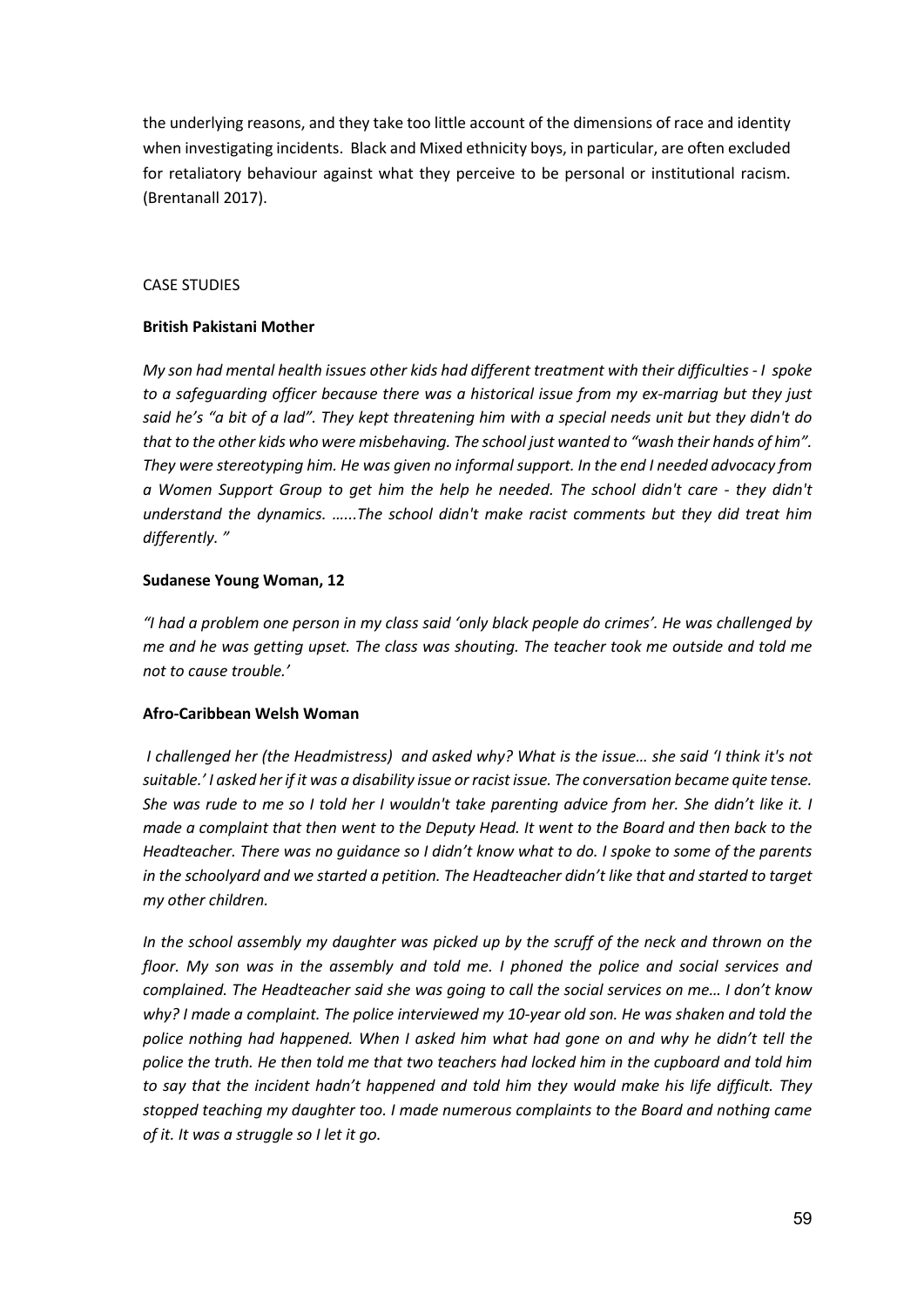*My daughter told me she wasn't being taught and was put in another class. Her teacher refused to teach her because of this incident. When I went to parents evening, every single page in her book was empty. I asked what have you been teaching her for half a year? They had blatantly dismissed my child and left her - ignoring her, not teaching her.* 

*I complained and took my daughter out and put her into another school. My son was about to go to High School. He was the only one in the year that didn't get into the feeder school Bishop of*  Llandaff. The schools are very cliquey with each other. He was the first ever child not getting in.

*Going back to choosing my battles, part of me wishes I had never complained as it caused so much trauma… the other part of me felt like I have to stand up and fight for them, if I don't fight for them who will? It devastated my son. He did a documentary. He opened up and said he was depressed. For a ten-year old to say this. He was stripped of everything. He lost all his friends. Two weeks before starting high school he had no school to go to.* 

*…... It was as if the whole institute and the teachers were in on it. I sent letters to Cardiff Council Education Department but nothing happened.*

*The police said that all the teachers colluded and lied, they were caught out. I didn't take it further as I was concerned about the kids' future."*

*I did stand my ground but it was at the expense of my children's mental health. My children were depressed. To hear my son saying he wanted to self-harm made me want to not take things forward. I was fighting so hard it had an effect on you mentally and physically. I'm working, writing letters and emails. I didn't know what I was doing or where to go. I had no support. I'm speaking to the teachers at my other kids' school and they couldn't advise me and tell me where to go. The only option I was left with was to take my kids out of school and put them in a different school. But even then when I moved her to a new school she is the only black child in the school. Granted I give them all lot more open and inclusive they come to me and ask me questions about black people. But now my daughter is struggling with her identity as there are no other black people in her school other than her of any form of ethnicity.... We're not protected by legislation that's the biggest thing there is no consequence for these people; so it becomes repetition.*

#### **African Woman**

*"The first time I ever went through racism it was in school, I introduced myself. I moved from Africa when I was 11…*

*Immediately the teachers put me into sports activities and focused on that, meanwhile as Africans you want to do well in school. I was winning all the competitions and focusing on sports as a result I wasn't doing well in Maths and English and fell behind. That caused problems at home.*

*In high school the child development teacher referred to me as that dirty girl. I already felt I was nothing… they would speak to me as if they were belittling me. None of the teachers sat down with me to explain things. I started changing myself, changing my accent trying to be like my white friends so they would choose me. I used to love reading and writing but the teachers always ignored me. This changed my attitude towards education.*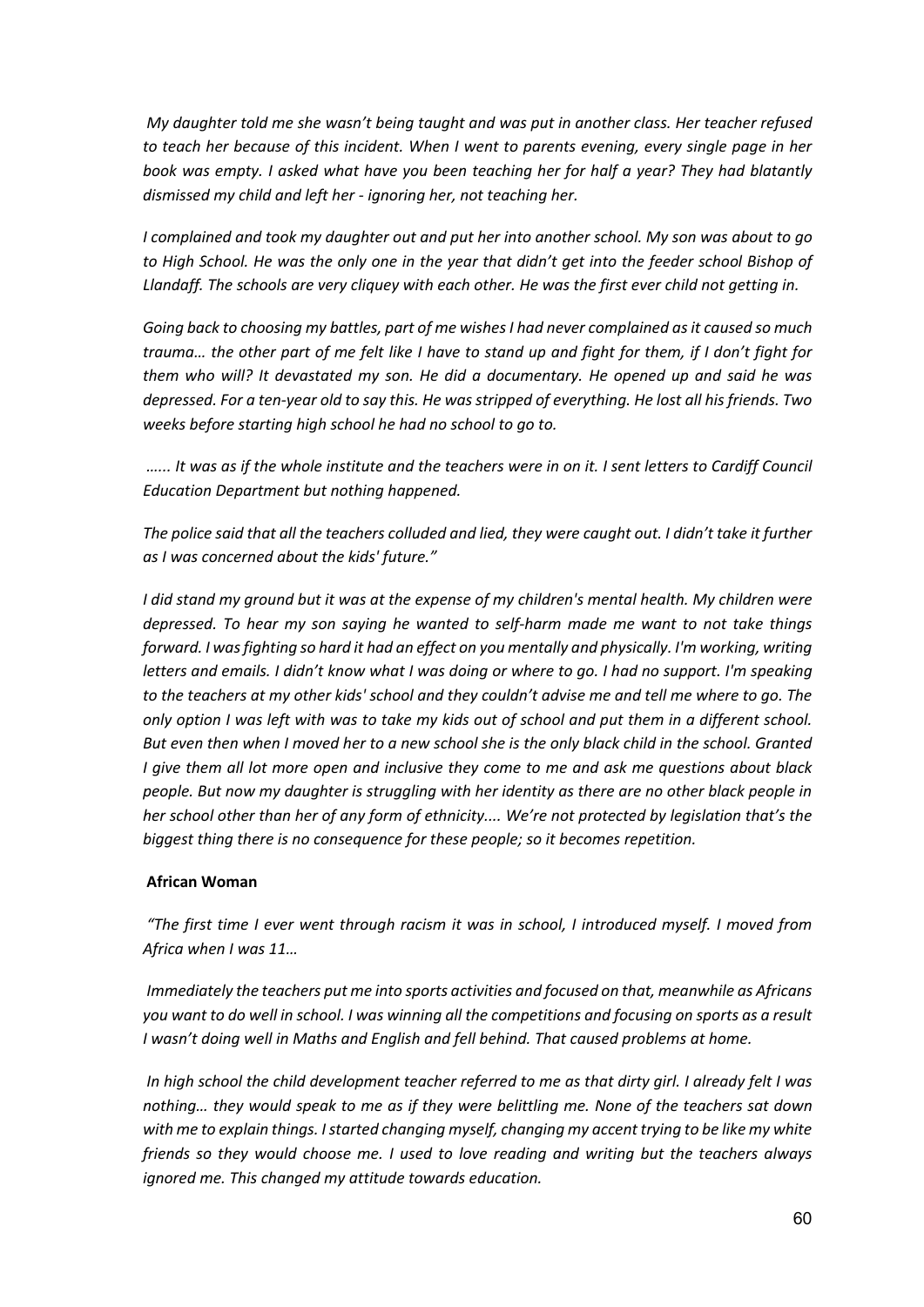*After I left high school, I was doing placement and a child came over to me and said I am allergic to black people, she actually came over to say that. So, don't come to me. The main teachers heard and saw what happened and they all kept quiet. From then on I became so hypersensitive and selfconscious;........ At the placement I was the only black person. I met all the criteria but the manager still failed me. I knew what I was doing was right. I studied really hard. As a result, I failed my course. I felt I wasn't good enough to qualify. She told me I had to repeat the diploma and I gave up.*

## ISSUES:

A number of mothers and pupils reported suffering from discriminatory and racist behaviour within the school environment. Their experiences ranged from feelings of exclusion; unfair treatment; being judged negatively; assumptions about ability and aspirations, and institutional racism in the form of collusion of staff and leadership when trying to raise a complaint or an issue regarding a child. Much of the discrimination was indirect and subtle.

## Challenges:

- Educational establishments through their attitude, organisational culture and behaviours stereotype BAME mothers and children leading to a lack of a productive and supportive relationship between parents and school, and negative repercussions on the children's educational attainment. Schools displayed ignorance and dismissive attitudes to children and parents.
- Racist language being used in the classroom and not challenged. Racist language is not perceived and treated seriously as a hate crime within many school environments. Furthermore, racist verbal abuse is often not considered harmful and not condemned nor reprimanded sufficiently as other harmful anti-social behaviour.
- Children reported feeling excluded from school life. There were occasions where they felt unwelcome or excluded from participation leaving them feeling undervalued, and on some occasions, exploited when diversity was required.
- Some teacher's attitudes had negative assumptions about behaviour, expectations and abilities of BAME children affecting children's self-esteem, educational attainment, and identity.
- A tendency to deal with BAME children, in particular boys, with faster judgements and stereotyping, leading to harsher repercussions, and ultimately exclusion of BAME children.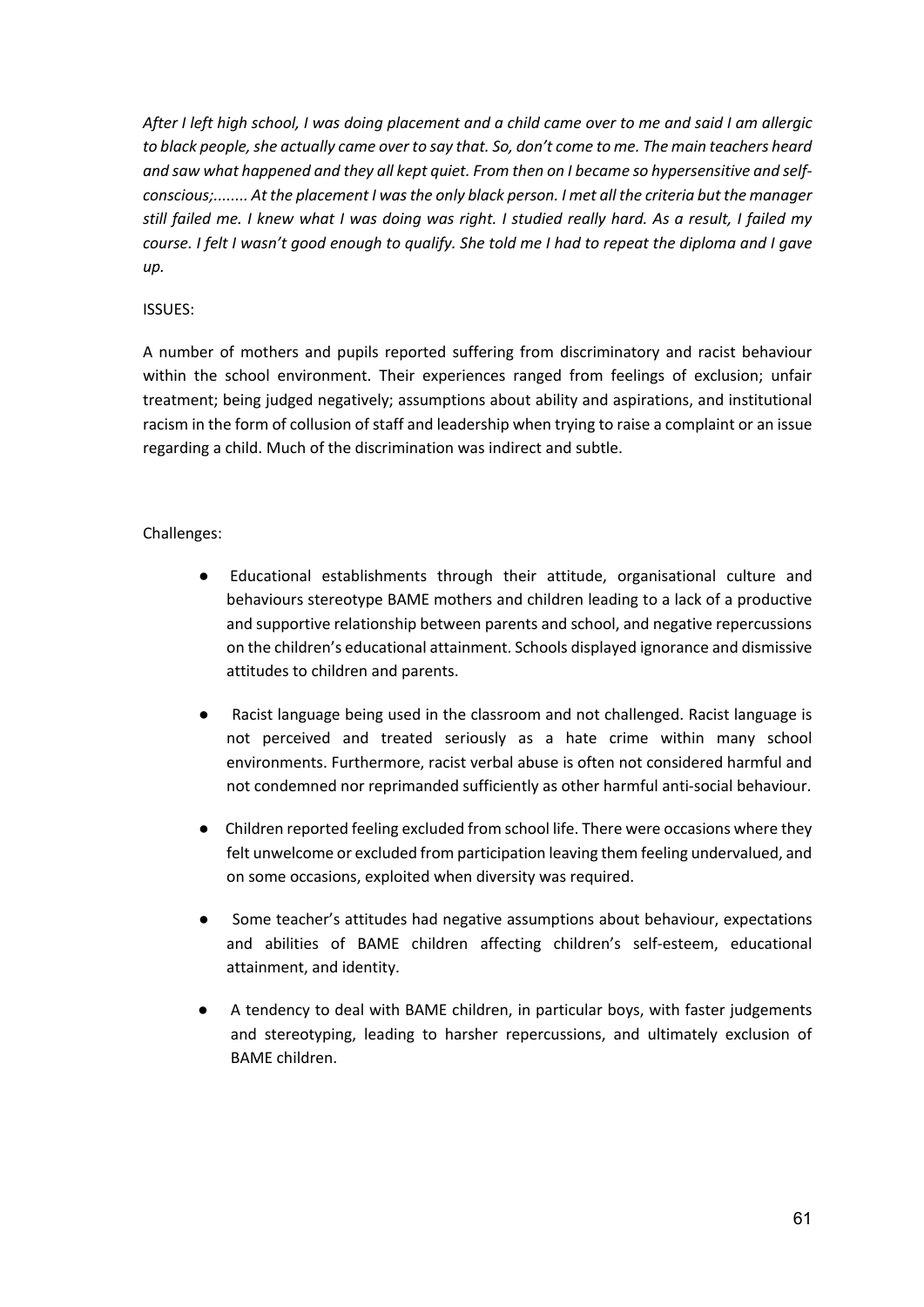#### Gaps:

- There is an absence of a robust, meaningful, independent and clearly outlined complaints system outside of the structures of the schools. Parent's grievances are not taken seriously, heard, or acknowledged. Furthermore, parents reported a sense of unaccountability in which there was a tendency to deny allegations and to 'close ranks' amongst white teachers, management and governors.
- Due to poor organisational culture upholding racism and discrimination, there is a lack of cultural awareness and sensitivities by teachers and leadership.
- There is a clear and fundamental lack of understanding of racism and promotion of anti-racist procedures in schools with a significant number of racist abuses going unrecorded and unaddressed damaging children's mental health, wellbeing and success.
- A great deal of existing ignorance to BAME cultures and the understanding of racism by white teachers is due to a lack of anti-racism training and education. This in turn perpetuates uninformed pupils compounded by inconsistent teaching of diversity issues and the absence of a de-colonised curriculum.

| Area of Impact  | Recommendation                                                                                                                                                |
|-----------------|---------------------------------------------------------------------------------------------------------------------------------------------------------------|
| <b>Training</b> | Mandatory INSET days and PGCE curriculum to include on cultural<br>Awareness (e.g. stigmas, taboos, nuances etc.) training for teachers.                      |
|                 | Training should take an anti-racist approach and facilitate effective<br>understanding of whiteness, in a way that supports self-reflection and<br>challenge. |
|                 | Mandatory INSET and PGCE training on racism, prejudice and<br>stereotyping for teachers and senior management.                                                |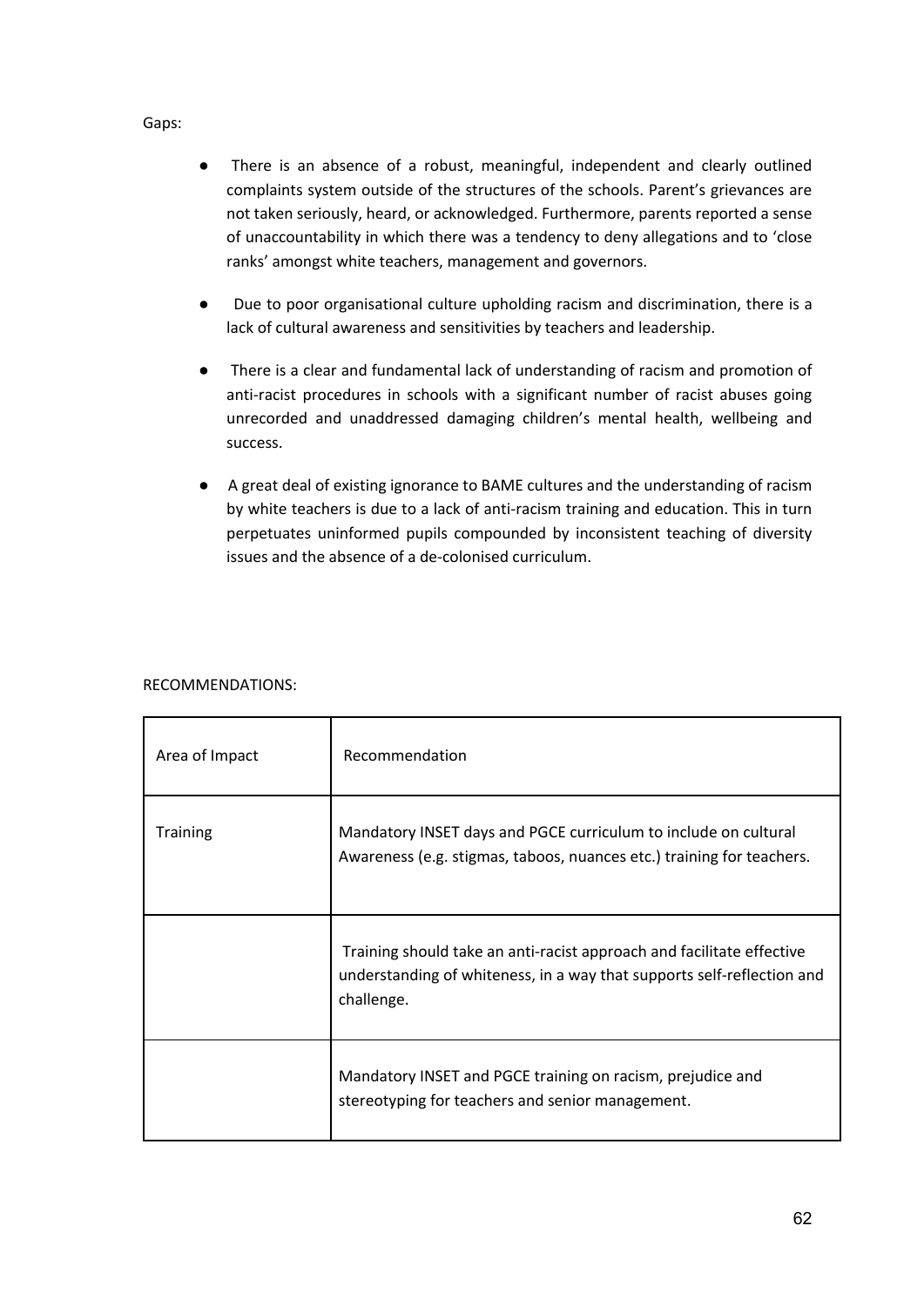|          | Introduction for Governor training to include issues of racism and<br>diversity.                                                                                                                                                                                                                                           |
|----------|----------------------------------------------------------------------------------------------------------------------------------------------------------------------------------------------------------------------------------------------------------------------------------------------------------------------------|
|          | PGCE courses need to actively increase their BAME intake.                                                                                                                                                                                                                                                                  |
|          | BAME Teaching Assistants (TAs) to be actively encouraged to train as<br>teachers on in school training programmes.                                                                                                                                                                                                         |
| Policy   | Statutory Anti-racist policy and implementation plan monitored by<br><b>ESTYN and the Consortia.</b>                                                                                                                                                                                                                       |
|          | New Welsh Curriculum development around black history, colonialism<br>and diverse cultural awareness.                                                                                                                                                                                                                      |
|          | A clear and published zero-tolerance anti-racism and discrimination<br>complaints procedure, with clear pathway for escalating a complaint in<br>relation to accountable school personnel and named governor, to<br>include the designated officer responsible for racism in the education<br>team in the local authority. |
| Practice | A mandatory inter-race exchange activity programme throughout<br>Wales between schools in white areas and more diverse schools with a<br>dedicated Centre with specialist anti-racist staff.                                                                                                                               |
|          | A robust system of data collection of annual racist complaints and<br>incidents overseen by ESTYN and the local authority.                                                                                                                                                                                                 |
|          | Designate a senior manager in each school who is trained in anti-<br>racism and discrimination to handle all arising issues.                                                                                                                                                                                               |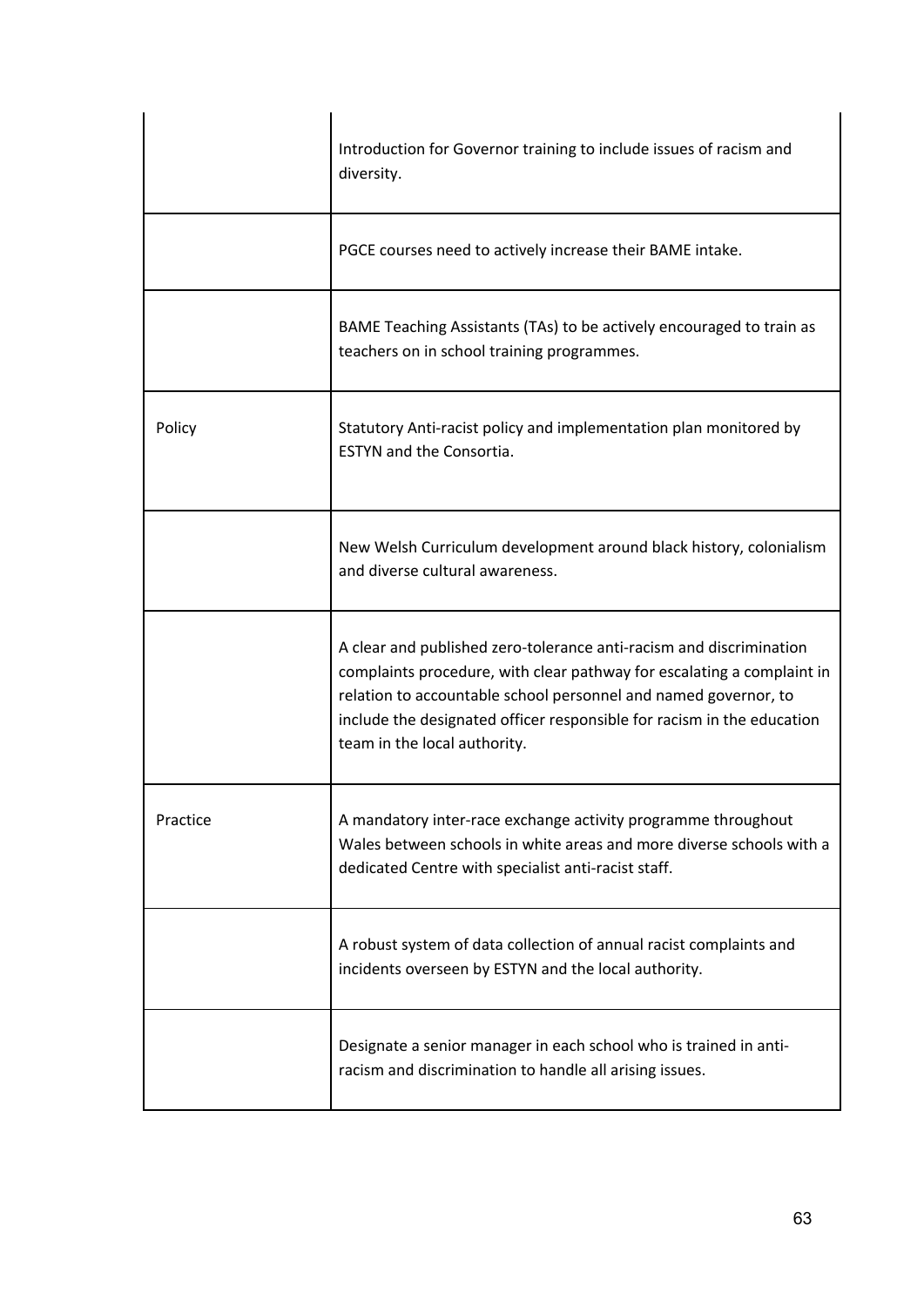| Recruitment                 | A campaign to promote teaching as a profession to BAME<br>communities and individuals.                                                                                 |
|-----------------------------|------------------------------------------------------------------------------------------------------------------------------------------------------------------------|
|                             | A positive discrimination recruitment drive to diversify and sponsor<br>BAME teachers at all levels of teaching and management in schools.                             |
| Leadership                  | Proportional BAME representation in management positions in<br>education in relation to local demographics.                                                            |
|                             | Ensure BAME teachers are placed on leadership training courses.                                                                                                        |
|                             | tackling racial inequality requires a whole school approach that<br>takes into account leadership, teaching and learning, power and<br>voice, wellbeing and belonging. |
| <b>Outreach and Support</b> | Campaigns to raise awareness amongst BAME parents of the education<br>system and complaints procedure to raise their confidence.                                       |
|                             | To fund third sector BAME organisations to have an education<br>advocate.                                                                                              |
|                             | To fund afterschool homework clubs and mentoring of BAME children<br>to address educational attainment and self-esteem development.                                    |
|                             | Establish an Independent Law and Advocacy Anti-racism Centre<br>dedicated to supporting victims of racism and their complaints at low-<br>charges or free.             |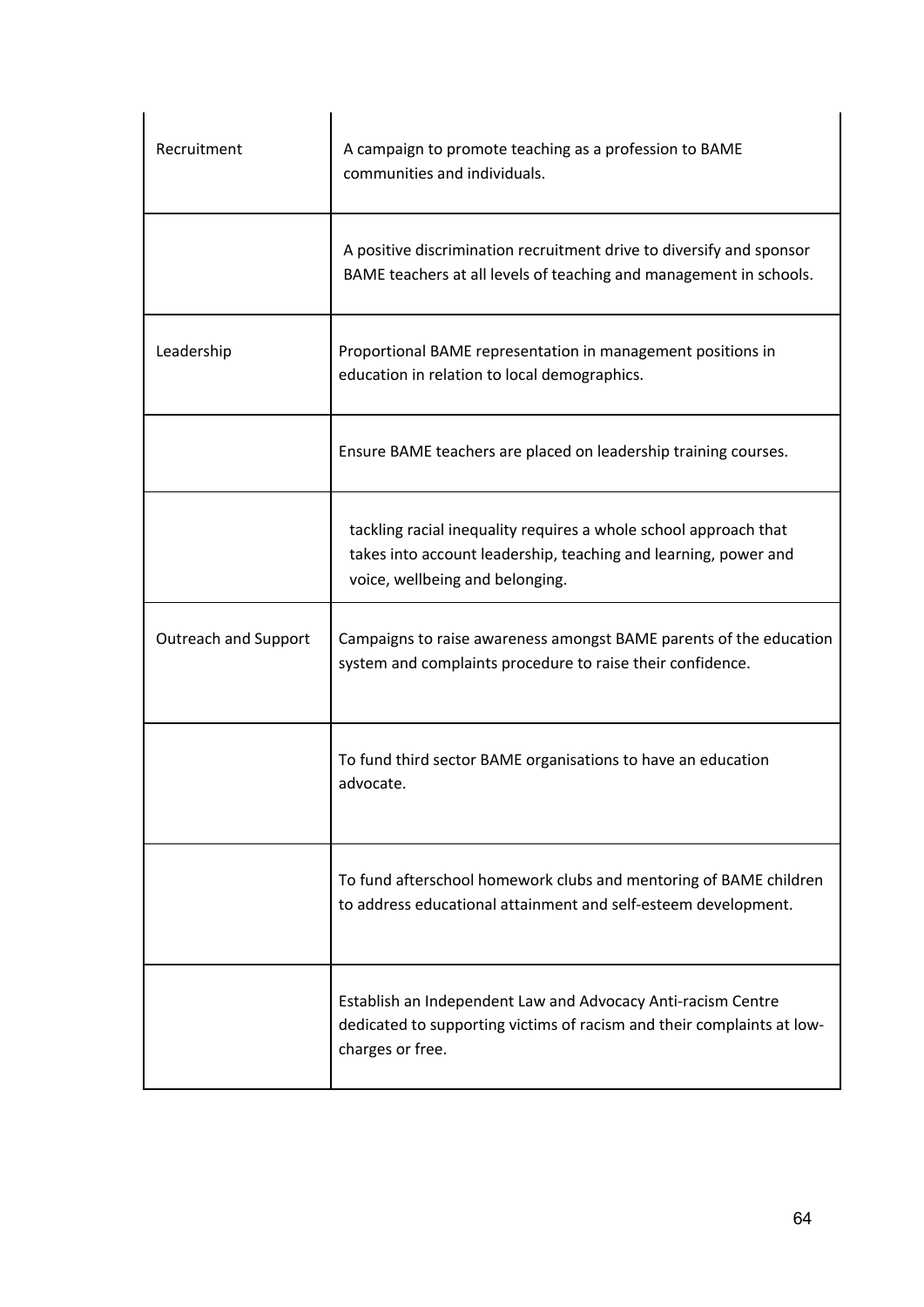# **6.4 Briefing Note: Employment and Discrimination in the Workplace**

#### PURPOSE:

To improve the experience and protection against racism of Black, Asian and Minority Ethnic Women in Wales in the workplace.

# BACKGROUND:

This briefing was commissioned by Women Connect First (WCF), Hayaat Women's Trust (HWT) and Henna Foundation (HF) to listen to the experiences of BAME women in Wales to identify key inequalities that BAME women experience and to present clear policy recommendations for the women's organisations and to influence statutory policymakers. Robust consultation was carried out by MELA Cymru with seventy service users in the period October to December 2020. The information gathered in this briefing note is a result of the research undertaken for the Welsh Government Race Equality Action Plan Consultation 2020.

Research shows that BAME individuals experience discrimination and bias at every stage of their career, even before it begins. BAME individuals are more likely to perceive the workplace as hostile, they are less likely to benefit from networks, to apply for and be given promotions and "they are more likely to be disciplined or judged harshly.' (Turkmen, 2019; Crawley, 2012; Hatch et al., 2020). In Wales, there are persistent racial inequalities in employment and income, including under-representation at more senior levels, lower rates of pay progression, and overrepresentation in lower paid and more precarious jobs for some racial and ethnic minority groups (EHRC, 2018).

The statistics shows that employment in Wales is gendered and ethnically segregated. BAME women are more likely to be unemployed, have trouble finding a job, and more likely to be economically inactive. Women from different ethnic groups experience different levels of engagement in the economy based on ethnicity, religion, nationality, age, social capital and geography. The highest ethnic minority female group population in Wales is the Black/Black British group, making up 20.9% of the ethnic minority female population aged 16-64. This group is followed by the Pakistani and Bangladeshi population with 14% and then mixed ethnic groups and Indian population. Only 48.1% of BAME women are in employment in Wales, which is below the UK average of 72.6% for white females and 56.9% for ethnic minority females. Indian females have the highest proportion of employment with 63.5% in the Welsh economy. The lowest employment rate is among the Pakistani and Bangladeshi women in Wales with 30.2% and 18.3%.(Turkmen, 2019)

# ISSUES:

These stories are from BAME women who have experienced discrimination based on religion, age, race/ethnicity, and colour. In some cases, the BAME women lost their jobs, in other cases they left because the workplace could not accommodate their needs. In other cases, the BAME woman challenged the situation at the cost of her peace of mind and heightened stress-levels. These lived experiences have shaped BAME women's negative expectations of going into an interview or a job.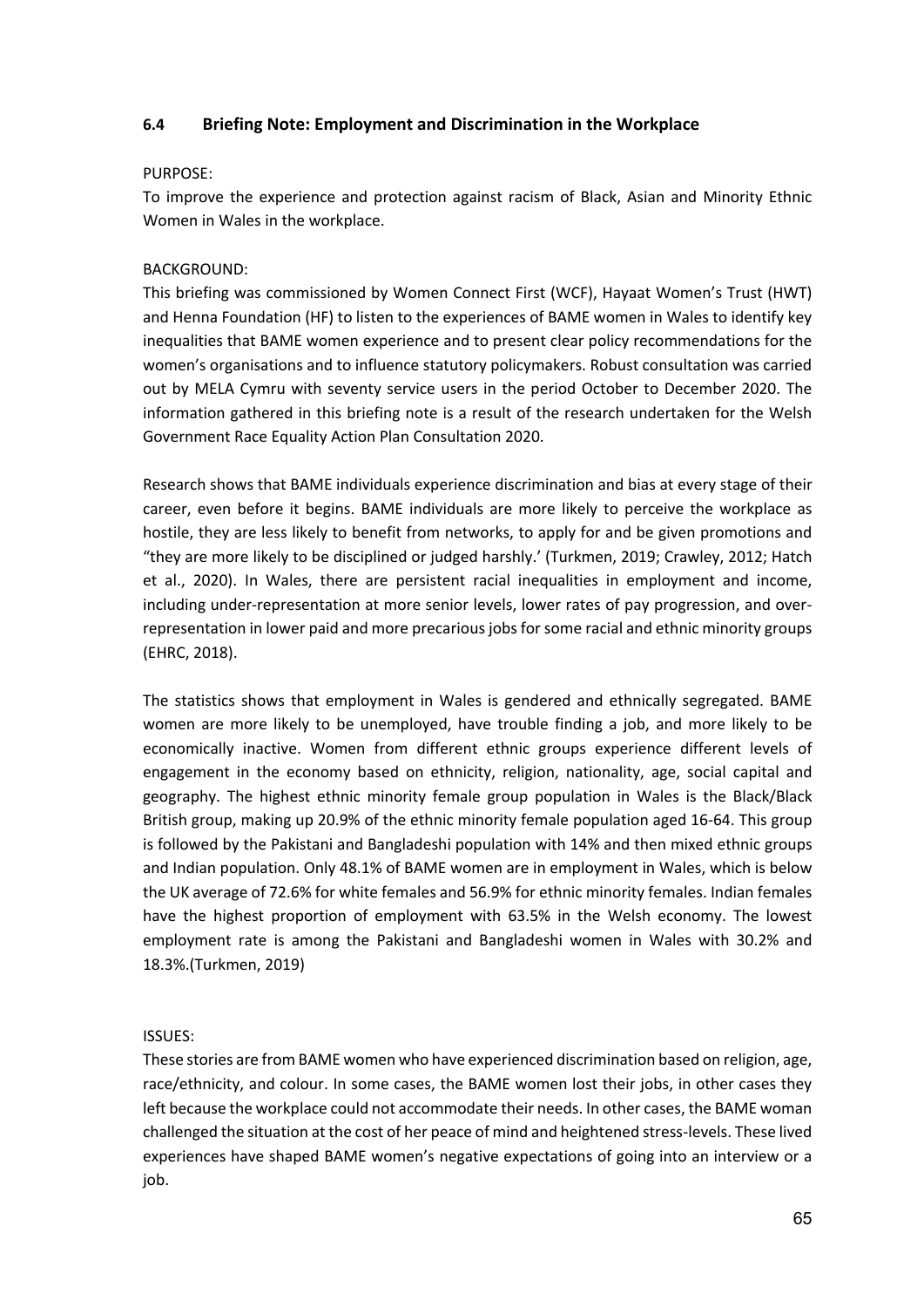The stories below demonstrate the nature of micro-aggressions in the workplace that undermine BAME women in their positions and roles, as well as make them feel ignored and not respected.

There are also stories from women who have attempted to challenge discriminatory behaviour but have been labelled and stereotyped as aggressive. They feel they are on the defensive because of their negative past lived experiences in the workplace.

Case studies of lived experience in support of the issues are as follows.

#### **Pakistani Woman: Story 1**

*"With work I have one experience. After finishing A-levels I worked in a call centre. There was one prayer room for men and women but too small. They didn't know that men and women shouldn't prayer together. If it took me a while because I had to wait, I would be pulled up by management because I was taking too long a break. Management did not take on board my religion. I ended up leaving because they couldn't provide a small room for me to pray. They wouldn't accommodate me. No one was taking it seriously. I had to conform. They can't allow you to have a break during Ramadan at sunset because of the break schedule. It wasn't suitable for my lifestyle so I left. That didn't go well with jobseekers. They said it was not good enough reason to leave".*

# **Afro-Caribbean Welsh Woman: Story 2**

*"In my team there was a person on a lower band then me. One particular occasion this person blatantly undermined me in front of colleagues and the patient's family. It was uncomfortable to see, and my other colleague noticed it. It is hard to tell if it was racism, maybe it was a personality clash. But I know for a fact she wouldn't treat another white colleague in this way. And basically, I* was introducing myself to the daughter of the patient. This lower grade colleague went into the *ward brought the mum introduced her in front of me and took over.* 

*With this particular technician it happened quite often she would rail road the situation where I would get in trouble for doing things. I would say no I don't want to do that I will get in trouble and she would say no you won't. I took it up with my manager and before that it did get frosty in the office, we were both upset with her, I was told I didn't acknowledge her feelings. They forget how I felt. We had a meeting. My manager doesn't like dealing with conflict and doesn't know how to deal with it. She kind of sided with the technician band 3. I tried to explain that she undermined me. It felt like it was two against one. It's very hard to prove its racism. Nobody cared how I was feeling instead they said well do you know how you made the other person feel? Hang on a minute you undermined me. Another colleague had seen how this colleague was undermining me and I wanted my manager to speak to her to get the full picture but she didn't. It didn't go any further. Oh my gosh if that was me who behaved in that way, it would have been heads rolling. "*

**Afro-Caribbean Welsh Woman: Story 3**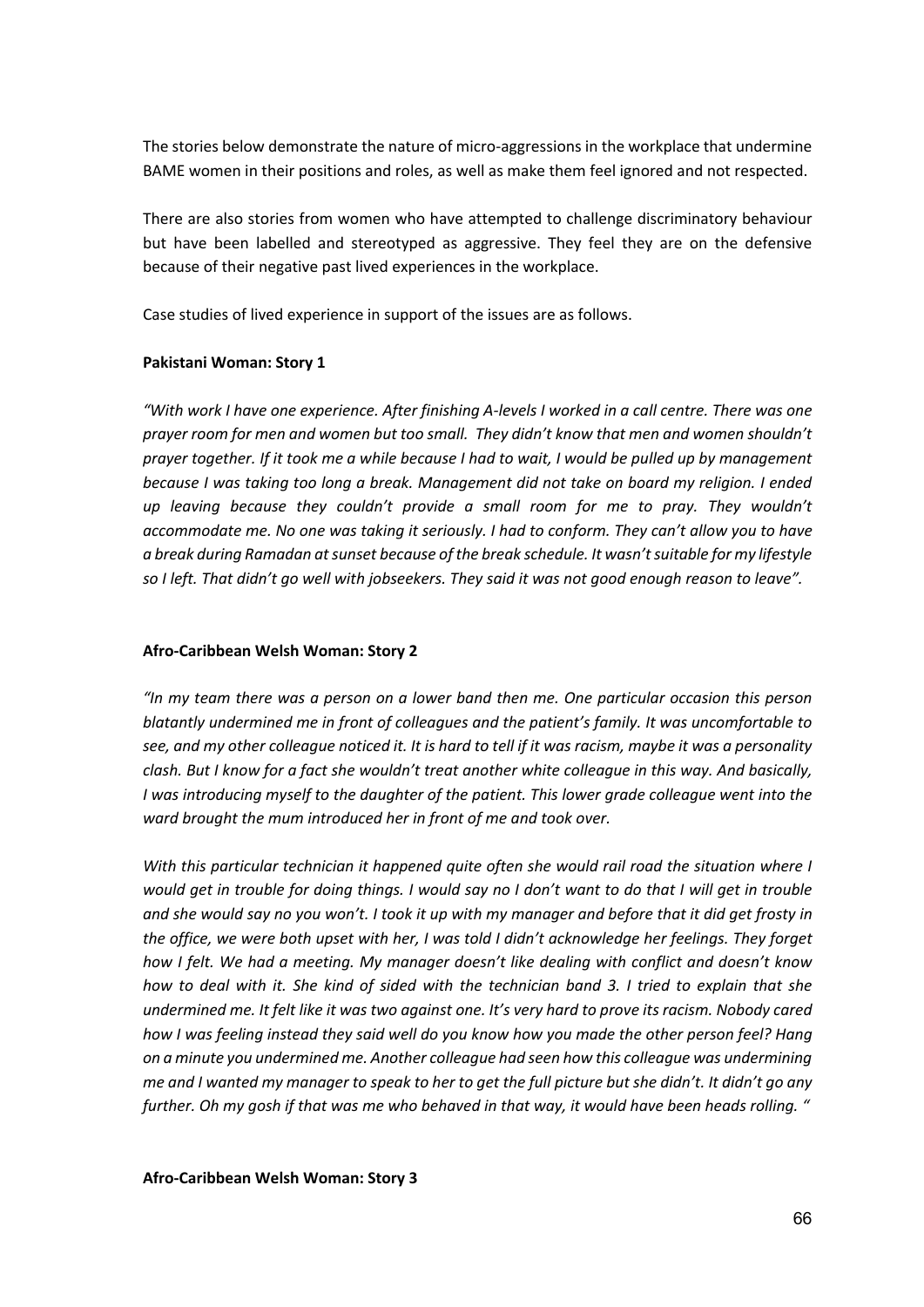*"I can come across as aggressive when I go into a school. I expect people to be negative towards me. When I receive it, my reaction will be ten times more than another person. I go in ready for a battle.* 

*If a child is racist to a teacher then it is dealt with the same as if they are being rude. There is no system in place to deal with racist behaviour. I had one child running around, I told him to sit down. He said 'you can't tell me what to do'. I responded and said I am your teacher for the day so you have to sit down. The child said 'you're just an ugly black baboon why should I listen to you'. I said ok…I couldn't leave the class to tell anyone. I waited until afterwards and took him to the Deputy Head. I asked what have you got in place to deal with this kind of behaviour? She said 'he can stay here with me for the rest of the day'. I said 'ok but what are you going to do?' She said 'I will keep him here so he won't disrupt your class'. But I asked again 'what are you going to do? Ok you're going to do nothing!' The child was not asked to apologise and there was no conversation with him. He was not told he was wrong or how it made me feel. I spoke to the class about why this behaviour is wrong and why we are all different. The class was full of white children, they did not want to learn and did not care.*

*When you have got one of the highest teachers not caring, why would the kids care? There is nothing in place that deals with racist behaviour."*

Existing gaps in provision:

Challenges:

- The religious needs of BAME women are not being respected or accommodated in the workplace. For example, space for male/female segregation during prayer or scheduled times to break fast in Ramadan are not provided, leading to some BAME women leaving employment or changing jobs, affecting their livelihoods.
- BAME women experience discrimination against them based on religion, age, ethnicity, race or colour often in subtle and covert ways in the workplace, or through microaggressions. This situation affects their mental health and forces them to leave their jobs, or in some cases to be sacked.
- BAME women reported often being micro-managed by their managers making them feel that they are not trusted in their jobs.
- When BAME women experience racist behaviour in the workplace, they do not always experience genuine apologies, or repercussions to the perpetrator that is upheld as unacceptable behaviour.
- BAME women reported feeling discriminatory and prejudiced assumptions of them as being 'aggressive' or 'lazy' which prevented them from speaking up against issues affecting them and their work, in case they were labelled. This situation led to frustration in the workplace and negatively impacted their mental health.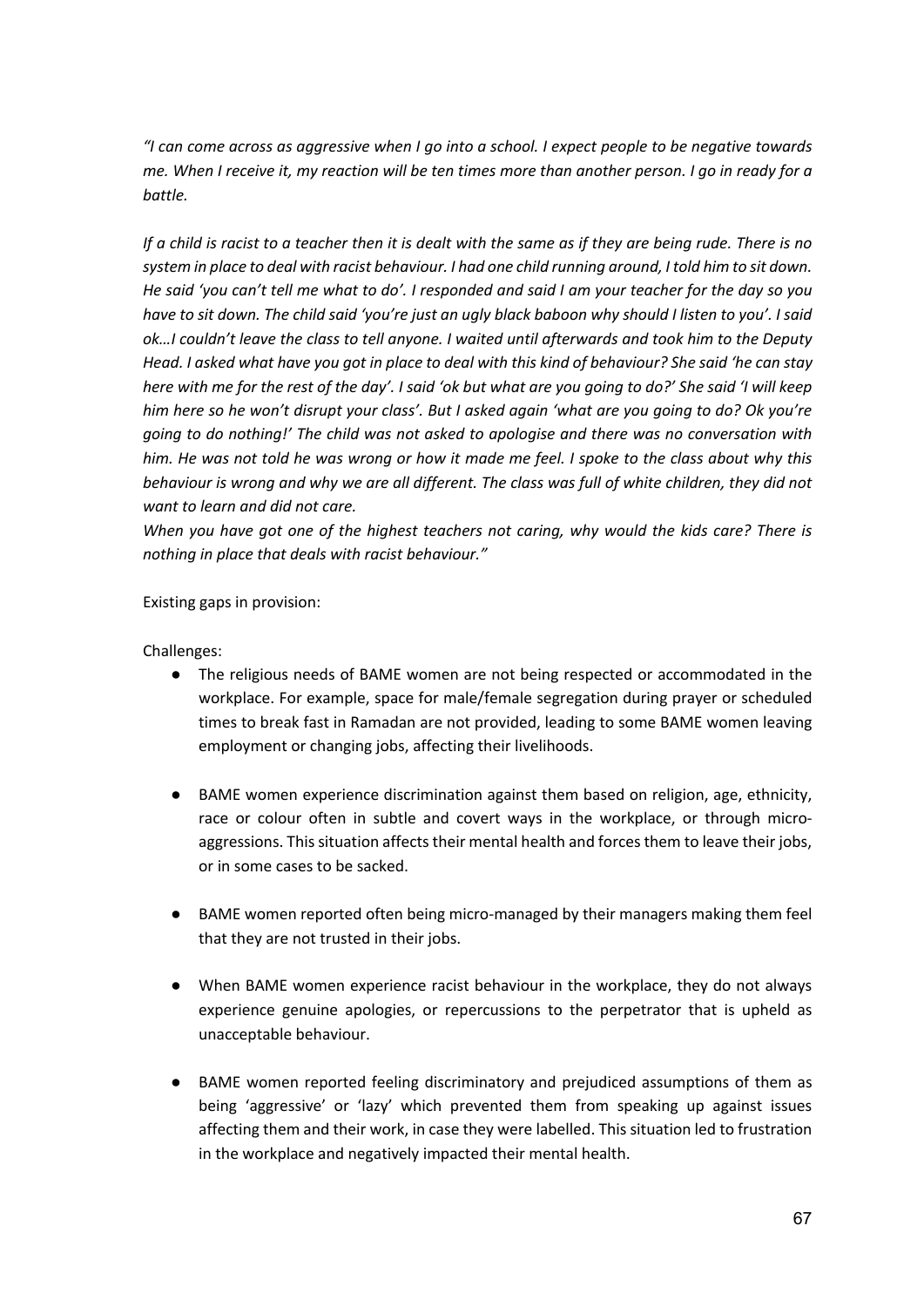- When BAME women raise a complaint or speak up about racist behaviour in the workplace, they get dismissed and made to feel responsible.
- Due to negative past lived experiences of BAME women experiencing micro-aggressions in the workplace, they have become hyper-vigilant and 'on the defensive' leading to unfulling work lives and challenges in feeling accepted and at ease in their jobs.

# Gaps:

- There is an absence of a robust, meaningful, independent and clearly outlined complaints system outside of the structures of the workplace. Staff grievances are not taken seriously, heard, or acknowledged.
- There is an absence of effective anti-racist policies and procedures to protect against religious, racial, sexist, and ageist discrimination in the workplace, nor procedures to monitor discriminatory practices and number of incidents recorded in an accountable manner.
- Due to poor organisational culture upholding racism and discrimination, there is a lack of cultural awareness and sensitivities by staff of BAME women needs.
- There is a clear and fundamental lack of understanding of racism and promotion of antiracist procedures in the workplace with a significant number of racist abuses going unrecorded and unaddressed damaging BAME women's mental health, wellbeing and career success.
- BAME women are not aware of their rights and do not have the confidence to challenge racist and discriminatory practices. BAME women are not aware of the antidiscrimination and equalities organisations that they can access to support their lived experiences and cases.

| Area of Impact  | Recommendation                                                           |
|-----------------|--------------------------------------------------------------------------|
| <b>Training</b> | Welsh Government to fund Community Employability Programmes,             |
|                 | Entrepreneurship training and Apprenticeships for BAME women in the      |
|                 | public sector.                                                           |
|                 | Public and private sector organisations to provide mandatory on-going    |
|                 | training on the legal implications of the Equality Act (2010) and        |
|                 | challenging institutional white privilege and anti-racism taking an      |
|                 | experiential, reflective, behavioural and action-based approach. Develop |
|                 | training with BAME women.                                                |
|                 | Welsh Government to promote open discussion about race and racism        |
|                 | in the workplace with public and private sector organisations.           |

RECOMMENDATIONS: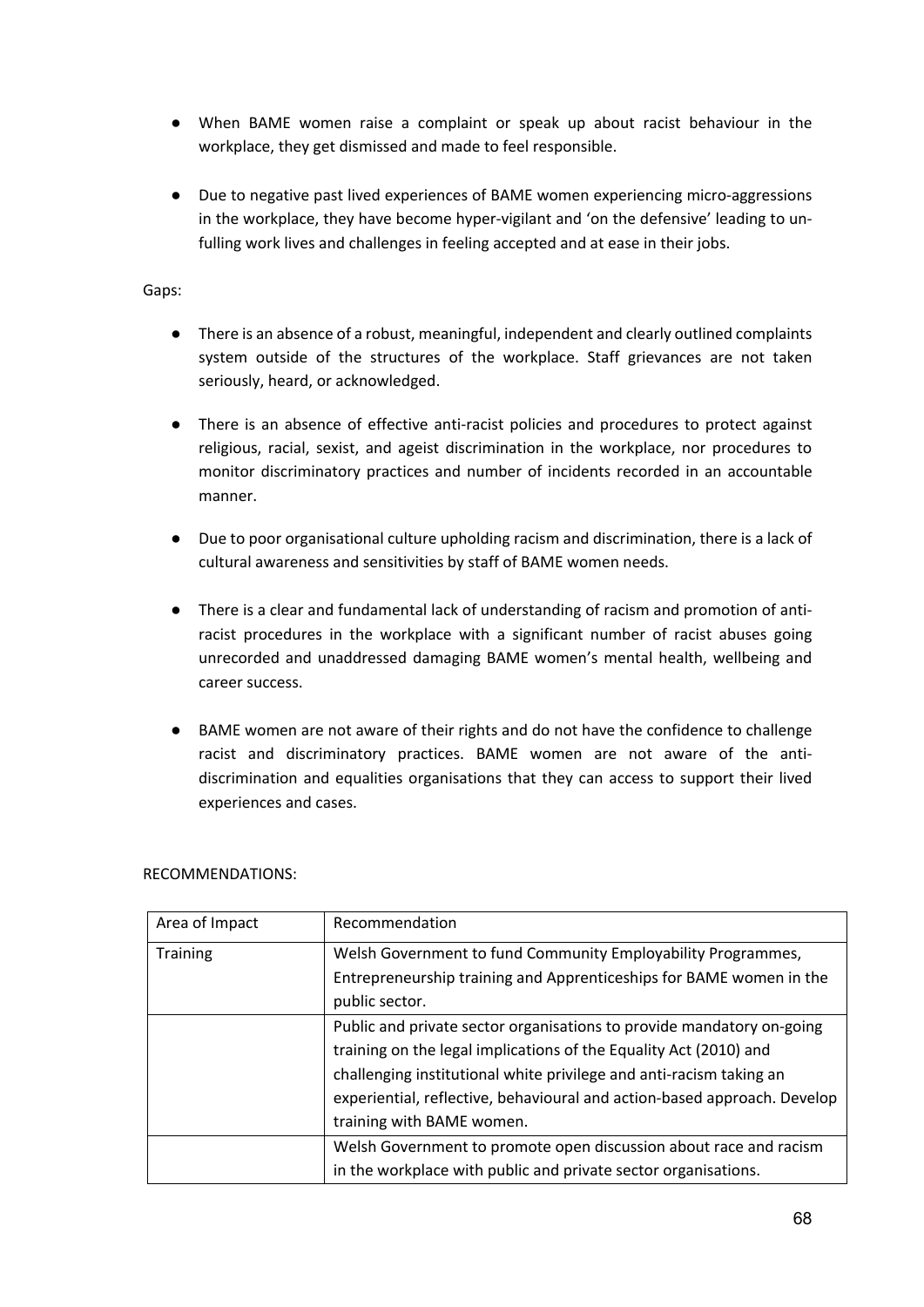|             | Offer BAME women focused training on their rights to access race-                               |
|-------------|-------------------------------------------------------------------------------------------------|
|             | related complaints procedures such as employment tribunals, the                                 |
|             | Equality and Human Rights Commission, the TUC in Wales, and the Race                            |
|             | Council Cymru etc.                                                                              |
| Policy      | Mandatory anti-racist organisational policies in the public and private                         |
|             | workplace supported by Senior Management and made public annually.                              |
|             | Equalities and Human Rights Commission and Race Council Cymru to be                             |
|             | funded to actively support the private and public sector compliance with                        |
|             | legislation.                                                                                    |
|             | Welsh Government and Local Authorities to only grant funds to public                            |
|             | and private sector organisations with published data collection and                             |
|             | monitoring compliant with the Equality Act (2010) and Public Services                           |
|             | Social Value Act (2012).                                                                        |
|             | All procurement of government and public sector contracts must include                          |
|             | a mandatory Race Equality Impact Assessment of tenders.                                         |
| Practice    | Staff and Senior Management to prepare annual mandatory Race                                    |
|             | Equality Impact Assessments for their organisations according to the                            |
|             | Equality Act (2010) to ensure culturally-sensitive needs are met in the                         |
|             | workplace e.g. prayers and fasting schedules.                                                   |
|             | Private and public sector organisations to publish locally meaningful                           |
|             | targets for representation and sector-specific targets for progression for                      |
|             | racial and ethnic minorities which are underpinned by sustained positive                        |
|             | action, including pay, progression, representation at different levels, and                     |
|             | incidents of racial discrimination, bullying harassment or abuse.                               |
|             | Public and private sector organisations to establish clear lines of                             |
|             | communication, accountability and continuous dialogue for staff, visibly                        |
|             | supported by senior leadership - including allocation of sufficient                             |
|             | resources and enabling a climate in which BAME women are able to                                |
|             | challenge corporate agendas.                                                                    |
|             | Promote and fund mentoring and reverse-mentoring programmes for                                 |
|             | BAME women in which open discussions about race, racism and white                               |
|             |                                                                                                 |
|             | privilege are encouraged.                                                                       |
| Recruitment | Promote membership of Unions within the BAME community as a<br>mechanism of challenging racism. |
|             | Welsh Government review of Gender, Race and Disability Pay Gap under                            |
|             | the Public Sector Equality Duty (PSED) and its reporting mechanisms.                            |
|             | De-bias the recruitment process by mitigating against school and                                |
|             | university bias focusing on potential, ensure racially diverse shortlists,                      |
|             | ensuring recruitment agencies provide adequate local representation of                          |
|             | BAME women as a condition of their contract, and ensure a diverse                               |
|             | interview panel, including independent or external panel members<br>where needed.               |
|             | Job Centres should be adequately resourced and provided with ongoing                            |
|             | training and professional development, particularly around unconscious                          |
|             | bias and intersectionality.                                                                     |
|             |                                                                                                 |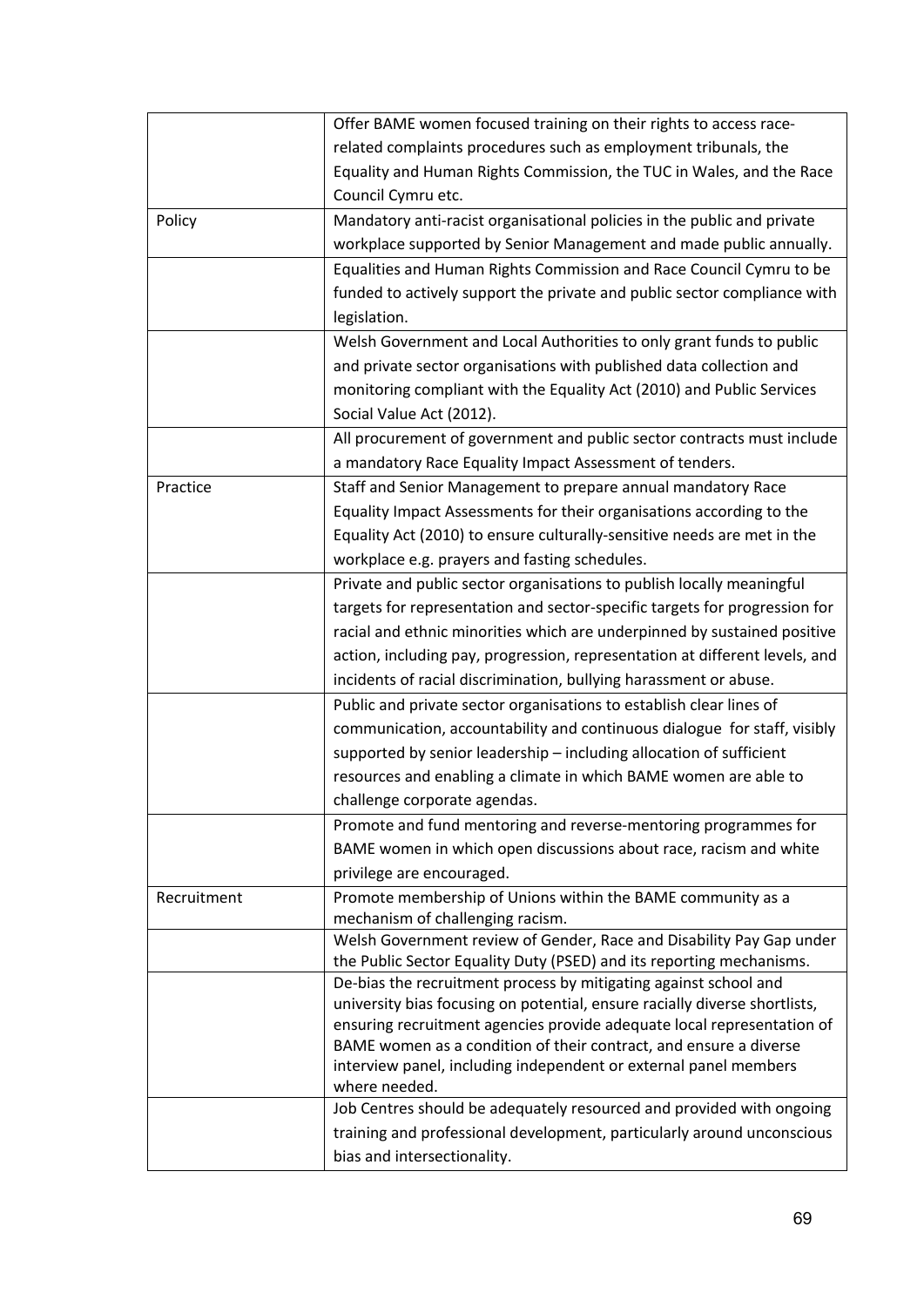| Leadership                  | BAME women representation in middle and senior management              |
|-----------------------------|------------------------------------------------------------------------|
|                             | positions to be part of the mandatory Race Equality Impact Assessment  |
|                             | published and monitored by the public and private sector, including    |
|                             | positive action for career progression leadership training for BAME    |
|                             | women.                                                                 |
|                             | Welsh Government to monitor robust public appointments of BAME         |
|                             | women at senior levels within the public sector.                       |
|                             | All Senior Management to be trained in diversity and inclusion and to  |
|                             | visibly support broader institutional and workplace commitment to      |
|                             | psychological safety and inclusivity, with a clear focus on covert,    |
|                             | everyday microaggressions, and encourage allyship and bystander        |
|                             | intervention.                                                          |
|                             | TUC to campaign with BAME women members in the workplace to            |
|                             | support internal accountability and monitoring processes at senior     |
|                             | management level.                                                      |
| <b>Outreach and Support</b> | Campaigns and multilingual guides to raise awareness amongst BAME      |
|                             | communities on their rights, the organisations where they can seek     |
|                             | support, and programmes to raise their confidence when discriminated   |
|                             | against.                                                               |
|                             | Financial support for victims of racism to prosecute through the       |
|                             | establishment of an Independent Law and Advocacy Anti-racism Centre    |
|                             | dedicated to supporting victims of racism and their complaints, or to  |
|                             | strengthen the Equalities and Human Rights Commission services to act  |
|                             | on BAME women's behalf free of charge.                                 |
|                             | Set up a HUB for BAME service providers to give on-the-job training to |
|                             | white professionals in the public and private sector.                  |
|                             | Welsh Government's Let's Talk Respect campaign to actively engage      |
|                             | public and private sector organisations.                               |
|                             | Welsh Government to remove financial legal costs of challenging        |
|                             | workplace racism in employment tribunals and ensure representation     |
|                             | amongst tribunal committees.                                           |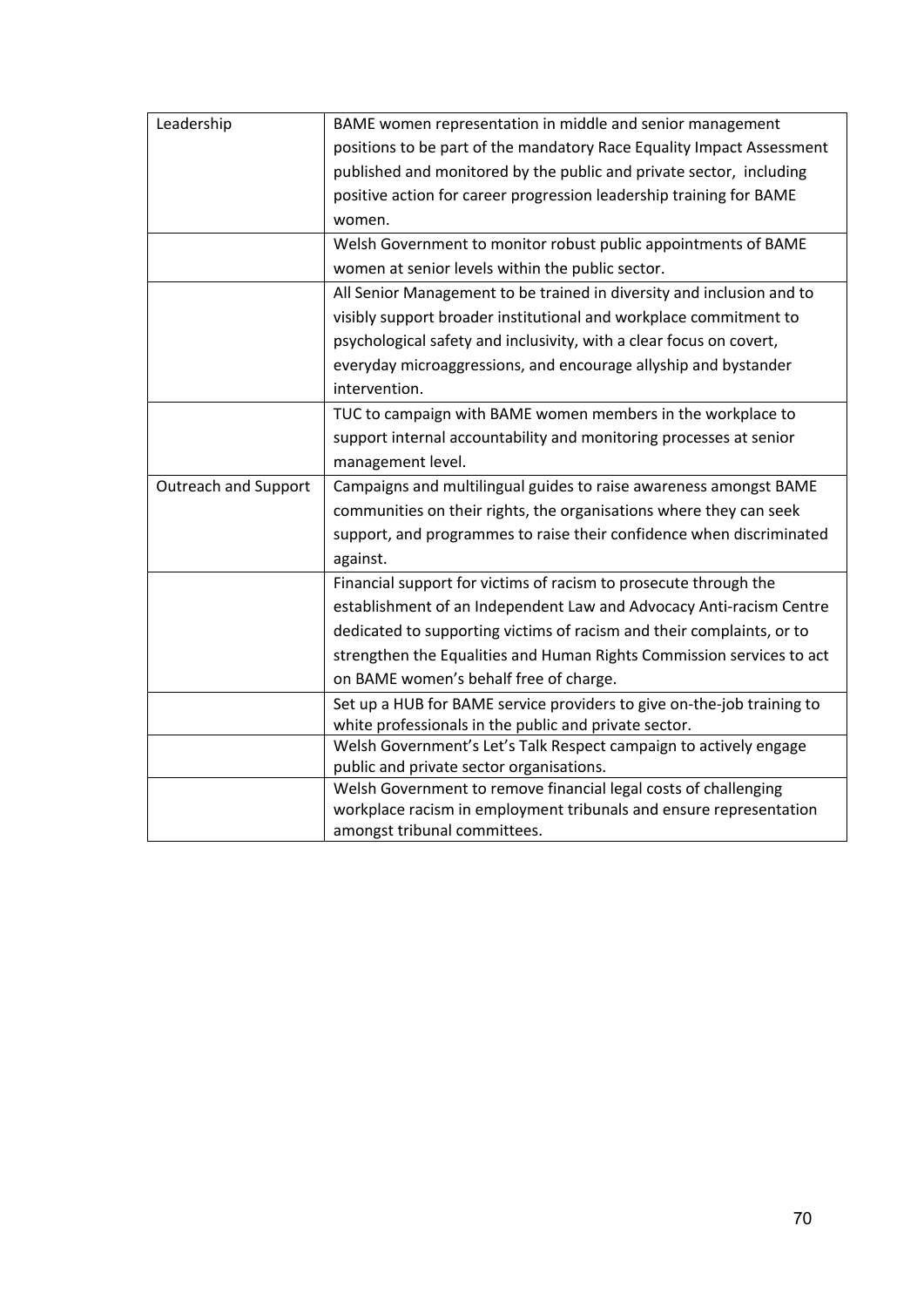#### **6.5 Briefing Note: Racist Bullying and Complaints System at Work**

#### PURPOSE:

To improve the complaints system for racist bullying of Black, Asian and Minority Ethnic Women in Wales in the workplace.

# BACKGROUND:

This briefing was commissioned by Women Connect First (WCF), Hayaat Women's Trust (HWT) and Henna Foundation (HF) to listen to the experiences of BAME women in Wales to identify key inequalities that BAME women experience and to present clear policy recommendations for the women's organisations and to influence statutory policymakers. Robust consultation was carried out by MELA Cymru with seventy service users in the period October to December 2020. The information gathered in this briefing note is a result of the research undertaken for the Welsh Government Race Equality Action Plan Consultation 2020.

Research shows that BAME individuals experience discrimination and bias at every stage of their career, even before it begins. BAME individuals are more likely to perceive the workplace as hostile, they are less likely to benefit from networks, to apply for and be given promotions and "they are more likely to be disciplined or judged harshly.' (Turkmen, 2019; Crawley, 2012; Hatch et al., 2020). In Wales, there are persistent racial inequalities in employment and income, including under-representation at more senior levels, lower rates of pay progression, and overrepresentation in lower paid and more precarious jobs for some racial and ethnic minority groups (EHRC, 2018).

The statistics shows that employment in Wales is gendered and ethnically segregated. BAME women are more likely to be unemployed, have trouble finding a job, and more likely to be economically inactive. Women from different ethnic groups experience different levels of engagement in the economy based on ethnicity, religion, nationality, age, social capital and geography. The highest ethnic minority female group population in Wales is the Black/Black British group, making up 20.9% of the ethnic minority female population aged 16-64. This group is followed by the Pakistani and Bangladeshi population with 14% and then mixed ethnic groups and Indian population. Only 48.1% of BAME women are in employment in Wales, which is below the UK average of 72.6% for white females and 56.9% for ethnic minority females. Indian females have the highest proportion of employment with 63.5% in the Welsh economy. The lowest employment rate is among the Pakistani and Bangladeshi women in Wales with 30.2% and 18.3%.(Turkmen, 2019).

# ISSUES:

BAME women face discrimination in institutional settings where there are few BAME people. The women demonstrated the different coping strategies they have to adopt to deal with racist bullying and stereotyping or to get promoted, including toning down their behaviour and clothes to fit in.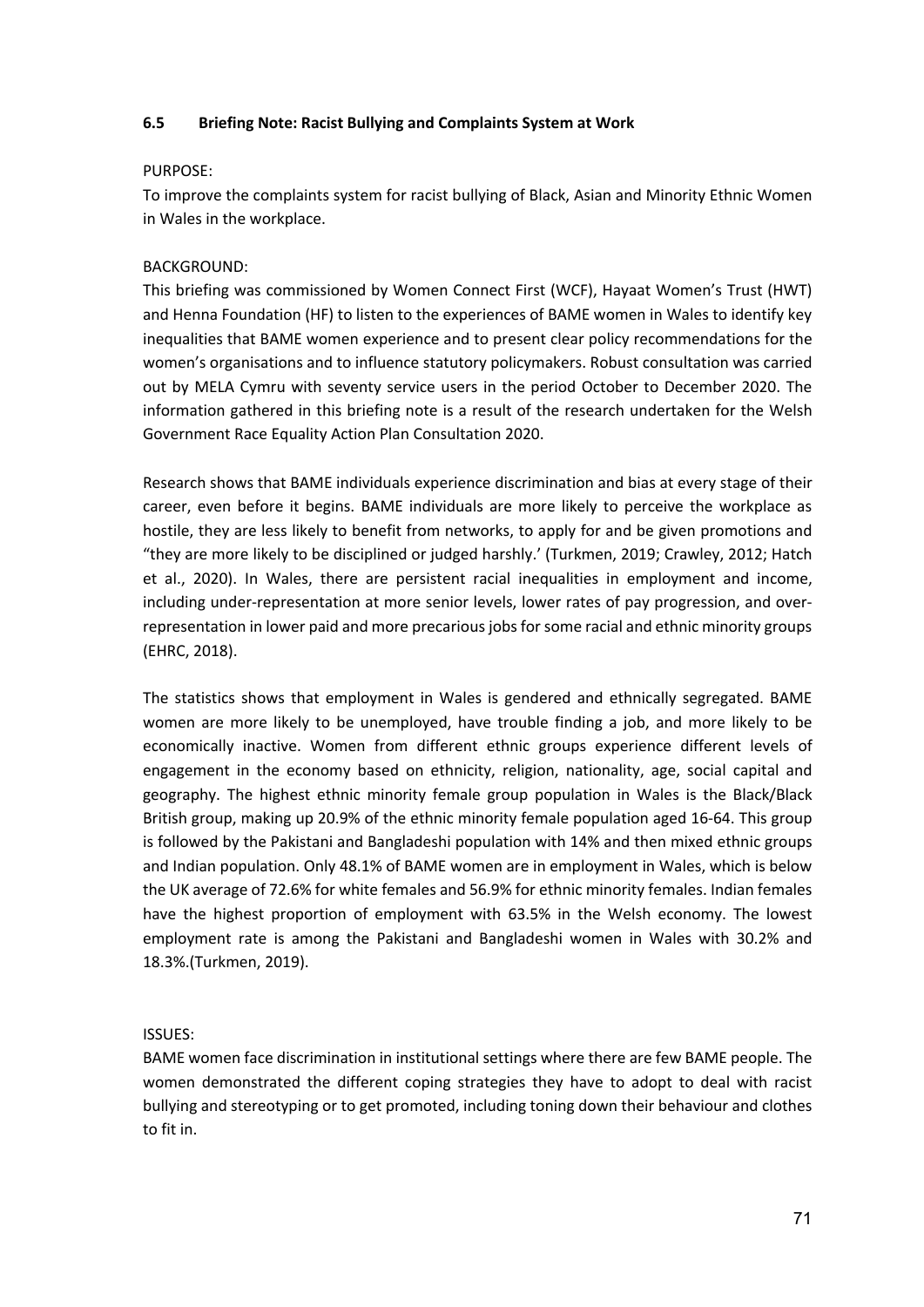BAME women have limited choices in the workplace. One woman who was posted to a racist country against her choice, and forced to work in an environment amongst racist colleagues. This situation had a detrimental impact on her mental health. The other story shows how BAME women's well-being and safety are placed risk when they work with racist clients.

Racism is experienced by BAME women when they are in positions of authority. In these case studies, there is a repeated pattern of lack of action, support or resolution by management.

Case studies of lived experience in support of the issues are as follows.

#### **Somali Woman: Story 1**

*"There is only me and a Pakistani guy. He has experienced more difficulty than I have. He has gone through a lawsuit against the company. For example, they recently put halal food on the menu, they would say it was not available to him, then they would feed him non-halal food. It might be because he is quite timid and it's against him - they take the mick. We work with vulnerable children between 8 and 19, they get aggressive. He hasn't found support when the children got aggressive. He would get hit quite a lot. I just have had these annoying little comments. I have been able to combat that. The problem is the culture of the workplace. They are very ignorant of different cultures and how it can affect people. People from the Valleys they don't know much about minorities."*

# **Afro-Caribbean Welsh Woman: Story 2**

*"There's not a lot of black members of staff this way in Cardiff. And not many black managers in the office; 1 mixed race, and me and one other network rail. There are 6 floors - no black executives. When the black staff do get to this position it is because I had to wake up at 3 in the morning and work my butt off. I can't just be passionate. I get told I am aggressive. Sometimes some people don't want to change the way they look or behave. Once when I was ill, I came with braids in my hair instead of a weave in case I needed to go to hospital. I was treated differently with braids than weave. I dress a lot older to go to work - to be perceived in a certain way to be unthreatening. The way they behave or act - you are perceived as being threatening. You have to adapt yourself to go to an interview to get that position. When I go in with my hair different people say you are quirky today. One lady, she was pushed into a back office where she was unrecognised. If I dress a certain way you are perceived differently.* 

*You have to tone everything down to avoid being stereotyped…. You have to edit yourself to have a position. To have some influence. I don't think what I say will have any relevance. The higherlevel management will not listen to you. When the time is right then I choose the time to speak up to make a difference.*

#### **Somali Woman: Story 3**

*"My first ever job I was selling windows for a call centre. They said 'could you please change your*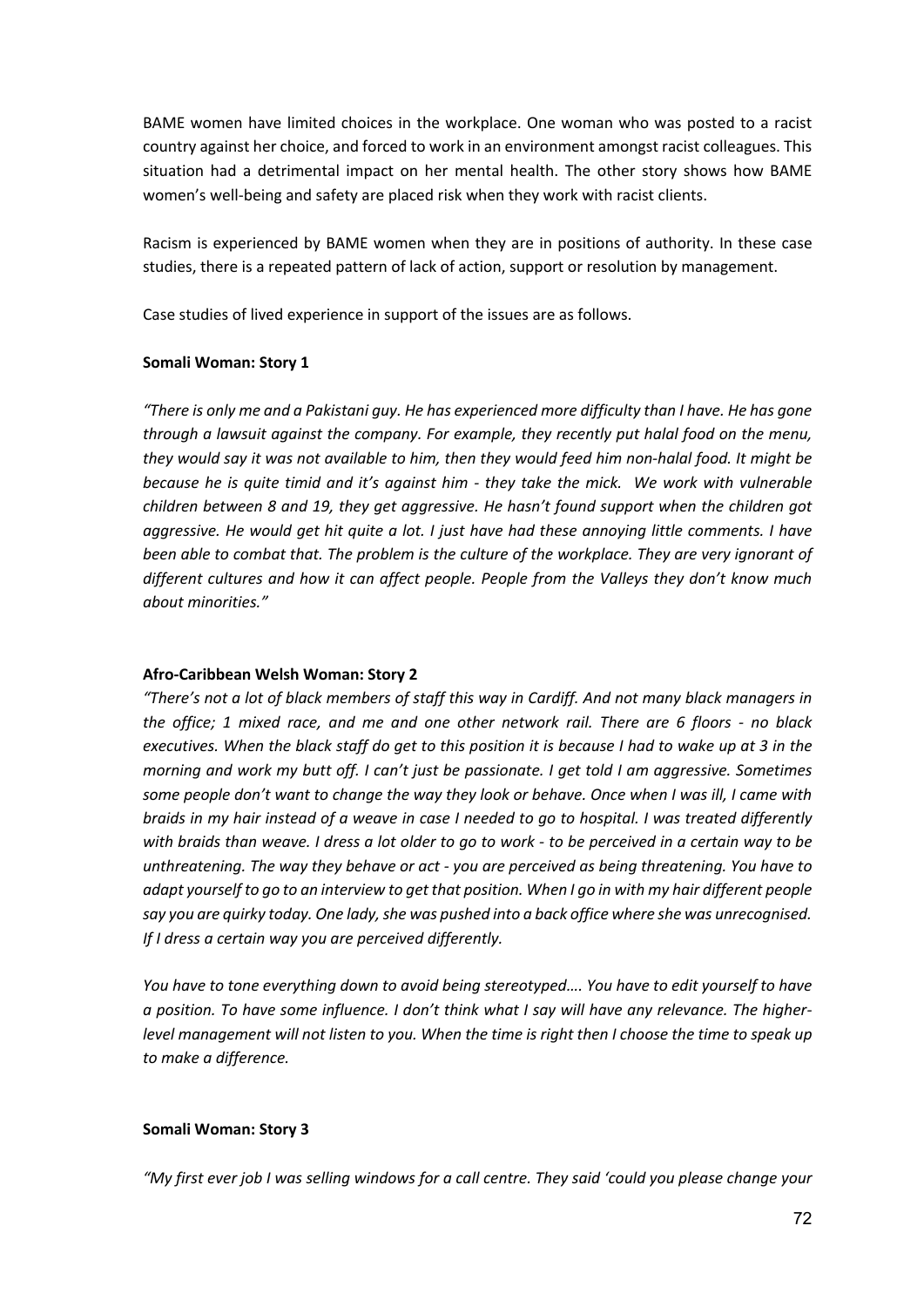*name to Amy instead of Aminah'? What does that have to do with sales? I was younger and did as I was told, but looking back they would never do that to a white person. It is so unacceptable. I think I just wanted to keep the job - you just put up with stuff. If you challenge, who are you challenging exactly? Who can you complain to, the supervisor will agree with the manager? Nobody looks like you in the company, who do you complain to? If there is nobody in the senior management who looks like you then who do you complain to?"*

## **Afro-Caribbean Welsh Woman: Story 4**

*"Being a woman, not even being mixed race, in the military is hard enough, you have to work twice as hard. However, I got promoted quite quick. I had one experience in Germany and I said to them I wanted a UK posting, they thought I had mental health issues. They sent me to a psychiatrist. I got bullied a lot in Germany. They were horrible. There were not many black people in Germany. In the end I went AWOL for 3 months. They will either ruin my mental health if I stay here or I get out of there. I just got my stuff and I drove to the UK to my mum's. It could have been the colour of my skin. The military police found me.* 

*While I was in Germany, a woman committed suicide next door to me. I said I am not committing suicide. I couldn't sleep at night, I was crying. I felt I don't fit here. They weren't including me.*

*They made me go back to Germany. The padre from the church helped me get my post in the UK.* 

# **Afro-Caribbean Welsh Woman: Story 5**

*"There was another situation when my manager gave me a referral for a young person and gave me a heads up, and said this person has been racist to someone else. I said to my manager are you joking? I can understand if the whole team were BAME but this isn't the case. I said there is no way I am going to support this young person if he has racist tendencies, my manager kept saying you will be fine. I had to go over her head and speak to a higher manager. I am not putting myself at risk, especially as I have been attacked. There is no way I'm taking this case.*

*I feel safer in Cardiff compared to the Caerphilly area.*

*We need protection, if we're going to their homes, we don't know what the situation will be. Risk assessments need to be put in place before we go out to see clients.*

*When doing risk assessments, if we're going out in communities the risk assessments have to include if the clients are racist. We need to know so we can make the choice. We need to be protected so we know what the risks are."*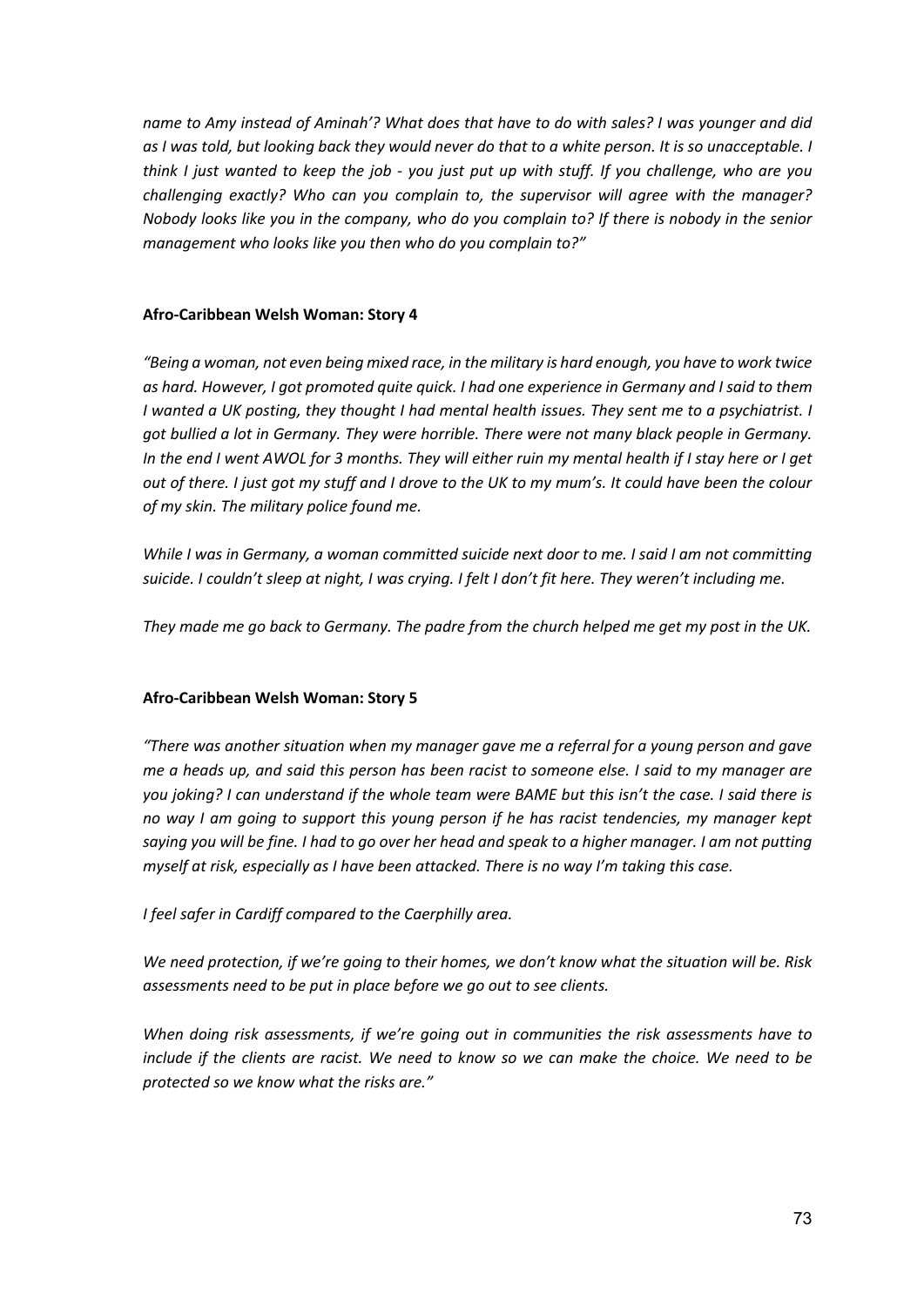## **Afro-Caribbean Welsh Woman: Story 7**

*"When I worked for Cardiff I started in the residential department and I worked my way up to becoming a manager. As a manager that is where I experienced the most horrendous racism because I was a black manager telling white staff what to do and when I say there were blatant white staff who were traumatised a black person was telling them what to do and what time they had to come to work, setting their workload, I was in constant battle and I had lots of complaints made against me. I would challenge them through and through. One of things I learned to do was to keep a diary to write everything down. Everything I would say, or movements, it was like I had to keep a diary of my life to protect myself because of the white staff I worked with."*

# **Trans Afro-Caribbean Welsh Woman: Story 6**

*"I was a manager with….worked in a place in a Kitchen in London. One of the chef's was Eastern European. He didn't respond to me as a black manager. No communication. Didn't want to speak with me. I would speak to my seniors about it, 'he is refusing to speak to me', Obviously he doesn't respect me. I didn't want to submit any grievances. I wanted those I report to, to sort it out. They just said 'it is a cultural thing'.* 

*If I wanted him to do a certain task. It was like talking to a brick wall. He left because he didn't want to work for a black person. The thing was colleagues ignored it. I write the rota for 4 chefs and staff - he wouldn't talk to me if he wanted days swapping, he would send people. I was ignored and frustrated because they were passing on his messages."*

Existing challenges and gaps in racist bullying complaints system:

Challenges:

- Bullying and micro-aggressions go on in the workplace and remain unchallenged, often overt offensive comments, harming BAME women's sense of Self and their mental health.
- When BAME women get promoted or do well, white colleagues lash out or provoke an argument challenging their right to success and holding prejudices and judgements based on their protected characteristics.
- None, or very few, black managers in senior management positions in many organisations due to barriers to progression by gatekeepers, and discriminatory behaviour in comparison to BAME women's peers. This limits income levels and access to higher paid jobs and positions.
- Due to discriminatory behaviour in the workplace, BAME women feel they have to work harder to prove themselves to earn their promotion, more than their counterparts. Putting in longer hours or taking more responsibility has a negative effect on the mental health of BAME women.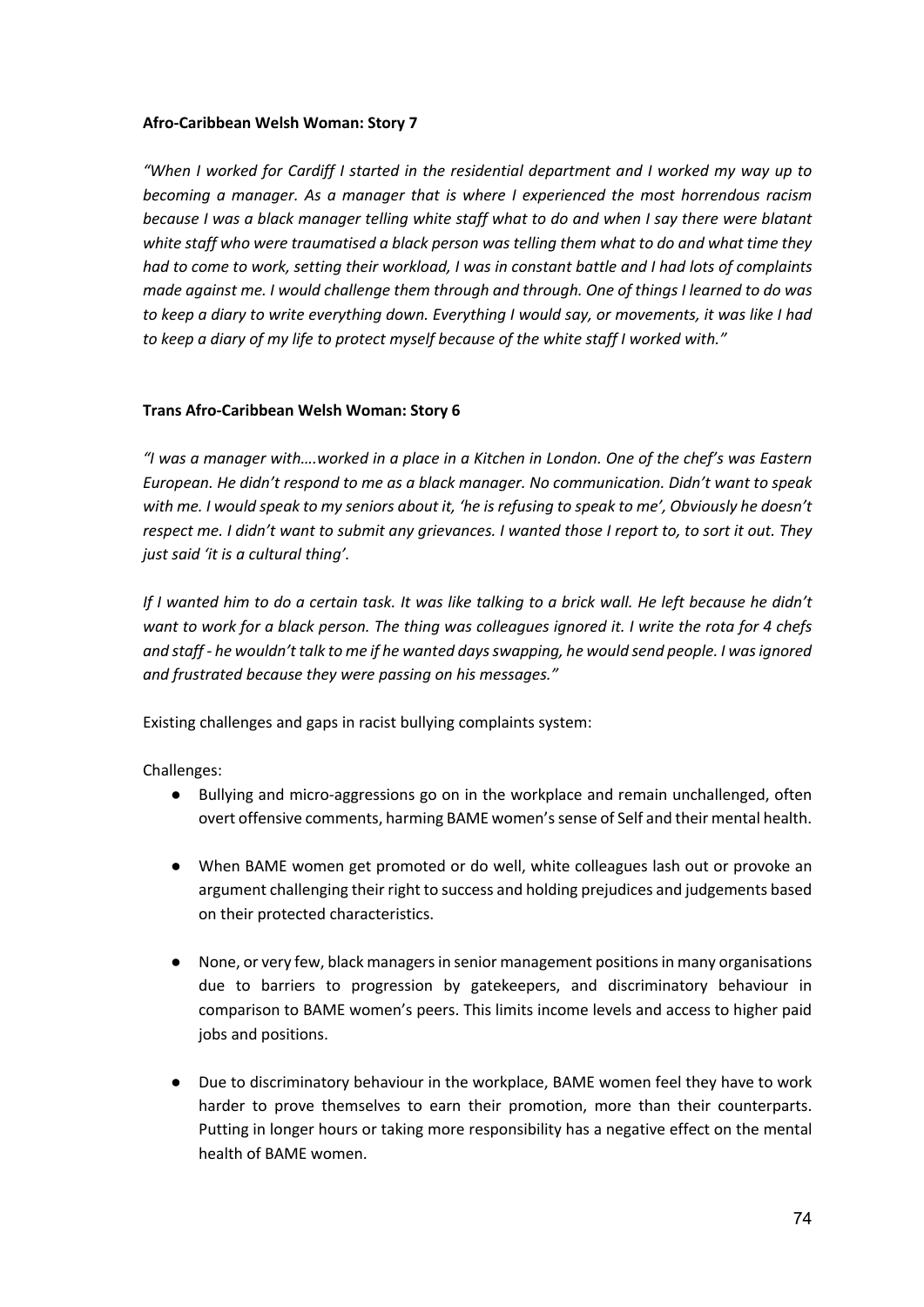- BAME women feel they have to 'please their masters', 'tow the party line', conform, modify their behaviour or appearance in order to get promoted. The lack of acceptance of cultural diversity in the workplace results in identity and self-confidence being undermined, ultimately leading to vulnerability and exclusion.
- BAME women reported feeling discriminatory and prejudiced stereotyping of them as being 'aggressive' or 'lazy' which prevented them from speaking up against issues affecting them and their work, in case they were labelled. This situation led to frustration in the workplace and negatively impacted their mental health.
- In the workplace, BAME women experience being ignored and a culture of silence when they are discriminated against due to their protected characteristics. This leaves them feeling vulnerable and frustrated.
- BAME women often prefer to work in a 'BAME bubble' within BAME organisations or for themselves to avoid racism. BAME women succeed more in culturally diverse environments, such as schools in diverse parts of the city, or as self-employed entrepreneurs working for diverse clients, and this limits their job market access and customer base.
- BAME women are forced into racist situations that place them at higher risk, in harmful and unsafe situations. Employers do not have the policies or practices in place to risk assess their BAME women workforce when these situations arise leaving BAME women feeling vulnerable and unprotected, affecting their performance and job-fulfilment.

#### Gaps:

- Management and Leadership courses have a strong under-representation of BAME women. BAME women feel excluded from these experiences with no Senior Management accountability to ensure equal access to career development.
- Due to poor organisational culture upholding racism and discrimination, there is a lack of cultural awareness and sensitivities by staff of BAME women needs. Weak representation of BAME women in management and leadership training due to conscious and unconscious biases in the workplace.
- There is an absence of a robust, meaningful, independent and clearly outlined complaints system outside of the structures of the workplace. Staff grievances are not taken seriously, heard, or acknowledged. There is an absence of mental health support.
- There is an absence of effective anti-racist policies and procedures to protect against religious, racial, sexist, and ageist discrimination in the workplace, nor procedures to monitor discriminatory practices and number of incidents recorded in an accountable manner.
- There is an absence of robust and effective risk assessments to protect BAME women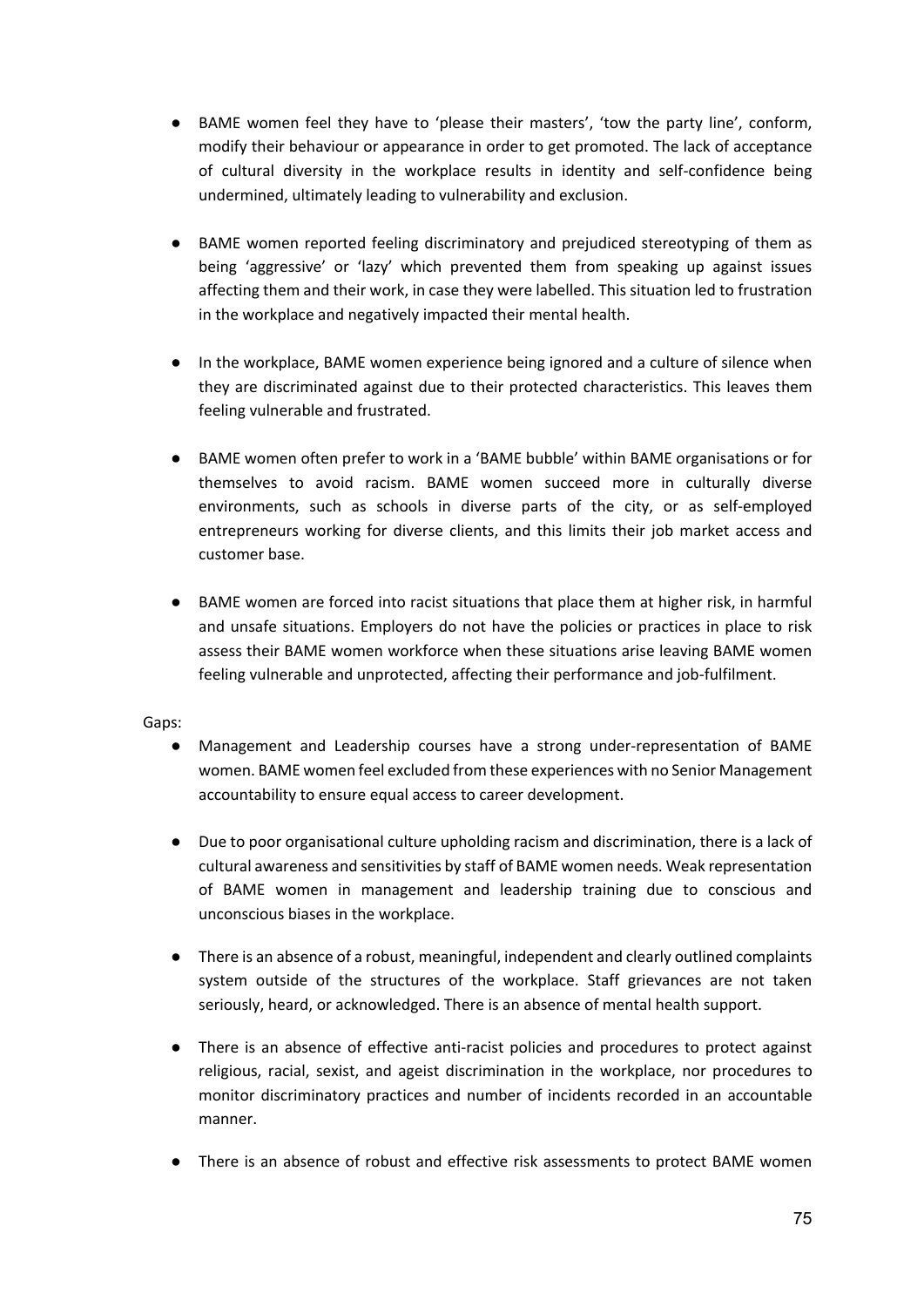workers when exposed to racist or discriminatory contexts.

● BAME women are not aware of their rights and do not have the confidence to challenge racist and discriminatory practices. BAME women are not aware of the antidiscrimination and equalities organisations that they can access to support their lived experiences and cases.

#### RECOMMENDATIONS:

| Area of Impact  | Recommendation                                                           |
|-----------------|--------------------------------------------------------------------------|
| <b>Training</b> | Welsh Government to fund Community Employability Programmes,             |
|                 | Entrepreneurship training and Apprenticeships for BAME women in the      |
|                 | public sector.                                                           |
|                 | Public and private sector organisations to provide mandatory on-going    |
|                 | training on the legal implications of the Equality Act (2010) and        |
|                 | challenging institutional white privilege and anti-racism taking an      |
|                 | experiential, reflective, behavioural and action-based approach. Develop |
|                 | training with BAME women.                                                |
|                 | Welsh Government to promote open discussion about race and racism        |
|                 | in the workplace with public and private sector organisations.           |
|                 | Offer BAME women focused training on their rights to access race-        |
|                 | related complaints procedures such as employment tribunals, the          |
|                 | Equality and Human Rights Commission, the TUC in Wales, and the Race     |
|                 | Council Cymru etc.                                                       |
| Policy          | Mandatory anti-racist organisational policies in the public and private  |
|                 | workplace supported by Senior Management and made public annually.       |
|                 | Equalities and Human Rights Commission and Race Council Cymru to be      |
|                 | funded to actively support the private and public sector compliance with |
|                 | legislation.                                                             |
|                 | Welsh Government and Local Authorities to only grant funds to public     |
|                 | and private sector organisations with published data collection and      |
|                 | monitoring compliant with the Equality Act (2010) and Public Services    |
|                 | Social Value Act (2012).                                                 |
|                 | All procurement of government and public sector contracts must include   |
|                 | a mandatory Race Equality Impact Assessment of tenders.                  |
|                 | Risk Assessments for BAME workers to be mainstreamed to protect          |
|                 | against racist work contexts e.g. social care.                           |
| Practice        | Staff and Senior Management to prepare annual mandatory Race             |
|                 | Equality Impact Assessments for their organisations according to the     |
|                 | Equality Act (2010) to ensure culturally-sensitive needs are met in the  |
|                 | workplace e.g. prayers and fasting schedules.                            |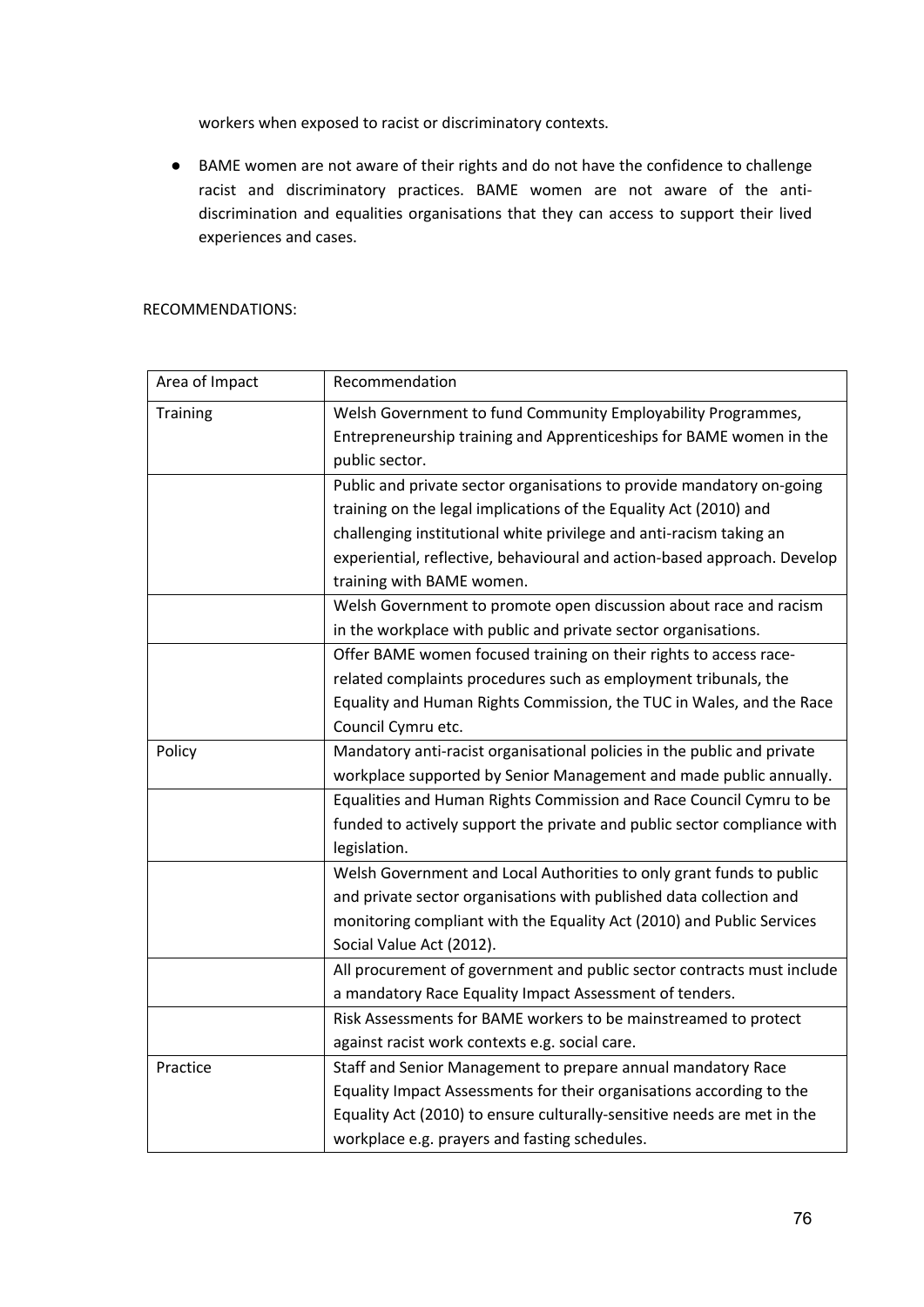|                             | Private and public sector organisations to publish locally meaningful                                                                                |
|-----------------------------|------------------------------------------------------------------------------------------------------------------------------------------------------|
|                             | targets for representation and sector-specific targets for progression for                                                                           |
|                             | racial and ethnic minorities which are underpinned by sustained positive                                                                             |
|                             | action, including pay, progression, representation at different levels, and                                                                          |
|                             | incidents of racial discrimination, bullying harassment or abuse.                                                                                    |
|                             | Public and private sector organisations to establish clear lines of                                                                                  |
|                             | communication, accountability and continuous dialogue for staff, visibly                                                                             |
|                             | supported by senior leadership - including allocation of sufficient                                                                                  |
|                             | resources and enabling a climate in which BAME women are able to                                                                                     |
|                             | challenge corporate agendas.                                                                                                                         |
|                             | Promote and fund mentoring and reverse-mentoring programmes for                                                                                      |
|                             | BAME women in which open discussions about race, racism and white                                                                                    |
|                             | privilege are encouraged.                                                                                                                            |
| Recruitment                 | Promote membership of Unions within the BAME community as a                                                                                          |
|                             | mechanism of challenging racism.                                                                                                                     |
|                             | Welsh Government review of Gender, Race and Disability Pay Gap under                                                                                 |
|                             | the Public Sector Equality Duty (PSED) and its reporting mechanisms.                                                                                 |
|                             | De-bias the recruitment process by mitigating against school and                                                                                     |
|                             | university bias focusing on potential, ensure racially diverse shortlists,<br>ensuring recruitment agencies provide adequate local representation of |
|                             | BAME women as a condition of their contract, and ensure a diverse                                                                                    |
|                             | interview panel, including independent or external panel members                                                                                     |
|                             | where needed.                                                                                                                                        |
|                             | Job Centres should be adequately resourced and provided with ongoing                                                                                 |
|                             | training and professional development, particularly around unconscious                                                                               |
|                             | bias and intersectionality.                                                                                                                          |
| Leadership                  | BAME women representation in middle and senior management                                                                                            |
|                             | positions to be part of the mandatory Race Equality Impact Assessment                                                                                |
|                             | published and monitored by the public and private sector, including                                                                                  |
|                             | positive action for career progression leadership training for BAME                                                                                  |
|                             | women.                                                                                                                                               |
|                             | Welsh Government to monitor robust public appointments of BAME                                                                                       |
|                             | women at senior levels within the public sector.                                                                                                     |
|                             | All Senior Management to be trained in diversity and inclusion and to                                                                                |
|                             | visibly support broader institutional and workplace commitment to                                                                                    |
|                             | psychological safety and inclusivity, with a clear focus on covert,                                                                                  |
|                             | everyday microaggressions, and encourage allyship and bystander                                                                                      |
|                             | intervention.                                                                                                                                        |
|                             | TUC to campaign with BAME women members in the workplace to                                                                                          |
|                             | support internal accountability and monitoring processes at senior                                                                                   |
|                             | management level.                                                                                                                                    |
| <b>Outreach and Support</b> | Campaigns and multilingual guides to raise awareness amongst BAME                                                                                    |
|                             | communities on their rights, the organisations where they can seek                                                                                   |
|                             | support, and programmes to raise their confidence when discriminated                                                                                 |
|                             | against.                                                                                                                                             |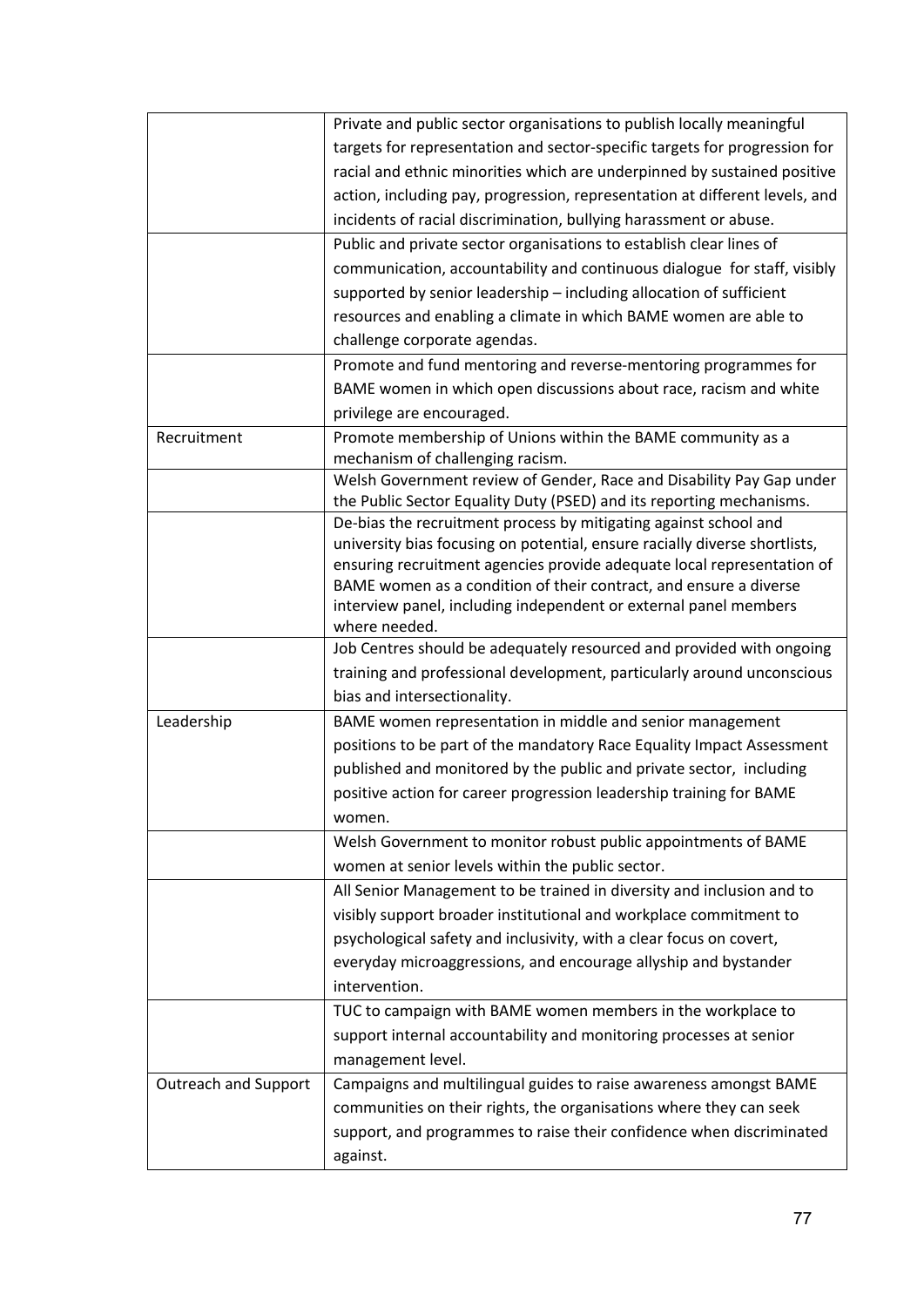| Financial support for victims of racism to prosecute through the       |
|------------------------------------------------------------------------|
| establishment of an Independent Law and Advocacy Anti-racism Centre    |
| dedicated to supporting victims of racism and their complaints, or to  |
| strengthen the Equalities and Human Rights Commission services to act  |
| on BAME women's behalf free of charge.                                 |
| Set up a HUB for BAME service providers to give on-the-job training to |
| white professionals in the public and private sector.                  |
| Welsh Government's Let's Talk Respect campaign to actively engage      |
| public and private sector organisations.                               |
| Welsh Government to remove financial legal costs of challenging        |
| workplace racism in employment tribunals and ensure representation     |
| amongst tribunal committees.                                           |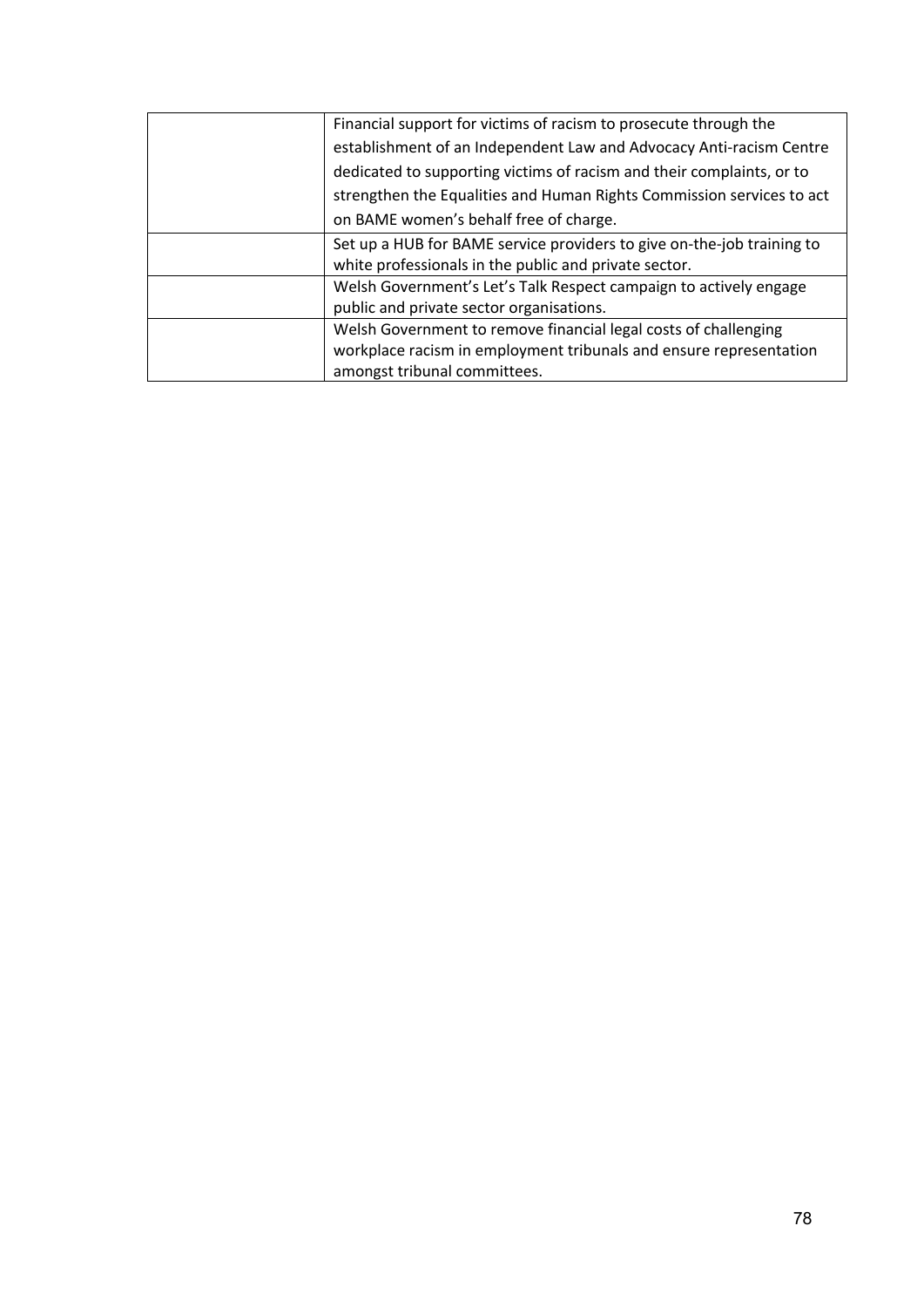## **6.6 Briefing Note: Employment Careers Progression**

#### PURPOSE:

To improve the access and progression of Black, Asian and Minority Ethnic Women in Wales in their careers.

# BACKGROUND:

This briefing was commissioned by Women Connect First (WCF), Hayaat Women's Trust (HWT) and Henna Foundation (HF) to listen to the experiences of BAME women in Wales to identify key inequalities that BAME women experience and to present clear policy recommendations for the women's organisations and to influence statutory policymakers. Robust consultation was carried out by MELA Cymru with seventy service users in the period October to December 2020. The information gathered in this briefing note is a result of the research undertaken for the Welsh Government Race Equality Action Plan Consultation 2020.

Research shows that BAME individuals experience discrimination and bias at every stage of their career, even before it begins. BAME individuals are more likely to perceive the workplace as hostile, they are less likely to benefit from networks, to apply for and be given promotions and "they are more likely to be disciplined or judged harshly.' (Turkmen, 2019; Crawley, 2012; Hatch et al., 2020). In Wales, there are persistent racial inequalities in employment and income, including under-representation at more senior levels, lower rates of pay progression, and overrepresentation in lower paid and more precarious jobs for some racial and ethnic minority groups (EHRC, 2018).

The statistics shows that employment in Wales is gendered and ethnically segregated. BAME women are more likely to be unemployed, have trouble finding a job, and more likely to be economically inactive. Women from different ethnic groups experience different levels of engagement in the economy based on ethnicity, religion, nationality, age, social capital and geography. The highest ethnic minority female group population in Wales is the Black/Black British group, making up 20.9% of the ethnic minority female population aged 16-64. This group is followed by the Pakistani and Bangladeshi population with 14% and then mixed ethnic groups and Indian population. Only 48.1% of BAME women are in employment in Wales, which is below the UK average of 72.6% for white females and 56.9% for ethnic minority females. Indian females have the highest proportion of employment with 63.5% in the Welsh economy. The lowest employment rate is among the Pakistani and Bangladeshi women in Wales with 30.2% and 18.3%.(Turkmen, 2019).

# ISSUES:

BAME women experience limitations on career progression. They have worked hard to gain their qualifications, experience and credentials, yet they are stopped from promotions by gatekeepers on the basis of their protected characteristics. These women have reported this racist behaviour, however, none of their grievances have been addressed.

Case studies of lived experience in support of the issues are as follows;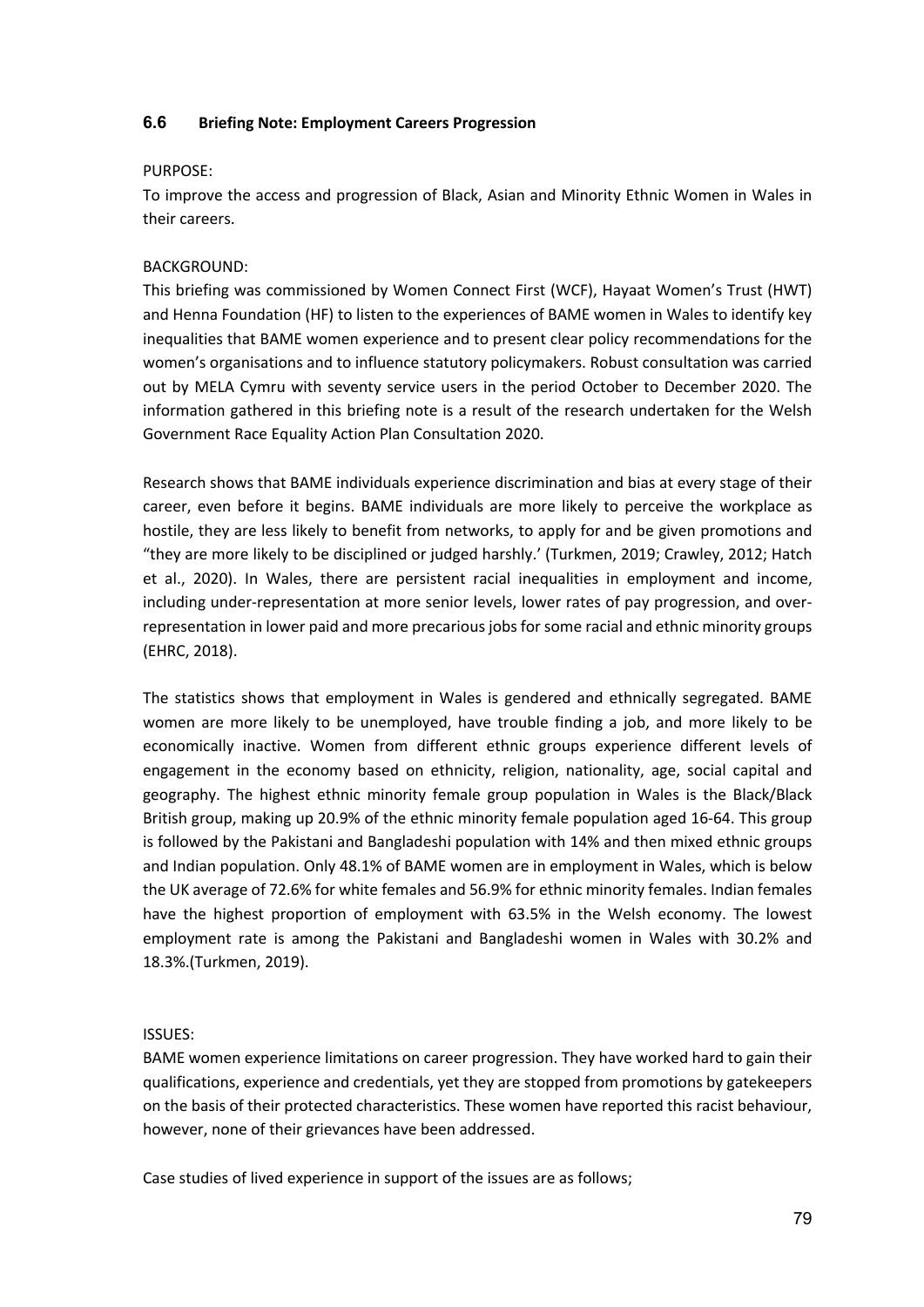## **Pakistani Woman: Story 1**

*"I work in education. It is better now than when I started. I was always told I was amazing, I was great. I had an 8-page CV and years of experience but I never got the job. Now I work in Butetown and most of the children I work with are minorities. In this school it is fine but in north Cardiff, the amount of abuse the minority children got from the other children.* 

*I get ignored in classes. The teachers would not acknowledge me. I reported them. The report didn't go through. 3 years later I heard. Racism was picked up in the school in two days by the assessing body.*

*I applied for a post in north Cardiff. The Head told me to apply for 3 posts. I got shortlisted. I had to approach the Head because I didn't get any of them. She said: 'The governing body aren't ready for a person like you'.*

*….. We had a new Head teacher in the school. She saw me teaching in the class. She offered me a permanent post. She got me on the management and leadership course. It was only because she gave me that opportunity. I was told I could teach Year 6. I have been here for 8 years and it has taken this long. Self-doubt creeps in.*

*It was harder for me to get the promotion than others. They annoyed me but not personally affected me. The only thing I regret is I didn't take it further. I don't stress. I know I am good at my job. I know I can get results. Children respect me. If I have something to say I will say it. But not everybody is like that."*

# **Afro-Caribbean Welsh Woman: Story 2**

*"Every black person learns their own technique on how to manage ourselves in society to get through. Already there is a big issue in the black community for mental health. Some of the abuse you have to sustain on a daily basis will push you over the edge. Every black person has to choose their battles. I know so many professional black people with degrees who have never worked in the fields they have trained in because a) they aren't given the right opportunities, b) they don't have the confidence because they are frightened of the interview process, of an all-White panel. I have sat on interview panels and when a white person walks in comments such as 'nice shoes' are made. When a black person walks in, it's like what have you got to offer. I see it all the time. You have to adopt coping mechanisms."*

# **Afro-Caribbean Welsh Woman: Story 3**

*"I don't know any black managers or team leaders in Lloyds Bank. If you are not friends with certain people you won't get your rankings. I can't stand the place. I just go in, do my job, then leave.*

*I trained to do accountancy. First, it was paper based then when I returned it was computer based.*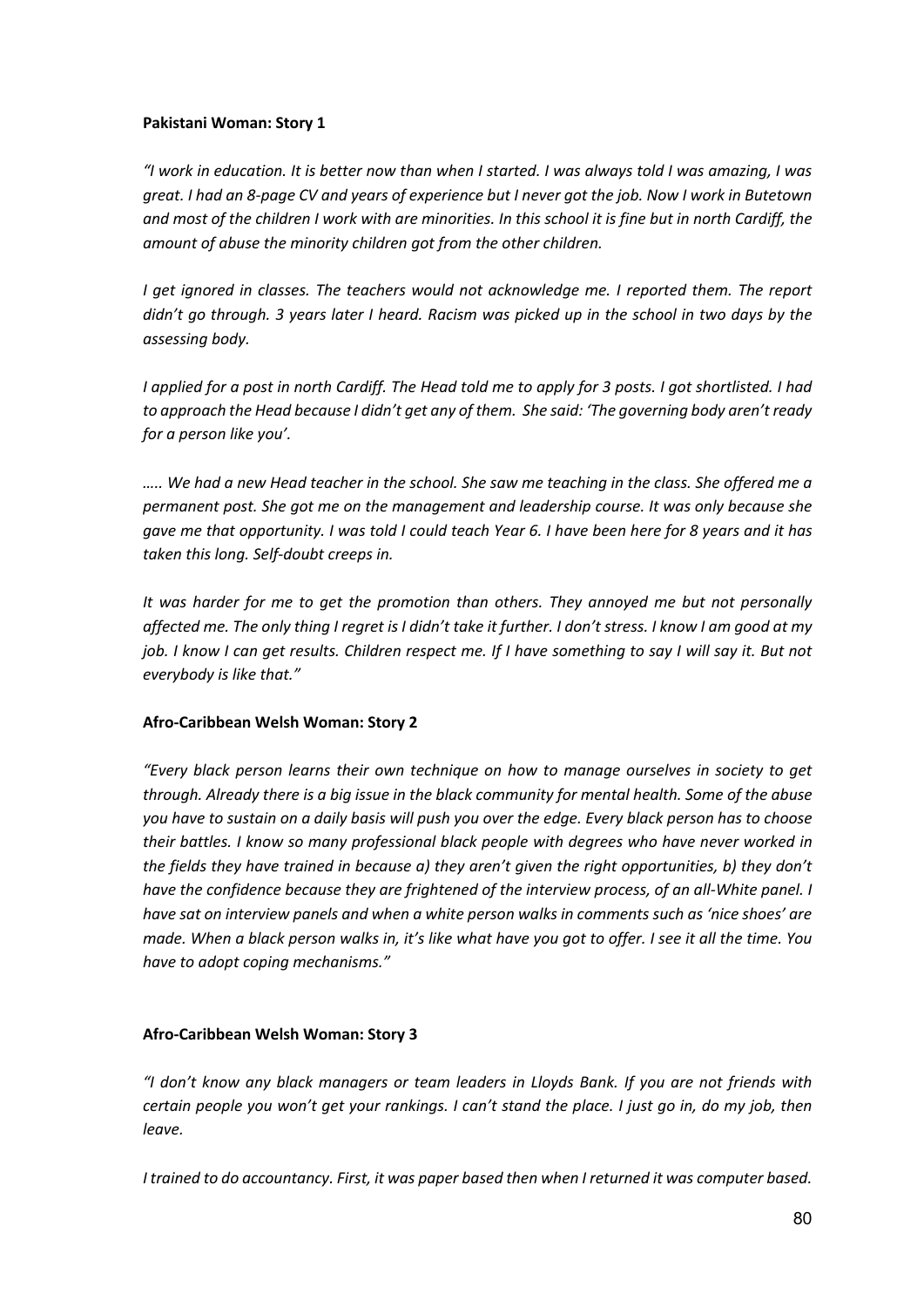*In Lloyds they say you can do all these things like shadowing. I said to my manager I am doing accountancy. I asked my manager who I can shadow. 'Do you know somebody who is an accountant in Lloyds?'. I didn't. He said he didn't. I felt things like that. I just knocked it on the head and I just have to find my own way. Lloyds is a good look but I don't feel you get the support you need to get anywhere. I have done an apprenticeship. When I speak to white people and they ask how long have you been here? I say '15-18 years', they ask 'how could you sit in this job and not want to get any higher?' I feel it is not a place to progress, you have to kiss someone's arse."*

Existing challenges and gaps in provision:

Challenges:

- In the workplace, BAME women experience being ignored and a culture of silence when they are discriminated against due to their protected characteristics. This leaves them feeling vulnerable and frustrated.
- Lack of progression is largely due to BAME women's qualifications and career experience being undervalued or ignored. The impact is they are forced into lower paid menial labour far lower than their potential or capabilities.
- BAME women are being told unfounded reasons for not progressing e.g. 'we are not ready for someone like you' that are difficult to challenge, leaving them frustrated and stuck on their pay grade.
- BAME women do not always report suspected racism in their career progression if they do not have the confidence because they do not want to cause trouble. These cultural barriers prevent racism from being challenged in the workplace, perpetuating racist behaviour.
- Due to discriminatory behaviour in the workplace, BAME women feel they have to work harder to prove themselves to earn their promotion, more than their counterparts. Putting in longer hours or taking more responsibility has a negative effect on the mental health of BAME women.
- Management and Leadership courses have a strong under-representation of BAME women. BAME women feel excluded from these experiences with no Senior Management accountability to ensure equal access to career development.
- BAME women succeed more in culturally diverse environments, such as schools in diverse parts of the city, or as self-employed entrepreneurs working for diverse clients, and this limits their job market access and customer base.
- BAME women experience work colleagues refusing to work with them because of their race or ethnicity without recourse. This discriminatory behaviour makes BAME women feel vulnerable, excluded, disrespected, and unfulfilled in their jobs.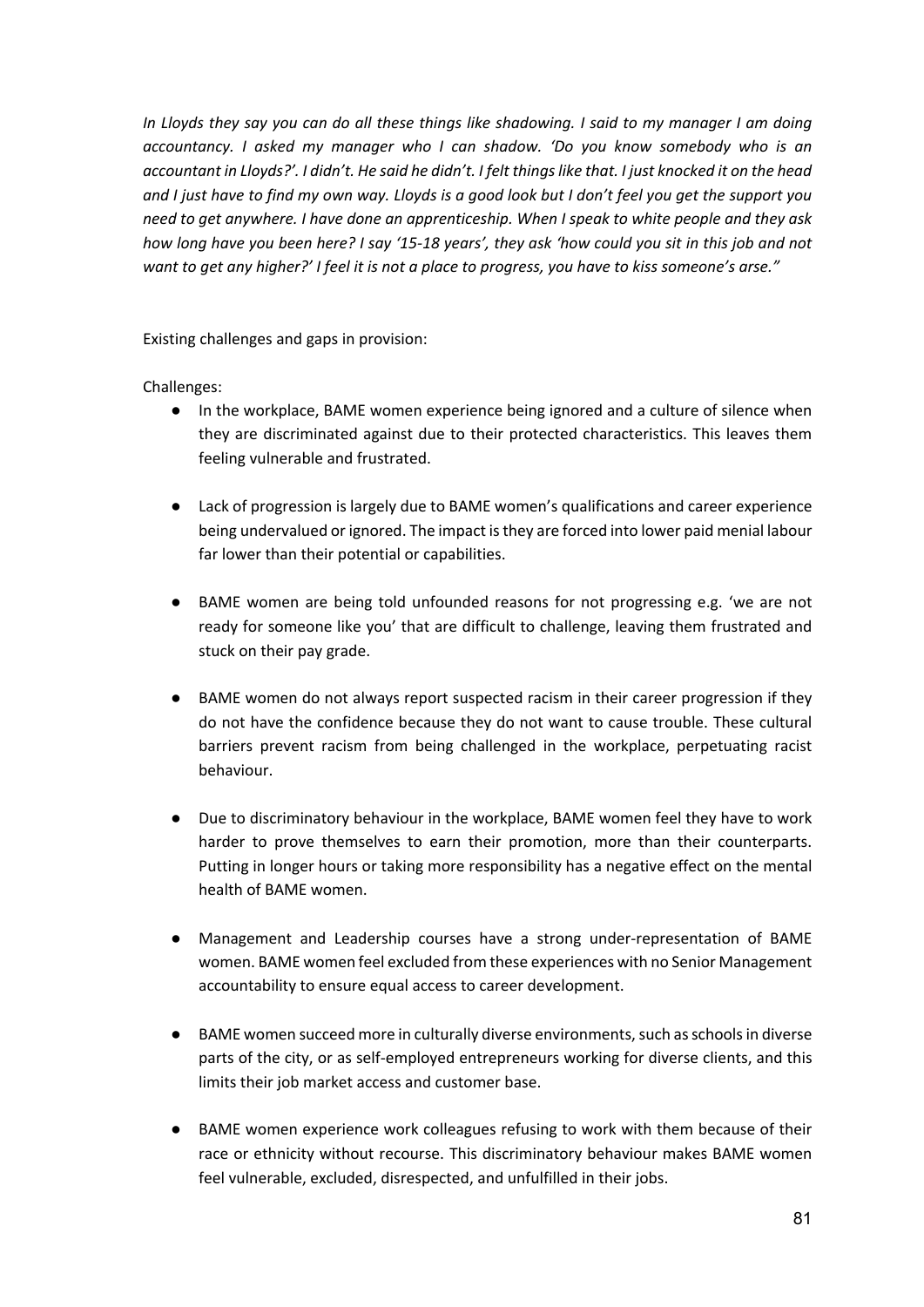- BAME women feel they have to 'please their masters', 'tow the party line' or conform in order to get promoted. The lack of acceptance of cultural diversity in the workplace results in identity and self-confidence being undermined, ultimately leading to vulnerability and exclusion.
- BAME women will progress in their careers when they come across a champion who values their credentials, but that is more by chance. BAME women do not feel they have equal access to career progression as their counterparts.
- BAME women do not trust the interview process if there is an all-white panel, leaving them feeling vulnerable, mistrustful, and unfairly treated.

Gaps:

- There is an absence of a robust, meaningful, independent and clearly outlined complaints system outside of the structures of the workplace. Staff grievances are not taken seriously, heard, or acknowledged.
- There is an absence of effective anti-racist policies and procedures to protect against religious, racial, sexist, and ageist discrimination in the workplace, nor procedures to monitor discriminatory practices and number of incidents recorded in an accountable manner.
- Due to poor organisational culture upholding racism and discrimination, there is a lack of cultural awareness and sensitivities by staff of BAME women career aspirations.
- There is a clear and fundamental lack of understanding of racism and promotion of antiracist procedures in the workplace with a significant number of racist abuses going unrecorded and unaddressed damaging BAME women's mental health, wellbeing and career success.
- Weak representation of BAME women in management and leadership training due to conscious and unconscious biases in the workplace.
- Address specific barriers to accessing employment faced by migrant workers for example, support to access education/adult education, with language proficiency (in Welsh and English), support with translation and help gaining recognition of qualifications gained abroad.
- Lack of effective monitoring of racism in the recruitment and job interview process to debias the process e.g. representation on interview panels, anonymised job applications, mentoring and training opportunities.
- BAME women are not aware of their rights and do not have the confidence to challenge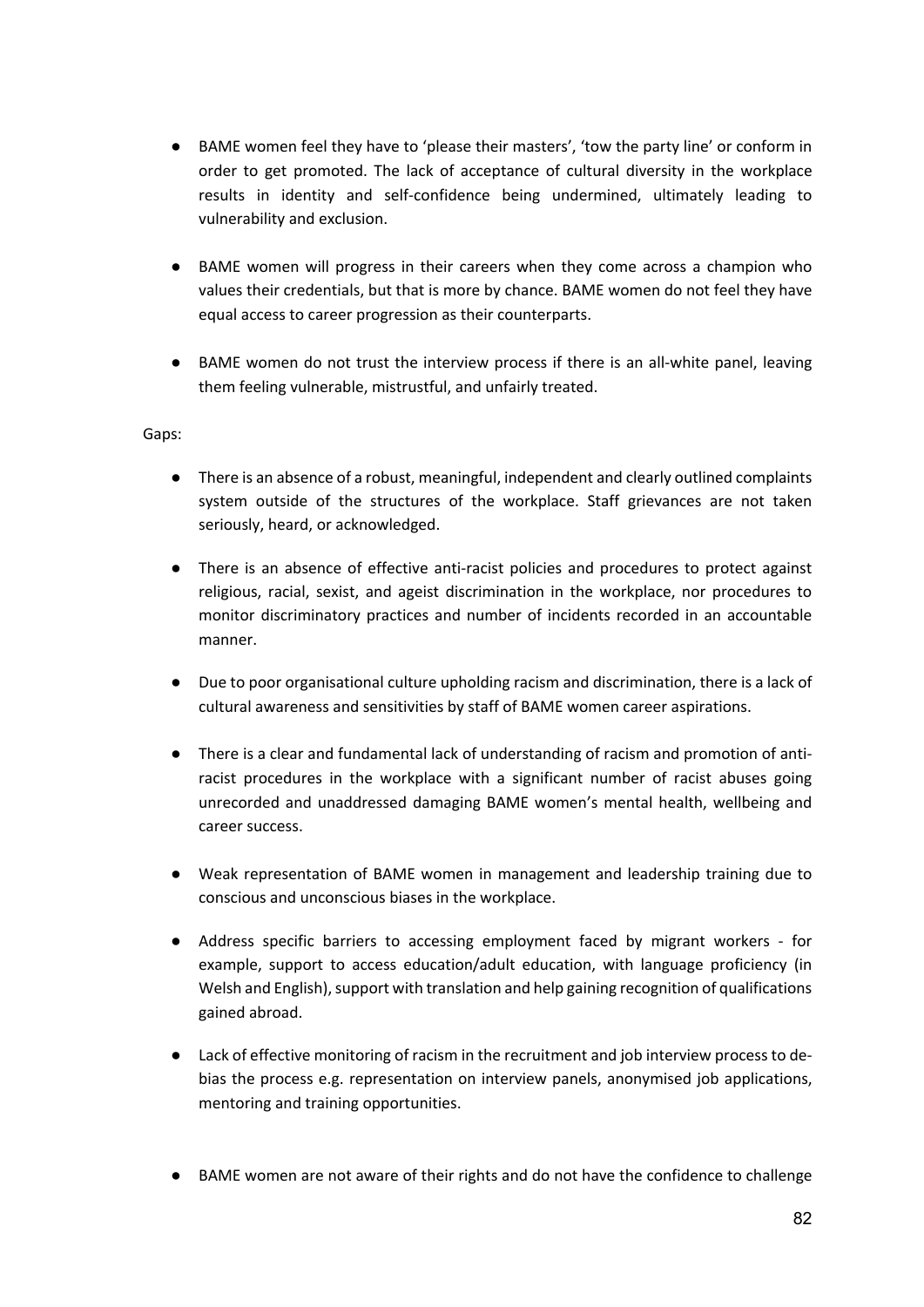racist and discriminatory practices. BAME women are not aware of the antidiscrimination and equalities organisations that they can access to support their lived experiences and cases.

## RECOMMENDATIONS:

| Area of Impact  | Recommendation                                                           |
|-----------------|--------------------------------------------------------------------------|
| <b>Training</b> | Welsh Government to fund Community Employability Programmes,             |
|                 | Entrepreneurship training and Apprenticeships for BAME women in the      |
|                 | public sector.                                                           |
|                 | Public and private sector organisations to provide mandatory on-going    |
|                 | training on the legal implications of the Equality Act (2010) and        |
|                 | challenging institutional white privilege and anti-racism taking an      |
|                 | experiential, reflective, behavioural and action-based approach. Develop |
|                 | training with BAME women.                                                |
|                 | Welsh Government to promote open discussion about race and racism        |
|                 | in the workplace with public and private sector organisations.           |
|                 | Offer BAME women focused training on their rights to access race-        |
|                 | related complaints procedures such as employment tribunals, the          |
|                 | Equality and Human Rights Commission, the TUC in Wales, and the Race     |
|                 | Council Cymru etc.                                                       |
| Policy          | Mandatory anti-racist organisational policies in the public and private  |
|                 | workplace supported by Senior Management and made public annually.       |
|                 | Equalities and Human Rights Commission and Race Council Cymru to be      |
|                 | funded to actively support the private and public sector compliance with |
|                 | legislation.                                                             |
|                 | Welsh Government and Local Authorities to only grant funds to public     |
|                 | and private sector organisations with published data collection and      |
|                 | monitoring compliant with the Equality Act (2010) and Public Services    |
|                 | Social Value Act (2012).                                                 |
|                 | All procurement of government and public sector contracts must include   |
|                 | a mandatory Race Equality Impact Assessment of tenders.                  |
| Practice        | Staff and Senior Management to prepare annual mandatory Race             |
|                 | Equality Impact Assessments for their organisations according to the     |
|                 | Equality Act (2010) to ensure career progression for BAME women in       |
|                 | the workplace.                                                           |
|                 | Private and public sector organisations to publish locally meaningful    |
|                 | targets for representation and sector-specific targets for career        |
|                 | progression for racial and ethnic minorities which are underpinned by    |
|                 | sustained positive action, including pay, progression, representation at |
|                 | different levels, and incidents of racial discrimination, bullying       |
|                 | harassment or abuse.                                                     |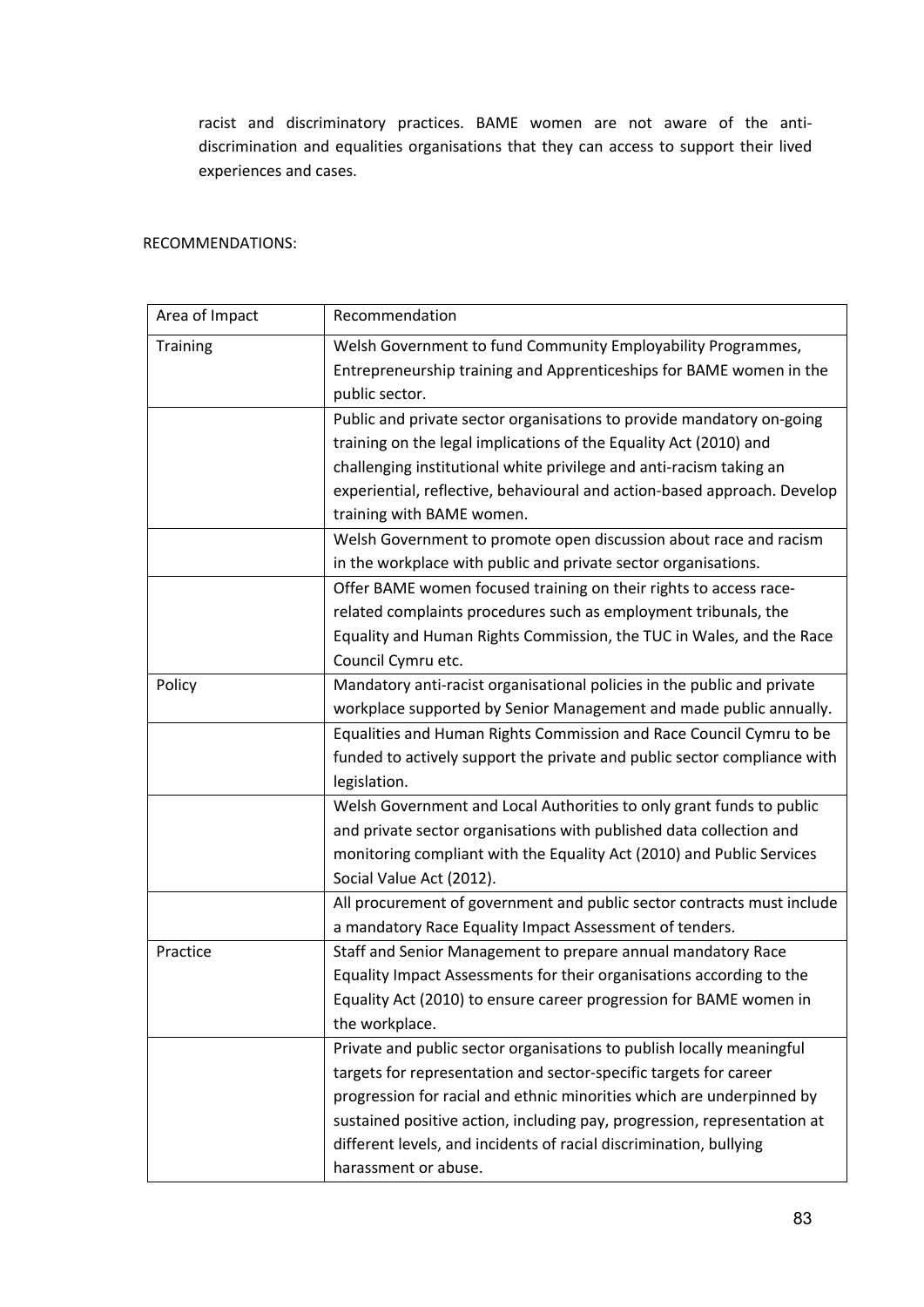|                             | Public and private sector organisations to establish clear lines of        |
|-----------------------------|----------------------------------------------------------------------------|
|                             | communication, accountability and continuous dialogue for staff, visibly   |
|                             | supported by senior leadership - including allocation of sufficient        |
|                             | resources and enabling a climate in which BAME women are able to           |
|                             | challenge corporate agendas.                                               |
|                             | Promote and fund mentoring and reverse-mentoring programmes for            |
|                             | BAME women in which open discussions about race, racism and white          |
|                             | privilege are encouraged.                                                  |
| Recruitment                 | Promote membership of Unions within the BAME community as a                |
|                             | mechanism of challenging racism.                                           |
|                             | Welsh Government review of Gender, Race and Disability Pay Gap under       |
|                             | the Public Sector Equality Duty (PSED) and its reporting mechanisms.       |
|                             | De-bias the recruitment process by mitigating against school and           |
|                             | university bias focusing on potential, ensure racially diverse shortlists, |
|                             | ensuring recruitment agencies provide adequate local representation of     |
|                             | BAME women as a condition of their contract, and ensure a diverse          |
|                             | interview panel, including independent or external panel members           |
|                             | where needed.                                                              |
|                             | Job Centres should be adequately resourced and provided with ongoing       |
|                             | training and professional development, particularly around unconscious     |
|                             | bias and intersectionality.                                                |
| Leadership                  | BAME women representation in middle and senior management                  |
|                             | positions to be part of the mandatory Race Equality Impact Assessment      |
|                             | published and monitored by the public and private sector, including        |
|                             | positive action for career progression leadership training for BAME        |
|                             | women.                                                                     |
|                             | Welsh Government to monitor robust public appointments of BAME             |
|                             | women at senior levels within the public sector.                           |
|                             | All Senior Management to be trained in diversity and inclusion and to      |
|                             | visibly support broader institutional and workplace commitment to          |
|                             | psychological safety and inclusivity, with a clear focus on covert,        |
|                             |                                                                            |
|                             | everyday microaggressions, and encourage allyship and bystander            |
|                             | intervention.                                                              |
|                             | TUC to campaign with BAME women members in the workplace to                |
|                             | support internal accountability and monitoring processes at senior         |
|                             | management level.                                                          |
| <b>Outreach and Support</b> | Campaigns and multilingual guides to raise awareness amongst BAME          |
|                             | communities on their rights, the organisations where they can seek         |
|                             | support, and programmes to raise their confidence when discriminated       |
|                             | against.                                                                   |
|                             | Financial support for victims of racism to prosecute through the           |
|                             | establishment of an Independent Law and Advocacy Anti-racism Centre        |
|                             | dedicated to supporting victims of racism and their complaints, or to      |
|                             |                                                                            |
|                             | strengthen the Equalities and Human Rights Commission services to act      |
|                             | on BAME women's behalf free of charge.                                     |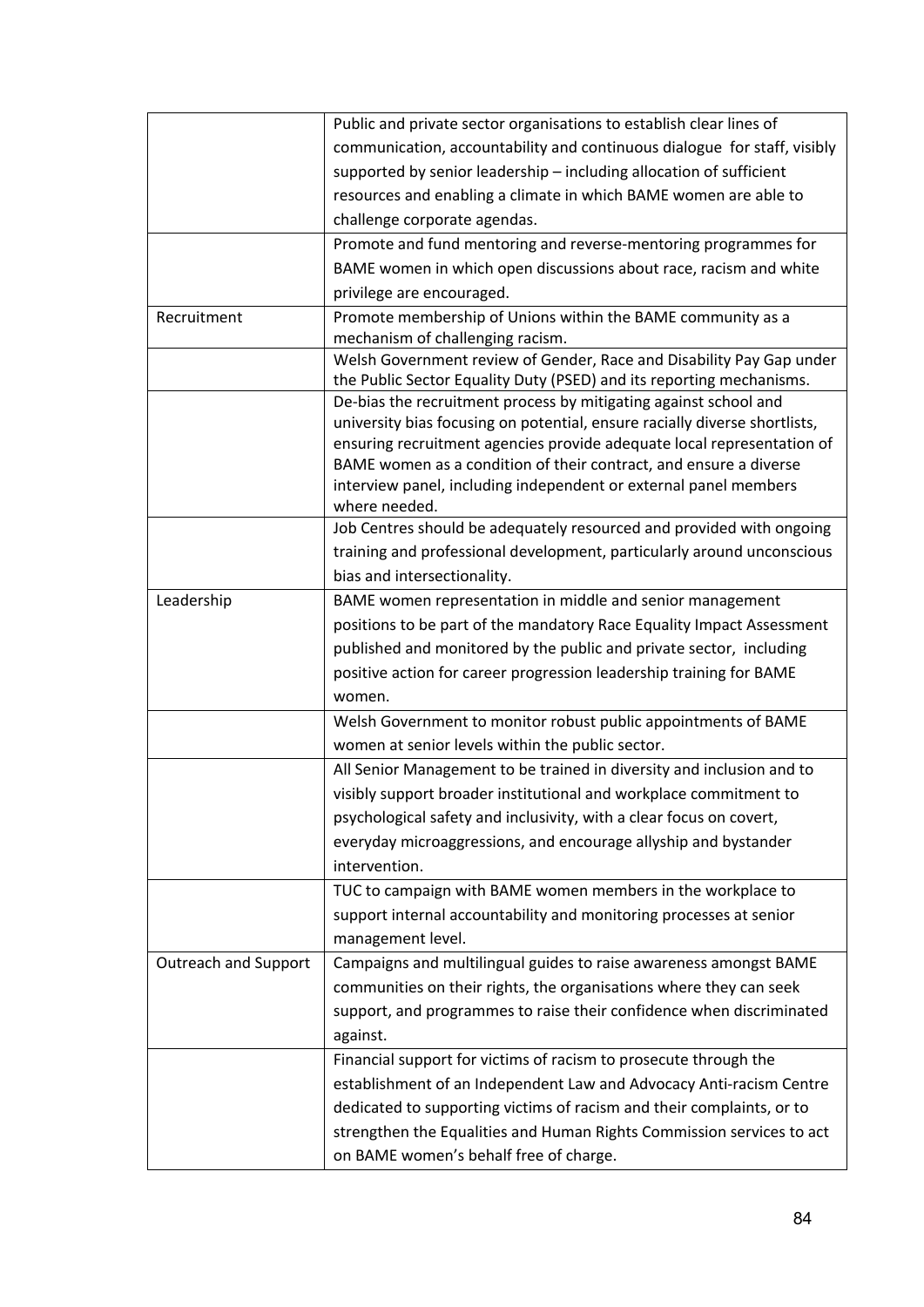| Set up a HUB for BAME service providers to give on-the-job training to |
|------------------------------------------------------------------------|
| white professionals in the public and private sector.                  |
| Welsh Government's Let's Talk Respect campaign to actively engage      |
| public and private sector organisations.                               |
| Welsh Government to remove financial legal costs of challenging        |
| workplace racism in employment tribunals and ensure representation     |
| amongst tribunal committees.                                           |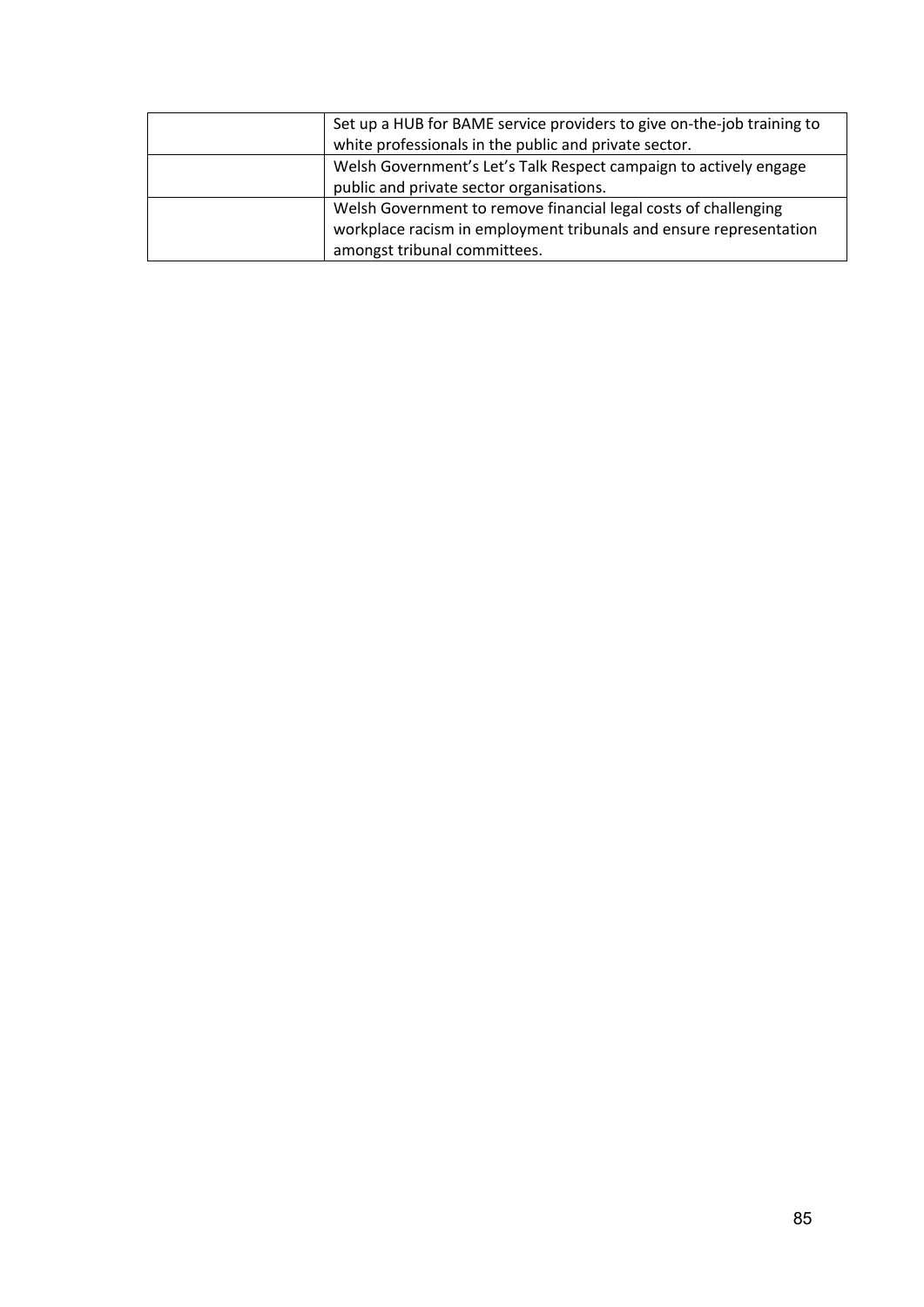## **6.7 Briefing Note: Court system, CAFCAS and Social Services.**

#### PURPOSE:

To improve and address the discrimination and inequality which exits within the family court system which includes the service provided by CAFCASS and Social Services . Currently the issues being faced by BAME women in relation to the family court system is due to the absence of cultural and religious understanding, this is causing unfair treatment and detrimental decisions being made by the authorities.

## BACKGROUND:

This briefing was commissioned Women Connect First (WCF), Hayaat Women's Trust (HWT) and Henna Foundation (HF) to listen to the experiences of BAME women in Wales to identify key inequalities that BAME women experience and present clear policy recommendations for the women's organisations and external influence. Robust consultation was carried out by MELA Cymru with seventy service users in the period October to December 2020. The information gathered in this briefing note are a result of the research undertaken for the Welsh Government Race Equality Action Plan Consultation 2020.

## ISSUES:

During the thorough engagement and consultation sessions, several women described how they felt discriminated against and dismissed by the family court system including CAFCASS and Social Services. They felt mis-understood, judged and mis-represented by the authorities mainly due to the lack of cultural understanding and nearly every story mentioned the women being discriminated against due to racism. This has caused a breakdown and trust with the social services in particular and there is great fear within the community towards social services due to a number of children removed from their families and placed into care.

Cafcass, which has struggled to shed its reputation as a poor support service for parents and children going through the UK's family courts, has received a barrage of bad reviews. Despite Cafcass receiving an Outstanding rating by Ofsted in 2018, ongoing concerns about the service were raised in Parliament that same year by Jess Phillips MP, who called for a government review of Cafcass after she received 199 pages of testimonials from parents who had been subjected to poor social work assessments.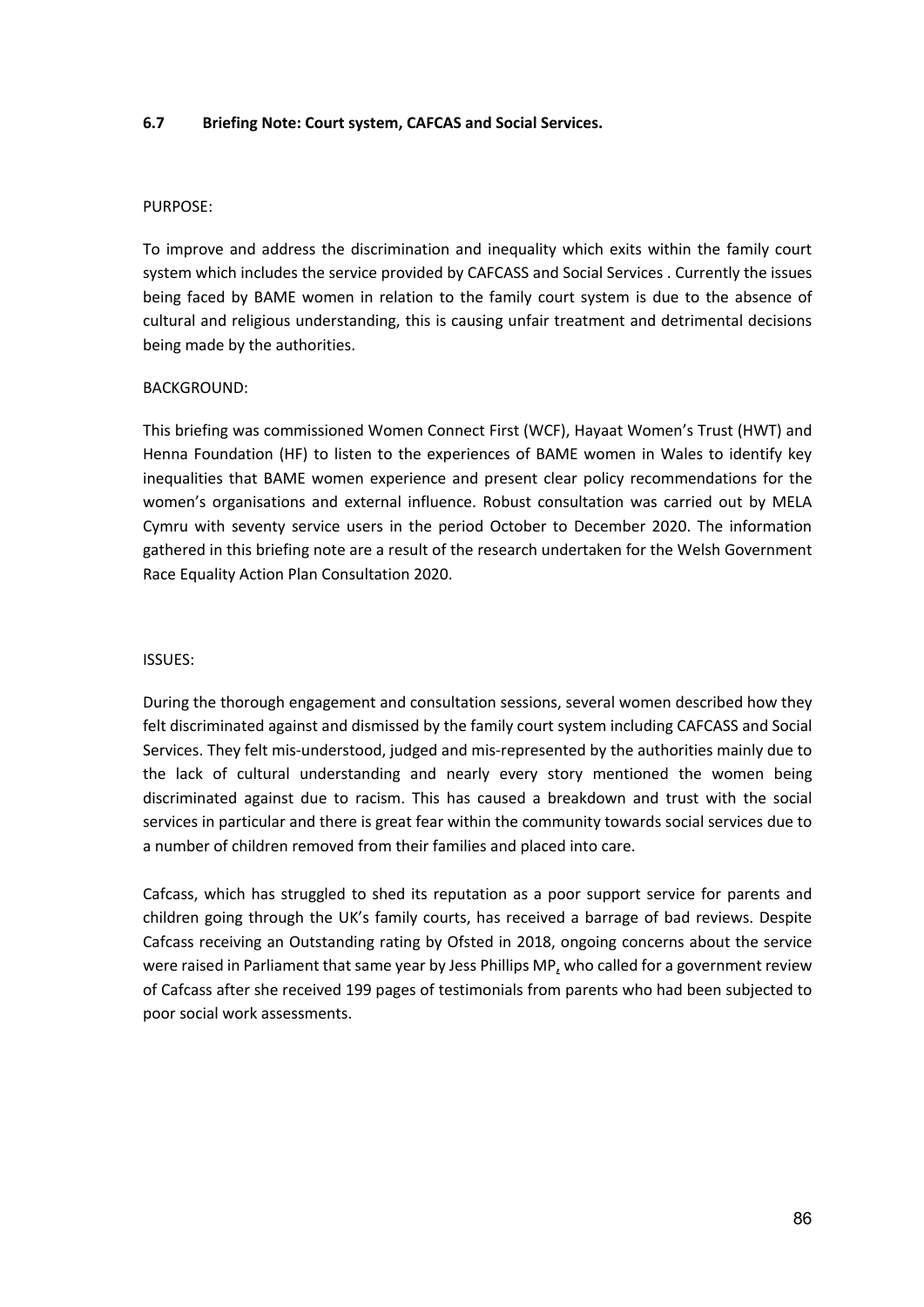Case studies of lived experience in support of the issues are as follows.

Pakistani Mother: Story 1

This story was told to us by an articulate mother originally from Pakistan. She was not only distressed that she had lost custody of her children but that her daughter who has made numerous allegations of sexual abuse against her father is in her father's care. The courts have also made it clear that the children are not to be raised in the Muslim faith.

*"My ex left us 2014. I had an arranged marriage to a white Welsh man. My daughter made uncomfortable allegations to her school. Howells. So, my ex stopped paying school fees so I got bursaries to Westbourne school instead. In the new school my daughter wrote in her daily diary in school and she was writing things about her father. The Headmaster called us in and he said there were allegations of sexual abuse.*

*A Social worker was brought in and advised me despite the court order to stop contact between my daughter and her father, but later on she denied that she had given me that advice. We went through the court system, social service, CAFCASS and the court gave custody to the father.*

*In the report it said 'my culture and religion' is a problem.*

*I've been to the police - they won't do anything. That was 3 years ago - now I see my children once a week and I have to pay £73 to have contact with them.*

*I have been through hell and back.*

*The Children have been taken out of Westbourne School and have lost their bursary.*

*The social worker was released but the social worker stayed appointed to my ex and children. I have had no legal help - legal aid has been refused.*

*I have been to see Mark Drakeford and he is shocked. I have knocked on every single door and I don't know what to do.*

*The judge made a court order to say that I was not to say grace or any Muslim prayer. They have also banned me and the children from speaking any Urdu or Arabic in the contact centre. The social worker has said 'I'm an extremist' but she has no proof.*

*A QC from London heard and came to do some work on my case pro bono - he told the judge there was clear discrimination.*

*CAFCASS and Social services have lied - they've made up stories.*

*Race equity Wales have looked into the case and said that they have never seen so much discrimination.*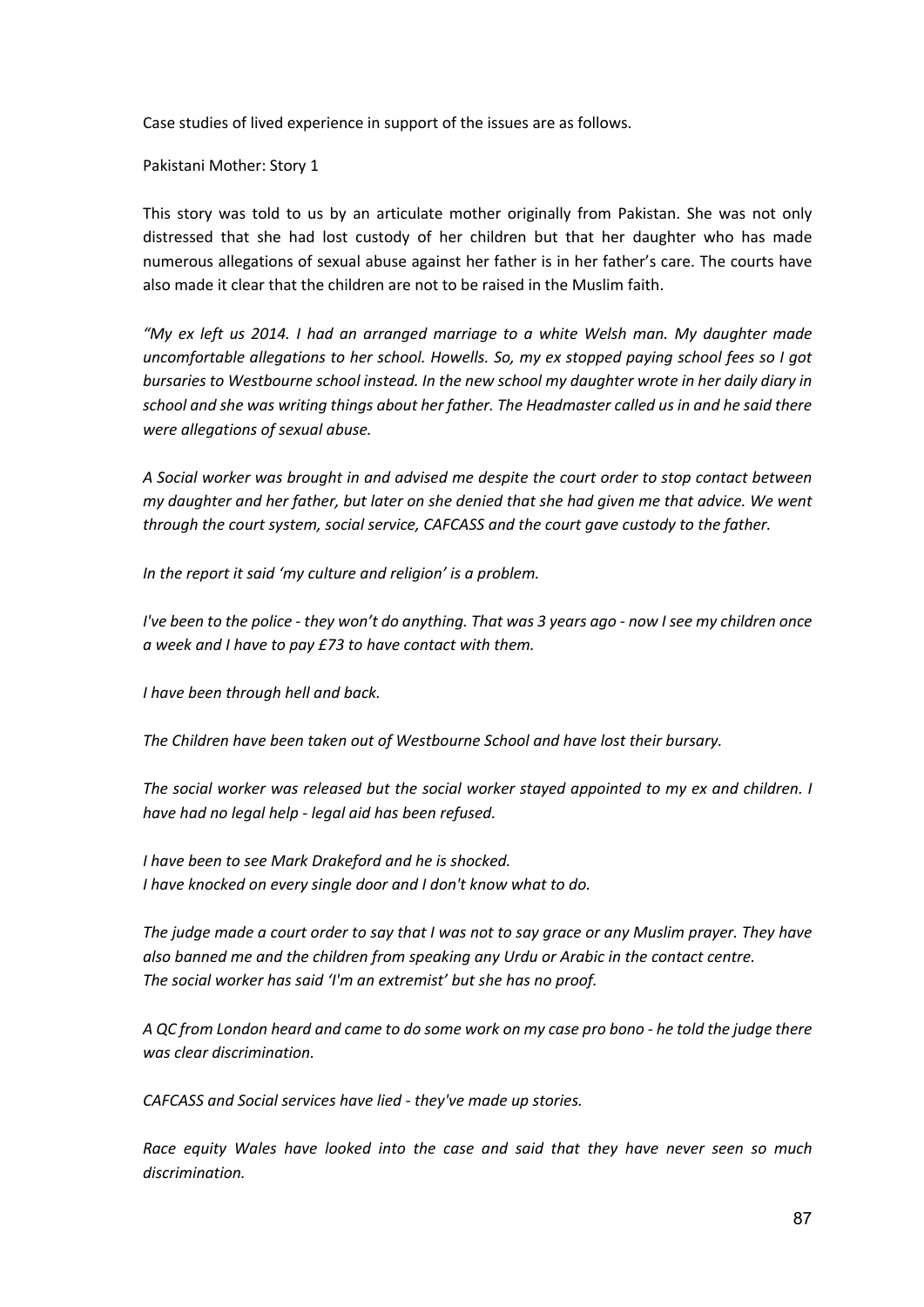*When sexual abuse allegations were made to the school and neighbours, 2 male police offices came to speak to my daughter and to the social worker".*

Colombian Mother: Story 2

This story was shared with us by a Colombian mother who felt the court system judged and treated her unfairly due to cultural and linguistic bias. The case was protracted and had an impact on her mental health.

*"I was a victim of domestic violence, when my first daughter was 6 months I left.*

*The justice system is not fair. When I went to court there was so much jargon - it was hard to understand the system. When you're not from the country it is very difficult. I had a translator during the process. The court asked why I still needed a translator - they said 'you have a job now'. But it still very difficult to understand all the legal language.* 

*I remarried a British white man, when I had a British husband something changed. I was treated differently. I was shouted at less by the social services and the courts.*

*CAFCASS who are there to protect children don't get a say when it gets to the court, If I didn't have a white British husband, I feel I could have lost custody.*

*It's been a lot over the years, I got quite fearful. I felt I needed counselling because I felt guilty, I questioned my motherhood.* 

*There wasn't much support when I was going through domestic violence. I felt I was going around in circles, nothing happening, the police didn't care, I used to be followed by my ex, they didn't want to get involved."*

# Bengali Mother: Story 3

*"The problem with Domestic Violence is the solicitors, they cannot understand behaviour of emotional abusers. My Ex-husband said false information about me being an extreme Muslim and this is normal for emotional abuse. It happened to me. I went to Court. He said I was an 'extreme radical Muslim'. I wear normal clothes, I fast, I eat halal food, I pray, this is normal in our religion - he made false allegations. He said I am violent and I hit him. I gave them my certificate as a woman rights activist. I am a normal Muslim I explained to the court. I don't need CAFCASS to get involved, he is a liar.*

*Women's Aid and BAWSO [organisations specialising in domestic violence] know this is a normal tactic against Muslim Women. These are emotional abuse techniques. He was playing games with*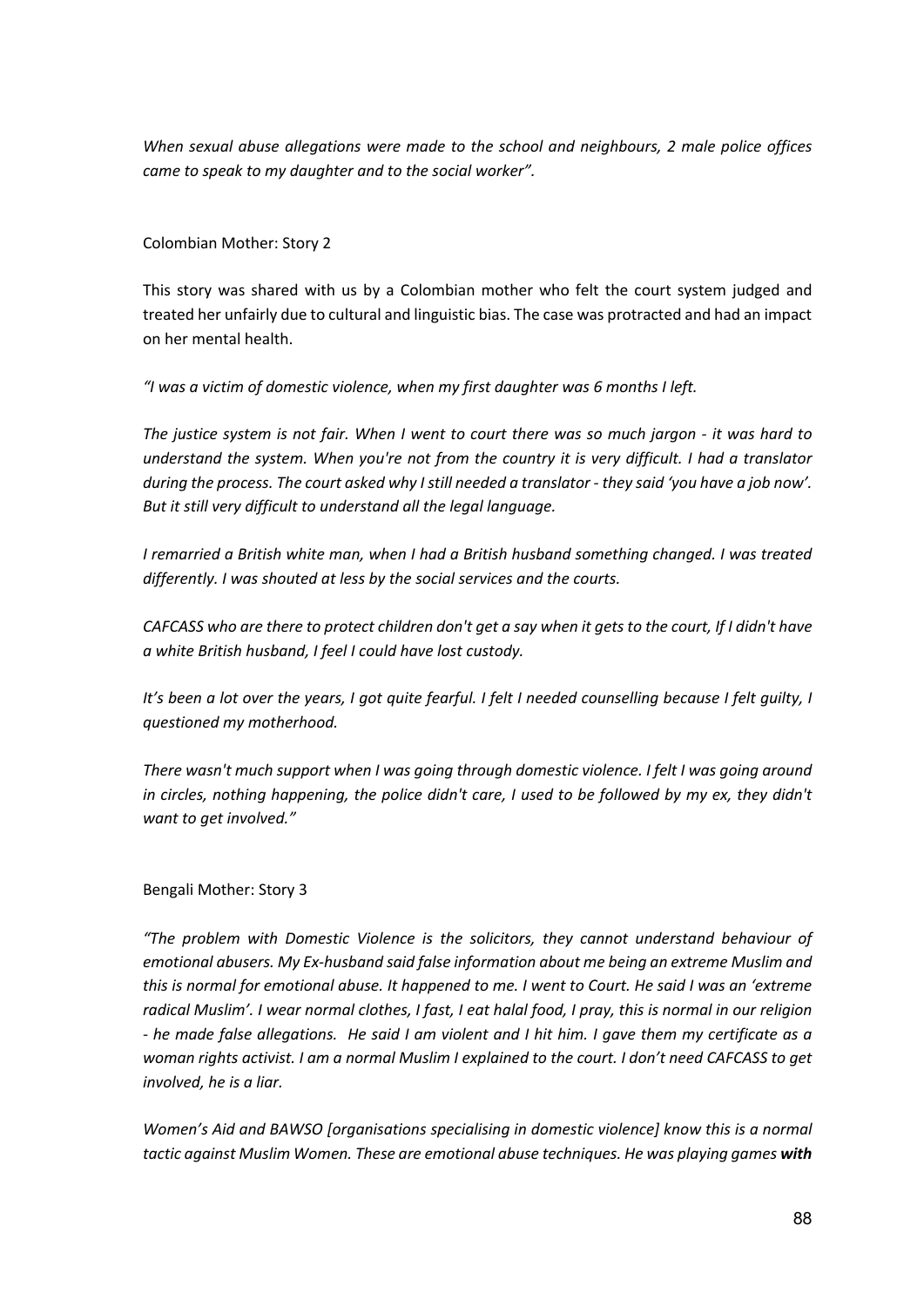*social services, playing games with the judges, solicitors, social services. CAFCASS need to have training in these false allegations.* 

*I took full custody of the kids. I give him 1-2 days they need their Dad, they are boys. They are good now with their studies but something wrong with their social interactions. They are 16 and 18 - they suffer from this bad experience. They only interact with the kids. I explained to my solicitor in the court that my ex-husband plays with us, I am a good mum. Letter from the school and I work in NGOs for a long time. The judge said there is no need for CAFCASS to get engaged. I won the case in the end. But I went through all this stress."*

# Existing Gaps and Challenges

# Challenges:

- Discrimination and race related prejudices within the court and legal system.
- Lack of understanding of culture and religious awareness within the justice and police system.
- Islamophobic attitudes used against mothers by the social services, CAFCASS, police and the Justice system.
- Claims of extreme terrorist behaviour used against mothers in court cases and false accusations being made.
- Lack of empathy and understanding and the urgency of dealing with cases that has the minimum negative impact on the children.
- Relationship and trust breakdown of BAME women and Social services and CAFCAS. There is a fear in the community that the children will be taken away from their families.

Gaps:

- Absence of funding and support for legal fees.
- Absence of trauma-based counselling and mental support for families.
- Lack of understanding of lived experiences of Asylum Seekers and Refugees.
- Lack of awareness of legal rights and human rights. Lack of access to resources.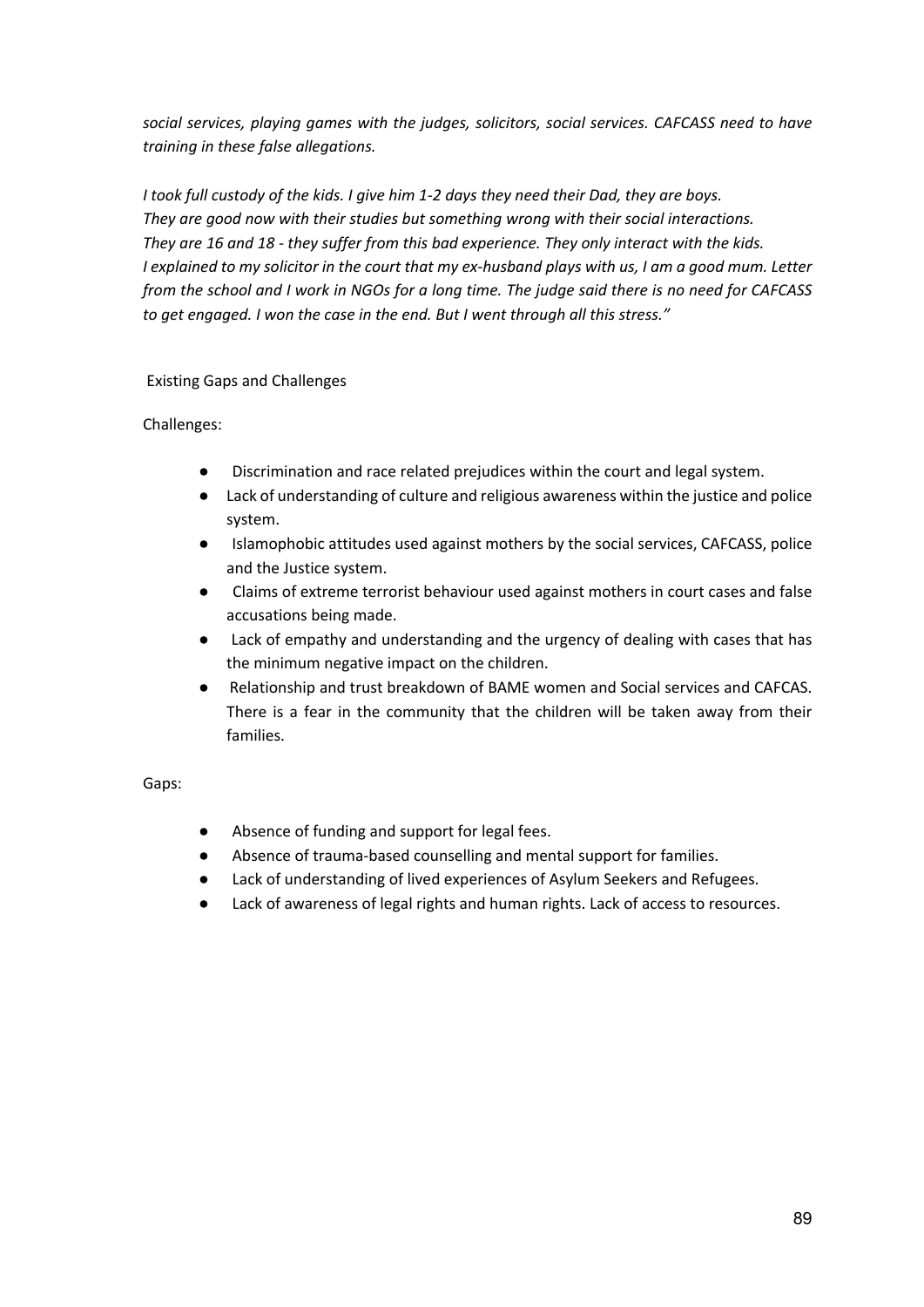# RECOMMENDATIONS:

| Area of Impact  | Recommendation                                                                                                                                                                                                                                               |
|-----------------|--------------------------------------------------------------------------------------------------------------------------------------------------------------------------------------------------------------------------------------------------------------|
| <b>Training</b> | Mandatory staff training on racism, prejudice and stereotyping.                                                                                                                                                                                              |
|                 | Set up a HUB for BAME service providers to give on-the-job training<br>for white professionals such as teachers, social workers, health care<br>workers, the police etc.                                                                                     |
|                 | Staff training for all the judicial services to gain thorough<br>understanding of intersectionality and tailor-made approaches for<br>communities. One approach is not fit for all.                                                                          |
| Policy          | Mandatory anti-racist organisational policies.                                                                                                                                                                                                               |
|                 | Robust policies and toolkits for addressing families who are treated as<br>terrorist due to religious beliefs. Safeguarding of families who are<br>wrongfully treated as terrorists.                                                                         |
|                 | Government review of CAFCASS and the way its workers are<br>interacting with victims, as well as of settings where families go for<br>visits.                                                                                                                |
|                 | CAFCASS Cymru to develop and implement a revised Diversity and<br>Inclusion programme to collect data and provide<br>evidence to be used to improve service provision, particularly<br>casework, and inform workforce development, including<br>recruitment. |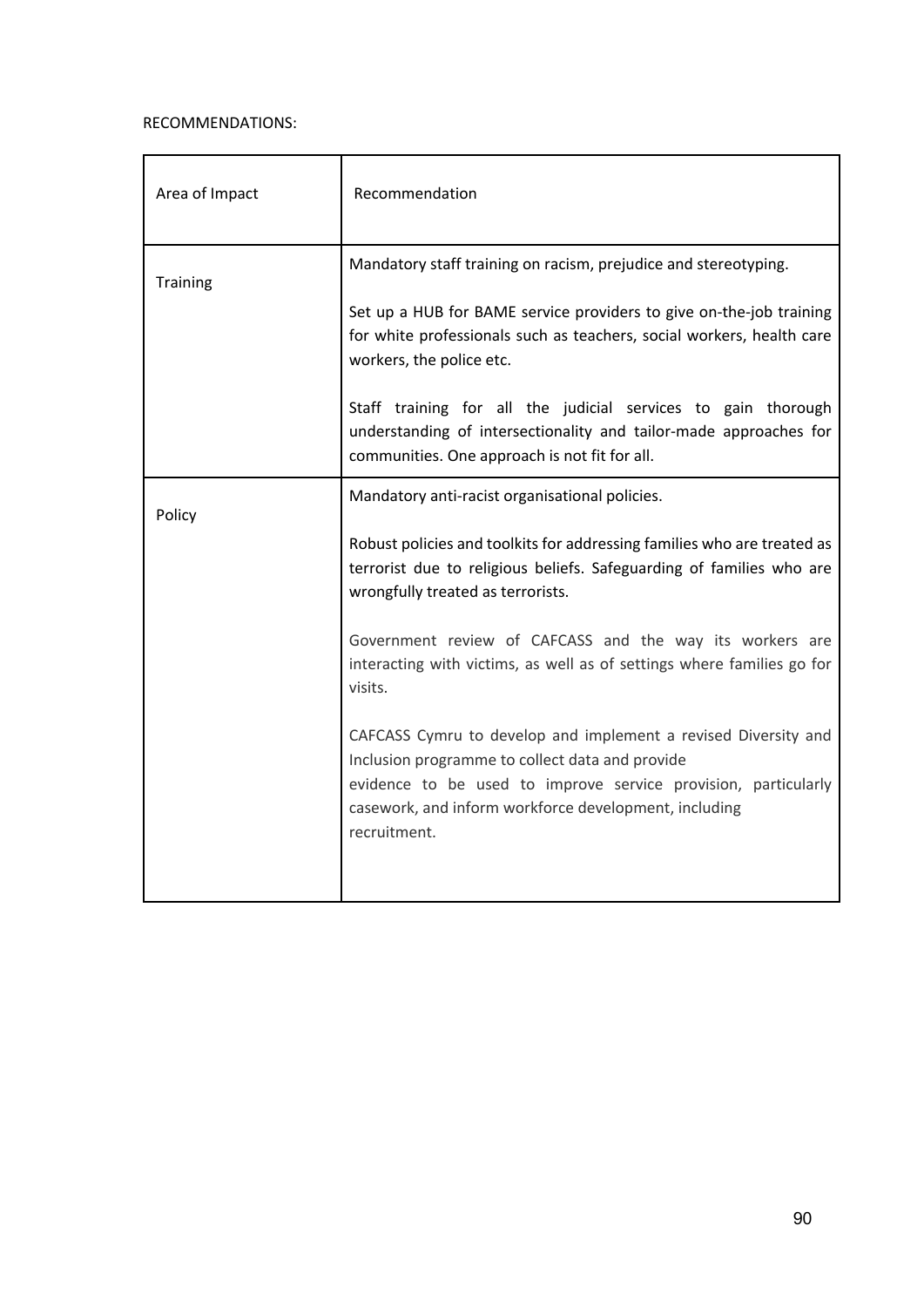| Practice    | Monitored anti-racism complaints procedures within the courtl<br>system. Organisational change of culture in acknowledging racial<br>abuse.                                                                                                                                                                                                                            |
|-------------|------------------------------------------------------------------------------------------------------------------------------------------------------------------------------------------------------------------------------------------------------------------------------------------------------------------------------------------------------------------------|
|             | Campaigns to raise awareness amongst BAME communities on their<br>rights and to raise their confidence.                                                                                                                                                                                                                                                                |
|             | Social services to acknowledge the race and ethnicity of children when<br>dealing with divorce cases by using appropriate tool kits. As a<br>profession it needs to be at the forefront of tackling systemic racism<br>to be truly anti-racist. There should be a collective responsibility in all<br>areas of the profession to enact the core values of social work. |
|             | Counselling and support provision for women who have experienced<br>trauma. Particularly Asylum seekers and Refugees.                                                                                                                                                                                                                                                  |
|             | Employer to safeguard employees in racist areas by carrying out Race<br>Impact Assessments.                                                                                                                                                                                                                                                                            |
| Recruitment | Career support and advice in schools, colleges and universities to<br>encourage young BAME people to work within the justice system,<br>CAFCASS and social services.                                                                                                                                                                                                   |
|             | Targets set by local authorities and CAFCAS to employ a certain<br>amount of BAME staff every year, with clear and robust monitoring<br>and accountability.                                                                                                                                                                                                            |
| Leadership  | Proportional representation in management positions in the court<br>system, CAFCASS and social services. Opportunities for career<br>progression to be made for BAME people within the organisations.<br>With set targets and robust monitoring and implementation<br>procedures.                                                                                      |
|             | Management to be provided with regular cultural awareness training<br>to instil the practise from a top down approach.                                                                                                                                                                                                                                                 |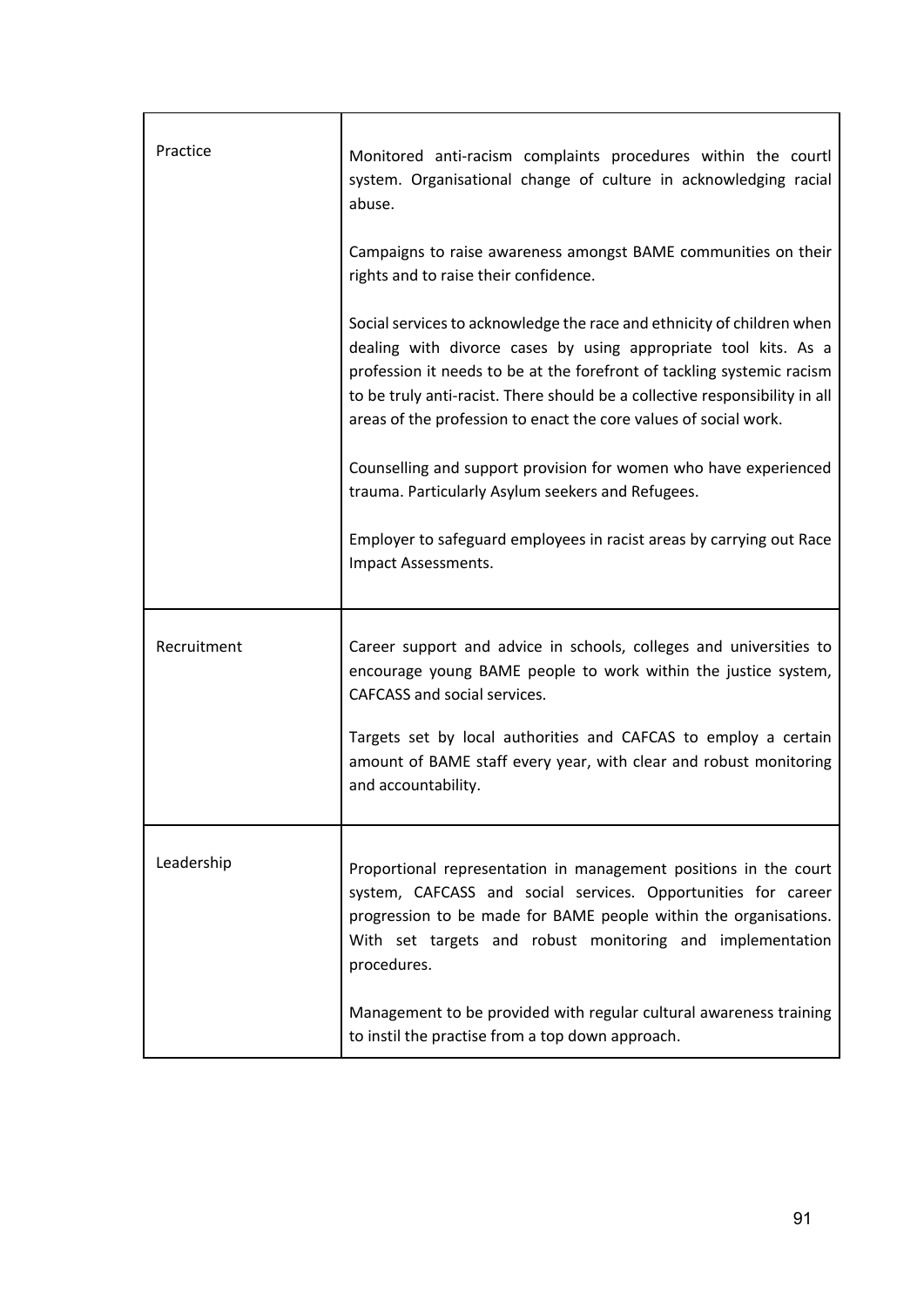| Outreach and Support | Independent Law and Advocacy Anti-racism Centre dedicated to<br>supporting victims of racism and their complaints.<br>Financial support towards legal fees for families with low incomes. |
|----------------------|-------------------------------------------------------------------------------------------------------------------------------------------------------------------------------------------|
|                      |                                                                                                                                                                                           |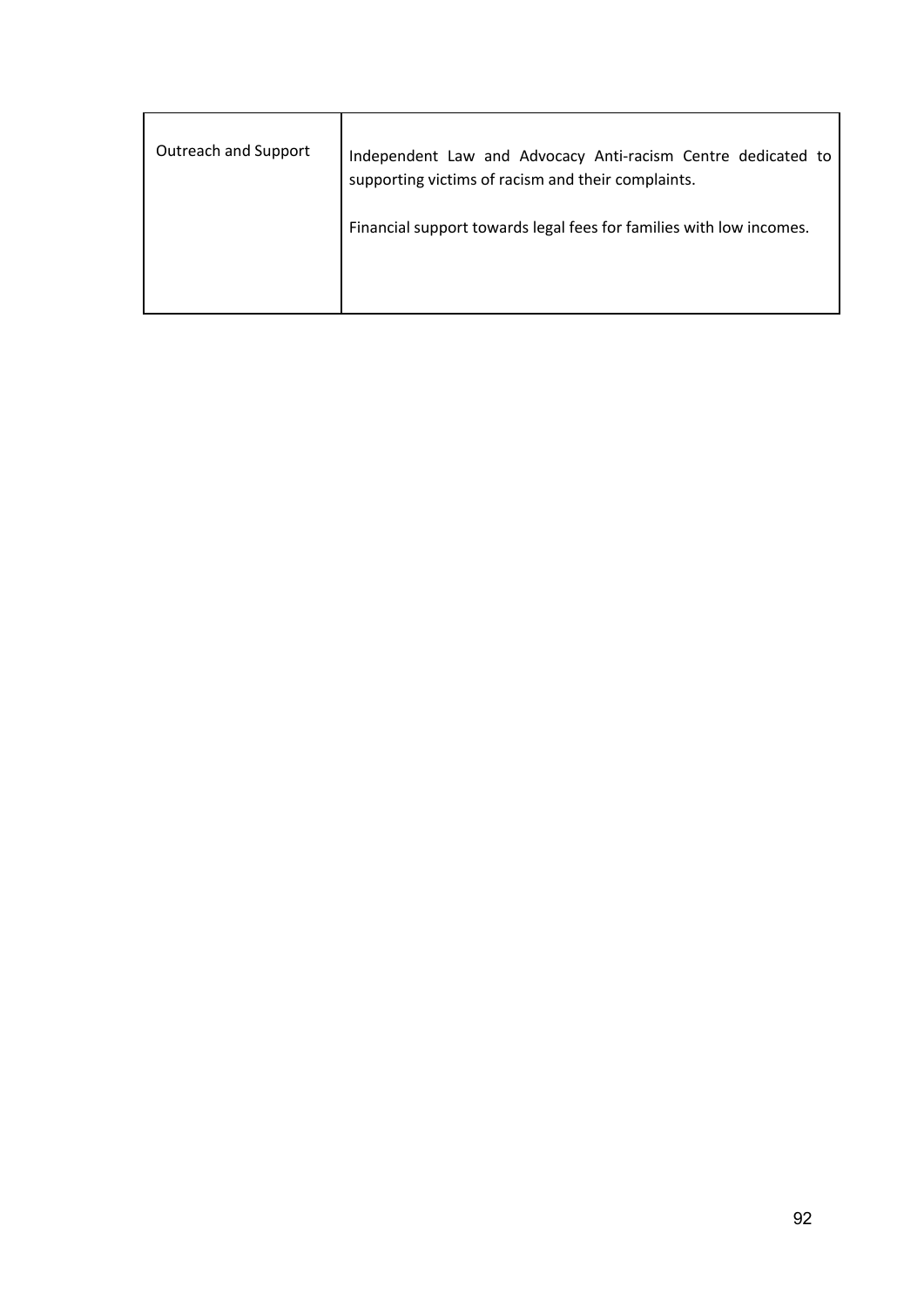# **7.0 RECOMMENDATIONS**

These recommendations aim to support the improvement and capacity of Women Connect First (WCF), Hayaat Women's Trust (HWT) and Henna Foundation (HF) to pursue their desire to play a more influential role in Welsh policy development. We have identified three core strategies to achieve this aim:

# **7.0.1 Leadership within Women Organisations (WCF, HWT and HF)**

This strategy focuses on ensuring the leadership/Directors of each organisation are in the best position to be influential. This will require three key actions:

- To support the leadership in being effective, impactful, and informed at the high-level policy meetings, it is recommended that the senior leadership undertake sufficient **training and capacity building** to put them to increase their influence. Such as bespoke leadership training programmes and coaching opportunities that are designed specifically for the three organisations to meet their individual needs in being influential and impactful. Using your existing influential networks lobby to attend mainstream leadership programmes such as ACADEMI Wales that could support your engagement with the policy makers.
- If WCF, HWT and HF are to maximise their opportunities and ability to regularly attend policy-shaping meetings to represent the unheard voices of BAME Women, it is paramount that the leadership sit around the table with policy makers. Therefore a balance needs to be struck between the hands-on demands of the day job and management of the organisation, and the time required to schedule attendance at these high-level meetings. This will require delegating tasks to other members of senior staff. It is critical that the leadership **prioritise their 'outward-facing' roles** if the ambition is to influence change at policy level. This prioritisation may require some job role reorganisation. The more visible the leadership, the more impact there will be on shaping policy and ensuring BAME Women's voices are included. Attendance and visibility will also impact winning more funding.
- **Identify potential future managers and leaders** within the organisations. Create an organisational culture of aspiration and progression. Embed structures that actively promote career advancement, building on existing informal structures. There are already a number of articulate and bright women in the organisations who will require investing in through training and mentoring.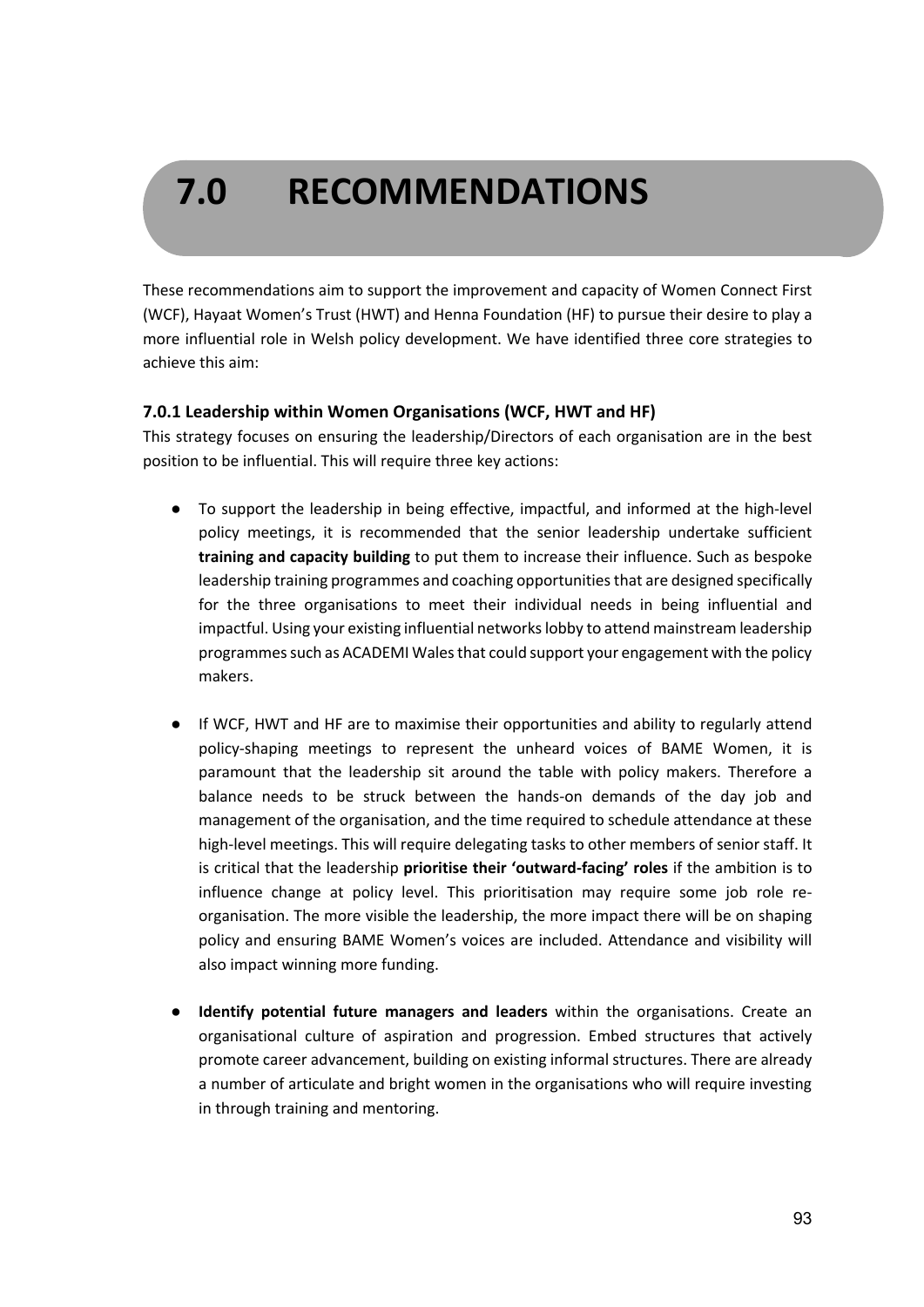# **7.0.2 Influencing Role**

This theme focuses on **external activities** that provide an opportunity for being positioned as 'experts' in the issues of BAME women across Wales. This will require the following actions:

- WCF, HWT and HF should jointly offer a **'reverse mentoring' service to public sector providers** in the form of talks, shadowing opportunities, 'point-of-contact' hub for consultancy on BAME women issues, and other related activities in which the three organisations become the 'experts' across all public sector service provision. The Copenhagen Model mentioned by the Henna Foundation is a good example.
- In order to maximise potential opportunities and to create a presence, WCF, HWT and HF should employ a jointly funded **dedicated in-house Policy Officer**. There are two options to how this role could operate; first, the policy officer would create content for directors to deliver at policy meetings; or second, a high-grade position for a Public Policy Manager which represents organisations at external meetings and is also responsible for the communication strategy and advocacy. It is critical funding is made available for the post and provisions made in the business plans to support the organisation's external profiling, impact and visibility ambitions.
- To further support the 'expert' role of WCF, HWT and HF, the Policy Officer will be responsible for scheduling regular meetings, briefing notes and communicating urgent matters that need to be put forward. The aim is to establish and create stronger partnerships with Welsh Government, Local Authorities and service providers. The **regular meetings need to be scheduled in advance** annually, as an opportunity for the three organisations to share the 'challenges' BAME women may be experiencing in their day-to-day lives, to explore funding and other similar resourcing opportunities, and to address any rapid changes that may be happening in special contexts, like the pandemic lockdown. The regular updates are designed to assist policy makers in becoming more responsive and supportive of BAME women needs.
- Improve the external communications and image of WCF, HWT and HF by **recruiting a Board Member with strong strategic communication knowledge** and background to support the development of a Communication Plan.

# **7.0.3 Collaborative Approach and Partnerships**

This section amplifies the 'expert' role and broadens the impact 'reach' of WCF, HWT and HF. The key strategy is to build beneficial and influential partnerships and to collaborate increasingly with other women's organisations and institutions to remain competitive and credible in the Welsh policy-making landscape. This can be achieved in the following ways:

● WCF, HWT and HF need to further strengthen their alliance and to **bring their shared representation of BAME women's voices together in all policy-shaping forums** and opportunities. All three organisations have their own niche, specialisms and services in which their strength is in being distinguishable. It is vital all three organisations preserve their unique identity.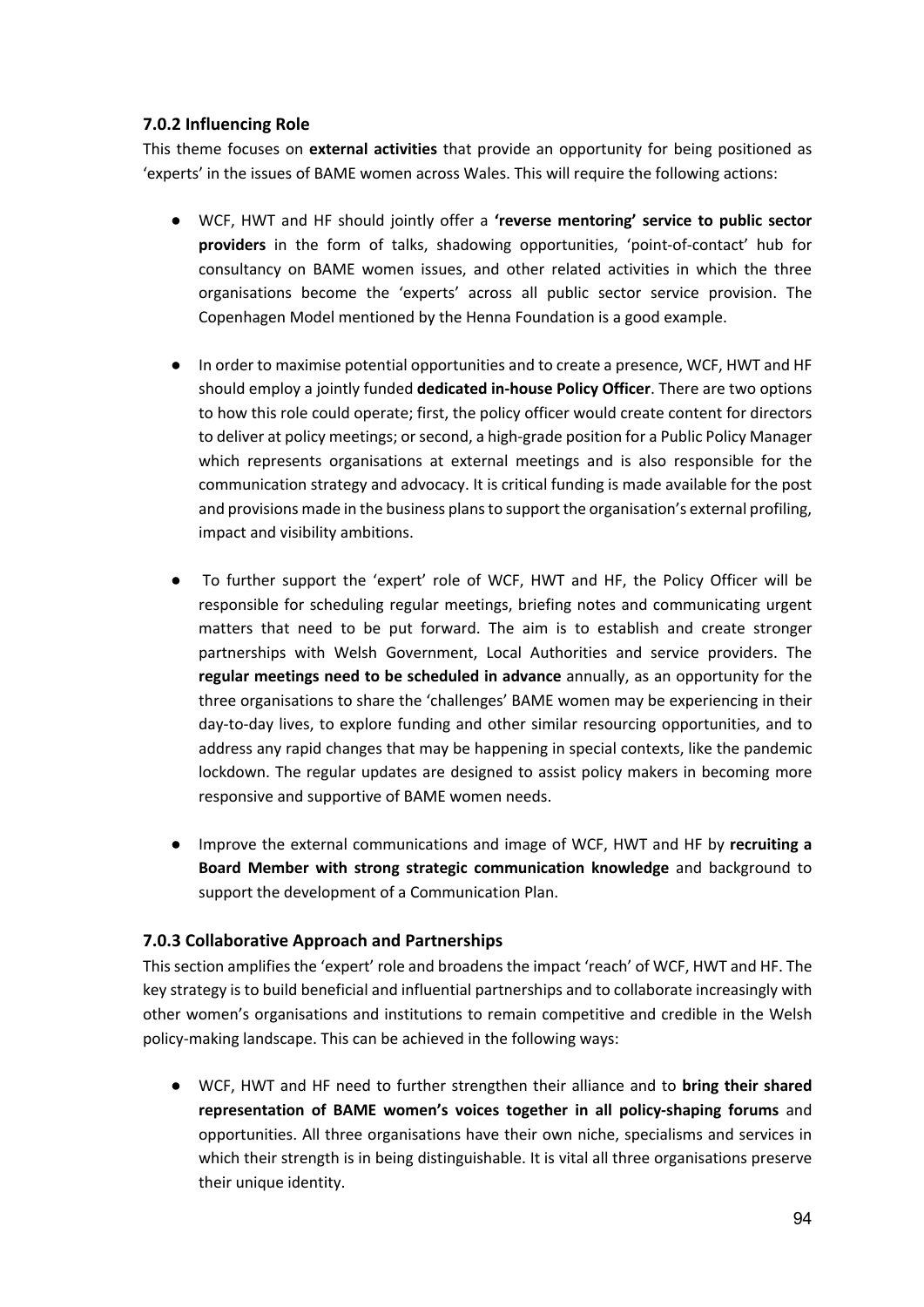- WCF, HWT and HF can demonstrate their alliance by **co-locating in a BAME Women's Hub as a centre of expertise** to meet all BAME women's needs in one place. Viewed externally, policy makers will be clear where to go to consult on BAME women's issues. A business case is needed for capital funds and the running of the Hub.
- A key weakness in influencing policies is the lack of credible and robust data about BAME Women's lives. A **strategic partnership is required with key research bodies** such as Cardiff University, Public Health Wales and smaller research organisations, who will be involved in evaluating and collecting vital data on every service and project the organisations run. This data will then be made available to policy makers to provide the much-needed evidence to back any claims or put forward policy recommendations.
- Building partnerships with key public sector service providers will further ensure the embedding of BAME women's issues in practice. It is recommended that these partnerships be nurtured through the organisation of an **annual conference, crosssectoral Roundtables**, **and multi-disciplinary Steering Groups** in which WCF, HWT and HF share information on BAME women's issues with the public service providers. Events like these aim to build better and more constructive relationships with service providers and could also support the 'reverse mentoring' strategy, as well as open up further possibilities to change practices and service delivery for BAME women.
- As funders increasingly seek cross-cutting collaborations, **equal funding partnerships with other BAME service providers, or mainstream providers dealing with gender issues**, is recommended. The appointment of a funding officer shared by WCF, HWT and HF would focus on increasing these strategic relationships and securing funding to deliver services inclusive of BAME women's needs.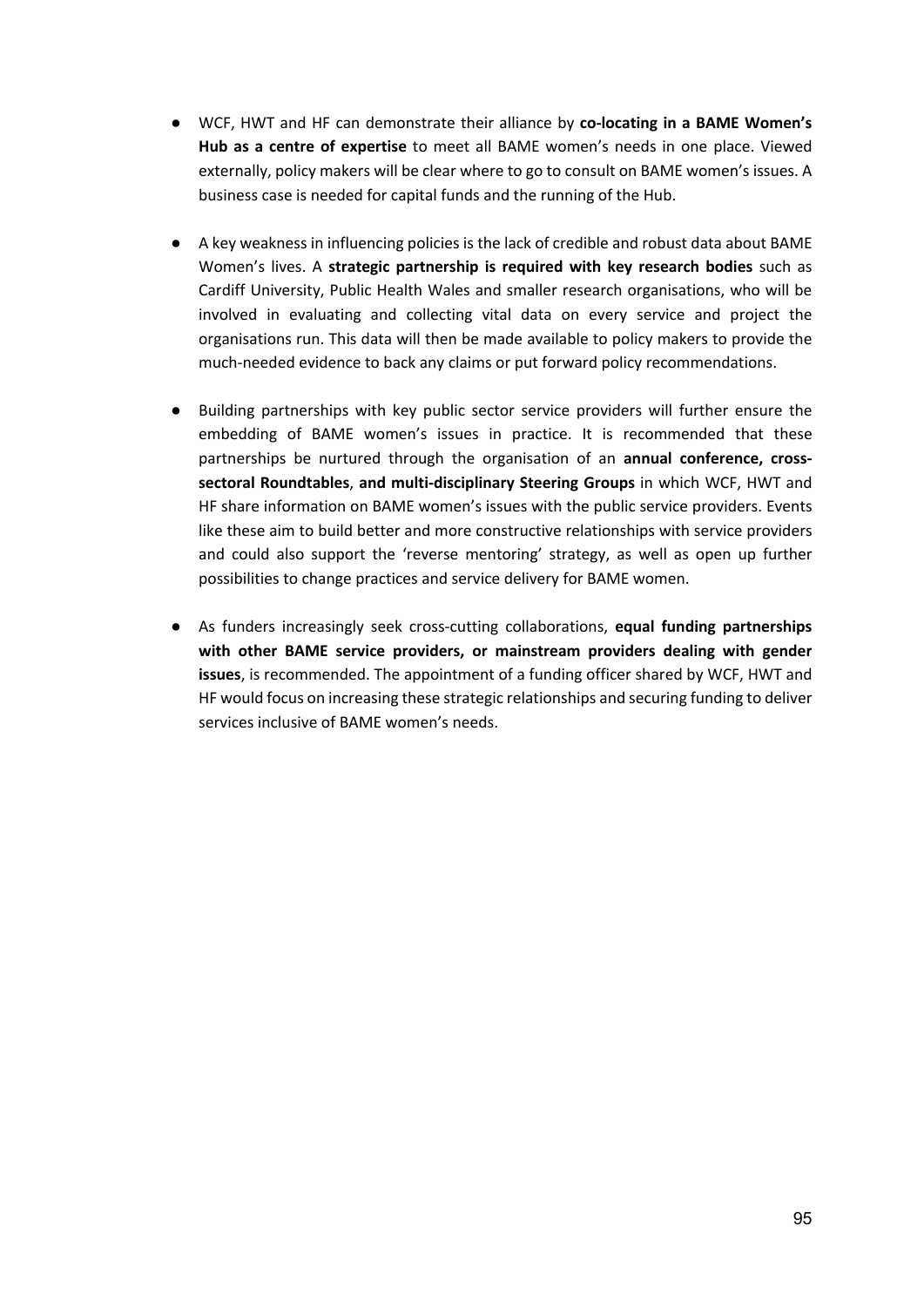#### **MELA CYMRU**

#### Our Values

MELA Cymru believes listening to people's authentic views and creating dialogue is a positive, and not something to shy away from. Research shows strong community engagement results in enhancing the reputation of those carrying it out, strengthening democratic processes, improving outcomes, and reducing conflict and division. Consultation and Engagement is a valuable opportunity to improve plans, policy or services by listening to people's concerns and priorities to reflect, amend and make things better. End users and other affected stakeholders are a resource and not an obstacle that needs clearing or avoiding. With equality and inclusion as priorities, engagement becomes meaningful and improves lives - simple!

We believe passionately that putting people at the heart of co-designing any process is essential in creating thriving communities.

We also believe that protected groups bring lived experiences of their lives that are often not heard but if heard would bring insight to our approach to Arts. We will be actively asking about people's lived experiences.

MELA Cymru defines meaningful engagement as embodying three core principles as adopted by the Intercultural Cities network; diversity advantage; equality; and intercultural interactions. We add a fourth – honouring people's lived experiences.

Diversity advantage starts from the position that all communities and social groups bring their assets to the table and to recognise the value of diversity of individuals and groups as a means of promoting a sense of shared belonging.

Equality is to value contributions from those of privileged and protected characteristic groups as equal, and to direct policies and resources to everyone by exercising non-discrimination in all actions towards all groups.

Intercultural interactions create conditions for positive and constructive everyday encounters across differences that promote integration and trust.

MELA supports an approach which challenges unconscious biases, assumptions and structural power imbalances between mainstream organisations and those led by minority groups.

https://www.melasocialenterpriseprojects.com/cymru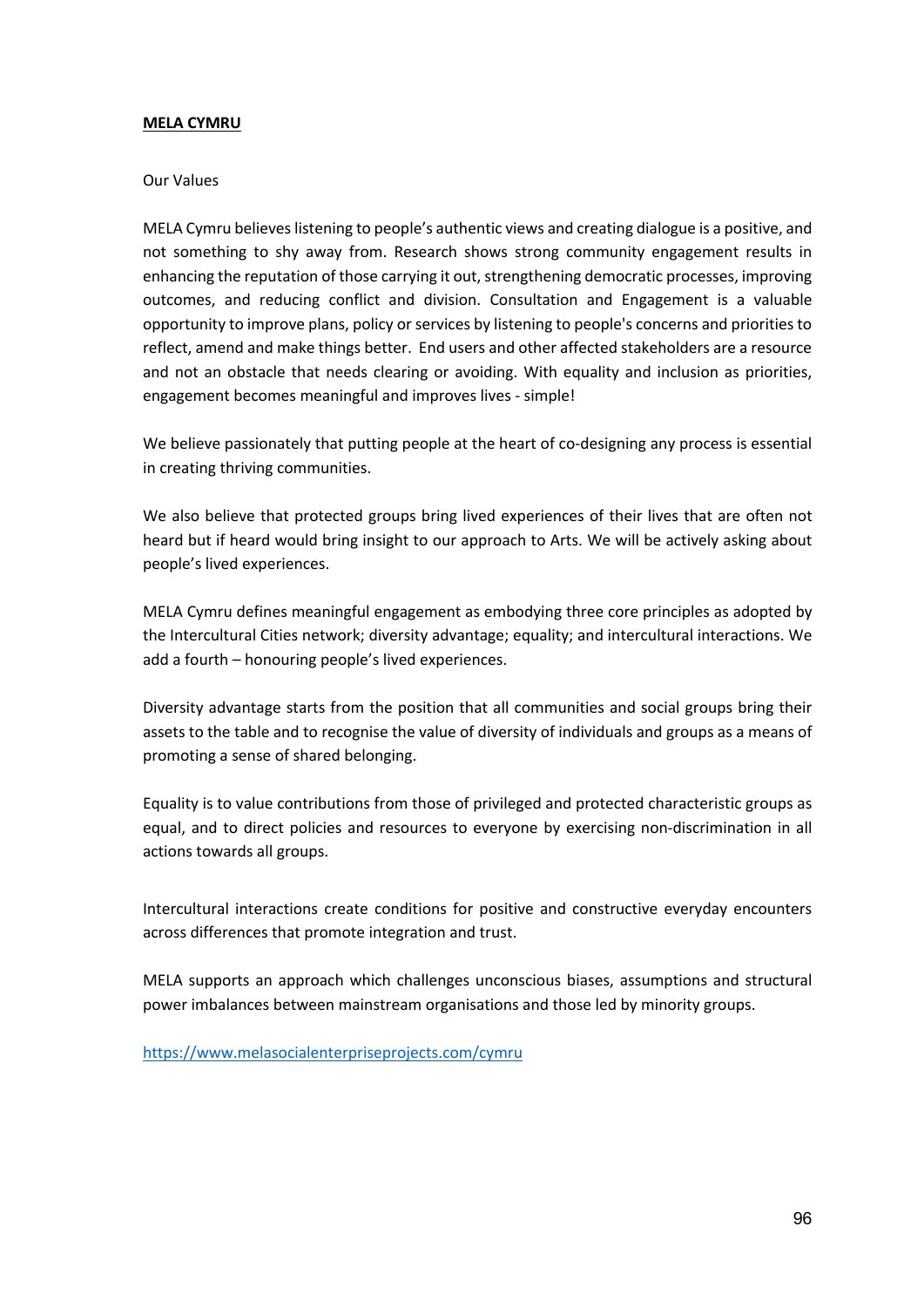## **Project Core Team**

#### BIOGRAPHIES

#### Tamsin Ramasut

An entrepreneurial leader with more than 20 years' experience spanning both the private and public sectors domestically and internationally, Tamsin worked in community development and housing on a £200 million housing regeneration scheme in Tower Hamlets, London. Prior to that she spent 4 years at University College London as a researcher and consultant focusing on a model for urban sustainable livelihoods which is now widely adopted internationally and within the UK. A fluent Welsh speaker, Tamsin returned to her native Wales in 2010, and became a restaurateur, establishing and managing two thriving restaurants in Cardiff. She feels passionately about the independent business sector in Wales and its contribution to communities and the creation of place. Tamsin has worked as postgraduate teacher on the post graduate course in Social Development at The Development Planning Unit, UCL. This work often required teaching more theoretical concepts often to students with English as a second language, as well as practical tools and methods, such as stakeholder analysis and participatory research approaches. She has also run workshops on strengthening capacity building and governance structures with local third sector organisations.

#### Aisha Ali

Aisha is a qualified Town Planner with experience of working both in the public and private sector for the last 20 years. This blend of acting for 'both sides' has proven to be a powerful tool in understanding the development planning process, eliminate delays, and the opportunity to work with diverse communities. Aisha is passionate about progressive regeneration which promotes good design and the positive impact it can have in creating inclusive, happy and thriving urban areas. Having worked in three large local authorities and as a planning consultant on a wide range of development projects and schemes she has extensive experience in masterplanning, project management, planning policy, regeneration and community/stakeholder engagement. She is based in Cardiff and is currently working as a consultant and teaches on the Masters course in Urban Design at Cardiff University.

Aisha has worked on a number of community led regeneration projects including the award winning Grange Pavilion development in Cardiff. She has extensive experience with working with diverse communities. Aisha is also the co-founder of the community based café Waterloo Tea.

#### Dr Noha Nasser

Noha is an urban designer, academic and social entrepreneur specialising in co-design in superdiverse neighbourhoods with almost 30 years-experience. She is Founding Director of MELA, a social enterprise designing inclusive public spaces to bridge cultures. Noha has been teaching on the MA in Urban Design at Cardiff University since 2013. Noha is an Intercultural Cities Expert at the Council of Europe. She has authored the book 'Bridging Cultures: a guide to social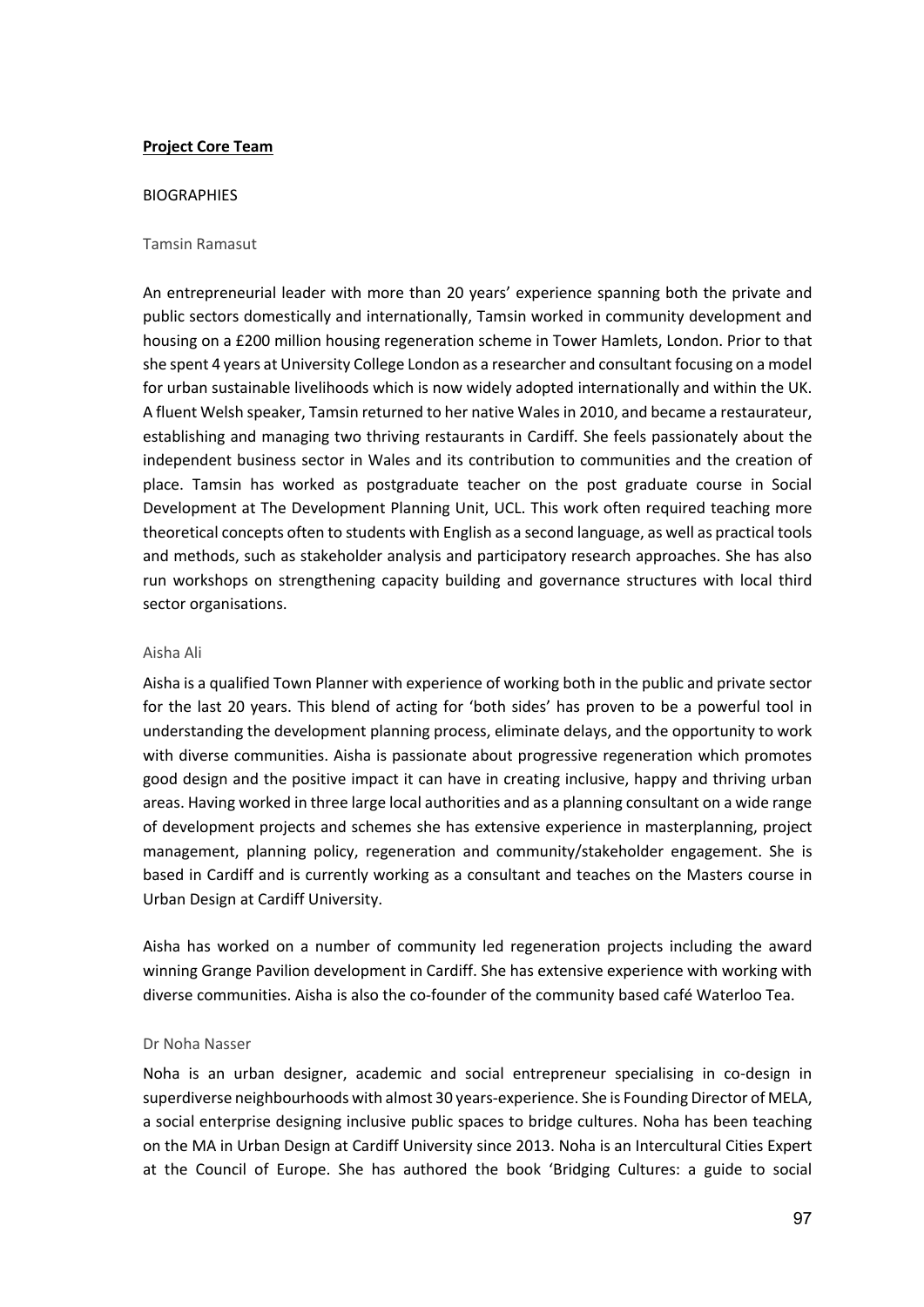innovation in cosmopolitan cities' and edited 'Connections: 12 approaches to relationship-based placemaking'. She is a Fellow of the RSA and Chair of the Association for Collaborative Design. She is Trustee of the charity Canning Town Caravanserai, an award-winning community engagement demonstration project using a 'meanwhile space' approach. She has been a member of Arts Council England West Midlands Executive Committee (2005-8), and member of Historic England Advisory Committee (2013-16).

**References:**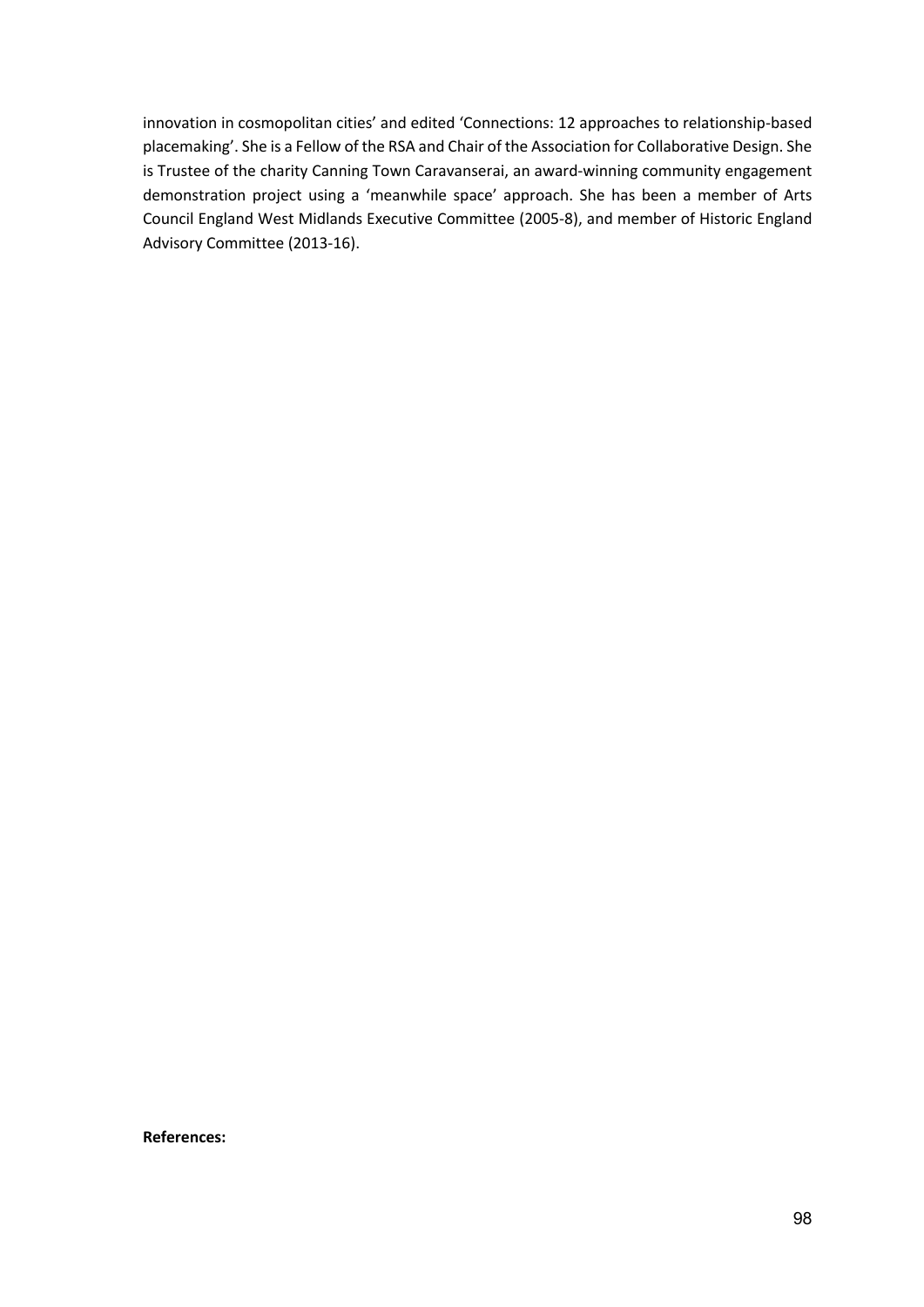- Anitha, S and Gill, A (2009) (Eds) *Reconceptualising Consent and Coercion within an Intersectional Understanding of Forced Marriage*. London: Zed Books, pp. 46–66.
- Bhopal, K (2011) 'Education makes you have more say in the way your life goes': Indian women and
	- arranged marriages in the United Kingdom. *British Journal of Sociology of Education* Vol 32, pp.431–47.
- Crawley, H. (2012) *A Report on race Equality and Racism in Wales. An exploratory Study*. Race Council Cymru.
- Equality and Human Rights Commission (EHRC). (2018). *Is Wales Fairer? The state of equality and human rights 2018*. Cardiff.
- Gilbert,P. ( 2002), 'Body shame: A biopsychosocial conceptualisation and overview, with treatment
	- implications'. In P. Gilbert and J.N.V. Miles (Eds.), *Body Shame: Conceptualisation, assessment*

*and intervention*. London: Routledge.pp. 3–54

- Gilbert, P. et al (2004) 'A focus group exploration of the impact of izzat, shame, subordination and entrapment on mental health and service use in South Asian women living in Derby', *Mental Health, Religion & Culture,* Vol 7 (2), pp 109–130.
- Gilligan, P and Akhtar, S (2006), 'Cultural Barriers to the Disclosure of Child Sexual Abuse in Asian Communities: Listening to What Women Say', *British Journal of Social Work*, Vol. 36, pp. 1361–1377.
- Hatch et.al. (2020) *Improving Race Equality in Employment and Income*. Draft Report. Wales Centre for Public Policy.
- Kallivayalil, D (2010) 'Narratives of suffering of South Asian immigrant survivors of domestic violence'. *Violence against Women* Vol 16, pp. 789–811.
- Lindisfarne, N (1998) Gender, shame, and culture: An anthropological perspective. In P. Gilbert and B. Andrews (Eds.), *Shame: Interpersonal behavior, psychopathology and culture*. New York: Oxford University Press.pp. 246–260
- Mesquita, B. (2001) 'Emotions in collectivist and individualist contexts'. *Journal of Personality and Social Psychology*, Vol 80, pp. 68–74.
- Mohee, S. (2011) *Young British South Asian Muslim Women: Identities and Marriage*. Ph.D. thesis, University College London, London, UK; p. 364.
- Oxfam Cymru (2013), The Sustainable Livelihoods Approach. Toolkit for Wales.
- Pilkington, A et al. (2012) 'Factors affecting intention to access psychological services amongst British Muslims of South Asian origin', *Mental Health, Religion & Culture,* Vol. 15 (1), pp. 1–22.
	- Sandhu and Barrett (2020) "Should I Stay, or Should I Go?": The Experiences of, and Choices Available to Women of South Asian Heritage Living in the UK When Leaving a Relationship of Choice Following Intimate Partner Violence (IPV)' *Social Sciences* Vol 9, pp. 151.
- Siddiqui, H (2003) 'It Was Written in Her Kismet': Forced Marriage. (Ed) Gupta Rahila. New York: Palgrave, pp. 67–91.
- Turkmen, H. (2019) *Triple Glazed Ceiling. Barriers to Black, Asian and Minority Ethnic (BAME) Women Participating in the Economy*. Chwarae Teg
- Zaidi, A and Shuraydi, M (2002) 'Perceptions of arranged marriages by young Pakistani Muslim